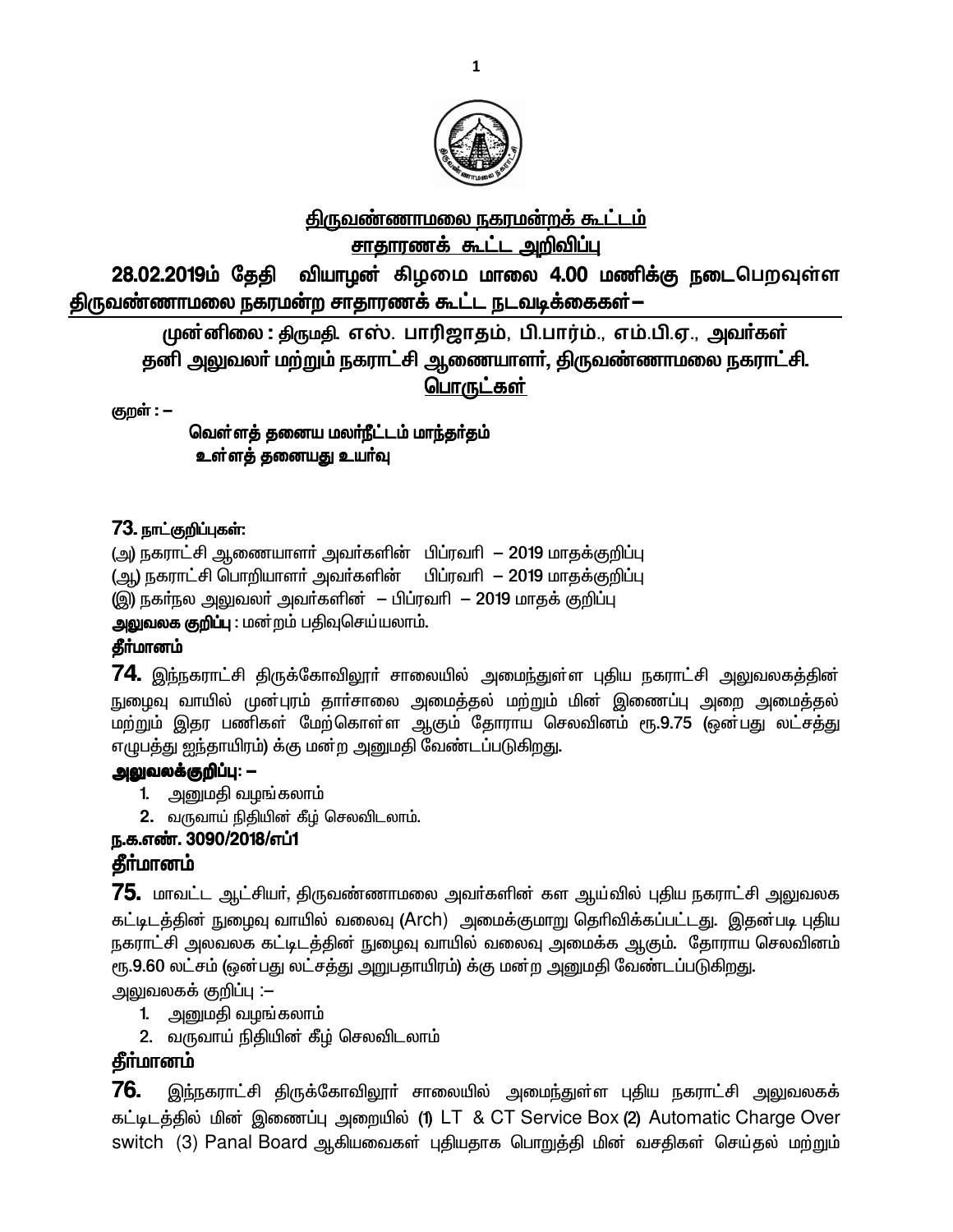இதர பணிகள் மேற்கொள்ள ஆகும் தோராய செலவினம் ரூ.12.00 லட்சம் (பனிரெண்டு லட்சம்)க்கு மன்ற அனுமதி வேண்டப்படுகிறது.

அலுவலகக் குறிப்பு :–

- 1. அனுமதி வழங்கலாம்
- 2. வருவாய் நிதியின் கீழ் செலவிடலாம்

# தீர்மானம்

77. இந்நகராட்சி திருக்கோவிலூா் சாலையில் அமைந்துள்ள புதிய நகராட்சி அலுவலக கட்டிடத்தில் (1) UG Cable மின் இணைப்பு அறையிலிருந்து அலுவலக அனைத்து அறைகளுக்கும் அமைத்தல் (2) அனைத்து அறைகளுக்கும் மின் இணைப்பு வசதிகள் செய்தல் (3) பிரதான கதவு மற்றும் கூட்ட அரங்கு கதவு அமைத்தல் ஆகிய பணிகள் மேற்கொள்ள ஆகும் தோராய செலவினம் ரூ.9.80 லட்சம் (ஒன்பது லட்சத்து எண்பதாயிரம்) க்கு மன்ற அனுமதி வேண்டப்படுகிறது.

### அலுவலகக்குறிப்பு —

- 1. அனுமதி வழங்கலாம்
- 2. வருவாய் நிதியின் கீழ் செலவிடலாம்.

# தீர்மானம்

**78.** இந்நகராட்சி திருக்கோவிலூா் சாலையில் அமைந்துள்ள புதிய நகராட்சி அலுவலக கட்டிடத்தின் முகப்பில் ஸ்தபதி பணிகள் மேற்கொள்ள நகராட்சி நிர்வாக மண்டல இயக்குநர். வேலூா் அவா்களில் கள ஆய்வில் தொிவிக்கப்பட்டது. இதன்படி நுழைவு வாயில் மேல் உள்ள இடத்தில் ஸ்தபதி பணிகள் மேற்கொள்ள ஆகும் தோராய செலவினம் ரூ. 3.50 (மூன்று லட்சத்து ஐம்பதாயிரம்)க்கு மன்ற அனுமதி வேண்டப்படுகிறது.

### அலுவலகக்குறிப்பு  $-$

- 1. அனுமதி வழங்கலாம்
- 2. வருவாய் நிதியின் கீழ் செலவிடலாம்.

# தீா்மானம்

**79.** இந்நகராட்சி தீபத்திருவிழா -- 2018 க்கு கோபால் நாயக்கன் தெரு மற்றும் ஆடு தொட்டி

தெருக்களில் குண்டும் குழியுமாக உள்ள சாலைகளை செப்பணிடுமாறு நகராட்சி நிர்வாக மண்டல இயக்குநா், வேலூா் அவா்களின் கள ஆய்வில் தொிவிக்கப்பட்டது. இதன்படி மேற்படி சாலைகள் செப்பணிட (Patch work) ஆகும் தோராய செலவினம் ரூ.2.50 லட்சம் (இரண்டு லட்சத்து ஐம்பதாயிரம்) க்கு மன்ற அனுமதி வேண்டப்படுகிறது.

# அலுவலகக்குறிப்பு —

- 1. அனுமதி வழங்கலாம்
- 2. வருவாய் நிதியின் கீழ் செலவிடலாம்.

# தீர்மானம்

 ${\bf 80}$ . இந்நகராட்சி தீபத் திருவிழா  $-$  2018க்கு கல்குதிரை தக்க தெருவில் குண்டும் குழியுமாக உள்ள சாலைகளை செப்பணிட நகராட்சி நிர்வாக மண்டல இயக்குநர்,

வேலூா் அவா்களின் கள ஆய்வில் தொிவிக்கப்பட்டது. இதன்படி மேற்படி சாலைகள் செப்பணிட ஆகும் தோராய செலவினம் ரூ.2.10 லட்சம் மன்ற அனுமதி வேண்டப்படுகிறது.

# அலுவலகக்குறிப்பு —

- 1. அனுமதி வழங்கலாம்
- 2. வருவாய் நிதியின் கீழ் செலவிடலாம்.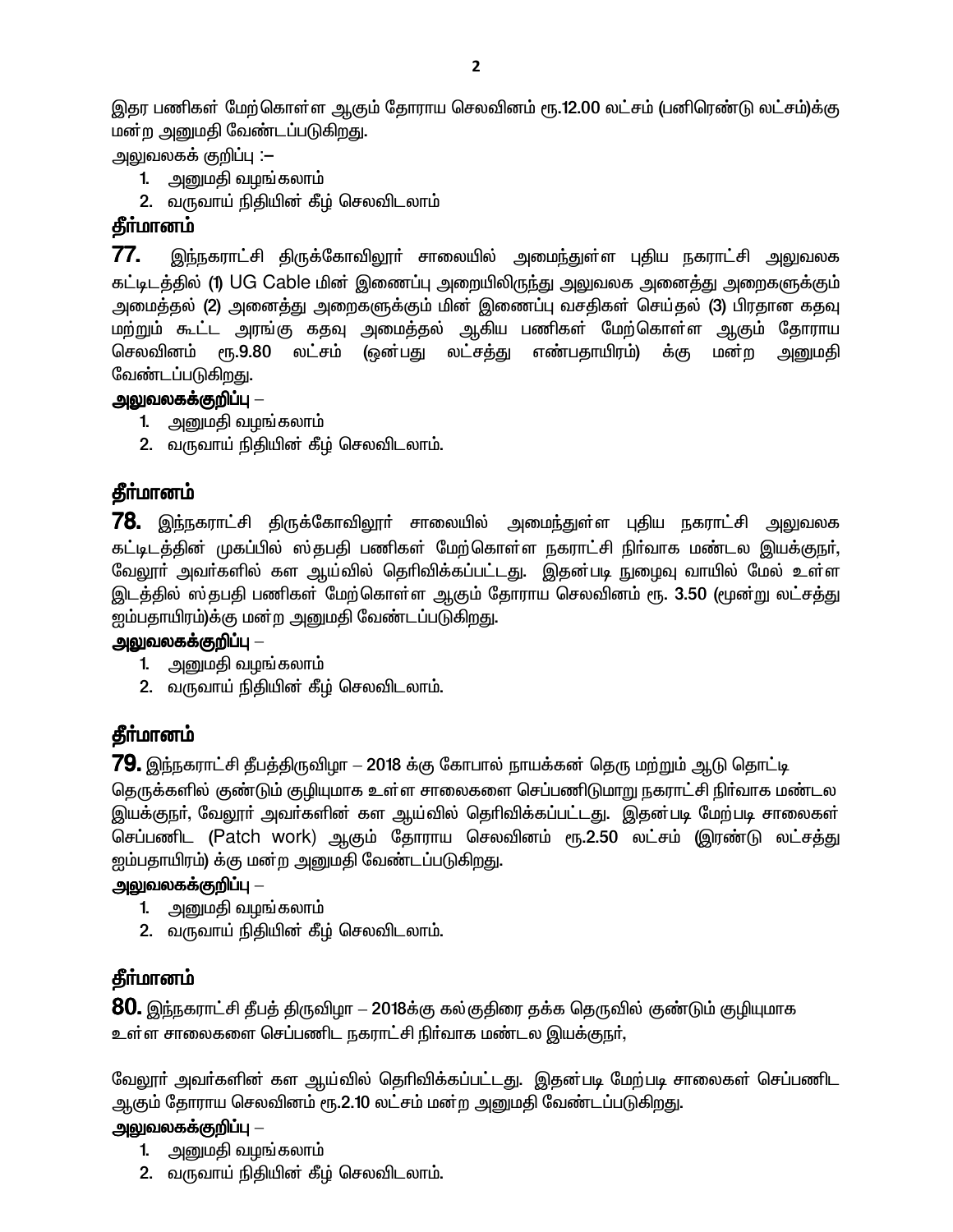### **கீர்மானம்**

81. நகராட்சி நிர்வாக மண்டல இயக்குநர் வேலூர் அவர்களின் கள ஆய்வின்படி தீபத் திருவிழா—2018க்கு கல்நகர் சாலைகள் குண்டும் குழியுமாக உள்ளதால் சீரமைக்க (Patch work) ஆகும் தோராய செலவினம் ரூ.2.50 லட்சம் (இரண்டு லட்சத்து ஐம்பதாயிரம்) க்கு மன்ற அனுமதி வேண்டப்படுகிறது.

#### அலுவலகக்குறிப்பு  $-$

- 1. அனுமதி வழங்கலாம்
- 2. வருவாய் நிதியின் கீழ் செலவிடலாம்.

# தீர்மானம்

**82.** திருவண்ணாமலை நகராட்சி எல்லைக்கு உட்பட்ட வாா்டுகளிலுள்ள சொத்துவாி, குடிநீா் கட்டணம் மற்றும் தொழில்வரி ஆகிய இனங்கள் நிலுவையிலுள்ள நிலுவைதாரா்களுக்கு சொத்துவரி செலுத்தக் கோரி அறிவிப்பு நோட்டீஸ் ஏழு நாட்கள், மூன்று நாட்கள் மற்றும் 24 மணி நேர நோட்டீஸ் அவசர அவசியம் கருதி திருவண்ணாமலை மாவட்ட எழுது பொருள் மற்றும் அச்சக சேவை தொழிற் கூட்டுறவு சங்கத்திற்கு வேலை உத்திரவு வழங்கியதையும் அதற்கான பிரிண்டிங் மற்றும் பையிண்டிங் செய்யப்பட்டதற்கான தோராய மதிப்பு ரூ.1,60,000/— வழங்கவும் மன்ற அனுமதிக்கு வேண்டப்படுகிறது.

#### அலுவலகக்குறிப்பு  $-$

1. அனுமதி வழங்கலாம்

### தீர்மானம்

 ${\bf 83}$ . இந்நகராட்சியில் பதிவறை எழுத்தராகப் பணியாற்றும் திரு.ஐ.டேவிட் என்பவர் தனது குடும்ப காலியாகவுள்ள எழுத்தர் ஆற்காடு <u> நகராட்சியில்</u> <u>சூழ்நி</u>லை காரணமாக பகிவளை பணியிடத்திற்கு பணி மாறுதல் வேண்டி விண்ணப்பம் சமா்ப்பித்துள்ளாா். அன்னாா் பணி மாறுதலில் செல்வதற்கு எவ்வித ஆட்சேபணையும் இல்லை என தெரிவிக்க மன்றத்தின் அனுமதிக்கு வைக்கப்படுகி<u>றத</u>ு.

#### <u> அலுவலகக்குறிப்பு – </u>

- 1. அனுமதி வழங்கலாம்
- ந.க.எண். 611 / 2019 /சி1

### தீர்மானம்

**84.** நகராட்சிகளுக்கு சொந்தமான குத்தகை இனஙகள் மற்றும் கடைகள் குத்தகைக்கு விடப்பட்டு 9 ஆண்டுகள் முடிவடைந்துள்ள அசையா சொத்துகளுக்கு அப்போதைய அஙகாடி <u>மதிப்பீட்டின் அடிப்படையில் வாடகை நிர்ணயம் செய்யப்பட வேண்டும் என அரசாணை நிலை</u> எண்.92 நகராட்சி நிர்வாகம் மற்றும் குடிநீர் வழஙகல் துறை (நநி4) நாள் 03.07.2007-ன்படி ஆணையிடப்பட்டுள்ளது. மேற்படி உத்தரவிற்கிணஙக, இந்நகராட்சிக்கு சொந்தமான ஜோதி மார்க்கெட்டில் உள்ள கீழ்க்கண்ட 101 கடைகளின் 9 ஆண்டு குத்தகை காலம் 01.04.2018ல் முடிவடைவதால், அரசாணையின்படி பதிவுத் துறையிடமிருந்து மேற்படி இடத்திற்கான வழிகாட்டி மதிப்பு பெறப்பட்டது. வழிகாட்டின் மதிப்பின்படியும், பொதுப் பணித் துறை வாடகை விகிதப்படியும், வாடகை நிா்ணயம் செய்யப்பட்டது. திருத்தி நிர்ணயம் செய்யப்பட்ட வாடகைத் தொகைக்கு ஒப்புதல் அளிக்குமாறு நகராட்சிகளின் நிா்வாக மண்டல இயக்குநா், வேலூா் அவா்களை தலைவராகக் கொண்ட நகராட்சிக்கு சொந்தமான கடைகளுக்கு வாடகை மறுநிர்ணயம் செய்யும் .<br>பேற்படி மண்டலக் குழு கூட்ட நடவடிக்கையின் மண்டல குழுவிற்கு சமா்ப்பிக்கப்பட்டது. ந.க.எண்.5527/2017/அ2 நாள் 25.02.2019ல் மறு நிர்ணயம் செய்யப்பட்ட வாடகைக்கு ஒப்புதல் அளிக்கப்பட்டுள்ள<u>த</u>ு.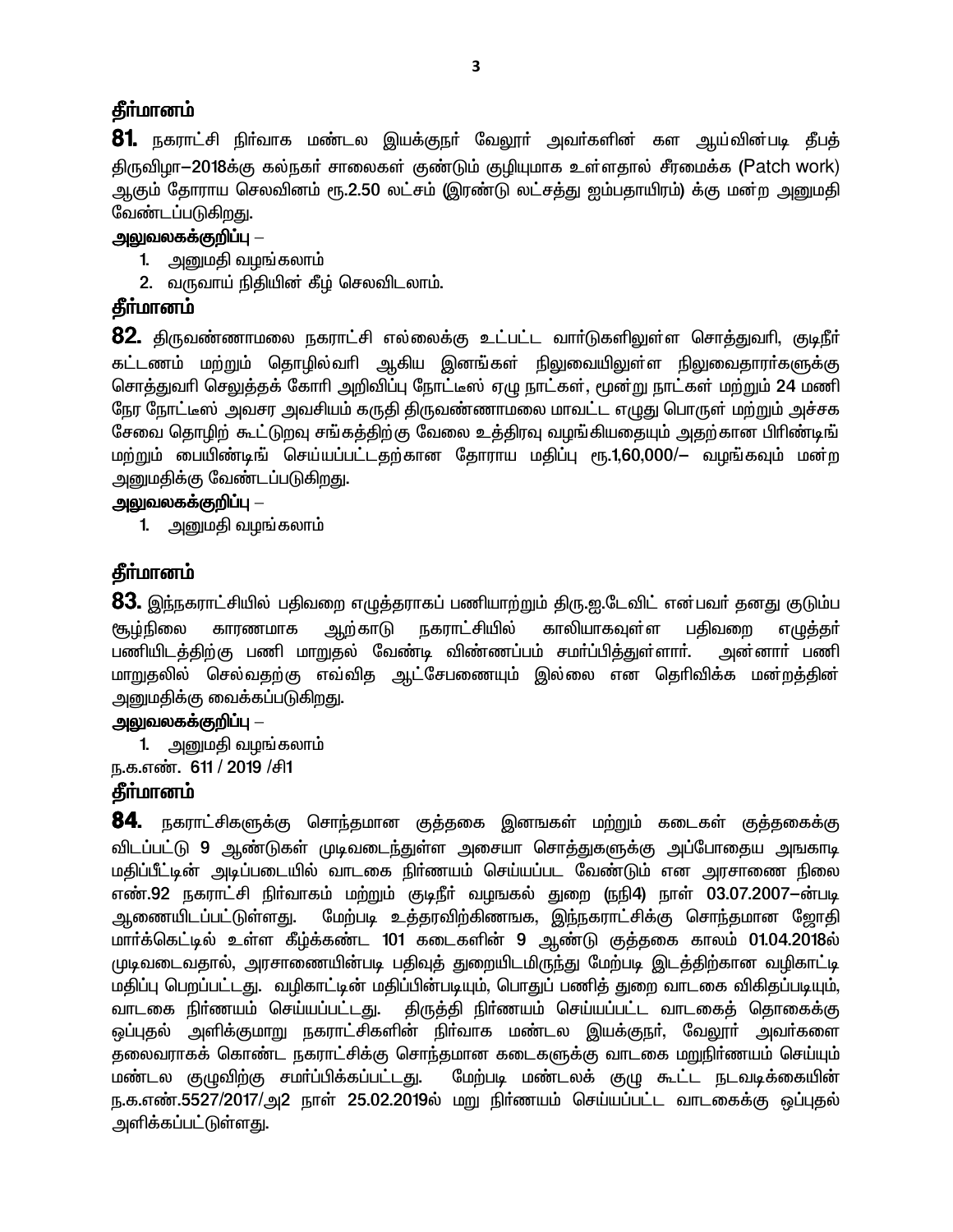| வ.எண்                   | குத்தகை இனத்தின் பெயர்                          | குத்தகைதாராின்<br>பெயர் திரு/திருமதி. | கேட்பு<br>எண்.          | கட்டிடத்தின்<br>சதுரடி | தற்போதுள்ள<br>மாத | வழிகாட்டி<br>மதிப்பு | சந்தை<br>மதிப்பு | தற்போதுள்ள<br>மாத | பொதுப்<br>பணித்  | உயர்ந்தபட்ச<br>மாக | கண்காணிப்புக்<br>குழுவால் |
|-------------------------|-------------------------------------------------|---------------------------------------|-------------------------|------------------------|-------------------|----------------------|------------------|-------------------|------------------|--------------------|---------------------------|
|                         |                                                 |                                       |                         | விவரம்                 | வாடகை             |                      |                  | வாடகை             | துறை<br>விலை     | வாடகை              | நிர்ணயம்<br>செய்யப்பட்ட   |
|                         |                                                 |                                       |                         |                        |                   |                      |                  | 15%<br>உயர்வுத்   | நிர்ணயப்படி      |                    |                           |
|                         |                                                 |                                       |                         |                        |                   |                      |                  | தொகை              | மாத              |                    | மாத வாடகை                 |
|                         |                                                 |                                       |                         |                        |                   |                      |                  |                   | வாடகை            |                    |                           |
| $\mathbf{1}$            | 2 <sup>1</sup>                                  | $\mathbf{3}$                          | $\overline{\mathbf{4}}$ | 5                      | 6                 | $\overline{7}$       | 8                | 9                 | 10 <sup>10</sup> | 11                 | 12                        |
| $\mathbf{1}$            | <b>JOTHI MARKET</b>                             | Rajkumar                              | 880                     | 56                     | 542               | 10050                | 1848             | 623               | 5920             | 5920               | 5920                      |
|                         | <b>FLATFORM SHOPS-1</b>                         |                                       |                         |                        |                   |                      |                  |                   |                  |                    |                           |
| 2 <sup>1</sup>          | <b>JOTHI MARKET</b>                             | V.D.S Sundaram                        | 881                     | 56                     | 549               | 10050                | 1848             | 631               | 5920             | 5920               | 5920                      |
|                         | <b>FLATFORM SHOPS-2</b>                         |                                       |                         |                        |                   |                      |                  |                   |                  |                    |                           |
| 3 <sup>1</sup>          | <b>JOTHI MARKET</b>                             | R.Amutha                              | 882                     | 56                     | 542               | 10050                | 1848             | 623               | 5920             | 5920               | 5920                      |
|                         | <b>FLATFORM SHOPS-3</b>                         |                                       |                         |                        |                   |                      |                  |                   |                  |                    |                           |
| $\overline{\mathbf{4}}$ | <b>JOTHI MARKET</b>                             | Mannammal                             | 883                     | 56                     | 542               | 10050                | 1848             | 623               | 5920             | 5920               | 5920                      |
|                         | <b>FLATFORM SHOPS-4</b>                         |                                       |                         |                        |                   |                      |                  |                   |                  |                    |                           |
| 5                       | <b>JOTHI MARKET</b>                             | V.R.Srinivasan                        | 884                     | 56                     | 542               | 10050                | 1848             | 623               | 5920             | 5920               | 5920                      |
|                         | <b>FLATFORM SHOPS-5</b><br><b>JOTHI MARKET</b>  |                                       |                         | 56                     | 555               | 10050                | 1848             | 638               | 5920             | 5920               | 5920                      |
| 6                       | <b>FLATFORM SHOPS-6</b>                         | Alliyammal                            | 885                     |                        |                   |                      |                  |                   |                  |                    |                           |
| $\overline{7}$          | <b>JOTHI MARKET</b>                             | Elumalai                              | 886                     | 56                     | 555               | 10050                | 1848             | 638               | 5920             | 5920               | 5920                      |
|                         | <b>FLATFORM SHOPS-7</b>                         |                                       |                         |                        |                   |                      |                  |                   |                  |                    |                           |
| 8                       | <b>JOTHI MARKET</b>                             | Sundaram                              | 887                     | 56                     | 542               | 10050                | 1848             | 623               | 5920             | 5920               | 5920                      |
|                         | <b>FLATFORM SHOPS-8</b>                         |                                       |                         |                        |                   |                      |                  |                   |                  |                    |                           |
| $\boldsymbol{9}$        | <b>JOTHI MARKET</b>                             | Chandirasekaran                       | 888                     | 56                     | 549               | 10050                | 1848             | 631               | 5920             | 5920               | 5920                      |
|                         | <b>FLATFORM SHOPS-9</b>                         |                                       |                         |                        |                   |                      |                  |                   |                  |                    |                           |
| 10 <sup>10</sup>        | <b>JOTHI MARKET</b>                             | K.palani                              | 889                     | 56                     | 549               | 10050                | 1848             | 631               | 5920             | 5920               | 5920                      |
|                         | FLATFORM SHOPS-10                               |                                       |                         |                        |                   |                      |                  |                   |                  |                    |                           |
| 11                      | <b>JOTHI MARKET</b>                             | T.M.Venkatesan                        | 890                     | 56                     | 542               | 10050                | 1848             | 623               | 5920             | 5920               | 5920                      |
| 12                      | <b>FLATFORM SHOPS-11</b><br><b>JOTHI MARKET</b> |                                       | 891                     | 56                     | 549               | 10050                | 1848             | 631               | 5920             | 5920               | 5920                      |
|                         | <b>FLATFORM SHOPS-12</b>                        | E.Gururagavendir                      |                         |                        |                   |                      |                  |                   |                  |                    |                           |
| 13                      | <b>JOTHI MARKET</b>                             | S.Mohanraj                            | 892                     | 56                     | 536               | 10050                | 1848             | 616               | 5920             | 5920               | 5920                      |
|                         | <b>FLATFORM SHOPS-13</b>                        |                                       |                         |                        |                   |                      |                  |                   |                  |                    |                           |
| 14                      | <b>JOTHI MARKET</b>                             | Muthukumaran                          | 893                     | 56                     | 549               | 10050                | 1848             | 631               | 5920             | 5920               | 5920                      |
|                         | FLATFORM SHOPS-14                               |                                       |                         |                        |                   |                      |                  |                   |                  |                    |                           |
| 15                      | <b>JOTHI MARKET</b><br><b>FLATFORM SHOPS-15</b> | Partheephan                           | 894                     | 56                     | 549               | 10050                | 1848             | 631               | 5920             | 5920               | 5920                      |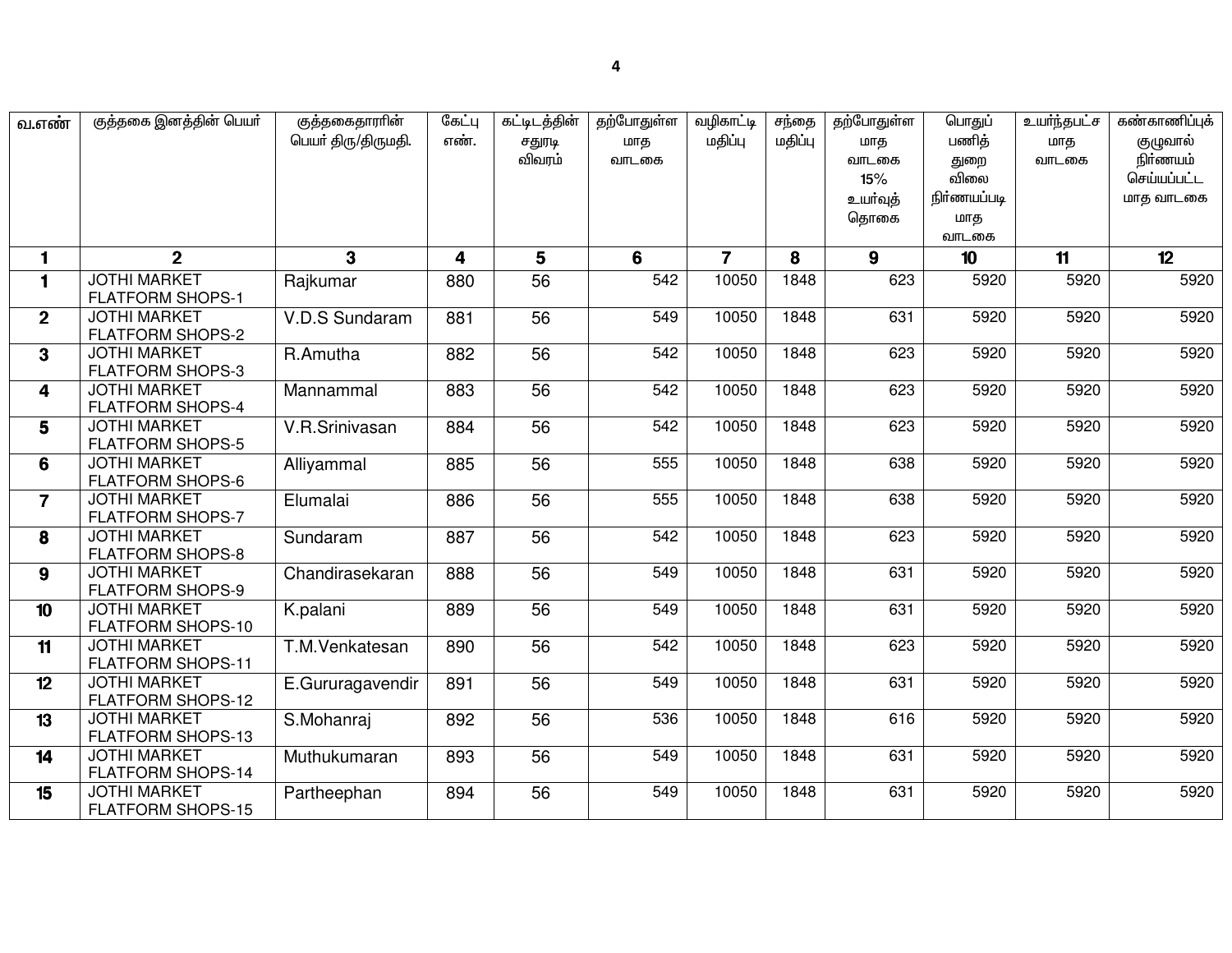| 16 | <b>JOTHI MARKET</b><br><b>FLATFORM SHOPS-16</b> | Ganesan         | 895 | 56 | 542 | 10050 | 1848 | 623 | 5920 | 5920 | 5920 |
|----|-------------------------------------------------|-----------------|-----|----|-----|-------|------|-----|------|------|------|
| 17 | <b>JOTHI MARKET</b><br><b>FLATFORM SHOPS-17</b> | Babu            | 896 | 56 | 549 | 10050 | 1848 | 631 | 5920 | 5920 | 5920 |
| 18 | <b>JOTHI MARKET</b><br><b>FLATFORM SHOPS-19</b> | Pandian         | 897 | 56 | 549 | 10050 | 1848 | 631 | 5920 | 5920 | 5920 |
| 19 | <b>JOTHI MARKET</b><br>FLATFORM SHOPS-20        | Varalakshmi     | 898 | 56 | 542 | 10050 | 1848 | 623 | 5920 | 5920 | 5920 |
| 20 | <b>JOTHI MARKET</b><br><b>FLATFORM SHOPS-21</b> | Murugan         | 899 | 56 | 536 | 10050 | 1848 | 616 | 5920 | 5920 | 5920 |
| 21 | <b>JOTHI MARKET</b><br><b>FLATFORM SHOPS-22</b> | Vengatesan      | 900 | 80 | 549 | 10050 | 2640 | 631 | 8460 | 8460 | 8460 |
| 22 | <b>JOTHI MARKET</b><br><b>FLATFORM SHOPS-23</b> | Annamalai       | 902 | 56 | 555 | 10050 | 1848 | 638 | 5920 | 5920 | 5920 |
| 23 | <b>JOTHI MARKET</b><br><b>FLATFORM SHOPS-25</b> | Muthukumaran    | 903 | 80 | 542 | 10050 | 2640 | 623 | 8460 | 8460 | 8460 |
| 24 | <b>JOTHI MARKET</b><br><b>FLATFORM SHOPS-26</b> | Karthi          | 904 | 64 | 542 | 10050 | 2112 | 623 | 6765 | 6765 | 6765 |
| 25 | <b>JOTHI MARKET</b><br><b>FLATFORM SHOPS-27</b> | Chinnahambi     | 905 | 64 | 549 | 10050 | 2112 | 631 | 6765 | 6765 | 6765 |
| 26 | <b>JOTHI MARKET</b><br><b>FLATFORM SHOPS-28</b> | Raman           | 906 | 80 | 549 | 10050 | 2640 | 631 | 8460 | 8460 | 8460 |
| 27 | <b>JOTHI MARKET</b><br><b>FLATFORM SHOPS-29</b> | Elumalai        | 907 | 80 | 555 | 10050 | 2640 | 638 | 8460 | 8460 | 8460 |
| 28 | <b>JOTHI MARKET</b><br>FLATFORM SHOPS-30        | Munusamy        | 908 | 80 | 542 | 10050 | 2640 | 623 | 8460 | 8460 | 8460 |
| 29 | <b>JOTHI MARKET</b><br>FLATFORM SHOPS-31        | Gurunathan      | 909 | 80 | 542 | 10050 | 2640 | 623 | 8460 | 8460 | 8460 |
| 30 | <b>JOTHI MARKET</b><br>FLATFORM SHOPS-32        | Sankar          | 910 | 80 | 555 | 10050 | 2640 | 638 | 8460 | 8460 | 8460 |
| 31 | <b>JOTHI MARKET</b><br>FLATFORM SHOPS-33        | Ganapathi       | 911 | 80 | 537 | 10050 | 2640 | 618 | 8460 | 8460 | 8460 |
| 32 | <b>JOTHI MARKET</b><br><b>FLATFORM SHOPS-34</b> | Sathiskumar     | 912 | 80 | 549 | 10050 | 2640 | 631 | 8460 | 8460 | 8460 |
| 33 | <b>JOTHI MARKET</b><br><b>FLATFORM SHOPS-35</b> | Gandhi          | 913 | 80 | 555 | 10050 | 2640 | 638 | 8460 | 8460 | 8460 |
| 34 | <b>JOTHI MARKET</b><br><b>FLATFORM SHOPS-36</b> | Harshopjohn     | 914 | 80 | 549 | 10050 | 2640 | 631 | 8460 | 8460 | 8460 |
| 35 | <b>JOTHI MARKET</b>                             | Daakshinamurthy | 915 | 80 | 549 | 10050 | 2640 | 631 | 8460 | 8460 | 8460 |
|    |                                                 |                 |     |    |     |       |      |     |      |      |      |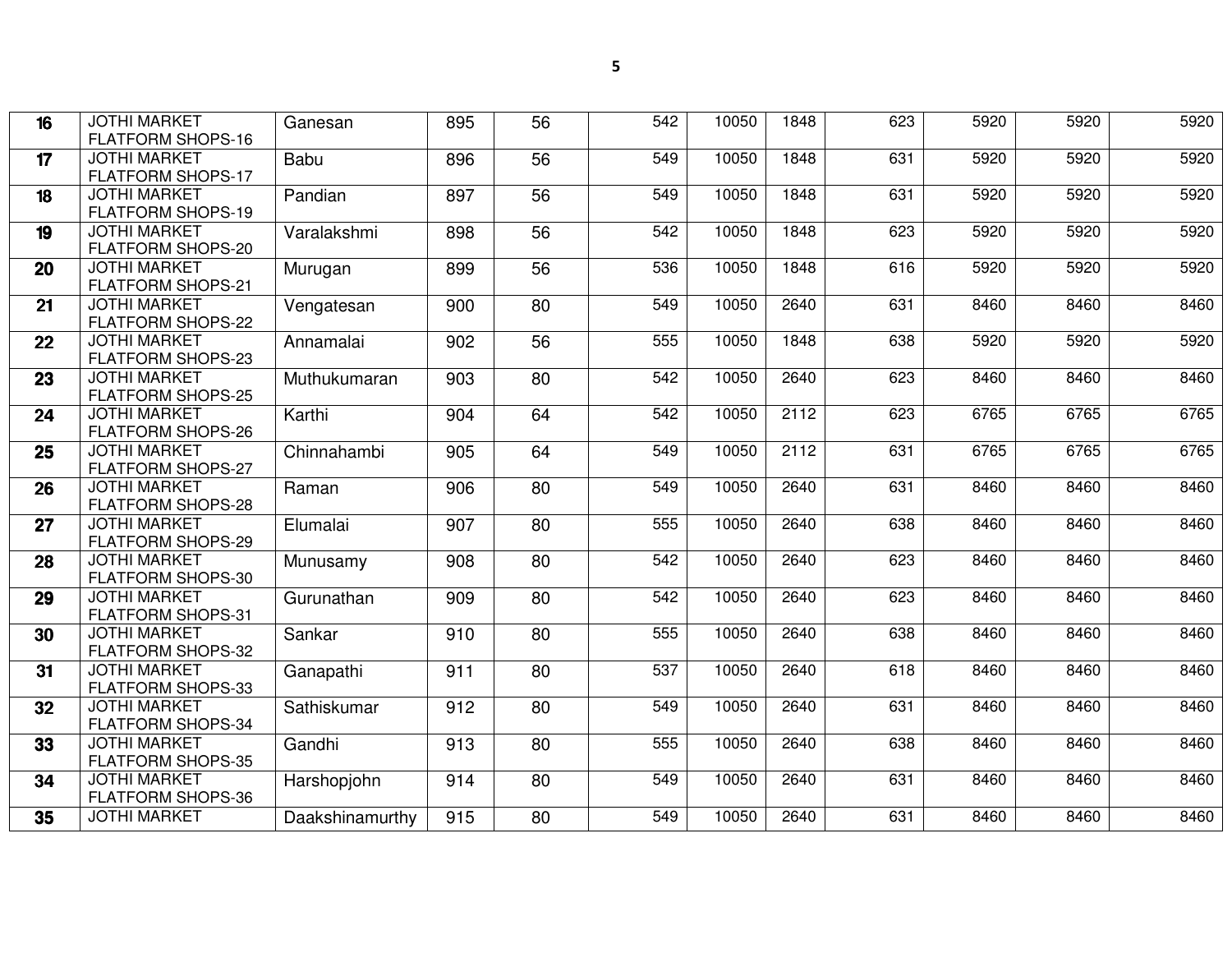|    | <b>FLATFORM SHOPS-37</b>                        |              |     |    |     |       |      |     |      |      |      |
|----|-------------------------------------------------|--------------|-----|----|-----|-------|------|-----|------|------|------|
| 36 | <b>JOTHI MARKET</b><br><b>FLATFORM SHOPS-38</b> | Elumalai     | 916 | 80 | 542 | 10050 | 2640 | 623 | 8460 | 8460 | 8460 |
| 37 | <b>JOTHI MARKET</b><br><b>FLATFORM SHOPS-39</b> | Sampathkumar | 917 | 80 | 537 | 10050 | 2640 | 618 | 8460 | 8460 | 8460 |
| 38 | <b>JOTHI MARKET</b><br>FLATFORM SHOPS-40        | Ravi         | 918 | 80 | 542 | 10050 | 2640 | 623 | 8460 | 8460 | 8460 |
| 39 | <b>JOTHI MARKET</b><br><b>FLATFORM SHOPS-41</b> | Mathivanan   | 919 | 80 | 536 | 10050 | 2640 | 616 | 8460 | 8460 | 8460 |
| 40 | <b>JOTHI MARKET</b><br><b>FLATFORM SHOPS-42</b> | Uthirakumar  | 920 | 80 | 537 | 10050 | 2640 | 618 | 8460 | 8460 | 8460 |
| 41 | <b>JOTHI MARKET</b><br><b>FLATFORM SHOPS-43</b> | Ashokan      | 921 | 56 | 524 | 10050 | 1848 | 603 | 5920 | 5920 | 5920 |
| 42 | <b>JOTHI MARKET</b><br><b>FLATFORM SHOPS-44</b> | Pukazhenthi  | 922 | 56 | 542 | 10050 | 1848 | 623 | 5920 | 5920 | 5920 |
| 43 | <b>JOTHI MARKET</b><br><b>FLATFORM SHOPS-45</b> | Kuppammal    | 923 | 56 | 555 | 10050 | 1848 | 638 | 5920 | 5920 | 5920 |
| 44 | <b>JOTHI MARKET</b><br>FLATFORM SHOPS-46        | Thangavel    | 924 | 48 | 536 | 10050 | 1584 | 616 | 5085 | 5085 | 5085 |
| 45 | <b>JOTHI MARKET</b><br><b>FLATFORM SHOPS-47</b> | Ravi         | 925 | 48 | 536 | 10050 | 1584 | 616 | 5085 | 5085 | 5085 |
| 46 | <b>JOTHI MARKET</b><br><b>FLATFORM SHOPS-48</b> | Sundaramurhy | 926 | 48 | 555 | 10050 | 1584 | 638 | 5085 | 5085 | 5085 |
| 47 | <b>JOTHI MARKET</b><br><b>FLATFORM SHOPS-49</b> | Sekar        | 927 | 48 | 542 | 10050 | 1584 | 623 | 5085 | 5085 | 5085 |
| 48 | <b>JOTHI MARKET</b><br>FLATFORM SHOPS-50        | Jothi        | 928 | 48 | 542 | 10050 | 1584 | 623 | 5085 | 5085 | 5085 |
| 49 | <b>JOTHI MARKET</b><br><b>FLATFORM SHOPS-51</b> | Sundaramuthi | 929 | 56 | 549 | 10050 | 1848 | 631 | 5920 | 5920 | 5920 |
| 50 | <b>JOTHI MARKET</b><br><b>FLATFORM SHOPS-52</b> | Selvam       | 930 | 56 | 555 | 10050 | 1848 | 638 | 5920 | 5920 | 5920 |
| 51 | <b>JOTHI MARKET</b><br><b>FLATFORM SHOPS-53</b> | Dhanam       | 931 | 56 | 542 | 10050 | 1848 | 623 | 5920 | 5920 | 5920 |
| 52 | <b>JOTHI MARKET</b><br><b>FLATFORM SHOPS-54</b> | Sumathi      | 932 | 56 | 542 | 10050 | 1848 | 623 | 5920 | 5920 | 5920 |
| 53 | <b>JOTHI MARKET</b><br><b>FLATFORM SHOPS-55</b> | Chithra      | 933 | 56 | 542 | 10050 | 1848 | 623 | 5920 | 5920 | 5920 |
| 54 | <b>JOTHI MARKET</b><br><b>FLATFORM SHOPS-56</b> | Kumar        | 934 | 56 | 529 | 10050 | 1848 | 608 | 5920 | 5920 | 5920 |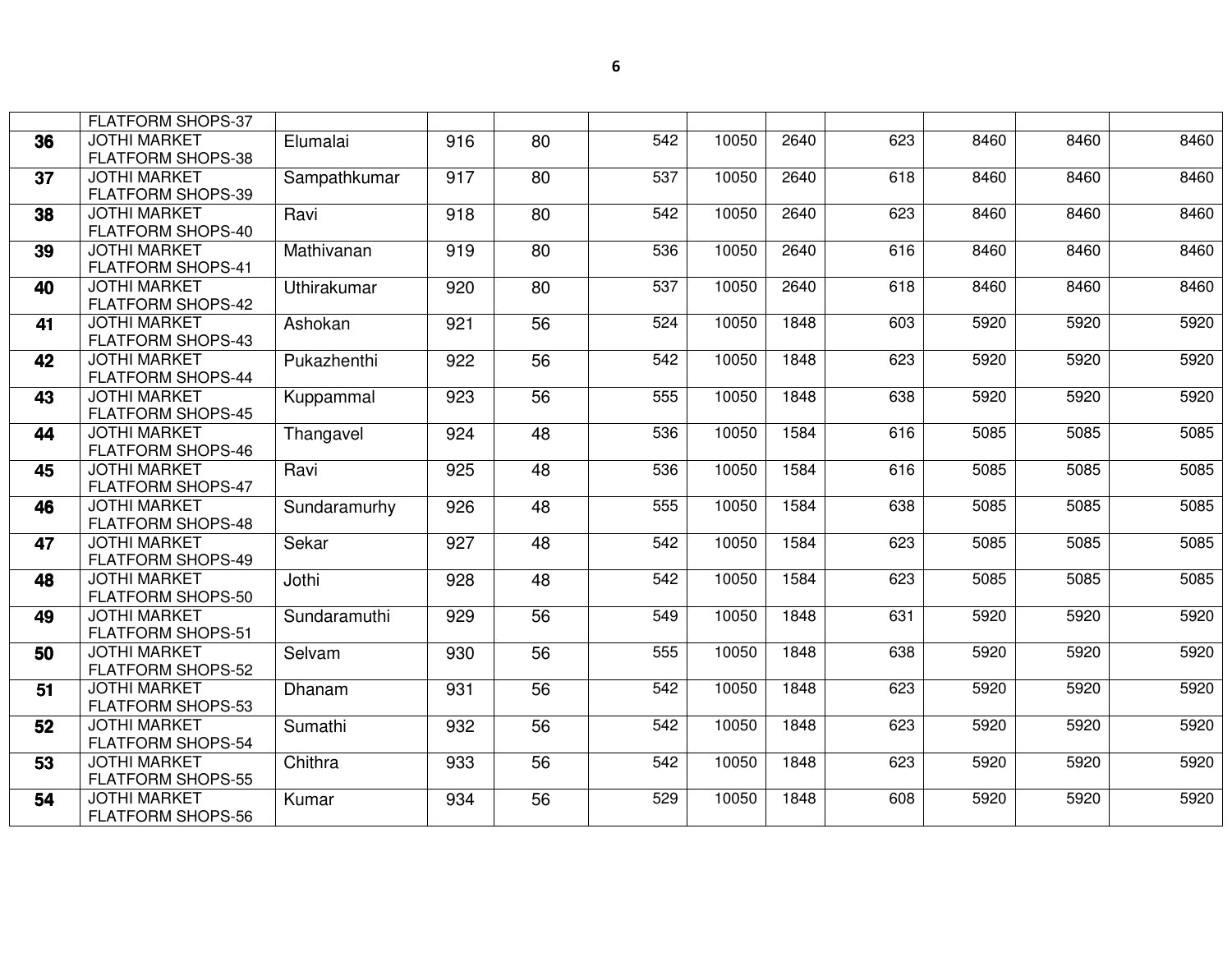| 55 | <b>JOTHI MARKET</b><br><b>FLATFORM SHOPS-57</b> | Solai          | 935  | 56              | 549 | 10050 | 1848 | 631 | 5920 | 5920 | 5920 |
|----|-------------------------------------------------|----------------|------|-----------------|-----|-------|------|-----|------|------|------|
| 56 | <b>JOTHI MARKET</b><br>FLATFORM SHOPS-58        | G.Sampath      | 936  | 56              | 536 | 10050 | 1848 | 616 | 5920 | 5920 | 5920 |
| 57 | <b>JOTHI MARKET</b><br><b>FLATFORM SHOPS-59</b> | Saravanan      | 937  | 56              | 542 | 10050 | 1848 | 623 | 5920 | 5920 | 5920 |
| 58 | <b>JOTHI MARKET</b><br>FLATFORM SHOPS-60        | Pachiyappan    | 939  | 80              | 542 | 10050 | 2640 | 623 | 8460 | 8460 | 8460 |
| 59 | <b>JOTHI MARKET</b><br><b>FLATFORM SHOPS-61</b> | Rajendiran     | 938  | 80              | 542 | 10050 | 2640 | 623 | 8460 | 8460 | 8460 |
| 60 | <b>JOTHI MARKET</b><br><b>FLATFORM SHOPS-62</b> | Selvam         | 940  | 72              | 549 | 10050 | 2376 | 631 | 7620 | 7620 | 7620 |
| 61 | <b>JOTHI MARKET</b><br><b>FLATFORM SHOPS-63</b> | Mohan          | 941  | $\overline{72}$ | 549 | 10050 | 2376 | 631 | 7620 | 7620 | 7620 |
| 62 | <b>JOTHI MARKET</b><br><b>FLATFORM SHOPS-64</b> | Kannan         | 942  | 72              | 555 | 10050 | 2376 | 638 | 7620 | 7620 | 7620 |
| 63 | <b>JOTHI MARKET</b><br><b>FLATFORM SHOPS-65</b> | Muhukrishnan   | 943  | 72              | 536 | 10050 | 2376 | 616 | 7620 | 7620 | 7620 |
| 64 | <b>JOTHI MARKET</b><br><b>FLATFORM SHOPS-66</b> | Uhiravelu      | 944  | 72              | 549 | 10050 | 2376 | 631 | 7620 | 7620 | 7620 |
| 65 | <b>JOTHI MARKET</b><br><b>FLATFORM SHOPS-67</b> | Iyanar         | 945  | 72              | 542 | 10050 | 2376 | 623 | 7620 | 7620 | 7620 |
| 66 | <b>JOTHI MARKET</b><br><b>FLATFORM SHOPS-68</b> | Settu          | 946  | 72              | 549 | 10050 | 2376 | 631 | 7620 | 7620 | 7620 |
| 67 | <b>JOTHI MARKET</b><br>FLATFORM SHOPS-69        | K.M.Lakshmanan | 1026 | $\overline{72}$ | 542 | 10050 | 2376 | 623 | 7620 | 7620 | 7620 |
| 68 | <b>JOTHI MARKET</b><br><b>FLATFORM SHOPS-70</b> | Iyanar         | 947  | 72              | 542 | 10050 | 2376 | 623 | 7620 | 7620 | 7620 |
| 69 | <b>JOTHI MARKET</b><br><b>FLATFORM SHOPS-71</b> | Subramani      | 948  | 72              | 542 | 10050 | 2376 | 623 | 7620 | 7620 | 7620 |
| 70 | <b>JOTHI MARKET</b><br><b>FLATFORM SHOPS-72</b> | Subramani      | 949  | 72              | 549 | 10050 | 2376 | 631 | 7620 | 7620 | 7620 |
| 71 | <b>JOTHI MARKET</b><br><b>FLATFORM SHOPS-73</b> | Babu           | 950  | 72              | 549 | 10050 | 2376 | 631 | 7620 | 7620 | 7620 |
| 72 | <b>JOTHI MARKET</b><br><b>FLATFORM SHOPS-74</b> | Chaindira      | 951  | 72              | 549 | 10050 | 2376 | 631 | 7620 | 7620 | 7620 |
| 73 | <b>JOTHI MARKET</b><br><b>FLATFORM SHOPS-75</b> | Kavitha        | 952  | $\overline{72}$ | 542 | 10050 | 2376 | 623 | 7620 | 7620 | 7620 |
| 74 | <b>JOTHI MARKET</b>                             | Madurai        | 953  | $\overline{72}$ | 542 | 10050 | 2376 | 623 | 7620 | 7620 | 7620 |
|    |                                                 |                |      |                 |     |       |      |     |      |      |      |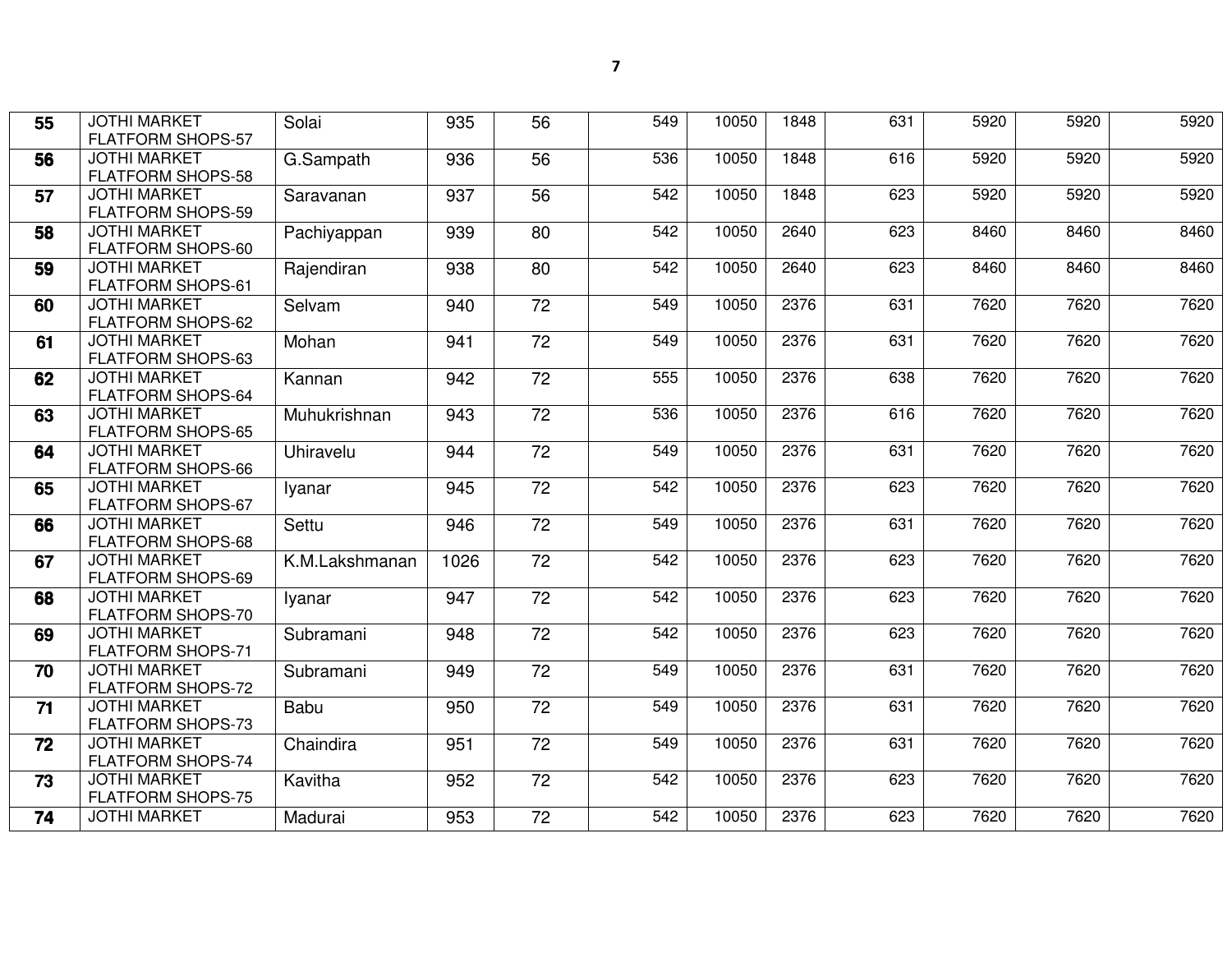|    | <b>FLATFORM SHOPS-76</b> |              |     |                 |     |       |      |     |      |      |      |
|----|--------------------------|--------------|-----|-----------------|-----|-------|------|-----|------|------|------|
| 75 | <b>JOTHI MARKET</b>      | Ravi         | 954 | $\overline{72}$ | 529 | 10050 | 2376 | 608 | 7620 | 7620 | 7620 |
|    | FLATFORM SHOPS-77        |              |     |                 |     |       |      |     |      |      |      |
| 76 | <b>JOTHI MARKET</b>      | Vekatesan    | 955 | 72              | 542 | 10050 | 2376 | 623 | 7620 | 7620 | 7620 |
|    | FLATFORM SHOPS-78        |              |     |                 |     |       |      |     |      |      |      |
| 77 | <b>JOTHI MARKET</b>      | Omsakthi     | 956 | $\overline{72}$ | 555 | 10050 | 2376 | 638 | 7620 | 7620 | 7620 |
|    | FLATFORM SHOPS-79        |              |     |                 |     |       |      |     |      |      |      |
| 78 | <b>JOTHI MARKET</b>      | M.Velu       | 957 | 72              | 542 | 10050 | 2376 | 623 | 7620 | 7620 | 7620 |
|    | FLATFORM SHOPS-80        |              |     |                 |     |       |      |     |      |      |      |
| 79 | <b>JOTHI MARKET</b>      | Mani         | 958 | $\overline{72}$ | 549 | 10050 | 2376 | 631 | 7620 | 7620 | 7620 |
|    | <b>FLATFORM SHOPS-81</b> |              |     |                 |     |       |      |     |      |      |      |
| 80 | <b>JOTHI MARKET</b>      | Elumalai     | 959 | 72              | 555 | 10050 | 2376 | 638 | 7620 | 7620 | 7620 |
|    | FLATFORM SHOPS-82        |              |     |                 |     |       |      |     |      |      |      |
| 81 | <b>JOTHI MARKET</b>      | Kannusami    | 960 | $\overline{72}$ | 542 | 10050 | 2376 | 623 | 7620 | 7620 | 7620 |
|    | <b>FLATFORM SHOPS-83</b> |              |     |                 |     |       |      |     |      |      |      |
| 82 | <b>JOTHI MARKET</b>      | Palani~      | 961 | 72              | 549 | 10050 | 2376 | 631 | 7620 | 7620 | 7620 |
|    | <b>FLATFORM SHOPS-84</b> |              |     |                 |     |       |      |     |      |      |      |
| 83 | <b>JOTHI MARKET</b>      | Ramamamurhty | 962 | 72              | 542 | 10050 | 2376 | 623 | 7620 | 7620 | 7620 |
|    | FLATFORM SHOPS-85        |              |     |                 |     |       |      |     |      |      |      |
| 84 | <b>JOTHI MARKET</b>      | Govindaraj   | 963 | 72              | 542 | 10050 | 2376 | 623 | 7620 | 7620 | 7620 |
|    | <b>FLATFORM SHOPS-86</b> |              |     |                 |     |       |      |     |      |      |      |
| 85 | <b>JOTHI MARKET</b>      | Malliga      | 964 | 72              | 542 | 10050 | 2376 | 623 | 7620 | 7620 | 7620 |
|    | <b>FLATFORM SHOPS-87</b> |              |     |                 |     |       |      |     |      |      |      |
| 86 | <b>JOTHI MARKET</b>      | Rajasekar    | 965 | 72              | 529 | 10050 | 2376 | 608 | 7620 | 7620 | 7620 |
|    | FLATFORM SHOPS-88        |              |     |                 |     |       |      |     |      |      |      |
| 87 | <b>JOTHI MARKET</b>      | Boopathi     | 966 | $\overline{72}$ | 542 | 10050 | 2376 | 623 | 7620 | 7620 | 7620 |
|    | FLATFORM SHOPS-89        |              |     |                 |     |       |      |     |      |      |      |
| 88 | <b>JOTHI MARKET</b>      | Anandhan     | 967 | 80              | 536 | 10050 | 2640 | 616 | 8460 | 8460 | 8460 |
|    | FLATFORM SHOPS-90        |              |     |                 |     |       |      |     |      |      |      |
| 89 | <b>JOTHI MARKET</b>      | Viswanathan  | 968 | 80              | 542 | 10050 | 2640 | 623 | 8460 | 8460 | 8460 |
|    | FLATFORM SHOPS-91        |              |     |                 |     |       |      |     |      |      |      |
| 90 | <b>JOTHI MARKET</b>      | Kannan       | 969 | 80              | 542 | 10050 | 2640 | 623 | 8460 | 8460 | 8460 |
|    | FLATFORM SHOPS-92        |              |     |                 |     |       |      |     |      |      |      |
| 91 | <b>JOTHI MARKET</b>      | Ramu         | 970 | 80              | 549 | 10050 | 2640 | 631 | 8460 | 8460 | 8460 |
|    | FLATFORM SHOPS-93        |              |     |                 |     |       |      |     |      |      |      |
| 92 | <b>JOTHI MARKET</b>      | Senthikumar  | 971 | 80              | 536 | 10050 | 2640 | 616 | 8460 | 8460 | 8460 |
|    | <b>FLATFORM SHOPS-94</b> |              |     |                 |     |       |      |     |      |      |      |
| 93 | <b>JOTHI MARKET</b>      | Manjunathan  | 972 | $\overline{80}$ | 555 | 10050 | 2640 | 638 | 8460 | 8460 | 8460 |
|    | FLATFORM SHOPS-95        |              |     |                 |     |       |      |     |      |      |      |
|    |                          |              |     |                 |     |       |      |     |      |      |      |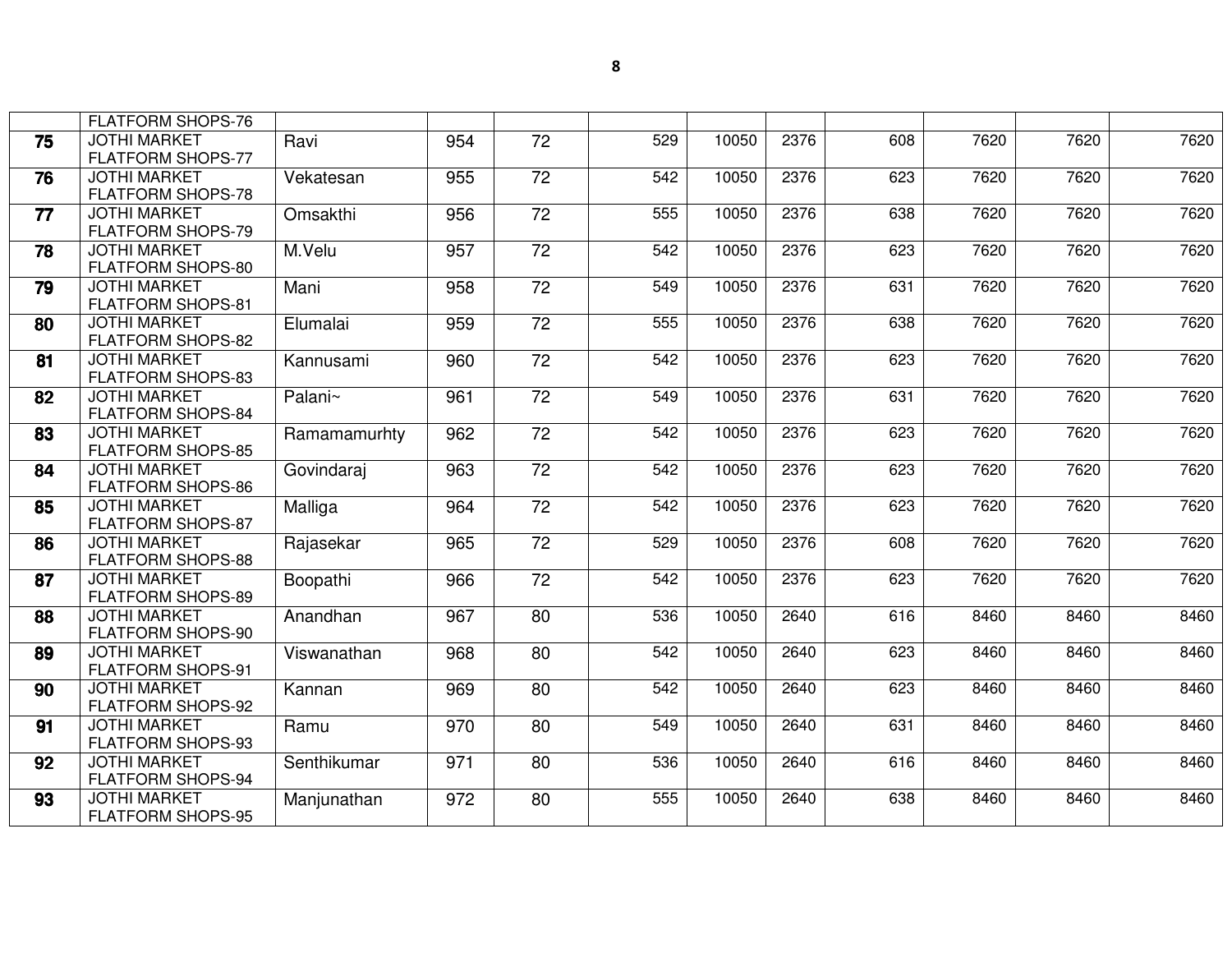| 94  | <b>JOTHI MARKET</b><br><b>FLATFORM SHOPS-96</b>  | Jothi     | 973 | 80 | 536 | 10050 | 2640 | 616 | 8460 | 8460 | 8460 |
|-----|--------------------------------------------------|-----------|-----|----|-----|-------|------|-----|------|------|------|
| 95  | <b>JOTHI MARKET</b><br><b>FLATFORM SHOPS-97</b>  | Ravi      | 974 | 80 | 536 | 10050 | 2640 | 616 | 8460 | 8460 | 8460 |
| 96  | <b>JOTHI MARKET</b><br><b>FLATFORM SHOPS-98</b>  | Elumalai  | 975 | 80 | 542 | 10050 | 2640 | 623 | 8460 | 8460 | 8460 |
| 97  | <b>JOTHI MARKET</b><br><b>FLATFORM SHOPS-99</b>  | Saravanan | 976 | 80 | 555 | 10050 | 2640 | 638 | 8460 | 8460 | 8460 |
| 98  | <b>JOTHI MARKET</b><br>FLATFORM SHOPS-100        | Yamini    | 977 | 80 | 542 | 10050 | 2640 | 623 | 8460 | 8460 | 8460 |
| 99  | <b>JOTHI MARKET</b><br><b>FLATFORM SHOPS-101</b> | Shanmugam | 978 | 80 | 542 | 10050 | 2640 | 623 | 8460 | 8460 | 8460 |
| 100 | <b>JOTHI MARKET</b><br>FLATFORM SHOPS-102        | Suganya   | 979 | 80 | 529 | 10050 | 2640 | 608 | 8460 | 8460 | 8460 |
| 101 | <b>JOTHI MARKET</b><br>FLATFORM SHOPS-103        | Selvam    | 980 | 80 | 549 | 10050 | 2640 | 631 | 8460 | 8460 | 8460 |
|     | <b>JOTHI MARKET</b><br><b>FLATFORM SHOPS-81</b>  | Mani      | 958 | 72 | 549 | 10050 | 2376 | 631 | 7620 | 7620 | 7620 |

.<br>நகராட்சிக்கு சொந்தமான கடைகளுக்கு வாடகை மறுநிா்ணயம் செய்யும் மண்டல குழுவால் ஒப்புதல் அளிக்கப்பட்ட வாடகை மறு நிா்ணயத்திற்கு .<br>மன்ற அனுமதி கோரப்படுகிறது.

அலுவலகக் குறிப்பு : ஒப்புதல் அளிக்கலாம்

(ந.க.எண்.அ1/2582/2018)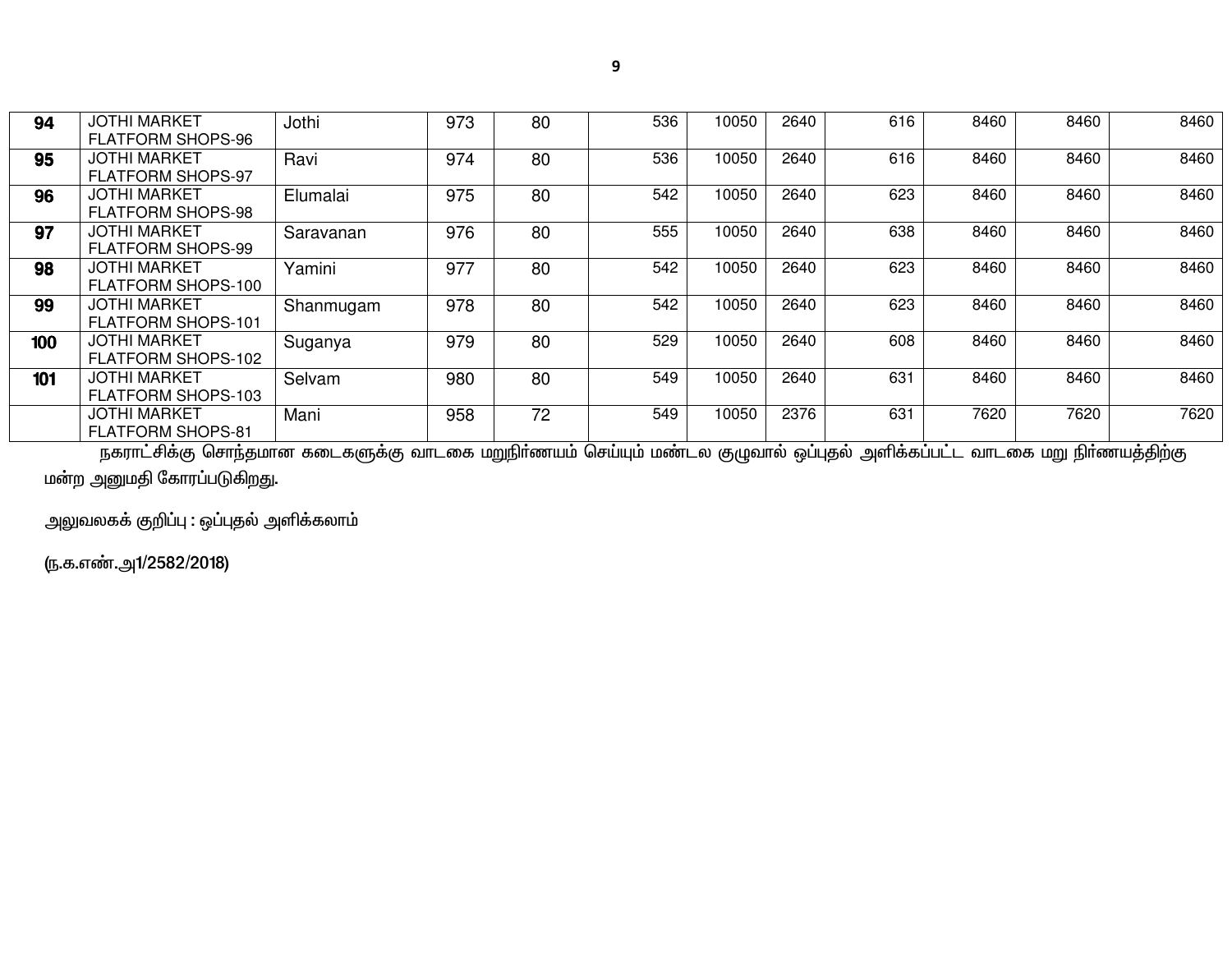### **கீர்மானம்**

85. திருவண்ணாமலை நகரமன்ற வழக்கறிஞா் திரு.எஸ்.வேலு, பி.ஏ., பி.எல்., அவா்கள் 06.01.2012 முதல் நகரமன்ற வழக்கறிஞராகப் பணியாற்றி வருகிறார். அன்னாா் நகரமன்ற வழக்கறிஞராகப் பணியாற்றிய 76 மாதங்களுக்கு சட்ட ஆலோசகர் கட்டணம் மாதம் ரூ.1000/— வீதம் ரூ.76,000/— வழங்குவதற்கு மன்ற அனுமதி கோரப்படுகிறது.

அலுவலகக் குறிப்பு : மன்றம் அனுமதிக்கலாம் ந.க.எண். 3657 / 2011 / அ1

# தீர்மானம்

**86.** இந்நகராட்சி பயன்பாட்டில் உள்ள ஈப்பு வாகனம் TN25AH 8123 ல் ஏற்பட்டுள்ள பழுதுகளை நேரடியாக Jain Cars & Auto Sales Pvt Ltd திருவண்ணாமலை நிறுவனத்திடம் பழுது நீக்கம் செய்கமைக்கு ரூ.31239/—ஐ மேற்படி நிறுவனத்தாரருக்கு வழங்க மன்ற அனுமகி வேண்டப்படுகிறது.

### அலுவலகக் குறிப்பு :

- 1. மன்றம் அனுமதிக்கலாம்
- 2. இச்செலவினம் வருவாய் நிதியின் கீழ் செலவிடலாம்
- 3. அவசரம் அவசியம் கருதி தனி அலுவலா் அவா்களின் முன் அனுமதி பெற்று தொகை வழங்கியதை மன்றம் ஏற்கலாம்.

# தீா்மானம்

**87.** திருவண்ணாமலை நகராட்சியின் 2018—19 ஆம் ஆண்டிற்கான திருத்திய வரவு செலவு திட்டம் மற்றும் 2019—2020 ஆம் ஆண்டிற்கான வரவு செலவுத் திட்டம் தயாரித்து மன்றத்தின் பாா்வைக்கும், முடிவிற்கும் வைக்கப்படுகிறது.

#### அலுவலகக் குறிப்பு :

1. மன்றம் அனுமதிக்கலாம்

ந.க.எண். பி2 / 6171 / 2018

### **கீர்மானம்**

 $88$ . நகராட்சி நிர்வாக ஆணையர், சென்னை—5 அவர்களின் ந.க.எண்.2281/2018/இ1 நாள் 17.07.2018ல் இந்நகராட்சிக்கு தமிழ்நாடு நகா்ப்புற சாலை அபிவிருத்தி திட்டம் 2018—19ன் கீழ் இந்நகரப் பகுதியில் தாா் சாலை மற்றும் மழைநீா் கால்வாய் அமைக்கும் பணிக்கு மதிப்பீடு ரு.1000.00 லட்சத்திற்கு நிர்வாக அனுமதி வழங்கப்பட்டு, 31.08.2018 அன்று தொழில்நுட்ப அனுமதியும் பெறப்பட்டுள்ளது. இப்பணிக்கு 28.11.2018 அன்று ஒப்பந்தப்புள்ளி கோரப்பட்டதில், பெறப்பட்டுள்ள ஒப்பந்தப்புள்ளியினை மன்றத்தின் அனுமதி வேண்டி பொருள் வைக்கப்படுகிறது.

| சிப்பம்<br>எண் | பணியின் பெயர்                                                                                                                                                         | மதிப்பீடு<br>(ரூ.இலட்சத்தி<br>ல்) | ஓப்பந்ததாரரின் பெயர் | ஓப்பந்தப்புள்ளி<br>விகிதம் |
|----------------|-----------------------------------------------------------------------------------------------------------------------------------------------------------------------|-----------------------------------|----------------------|----------------------------|
|                | வார்டு எண்.39 முத்தலாம்மன் கோவில் தெரு, வேட்டவலம்<br>ரோடு, வார்டு எண்.18 பள்ளிக்கொண்டாப்பட்டு ரோடு மற்றும்                                                            |                                   | G.V.Construction     | $2.00\%$ அதிகம்            |
|                | வார்டு எண்.17 பல்லவன் நகர் ஆகிய தெருக்களுக்கு மழைநீர்<br>கால்வாயுடன் கூடிய தார் சாலை அமைத்தல்.                                                                        | 1.94                              | Arunai Construction  | 11.57% அதிகம்              |
| П              | வார்டு<br>எண்.39<br>பெருமாள்<br>எண்.18<br>வார்டு<br>நகர்,<br>வானதராயன்பாளையம் தெரு, வார்டு எண்.18 கீழ்நாத்துர்<br>காலனி மற்றும் பெருமாள் நகர் 3வது தெரு, வார்டு எண்.1 | 2.20                              | K.Sivaji             | $2.00\%$ அதிகம்            |
|                | ஆண்டாள் நகர் 1,2,3 மற்றும் வார்டு எண்.39 வேட்டவலம்                                                                                                                    |                                   | G.V.Construction     | 8.53% அதிகம்               |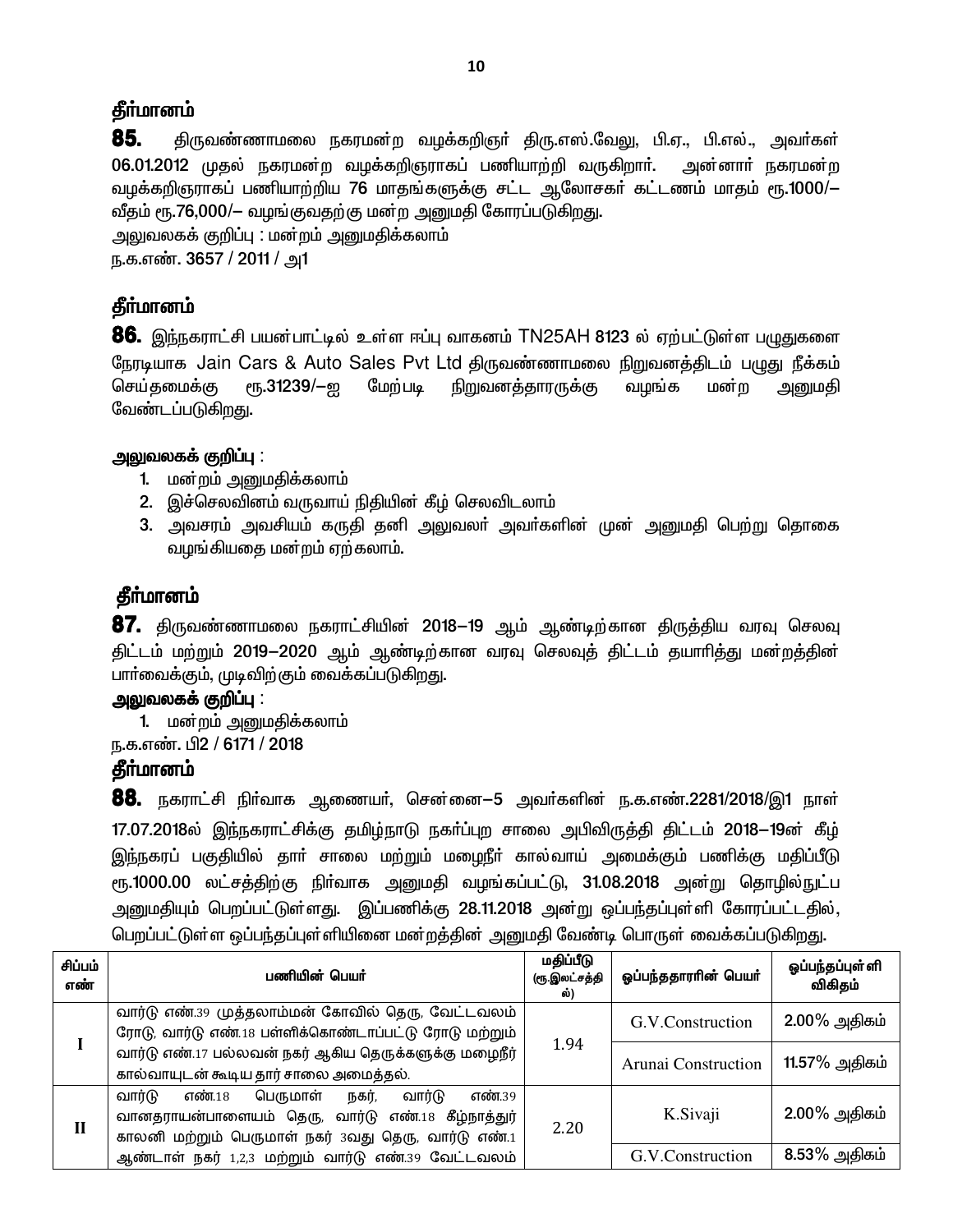|     | குறுக்கு தெரு ஆகிய தெருக்களுக்கு மழைநீர் கால்வாயுடன்<br>கூடிய தார் சாலை அமைத்தல்.                                                                                                                                                 |      |                           |                 |
|-----|-----------------------------------------------------------------------------------------------------------------------------------------------------------------------------------------------------------------------------------|------|---------------------------|-----------------|
|     | வார்டு எண்.28 அண்ணா நகர், வார்டு எண்.26 ராஜீவ்காந்தி நகர்,<br>ராஜீவ்காந்தி நகர் குறுக்கு தெரு, வார்டு எண்.34 முகல்புரா                                                                                                            |      | Arunai Construction       | $2.00\%$ அதிகம் |
| III | தெரு, மற்றும் வார்டு எண்.1 தமிழ் மின் நகர் ஆகிய<br>தெருக்களுக்கு மழைநீர் கால்வாயுடன் கூடிய தார் சாலை<br>அமைத்தல்.                                                                                                                 | 1.75 | <b>APU</b> Construction   | 10.40% அதிகம்   |
| IV  | வார்டு எண்.27 வேடியப்பன் கோவில் தெரு, எம்.கே.எஸ்.<br>+தியேட்டர் தெரு, எம்.கே.எஸ். தியேட்டர் தெரு (டிப்போ<br>பின்புறம்), வார்டு எண்.25 வ.ஊ.சி நகர் 6,7,8,10,11, வார்டு எண்.23<br>போத்தராஜா கோவில் தெரு, வார்டு எண்.37 அஜிஸ் காலனி, | 1.93 | <b>TSR Builders</b>       | $2.00\%$ அதிகம் |
|     | அஜிஸ் காலனி குறுக்கு தெரு மற்றும் ரமணா நகர் 3வது தெரு<br>ஆகிய தெருக்களுக்கு மழைநீர் கால்வாயுடன் கூடிய தார்<br>சாலை அமைத்தல்.                                                                                                      |      | <b>Sekar Construction</b> | $6.62\%$ அதிகம் |
|     | வார்டு எண்.4 புதுவாணியங்குளம் 8வது தெரு, வார்டு எண்.4<br>புதுத்தெரு 2,3,4, வார்டு எண்.13 கோபால் பிள்ளையார் கோவில்<br>தெரு, வார்டு எண்.37 வேடியப்பன் கோவில் தெரு, வார்டு                                                           |      | <b>APU</b> Construction   | $2.00\%$ அதிகம் |
| V   | எண்.3 எல்.ஜி.ஜி.எஸ். நகர் குறுக்கு தெரு, வார்டு எண்.33<br>அய்யாகண்ணு முதலி தெரு ஆகிய தெருக்களுக்கு மழைநீர்<br>கால்வாயுடன் கூடிய தார் சாலை அமைத்தல்.                                                                               | 2.18 | Arunai Construction       | $9.85\%$ அதிகம் |

#### <u>அலுவலகக்குறிப்பு</u>

- 1. மேற்கண்ட பணிகளில் குறைந்த ஒப்பந்தப்புள்ளி கொடுத்துவர்கள், சிப்பம் எண்.1க்கு  $G.V.Construction$ , திருவண்ணாமலை, சிப்பம் எண். $2$ க்கு திரு.கே.சிவாஜி, திருவண்ணாமலை, சிப்பம் எண்.3க்கு Arunai Construction, திருவண்ணாமலை, சிப்பம் எண்.4க்கு TSR Construction, திருவண்ணாமலை மற்றும் சிப்பம் எண்.5க்கு APU Construction, திருவண்ணாமலை என்பவர்களின் குறைந்த ஒப்பந்தப்புள்ளியினை மன்றம் ஏற்கலாம்.
- 2. அவசர அவசியம் கருதி தனி அலுவலர் அவர்களின் முன் அனுமதி பெற்று பணி உத்திரவு வழங்கியதை மன்றம் ஏற்கலாம்.

### தீா்மானம்

**89.** இந்நகராட்சியில் குடிநீா் பராமாிப்பு மற்றும் விநியோக பணிகள் மேற்கொ ள்ள போதுமான நிரந்தர பணியாளர்கள் இல்லை என்பதால் குடிநீர் பணியின் அவசர அவசியம் கருதி 32 எண்ணிக்கை ஆடவா் குழு நபா்களை கொண்டு பணிகள் மேற்கொள்ளப்படுகிறது. தற்போது ் மாவட்ட ஆட்சியா் திருவண்ணாமலை அவா்களின் ந.க.எண்.F3/17888/2018 நாள் 19.10.2018ம் தேதிய உத்திரவின்படி தினக்கூலியாக வரிசை எண்.12ல் Mazdoor Category –I க்கு நாள் <u>ஒன்றுக்கு ரூ. 440/– நிர்ணயம் செய்யப்பட்டது.</u>

இதன்படி தினக்கூலியாக நாள் ஒன்றுக்கு ரூ. 353/- வழங்கியதை உயர்த்தி ரூ.440/-ஐ ஜனவரி – 2019 முதல் வழங்கவும் மேலும் 2019−2020ம் நிதி ஆண்டுகளில் ஏற்படும் செலவினம் ரூ.50.68 லட்சத்திற்கு மன்ற அனுமதி வேண்டப்படுகிறது.

#### <u>அலுவலகக்குறிப்பு</u>

- 1. அனுமதி வழங்கலாம்
- 2. குடிநீர் நிதியின் கீழ் செலவிடலாம்.

### தீர்மானம்

**90.** இந்நகராட்சி வார்டு எண்.5. தியாகி அண்ணாமலை பிள்ளை மேல்நிலைப் பள்ளியின் வளாகத்தில் அங்கன்வாடி மையக் கட்டிடம் உள்ளது. இம்மையத்திற்கு குழந்தைகள் நீண்ட தொலைவில் சுற்றி வருவதால் குழந்தைகளின் நலன் கருதி சுற்றுச்சுவா் இடித்துவிட்டு புதியதாக கிரில் கேட் அமைக்க ஆகும் தோராய செலவினம் ரூ.95000/— (தொண்ணுற்று <u>ஐந்</u>தாயிரம்) க்கு மன்ற அனுமதி வேண்டப்படுகி<u>றத</u>ு.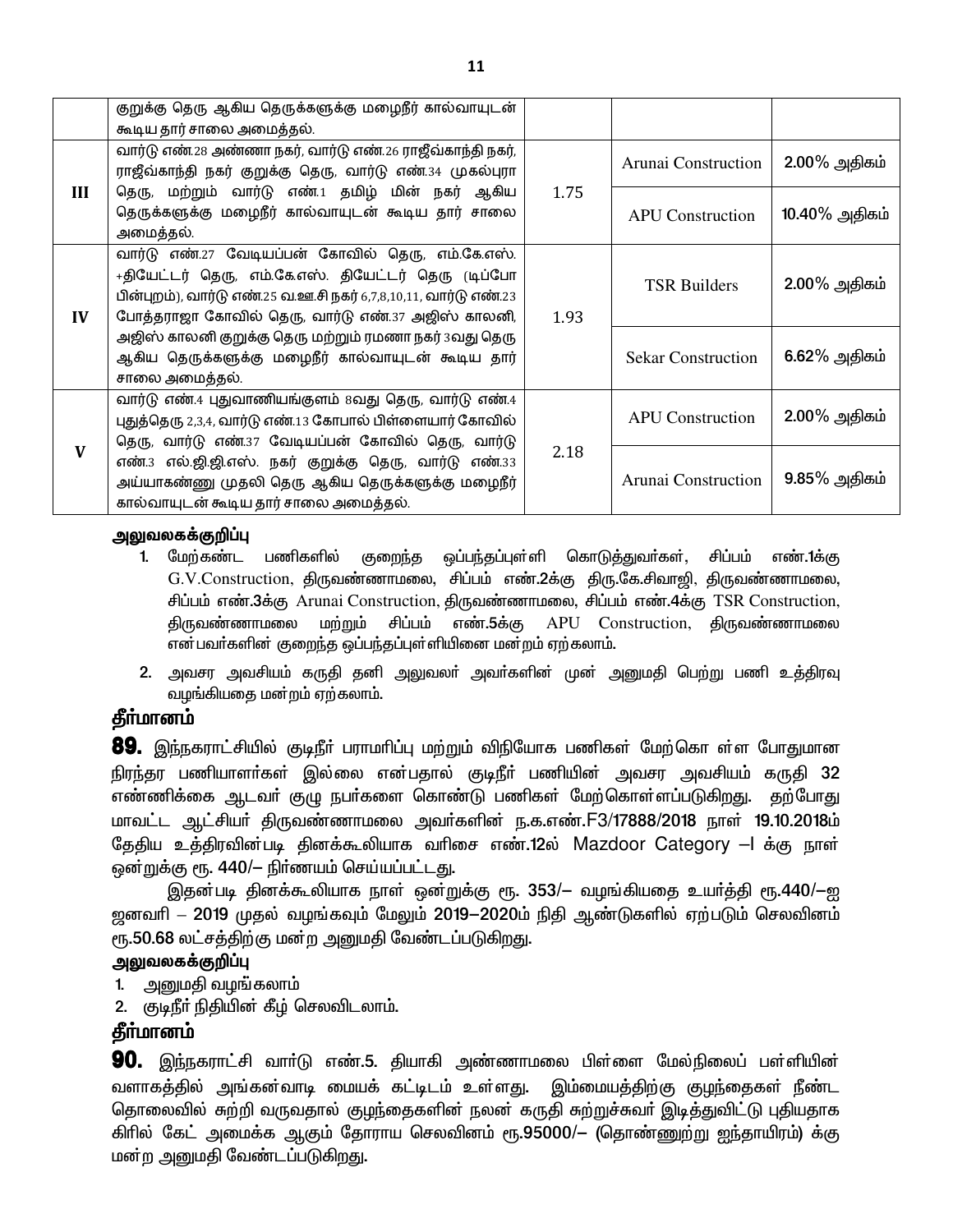1. அனுமதி வழங்கலாம்

2. வருவாய் நிதியின் கீழ் செலவிடலாம்.

# தீா்மானம்

91. இந்நகராட்சியின் கார்த்திகை தீபத்திருவிழா—2018ஐ முன்னிட்டு வரும் பக்தர்களுக்கு அடிப்படை வசதிகள் செய்ய ஏதுவாக, கல்நகரில் உள்ள குண்டும் குழிகளை சரி செய்யும் (Patch 08.11.2018 விலைப்புள்ளி கோரப்பட்டகில். பெறப்பட்டுள்ள work) பணிக்கு, அன்று விலைப்புள்ளியினை மன்றத்தின் அனுமதி வேண்டி பொருள் வைக்கப்படுகிறது.

| வ.எண். | பணியின் பெயர்                                                                                                                                                                                     | ஒப்பந்ததாராின்<br>பெயர் | கொடுத்துள்ள விலைப்புள்ளி<br>(Each $m^3$ or Kg)                                                                                                                                                         |
|--------|---------------------------------------------------------------------------------------------------------------------------------------------------------------------------------------------------|-------------------------|--------------------------------------------------------------------------------------------------------------------------------------------------------------------------------------------------------|
| 1      | இந்நகராட்சியின்<br>கார்த்திகை<br>தீபத்திருவிழா-2018ஐ முன்னிட்டு<br>பக்தா்களுக்கு அடிப்படை<br>வரும்<br>வசதிகள் செய்ய ஏதுவாக, கல்நகரில்<br>குண்டும் குழிகளை<br>சரி<br>உள்ள<br>செய்தல். (Patch work) | G.V.Construction        | WMM - Rs.1592/- $(m^3)$<br>Prime coat rate of 0.70kg -<br>Rs.55.50/·(m <sup>2</sup> )<br>Tack Coat of 2.5 kgs/10 sqm -<br>$Rs.10.00/-(m^2)$<br>30mm thick BC - $\text{Rs.6860}/\text{-} \text{ (m}^3)$ |
|        |                                                                                                                                                                                                   | திரு.கே.சிவாஜி          | WMM – Rs.1595/- $(m^3)$<br>Prime coat rate of 0.70kg -<br>$Rs.56/-(m^2)$<br>Tack Coat of 2.5 kgs/10 sqm -<br>$Rs.12/-(m^2)$<br>30mm thick BC - $\text{Rs.6870}/\cdot$ (m <sup>3</sup> )                |
|        |                                                                                                                                                                                                   | அருணை<br>கன்ஸ்ட்ரக்ஷன்  | WMM – Rs.1600/- $(m^3)$<br>Prime coat rate of 0.70kg -<br>$Rs.60/-(m^2)$<br>Tack Coat of 2.5 kgs/10 sqm -<br>$Rs.15/-(m^2)$<br>30mm thick BC - $\text{Rs.6880}/\text{-} \text{ (m}^3)$                 |

#### அலுவலகக்குறிப்பு

- 1. மேற்கண்ட பணியில் குறைந்த ஒப்பந்தப்புள்ளி கொடுத்துள்ள G.V.Construction, திருவண்ணாமலை அவா்களின் விலைப்புள்ளியை மன்றம் ஏற்கலாம்.
- 2. அவசர அவசியம் கருதி தனி அலுவலா் அவா்களின் முன் அனுமதி பெற்று பணி உத்திரவு வழங்கியதை மன்றம் ஏற்கலாம்.

### தீா்மானம்

92. இந்நகராட்சியின் கார்த்திகை தீபத்திருவிழா $-2018$ ஐ முன்னிட்டு வரும் பக்தர்களுக்கு அடிப்படை வசதிகள் செய்ய ஏதுவாக, கல்குதிரை தக்கா தெருக்களில் உள்ள குண்டும் குழிகளை சரி செய்யும் (Patch work) பணிக்கு, 08.11.2018 அன்று விலைப்புள்ளி கோரப்பட்டதில், பெறப்பட்டுள்ள விலைப்புள்ளியினை மன்றத்தின் அனுமதி வேண்டி பொருள் வைக்கப்படுகிறது.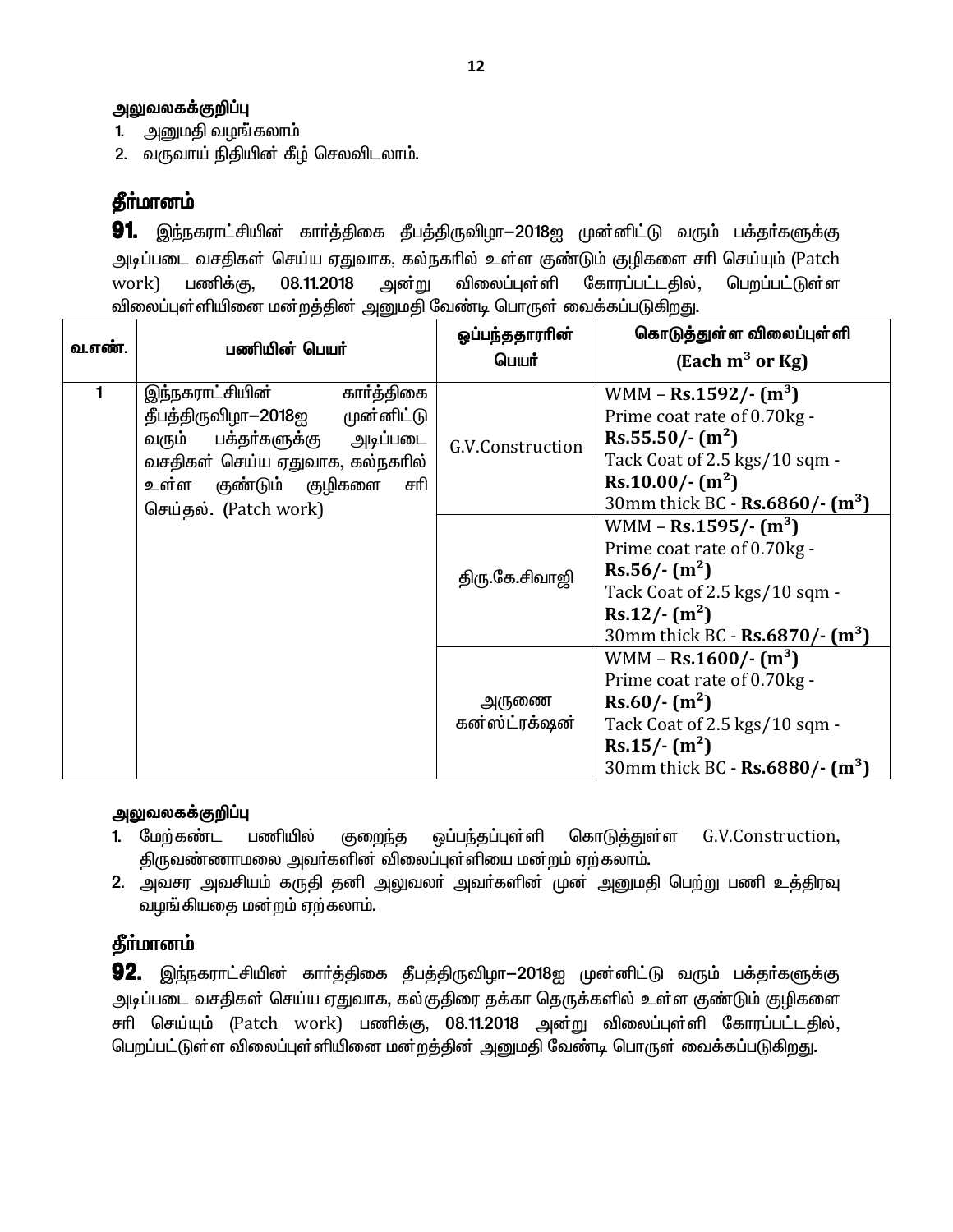| வ.எண். | பணியின் பெயர்                                                                                                                            | ஓப்பந்ததாரரின் பெயர்   | கொடுத்துள்ள விலைப்புள்ளி<br>$\left($ Each m <sup>3</sup> or Kg $\right)$                                                                                                                                                                                  |
|--------|------------------------------------------------------------------------------------------------------------------------------------------|------------------------|-----------------------------------------------------------------------------------------------------------------------------------------------------------------------------------------------------------------------------------------------------------|
|        | கார்த்திகை<br>இந்நகராட்சியின்<br>தீபத்திருவிழா-2018ஐ முன்னிட்டு வரும்<br>பக்தா்களுக்கு அடிப்படை வசதிகள்<br>செய்ய ஏதுவாக, கல்குதிரை தக்கா | G.V.Construction       | WMM – Rs.1592/- $(m^3)$<br>Prime coat rate of $0.70$ kg - <b>Rs.55.50/-</b> $(m^2)$<br>Tack Coat of 2.5 kgs/10 sqm - $\text{Rs}.10.00$ /- $\text{m}^2$ )<br>50mm thick DBM - $\text{Rs.6995}/\text{-} \text{ (m}^3)$<br>30mm thick BC - Rs.6860/- $(m^3)$ |
|        | உள்ள குண்டும் குழிகளை சரி செய்தல்.<br>(Patch work)                                                                                       | திரு.கே.சிவாஜி         | WMM – Rs.1595/- $(m^3)$<br>Prime coat rate of $0.70$ kg - Rs.56/- $(m2)$<br>Tack Coat of 2.5 kgs/10 sqm - $\text{Rs.}12$ /- $\text{m}^2$ )<br>50mm thick DBM - $\text{Rs.6997}/\text{-} \text{ (m}^3)$<br>30mm thick BC - Rs.6870/- $(m^3)$               |
|        |                                                                                                                                          | அருணை<br>கன்ஸ்ட்ரக்ஷன் | WMM – Rs.1600/- $(m^3)$<br>Prime coat rate of $0.70$ kg - <b>Rs.60/-</b> $(m^2)$<br>Tack Coat of 2.5 kgs/10 sqm - $\text{Rs.15}/\text{-} \text{ (m}^2)$<br>50mm thick DBM - $\text{Rs.6999}/\text{-} \text{ (m}^3)$<br>30mm thick BC - Rs.6880/- $(m^3)$  |

- 1. மேற்கண்ட பணியில் குறைந்த ஒப்பந்தப்புள்ளி கொடுத்துள்ள G.V.Construction, .<br>திருவண்ணாமலை அவா்களின் விலைப்புள்ளியை மன்றம் ஏற்கலாம்.
- 2. அவசர அவசியம் கருதி தனி அலுவலர் அவர்களின் முன் அனுமதி பெற்று பணி உத்திரவு .<br>வழங்கியதை மன்றம் ஏற்கலாம்.

# தீர்மானம்

93. இந்நகராட்சியின் கார்த்திகை தீபத்திருவிழா-2018ஐ முன்னிட்டு வரும் பக்தர்களுக்கு அடிப்படை வசதிகள் செய்ய ஏதுவாக, கோபால்நாயக்கன் தெரு மற்றும் ஆடுதொட்டி தெருக்களில் உள்ள குண்டும் குழிகளை சரி செய்யும் (Patch work) பணிக்கு, 08.11.2018 அன்று விலைப்புள்ளி கோரப்பட்டதில், பெறப்பட்டுள்ள விலைப்புள்ளியினை மன்றத்தின் அனுமதி வேண்டி பொருள் வைக்கப்படுகிறது.

| வ.எண். | பணியின் பெயர்                                                                                                                                                                                                                                                  | ஒப்பந்ததாராின்<br>பெயர்            | கொடுத்துள்ள விலைப்புள்ளி<br>(Each $m^3$ or Kg)                                                                                                                                                                                                                                                                                                                                         |
|--------|----------------------------------------------------------------------------------------------------------------------------------------------------------------------------------------------------------------------------------------------------------------|------------------------------------|----------------------------------------------------------------------------------------------------------------------------------------------------------------------------------------------------------------------------------------------------------------------------------------------------------------------------------------------------------------------------------------|
|        | கார்த்திகை<br>இந்நகராட்சியின்<br>முன்னிட்டு<br>தீபத்திருவிழா—2018ஐ<br>அடிப்படை<br>பக்தா்களுக்கு<br>வரும்<br>செய்ய<br>வசதிகள்<br>ஏதுவாக,<br>கோபால்நாயக்கன்<br>தெரு<br>மற்றும்<br>ஆடுதொட்டி தெருக்களில் உள்ள<br>குண்டும் குழிகளை சாி<br>செய்தல்.<br>(Patch work) | G.V.Construction<br>திரு.கே.சிவாஜி | WMM – Rs.1592/- $(m^3)$<br>Prime coat rate of 0.70kg - Rs.55.50/-<br>(m <sup>2</sup> )<br>Tack Coat of 2.5 kgs/10 sqm -<br>$Rs.10.00/- (m2)$<br>30mm thick BC - Rs.6860/- $(m^3)$<br>WMM – Rs.1595/- $(m^3)$<br>Prime coat rate of $0.70$ kg - Rs.56/- $(m2)$<br>Tack Coat of 2.5 kgs/10 sqm - Rs.12/-<br>(m <sup>2</sup> )<br>30mm thick BC - $\text{Rs.6870}/\text{-} \text{ (m}^3)$ |
|        |                                                                                                                                                                                                                                                                | அருணை<br>கன்ஸ்ட்ரக்ஷன்             | WMM – Rs.1600/- $(m^3)$<br>Prime coat rate of $0.70$ kg - Rs.60/- $(m2)$<br>Tack Coat of 2.5 kgs/10 sqm - Rs.15/-<br>(m <sup>2</sup> )<br>30mm thick BC - $\text{Rs.6880}/\text{-} \text{ (m}^3)$                                                                                                                                                                                      |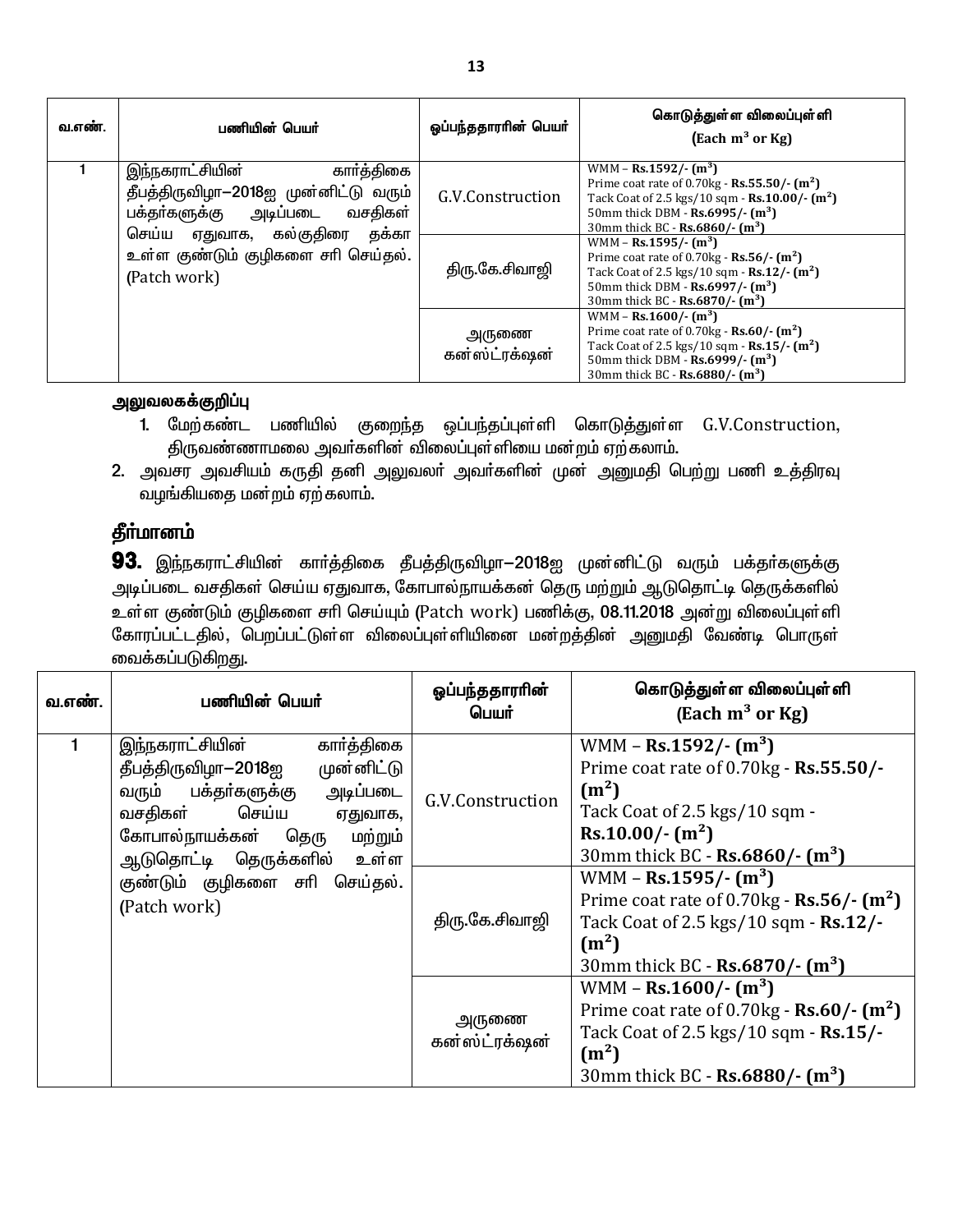- 1. மேற்கண்ட பணியில் குறைந்த ஒப்பந்தப்புள்ளி கொடுத்துள்ள G.V.Construction, திருவண்ணாமலை அவா்களின் விலைப்புள்ளியை மன்றம் ஏற்கலாம்.
- 2. அவசர அவசியம் கருதி தனி அலுவலா் அவா்களின் முன் அனுமதி பெற்று பணி உத்திரவு வழங்கியகை மன்றம் ஏற்கலாம்.

# தீர்மானம்

**94.** இந்நகராட்சியின் வார்டு எண்.1 முதல் 39 வரை உள்ள பகுதியில் உள்ள ஆழ்துளை கிணறு மோட்டார்கள், திறந்தவெளி கிணறு மின் மோட்டார்கள் பழுதினை சரி செய்யும் பணிக்கு 29.08.2018 அன்று ஒப்பந்தப்புள்ளி கோரப்பட்டதில், பெறப்பட்டுள்ள ஒப்பந்தப்புள்ளியினை மன்றத்தின் அனுமதி வேண்டி பொருள் வைக்கப்படுகிறது.

| வ.எண் | நிறுவனத்தின் பெயர்    | மதிப்பீடு        | கொடுத்துள்ள      |
|-------|-----------------------|------------------|------------------|
|       |                       | (ரூ. லட்சத்தில்) | ஒப்ப.தப்புள்ளி   |
|       | திரு. என். ஆறுமுகம்   |                  | $0.10 \%$ குறைவு |
|       | 32, கீழ்நாத்தூர்      |                  |                  |
|       | திருவண்ணாமலை          | 6.00             |                  |
| 2.    | திரு. ஆா். மாாிமுத்து |                  | $0.70\%$ அதிகம்  |
|       | கல்லரைப்பாடி கிராமம்  |                  |                  |
|       | திருவண்ணாமலை மாவட்டம் |                  |                  |

அலுவலகக்குறிப்பு

- 1. குறைந்த ஒப்பநதப்புள்ளியினை கொடுத்துள்ள வரிசை எண்.1ல் கண்டுள்ள <u>ஒப்பந்தப்புள் ளியினை</u> திரு.என்.ஆறுமுகம் திருவண்ணாமலை அவர்களின் மன்றம் எற்கலாம்.
- 2. அவசர அவசியம் கருதி தனி அலுவலா் அவா்களின் முன் அனுமதி பெற்று பணி உத்திரவு வழங்கியதை மன்றம் ஏற்கலாம்.

# தீா்மானம்

95. மாவட்ட ஆட்சியர், திருவண்ணாமலை அவர்களின் ந.க.எண். 212/செ.ம.தொ.அ / 2017 நாள் 20.09.2017ம் தேதிய கடிதத்தின்படி நகராட்சியின் பணிகள் குறித்து தினசரி நாளிதழ்களில் விளம்பரம் செய்தமைக்கு கீழ்க்கண்ட நாளிதழ்களுக்கு தொகை வழங்க மன்ற அனுமதி வேண்டப்படுகிறது.

| வ.எண் | நாளிழ் பெயர்              | விவரம்                                      | தொகை  |
|-------|---------------------------|---------------------------------------------|-------|
|       |                           |                                             | ரூ    |
|       | தினகரன் (Kal Publication) | தீபத்திருவிழா - 2018                        | 23100 |
| 2.    | மாலை மலர்                 | தீபத்திருவிழா - 2018                        | 12600 |
| 3.    | நம் தினமதி                | தீபத்திருவிழா - 2018                        | 30000 |
| 4     | தின சங்கு                 | தீபத்திருவிழா - 2018                        | 9000  |
| 5     | மீடியா செய்தி             | தீபத்திருவிழா - 2018                        | 15000 |
| 6     | தின செய்தி                | தீபத்திருவிழா - 2018                        | 30319 |
| 7     | தின பூமி                  | தீபத்திருவிழா - 2018                        | 21000 |
| 8     | மாலை தமிழகம்              | தீபத்திருவிழா - 2018                        | 21000 |
| 9     | தினபூமி (தொழில் மலா)      | தொழில்மலா்                                  | 21000 |
| 10    | நமது அம்மா                | புதிய நகராட்சி அலுவலக கட்டிடம் திறப்பு விழா | 13125 |
| 11    | தினதந்தி                  | புதிய நகராட்சி அலுவலக கட்டிடம் திறப்பு விழா | 20160 |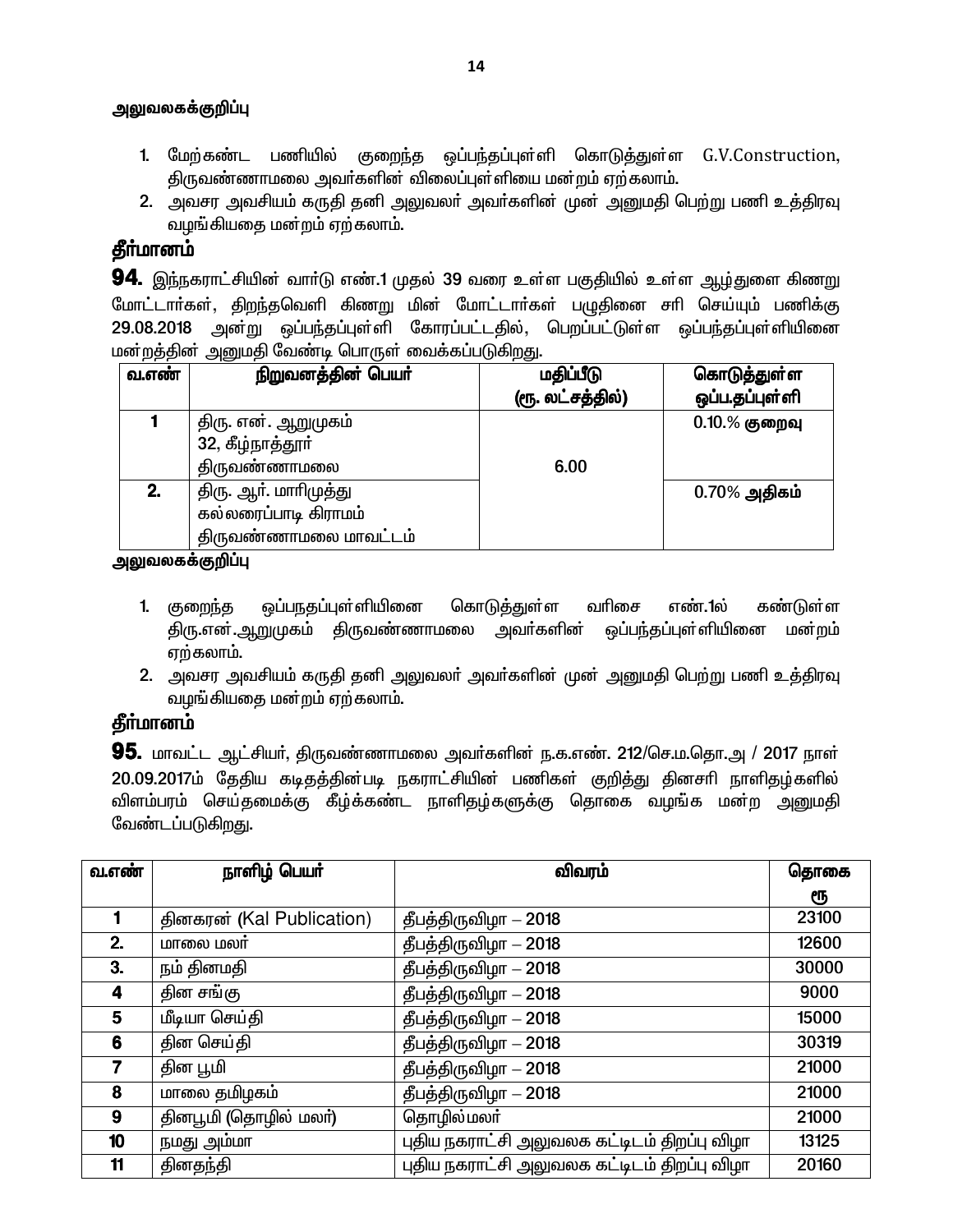| 12 | கினமலா     | புதிய நகராட்சி அலுவலக கட்டிடம் திறப்பு விழா | 23100  |
|----|------------|---------------------------------------------|--------|
| 13 | மாலை முரசு | புதிய நகராட்சி அலுவலக கட்டிடம் திறப்பு விழா | 13650  |
| 14 | நம் தினமதி | புதிய நகராட்சி அலுவலக கட்டிடம் திறப்பு விழா | 20000  |
|    |            | மொத்தம்                                     | 273054 |

#### <u>அலுவலகக்குறிப்பு</u>

1. அனுமதி வழங்கலாம்

2. வருவாய் நிதியின் கீழ் செலவிடலாம்.

### **கீர்மானம்**

**96.** இந்நகராட்சி வாா்டு எண்.01 முதல் 39 வரை உள்ள பகுதிகளில் தெருவிளக்குகள் பராமாித்தல் மற்றும் இயக்குதல் பணிகளை நண்பா்கள் ஆடவா்குழு 11 நபா்கள் மூலம் பணிகள் மேற்கொள்ளவும் மேலும் தெருவிளக்கு பராமரிக்க தேவையான மின் சாதன பொருட்கள் கூட்டுறவு நிறுவனத்திடம் வாங்கி. கொள்ள செப்டம்பர் – 2018 முதல் பிப்பரவரி – 2019 வரை 6 மாதத்திற்கு பணிகள் மேற்கொள்ள நகரமன்ற தீர்மான எண். 1042 நாள் 10.09.2018ல் அனுமதிக்கப்பட்டது. தற்போது ஆறுமாதம் கடந்து விட்டதால் மேலும் மாா்ச் – 2019 முதல் ஆகஸ்ட் —2019 வரை 6 மாதத்திற்கு தெருவிளக்கு பராமரிப்பு பணிகள் மேற்கொள்ள 11 நபர்கள் ஆடவா் குழு பணிணிாளா்களுக்கு ஊதியம் வழங்குதல் மற்றும் மின்சாதன பொருட்களை நேரடியாக கூட்டுறவு நிறுவனத்திடம் வாங்கிக் கொள்ளவும் இதற்கு ஆகும் தோராய செலவினம் ரு.25.47லட்சம் (ரூபாய் இருபத்து ஐந்து லட்சத்து நாற்பத்து ஏழாயிரம்)க்கு மன்ற அனுமதி வேண்டப்படுகிறது.

#### <u>அலுவலகக்குறிப்பு</u>

1. அனுமதி வழங்கலாம்

2. வருவாய் நிதியின் கீழ் செலவிடலாம்.

# கீர்மானம்

 $97.$  திருவண்ணாமலை நகராட்சி ஆணையாளா் பெயாில் (GST) ஜீ.எஸ்.ட்டி எண் பெற்றுக் கொடுக்கப்பட்டதற்கும் 01.10.2018 முதல் 31.01.2019 வரை ஒப்பந்ததாரர்களின் பட்டியலில் பிடித்தம் செய்யப்பட்ட (GST) ஜீ.எஸ்.டி தொகையை பிரதிமாதம் நகராட்சி கணக்கிலிருந்து மத்திய அரசு கணக்கில் செலுத்துவதற்காக ஒப்பந்ததாரா்களின் கணக்கில் கணினி மூலம் பதிவேற்றம் செய்து செலான் பெற்று கொடுத்ததற்கான தொகை ரூ.11,000/—ஐ வழங்க கோரி Challenger Consultance Service நிறுவனம் சென்னை-64 அவர்களிடம் இருந்து வரப்பெற்ற பட்டியல் தொகையை வழங்க மன்றத்தின் அனுமதி கோரப்படுகிறது.

### அலுவலகக்குறிப்பு — அனுமதி வழங்கலாம்

### கீர்மானம்

**98.** இந்நகராட்சியில் பொது சுகாதாரப் பிரிவு தமிழக அரசின் ஒரு முறை நிதியுதவி ரூ.2000/— தொகை வறுமைக் கோட்டிற்கு கீழ் உள்ள குடும்பங்கள், சாலையோர வியாபாரிகள் மற்றும் AAY குடும்ப அட்டைகள் வைத்திருக்கும் நபர்கள், ஆகியோர்களின் விவரங்களை படிவங்களில் பூர்த்தி செய்வதற்கம், பூர்த்தி செய்யப்பட்ட விவரங்களை Onlineல் பதிவேற்றம் செய்தவற்கும் சுய உதவிக் குமுக்கள் மற்றும் டெங்கு ஒழிப்பு பணியாளர்களைக் கொண்டு பணி செய்வதற்கும் ஏற்படும் தோராய செலவினம் ரூ.1,15,000/—க்கு (ஒரு லட்சத்து பதினைந்தாயிரம் மட்டும்) மன்றத்தின் அனுமதி வேண்டப்படுகிறது.

#### <u> அலுவலகக்குறிப்பு —</u>

- 1. மன்றம் அனுமதிக்கலாம்
- 2. பொது சுகாதார அவசர அவசியம் கருதி மேற்படி பணி மேற்கொண்டமைக்கும், செலவினத் தொகை வழங்கியமைக்கும் மன்றம் அனுமகிக்கலாம்.

### ந.க.எண். 0952/2019/எப்1 தீர்மானம்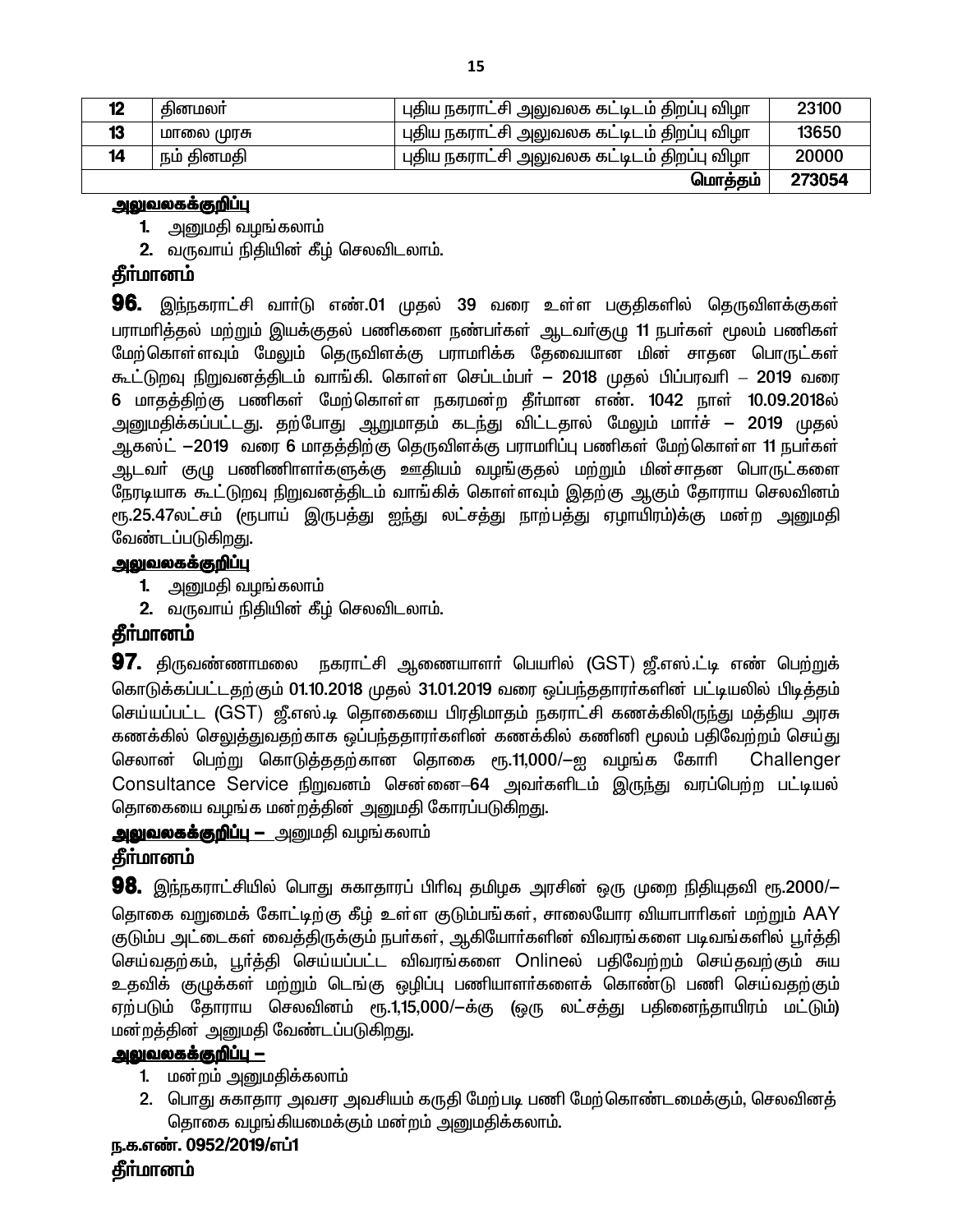**99.** இந்நகராட்சியில் பொது சுகாதாரப் பிரிவு தமிழக அரசின் ஒரு முறை நிதியுதவி ரூ.2000/— தொகையினை கூடுதல் பயனாளிகளை தேர்வு செய்யும்படி மீண்டும் 100% வறுமைக் கோட்டிற்கு கீழ் உள்ள குடும்பங்கள், குடிசைப் பகுதிகளிலும், மற்ற பகுதிகளிலும் வீடுவீடாக கணக்கெடுப்பு செய்ய அறிவறுத்தப்பட்டதின் பேரில், சுய உதவிக் குழுக்கள், டெங்கு ஒழிப்பு பணியாளா்கள் மற்றும் ALF ஆகியோர்களின் மூலம் விவரங்களை படிவங்களில் பூர்த்தி செய்வதற்கும், பூர்த்தி செய்யப்பட்ட விவரங்களை Online ல் பதிவேற்றம் செய்வதற்கும் ஏற்படும் தோராய செலவினம் ரு.3,15,000/—க்கு (ரூபாய் மூன்று லட்சத்து பதினைந்தாயிரம் மட்டும்) மன்றத்தின் அனுமதி வேண்டப்படுகிறது.

# <u> அலுவலகக்குறிப்பு —</u>

- 1. மன்றம் அனுமதிக்கலாம்
- 2. பொது சுகாதார அவசர அவசியம் கருதி மேற்படி பணி மேற்கொண்டமைக்கும், செலவினத் தொகை வழங்கியமைக்கும் மன்றம் அனுமதிக்கலாம்.

# **தீர்மானம்**

**100.** இந்நகராட்சியில் தீபத்திருவிழா—2018 க்கு நகரின் முக்கிய இடங்களில் உள்ள (1) ஈசான்யம் வாம்பே கழிப்பிடம் வளாகம் (2) திருக்கோவிலூா் ரோடு ஆண்கள் மேல்நிலைப்பள்ளி வாம்பே கழிப்பிடம் (3) செங்கம் ரோடு எமலிங்கம் அருகில் உள்ள கழிப்பிடம் (4) பச்சையம்மன் கோயில் நீர்த்தேக்க தொட்டி ஆகிய இடங்களில் தண்ணீர் வசதிகள் செய்ய ஏதுவாக பைப் லைன் அமைத்தல் மற்றும் இதர பணிகள் மேற்கொள்ள ஆகும் தோராய செலவினம் ரூ.2.00 லட்சம் (ரூபாய் இரண்டு லட்சம்) க்கு மன்ற அனுமதி வேண்டப்படுகிறது.

### <u>அலுவலகக்குறிப்பு —</u>

- 1. மன்றம் அனுமதிக்கலாம்
- 2. குடிநீர் நிதியின் கீழ் செலவிடலாம்.

# தீா்மானம்

**101.** இந்நகராட்சி தீபத்திருவிழா – 2018 க்கு நகரின் முக்கிய இடங்களில் உள்ள வாம்பே கழிப்பிடங்களுக்கு தண்ணீர் வசதிகள் செய்தல் மற்றும் இதர பணிகள் மேற்கொள்ள 20.12.2018ல் பெறப்பட்ட விலைப்புள்ஔகள் முடிவு செய்ய மன்ற அனுமதி வேண்டப்படுகிறது.

| வ.எண் | நிறுவனத்தின் பெயர்                                                      | மதிப்பீடு<br>(ரூ. லட்சத்தில்) | கொடுத்துள்ள<br>ஒப்ப.தப்புள்ளி         |
|-------|-------------------------------------------------------------------------|-------------------------------|---------------------------------------|
|       | சேகர் கன்ஸ்ட்ரக்ஷன்,<br>நெ. 11/33 செங்கம் ரோடு,<br>திருவண்ணாமல <u>ை</u> |                               | $\overline{CB}$ . 1,82,855/-          |
| 2.    | எஸ். அசோக்குமார்<br>நெ. 49, திருநீலகண்டர் தெரு,<br>திருவண்ணாமலை.        | 2.00                          | $e$ гд. 1,83,283/-                    |
| 3.    | பாஸ்கர் பில்டிங்<br>நெ. 11/ 33 செங்கம் ரோடு<br>திருவண்ணாமலை             |                               | $\epsilon$ <sup>15</sup> . 2,08,615/- |

அலுவலகக்குறிப்பு : (1) மேற்படி பெறப்பட்ட விலைப்புள்ளிகளில் வரிசை எண்.1ல் கொடுத்துள்ள M/S. சேகர் கன்ஸ்ட்ரக்ஷன் என்பவரின் விலைப்புள்ளி குறைவாக உள்ளதை அனுமதிக்கலாம். (2) அவசர அவசியம் கருதி தனி அலுவசலர் அவர்களின் முன் அனுமதி பெற்று வேலை உத்திரவு வழங்கியதையும் அனுமதிக்கலாம்.

# **கீர்மானம்**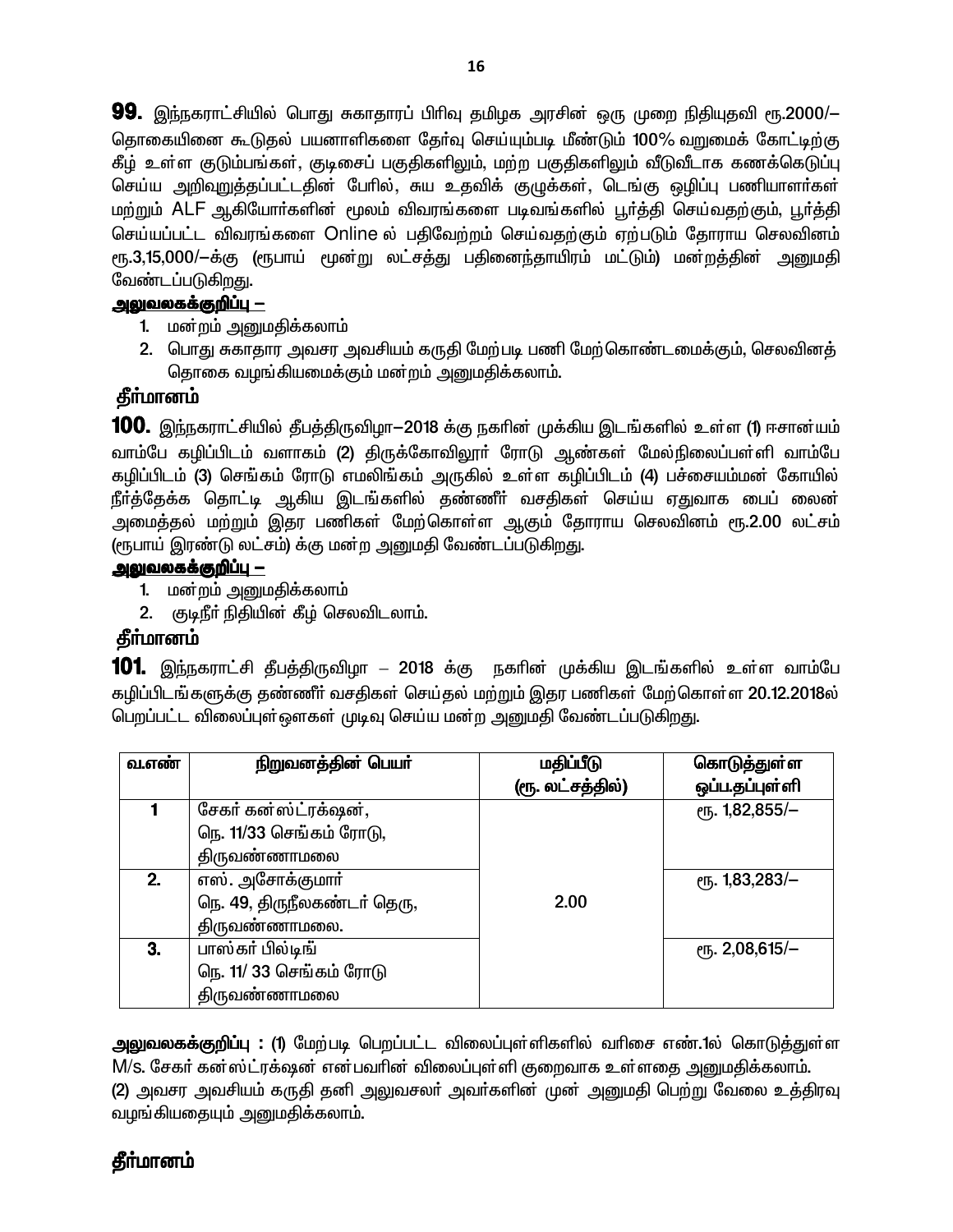102. இந்நகராட்சி மத்திய பேருந்து நிலையத்தில் உள்ள பொது கழிப்பிடம் பழுதாகி பயன்படுத்த இயலாத நிலையில் உள்ளதால் பயணிகள் சிரமப்படுவதாலும் மேலும் தொற்று நோய்கள் ஏற்பட வாய்ப்புள்ளதாலும் பொது மக்களின் நலன் கருதி மேற்படி கழிப்பிடத்தினை பராமாிப்பு பணிகள் ் மற்றும் இதர பணிகள் மேற்கொள்ள ஆகும் தோராய செலவினம் ரூ. 10.00 லட்சம் (பத்து லட்சம்) க்கு மன்ற அனுமதி வேண்டப்படுகிறது.

### <u>அலுவலகக்குறிப்பு</u>

- 1. அனுமதி வழங்கலாம்
- $2.$  வருவாய் நிதியின் கீழ் செலவிடலாம்.

# கீர்மானம்

**103.** இந்நகராட்சி மத்திய பேருந்து நிலையத்திற்குள் பொதுக் கழிப்பிடத்தினை பழுது மற்றும் பராமாித்தல் பணி மேற்கொள்ளும் பணிக்கு 07.12.2018 அன்று ஒப்பந்தப்புள்ளி கோரப்பட்டதில், பெறப்பட்டுள்ள ஒப்பந்தப்பள்ளியினை மன்றக்கின் அமைகி வேண்டி பொருள் வைக்கப்படுகிறது.

| வ.எண் | ---<br>நிறுவனத்தின் பெயர்                                        | மதிப்பீடு<br>(ரூ. லட்சத்தில்) | --<br>கொடுத்துள்ள<br>ஒப்பதப்புள்ளி |
|-------|------------------------------------------------------------------|-------------------------------|------------------------------------|
|       | திரு.வி.என். பிரகாஷ்<br>நெ. 26/38, கரிகாலன் தெரு<br>திருவண்ணாமலை | 10.00                         | ரூ. 0.13% குறைவு                   |
| 2.    | திரு.எம். கமலக்கண்ணன்<br>அருணகிரிபுரம் 1வது தெரு<br>திருவண்ணாமலை |                               | ரூ. 0.96 % அதிகம்                  |

#### <u>அலுவலகக்குறிப்பு</u>

- 1. குறைந்த ஒப்பந்தப்புள்ளியினை கொடுத்துள்ள வரிசை எண்.1ல் கண்டுள்ள கிரு.வி.என்.பிரகாஷ், கிருவண்ணாமலை அவர்களின் ஒப்பந்தப்புள்ளியினை மன்றம் ஏற்கலாம்.
- 2. அவசர அவசியம் கருதி தனி அலுவலா் அவா்களின் முன் அனுமதி பெற்று பணி உத்திரவு வழங்கியகை மன்றம் ஏற்கலாம்.

# தீர்மானம்

**104.** இந்நகராட்சி வார்டு எண்.8, ராஜ ராஜன் தெருவில் உள்ள அமராவதி முருகையன் உயா்நிலைப்பள்ளியில் உள்ள கட்டிடத்தின் வடக்கு கிழக்கு பகுதியில் உள்ள வகுப்பு அறைகள் பமுதாகி உள்ளதால் மாணவர்கள் மிகவும் சிரமப்படுவதால் வகுப்பு அறைகள் கழிவறைகள் ப<u>முத</u>ு நீக்குதல் மின் சாதன வசதிகள் செய்தல் நடைபாதையில் பேவா் பிளாக் அமைத்தல் மற்றும் இதர பணிகள் மேற்கொள்ள ஆகும் தோராய செலவினம் ரூ.8.25 லட்சம் (ரூபாய் எட்டு லட்சத்து இருபத்தைந்தாயிரம் மட்டும்) க்கு மன்ற அனுமதி வேண்டப்படுகிறது.

**அலுவலகக்குறிப்பு (1)** அனுமதி வழங்கலாம்

2. கல்வி நிதியின் கீழ் செலவிடலாம்.

# கீர்மானம்

105. இந்நகராட்சி வார்டு எண். 18 , கீழ்நாத்தூர் காலனியில் உள்ள ஆழ்துளை கிணறு துர்ந்து பயனற்று உள்ளதால் அப்பகுதியில் வசிக்கும் பொது மக்கள் தண்ணீர் உபயோகத்திற்கு சிரமப்படுவதால் பொது மக்களின் நலன் கருதி புதியதாக <u>ஆழ்து</u>ளை கிணறு அமைத்து சின்டெக்ஸ் டேங்க் பொறுத்தி தண்ணீர் வசதிகள் செய்ய ஆகும் தோராய செலவினம் ரூ.1.85 y£r« (xU y£r¤J v©g¤J Iªjhæu«)¡F kd¦w mDk nt©l¥gL»wJ.

### <u>அலுவலகக்குறிப்பு</u>

- **1.** அனுமதி வழங்கலாம்
- **2.** சூடிநீர் நிதியின் கீழ் செலவிடலாம்.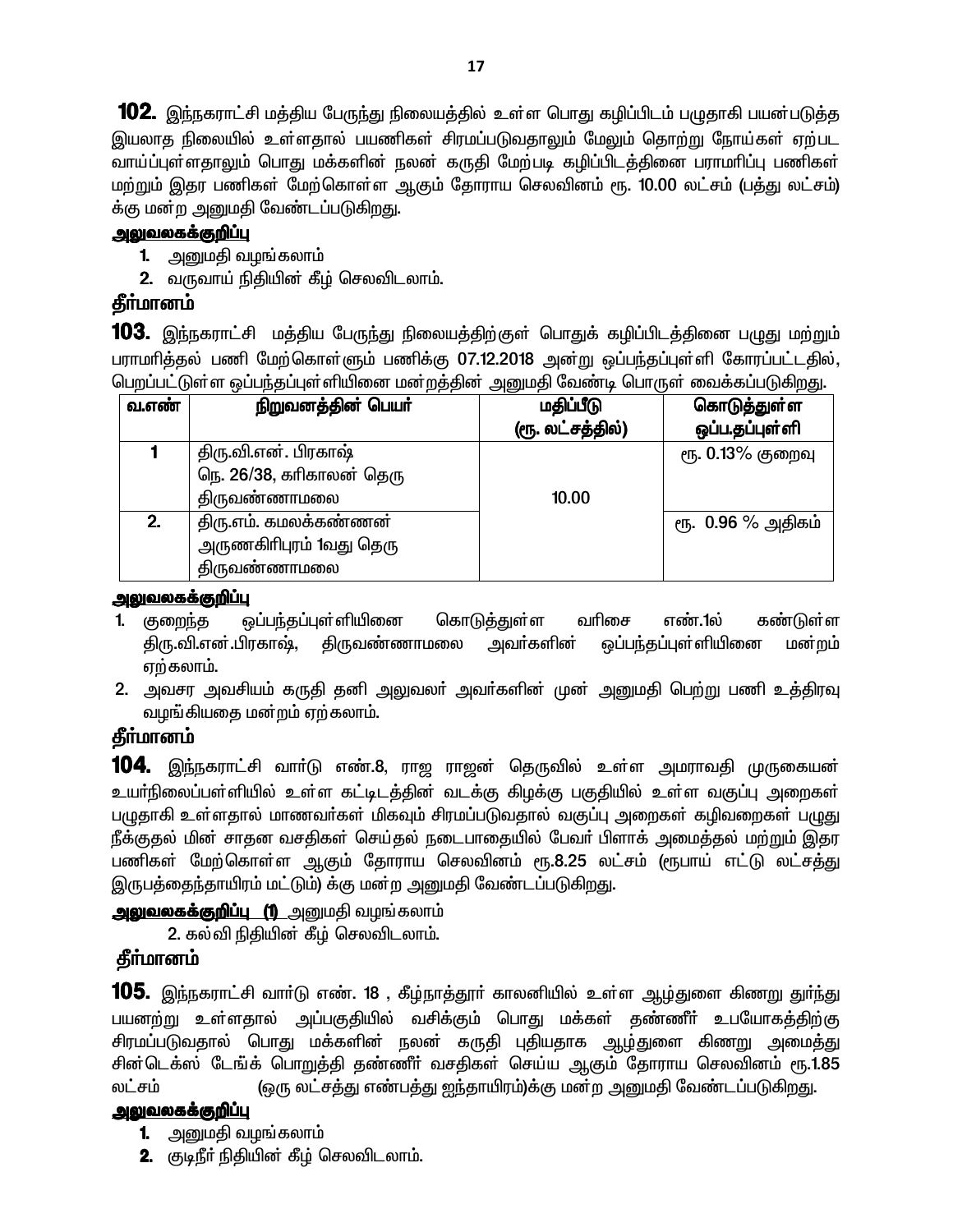### தீா்மானம்

**106.** மாவட்ட ஆட்சியர், திருவண்ணாமலை அவர்களின் கள ஆய்வின்படி வார்டு எண்.18, பெருமாள் நகா் மற்றும் கீழ்நாத்தூா் சாலைகள் குண்டும் குழியுமாக உள்ளதால் பொது மக்களுக்கும் போக்குவரத்திற்கும் இடையூறாக உள்ளதால் இச்சாலைகளை செப்பணிடுதல் மற்றும் இதர பணிகள் மேற்கொள்ள ஆகும் தோராய செலவினம் ரூ. 3.50 (மூன்று லட்சத்து ஐம்பதாயிரம்) க்கு மன்ற அனுமதி வேண்டப்படுகிறது.

#### <u>அலுவலகக்குறிப்பு</u>

- **1.** அனுமதி வழங்கலாம்
- 2. வருவாய் நிதியின் கீழ் செலவிடலாம்.

### ந.க.எண். 5346 / 2018 / இ1

### **கீர்மானம்**

107. இந்நகராட்சி வாா்டு எண்.8, அமராவதி முருகையன் உயா்நிலைப் பள்ளி மேற்குப்புரம் பிரதான கட்டிடம் பயன்படுத்த முடியாத நிலையில் பமுதாகி உள்ளதால் மாணவா்களின் நலன் கருதி பமுடைந்த மேற்கூரை சீரமைத்தல், டைல்ஸ் பதித்தல், தரைதளம் பமுது நீக்குதல் மற்றும் இதர பணிகள் மேற்கொள்ள ஆகும் தோராய செலவினம் ரூ. 6.00 லட்சம் (ஆறு லட்சம்) க்கு மனற் அனுமதி வேண்டப்படுகிறது.

### <u>அலுவலகக்குறிப்பு</u>

- 1. அனுமதி வழங்கலாம்
- 2. கல்வி நிதியின் கீழ் செலவிடலாம்.

# தீர்மானம்

**108.** இந்நகராட்சி வாா்டு எண். 28, அண்ணாநகா் நுண்ணிணி உரக்களன் மையத்திற்கு செல்லும் வழித்தடம் குண்டும் குழியுமாக உள்ளதால் இச்சாலையை சீரமைக்குமாறு நகராட்சி நிா்வாக மண்டல இயக்குநா் வேலூா் அவா்களின் கள ஆய்வில் தொிவிக்கப்பட்டது. இதன்படி மேற்படி வழித்தடத்தில் புதியதாக சிறுபாலம் அமைத்தல், மழைநீா் வடிகால்வாய் மற்றும் தாா்சாலை அமைத்தல் ஆகிய பணிகள் மேற்கொள்ள ஆகும் தோராய செலவினம் ரூ. 5.30 லட்சம் (ரூபாய் <u>ஐந்து</u> லட்சத்து முப்பதாயிரம் மட்டும்) க்கு மன்ற அனுமதி வேண்டப்படுகிறது.

#### <u>அலுவலகக்குறிப்பு</u>

- 1. அனுமதி வழங்கலாம்
- 2. வருவாய் நிதியின் கீழ் செலவிடலாம்.

# ந.க.எண். 944 / 2019 / இ1

# கீர்மானம்

109. இந்நகராட்சிக்கு திருக்கோவிலுர் சாலை நகராட்சி ஆண்கள் மேநிலைப் பள்ளி வளாகத்தில் புதிய நகராட்சி அலுவலகக் கட்டிடம் கட்ட உள்கட்டமைப்பு நிதி பற்றாக்குறையினை ஈடு செய்யும் திட்டம் 2013-14 ன் கீழ் மதிப்பீடு ரூ.150.00 லட்சத்திற்கு அரசு மானியம் ரூ.75.00 லட்சம்) நகராட்சி நிர்வாக ஆணையர், சென்னை-5 அவர்களின் உத்திரவு ந.க.எண்.19229/P2/2013-10 நாள் 26.06.2013ல் நிர்வாக அனுமதி வழங்கப்பட்டது. அதன்படி பணி உத்திரவு வழங்கப்பட்டு அனைத்து பணிகளும் முடிக்கப்பட்டுள்ளது. இத்தொகையில் தரைத்தளம் பணிகள் மட்டுமே மேற்கொள்ள மதிப்பீட்டில் வழிவகை செய்யப்பட்டு, தற்போது அப்பணி முடிவடைந்துள்ளது.

மேலும், உள் கட்டமைப்பு நிதி பற்றாக்குறையினை ஈடு செய்யும் திட்டம் மற்றும் உள் கட்டமைப்பு இயக்குதலும் பராமரித்தலும் திட்டம் 2016-17 ன் கீழ் ரூ.150.00 லட்சம் (அரசு மானியம் ரூ. 80.00 லட்சம், நகராட்சி பங்குத் தொகை ரூ.70.00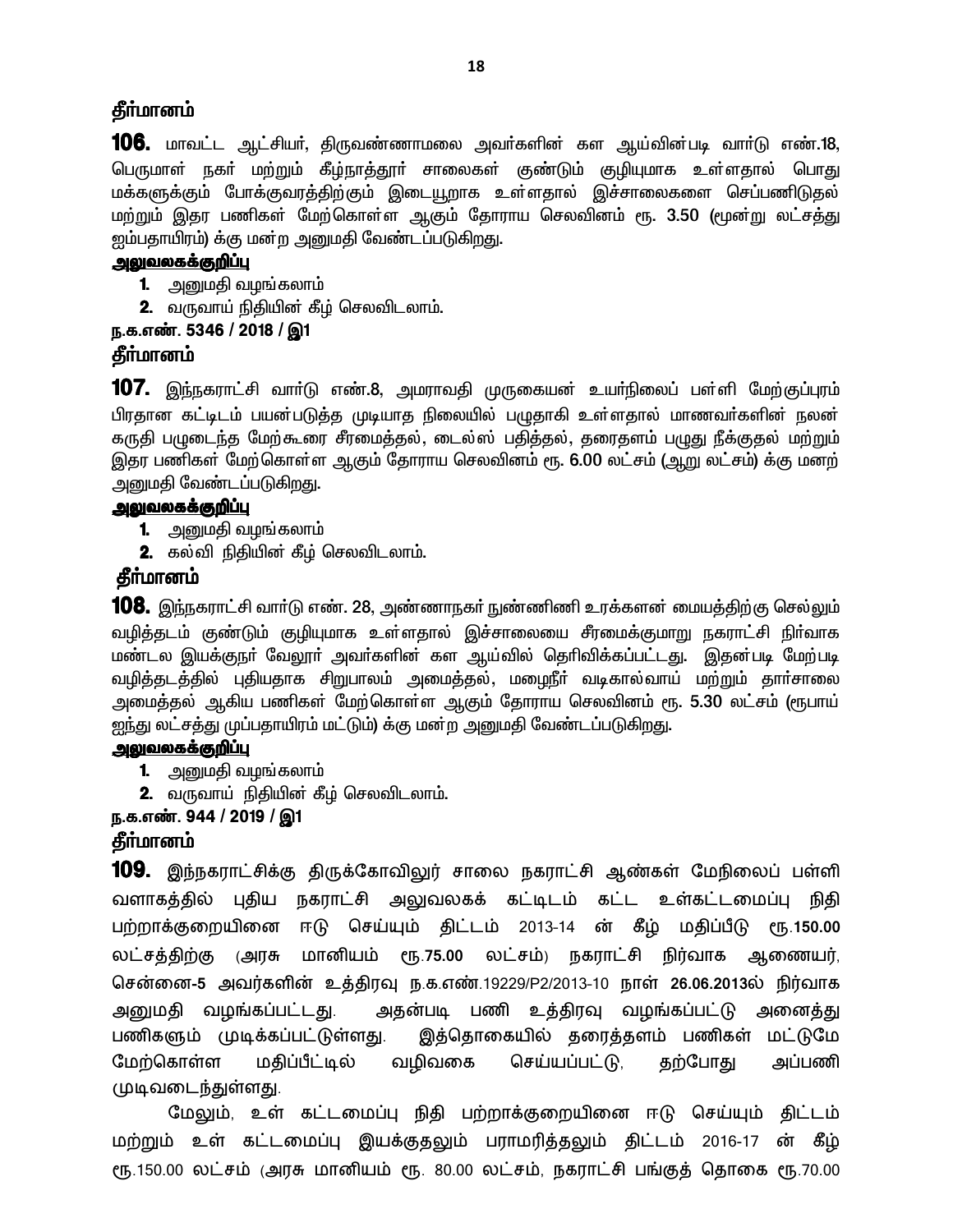லட்சம்) நிதி ஒதுக்கீடு செய்யப்பட்டு நகராட்சி அலுவலகத்தின் முதல் தளம் அமைக்க நிர்வாக அனுமதி பெறப்பட்டு, பணி உத்திரவு வழங்கி தற்போது பணி விரைவாக நடைபெற்று முடியும் தருவாயில் உள்ளது.

தற்போது நகராட்சி நிர்வாக ஆணையர் சென்னை - 5 அவர்களின் ஆய்வு கூட்ட அறிவுரையில் புதிய நகராட்சி அலுவலக கட்டிடப் பணிகள் முடிக்கப்பட்டு புதிய நகராட்சி அலுவலக கட்டிடத்தினை பயன்பாட்டிற்கு கொண்டு வருமாறு அறிவுறுத்தப்பட்டது. இதன்படி மேற்படி நிதியில் கட்டிடப் பணிகள் மட்டுமே மேற்கொள்ள வழிவகை செய்யப்பட்டுள்ளது. இதர பணிகளான புதிய நகராட்சி அலுவலக கட்டிடத்திற்கு அறிவிப்பு பலகை அமைத்தல் மற்றும் இதர பணிகள் தோராய மதிப்பீடு தொகை ரூ.3.00 லட்சத்திற்கு மூன்று லட்சம்) மன்ற அனுமதி வேண்டப்படுகிறது.

#### <u>அலுவலகக்குறிப்பு</u>

- **1.** அறுமதி வழங்கலாம்
- 2. வருவாய் நிதியின் கீழ் செலவிடலாம்.

#### கீர்மானம்

110. இந்நகராட்சி வாா்டு எண். 19 இராமலிங்கனாா் 13வது தெருவில் மழைநீா் வடிகால்வாய் இல்லாததால் மழைநீர் தெருவில் தேங்கி உள்ளதால் சுகாதாரம் பாதிப்பு ஏற்பட்டுள்ளது. எனவே பொது மக்களின் நலன் கருதி புதியதாக மழைநீா் வடிகால்வாய் அமைத்தல் மற்றும் இதர பணிகள் மேற்கொள்ள ஆகும் தோராய செலவினம் ரூ. 3.45 லட்சம் (மூன்று லட்சத்து நாற்பத்து நை்தாயிரம் மட்டும்) க்கு மன்ற அனுமதி பெறலாம்.

#### <u>அலுவலகக்குறிப்பு</u>

- **1.** அனுமதி வழங்கலாம்
- 2. வருவாய் நிதியின் கீழ் செலவிடலாம்.

# தீர்மானம்

**111.** இந்நகராட்சி ரமணர் ஆசிரமம் எதிர்புறம் உள்ள ரமணர் நகர் மூன்றாவது தெருவில் உள்ள மழைநீா் வடிகால்வாய்க்கு சிலாப் அமைத்தல் (Cover Slap) அமைக்க ஆகும் தோராய செலவினம் ரூ.75,000/- க்கு மன்ற அனுமதி வேண்டப்படுகிறது.

#### <u>அலுவலகக்குறிப்பு</u>

- **1.** அனுமதி வழங்கலாம்
- 2. வருவாய் நிதியின் கீழ் செலவிடலாம்.

#### ந.க.எண். 677 / 2019 / இ1

#### தீா்மானம்

112. இந்நகராட்சியின் முத்து விநாயகா் கோயில் தெருவில் உள்ள நகராட்சி ஆரம்ப சுகாதார நிலையத்தில் சித்தா மருத்துவமனை இயக்கி வருவதாக போதிய இடவசதி இல்லாததாலும் மேலும் டெங்கு காய்ச்சல் கடுப்பு நடவடிக்கை மேற்கொள்ளவும் கனியாக சிக்கா மருக்துவமனை ஏற்படுத்தவும் புதியதாக கட்டிடம் கட்டுதல் பணிகள் மேற்கொள்ள ஆகும் தோராய செலவினம் ரூ.10.00 லட்சம் (ரூபாய் பத்து லட்சம்) க்கு மன்ற அனுமதி வேண்டப்படுகிறது.

#### <u>அலுவலகக்குறிப்பு</u>

- 1. அனுமதி வழங்கலாம்
- 2. வருவாய் நிதியின் கீழ் செலவிடலாம்.

# தீா்மானம்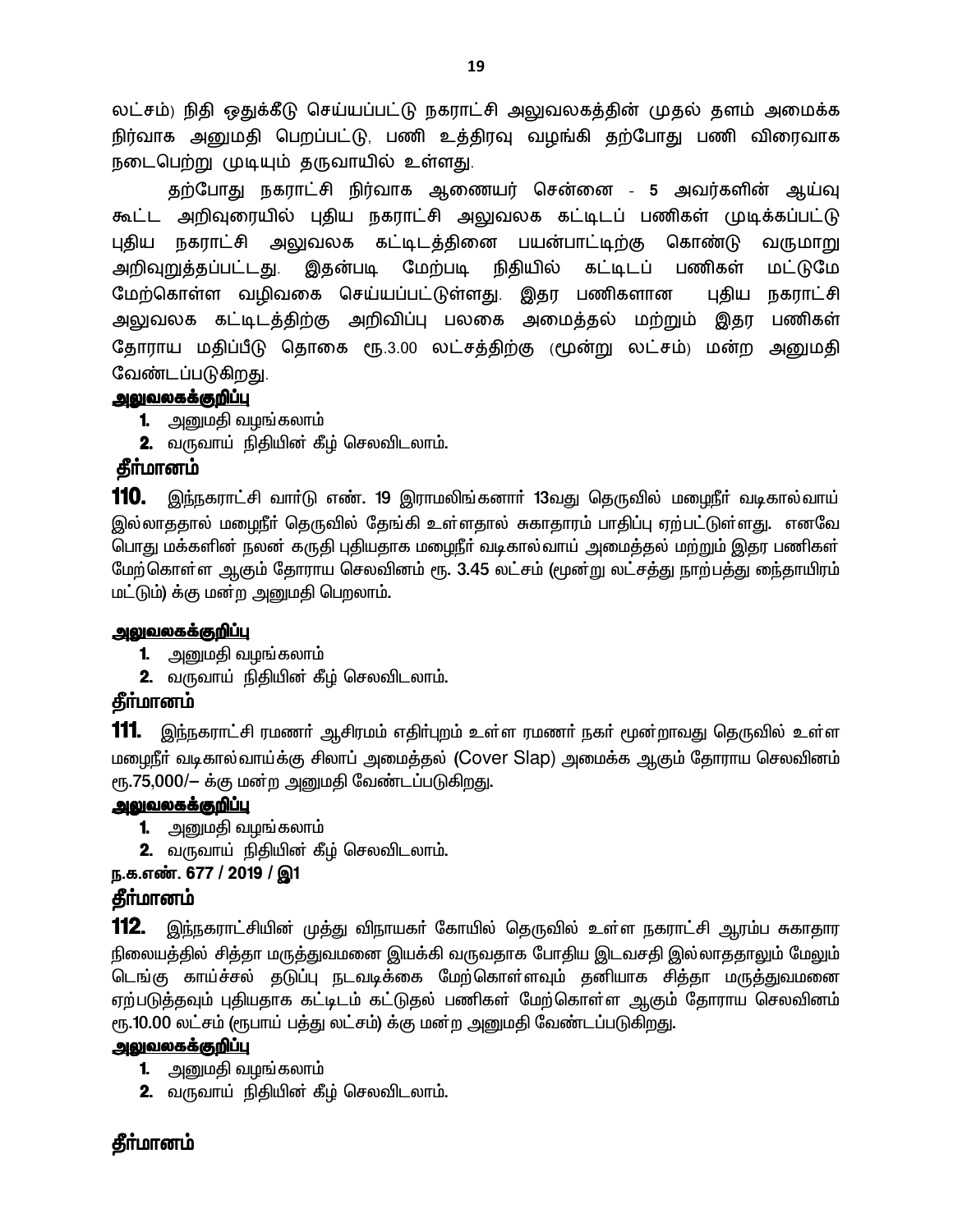113. இந்நகராட்சியின் வார்டு எண். 39 ராமஜெயம் நகரில் உள்ள பூங்காவிற்கு தண்ணீர் வசதிகள் செய்தல் குழந்தைகளுக்கான விளையாட்டு உபகரணங்கள் மற்றும் கண்காணிப்பு கேமரா (CC.TV. Camara) பொருத்துதல் மற்றும் இதர பணிகள் மேற்கொள்ள ஆகும் தோராய செலவினம் ரூ.9.80 லட்சம் (ஒன்பது லட்சத்து எண்பதாயிரம்)க்கு மன்ற <u>அனு</u>மதி வேண்டப்படுகிறது.

### <u>அலுவலகக்குறிப்பு</u>

- **1.** அனுமதி வழங்கலாம்
- **2.** வருவாய் நிதியின் கீழ் செலவிடலாம்.
- ந.க.எண். 1068 / 2018 / இ1

### தீர்மானம்

**114.** இந்நகராட்சியின் தீபத்திருவிழா – 2018க்கு தற்காலிக பேருந்து நிலையம் மற்றும் தேவைப்படும் இடங்களில் நடமாடும் கழிப்பிடம் அமைக்கவும் மற்றும் பழுது நீக்குதல் கிரேன  $\epsilon$ மூலம் எடுத்து செல்லுதல் ஆகிய பணிகள் மேற்கொள்ள ஆகும் தோராய செலவினம் ரூ.2.00 லட்சம் (ரூபாய் இரண்டு லட்சம் )க்கு மன்ற அனுமதி வேண்டப்படுகிறது.

### <u>அலுவலகக்குறிப்பு</u>

- 1. அனுமதி வழங்கலாம்
- **2.** வருவாய் நிதியின் கீழ் செலவிடலாம்.

### **தீர்மானம்**

**115.** இந்நகராட்சி வாா்டு எண்.27 தாமரை நகா் நகராட்சி நடுநிலைப் பள்ளியில் பராமாிப்பு பணிகளில் கூடுதல் பணிகளான மின் வசதிகள் செய்தல் மற்றும் இதர பணிகள் மேற்கொள்ள ஆகும் தோராய செலவினம் ரூ.2.25லட்சம் (இரண்டு லட்சத்து இருபத்து ஐந்தாயித்துக்கு ) மன்ற அனுமதி வேண்டப்படுகி<u>றது</u>.

#### <u>அலுவலகக்குறிப்பு</u>

- 1. அனுமதி வழங்கலாம்
- **2.** கல்வி நிதியின் கீழ் செலவிடலாம்.

# தீர்மானம்

**116.** இந்நகராட்சி வாா்டு எண். 30 அசலியம்மன் கோயில் தெருவில் உள்ள நூலகம் பயன்பாட்டில் இல்லாமல் உள்ளதாலும் இக்கட்டிடத்தினை புதுப்பித்து பிளாஸ்டிக் மாற்றுப் பொருட்கள் விற்பனை செய்யும் அங்காடி அமை.க மாவட்ட ஆட்சியா், திருவண்ணாமலை அவா்களின் கள ஆய்வில் தெரிவிக்கப்பட்டதால் இப்பணிகள் மேற்கொள்ள ஆகும் தோராய செலவினம் ரூ.6.00 லட்சம் (ரூபாய் ஆறு லட்சம்) க்கு மன்ற அனுமதி வேண்டப்படுகிறது.

#### <u>அலுவலகக்குறிப்பு</u>

- **1.** அனுமதி வழங்கலாம்
- **2.** வருவாய் நிதியின் கீழ் செலவிடலாம்.

ந.க.எண். 1626/2018/இ1

# தீா்மானம்

117. இந்நகராட்சி காந்திநகர் நுண்ணிய உரக்களன் அமைக்கப்பட்ட இடத்தில் உரம் தயாரிக்க ஏதுவாக தரைதளம் அமைத்தல் வா்ணம் பூசுதல் மின் இணைப்பு வசதிகள் செய்தல் மற்றும் இதர பணிகள் மேற்கொள்ள ஆகும் தோராய செலவினம் ரூ. 6.40 லட்சம் (ரூபாய் ஆறு லட்சசதது நாற்பதாயிரம் மட்டும்) க்கு மன்ற அனுமதி வேண்டப்படுகிறது.

#### <u>அலுவலகக்குறிப்பு</u>

- **1.** அனுமதி வழங்கலாம்
- **2.** வருவாய் நிதியின் கீழ் செலவிடலாம்.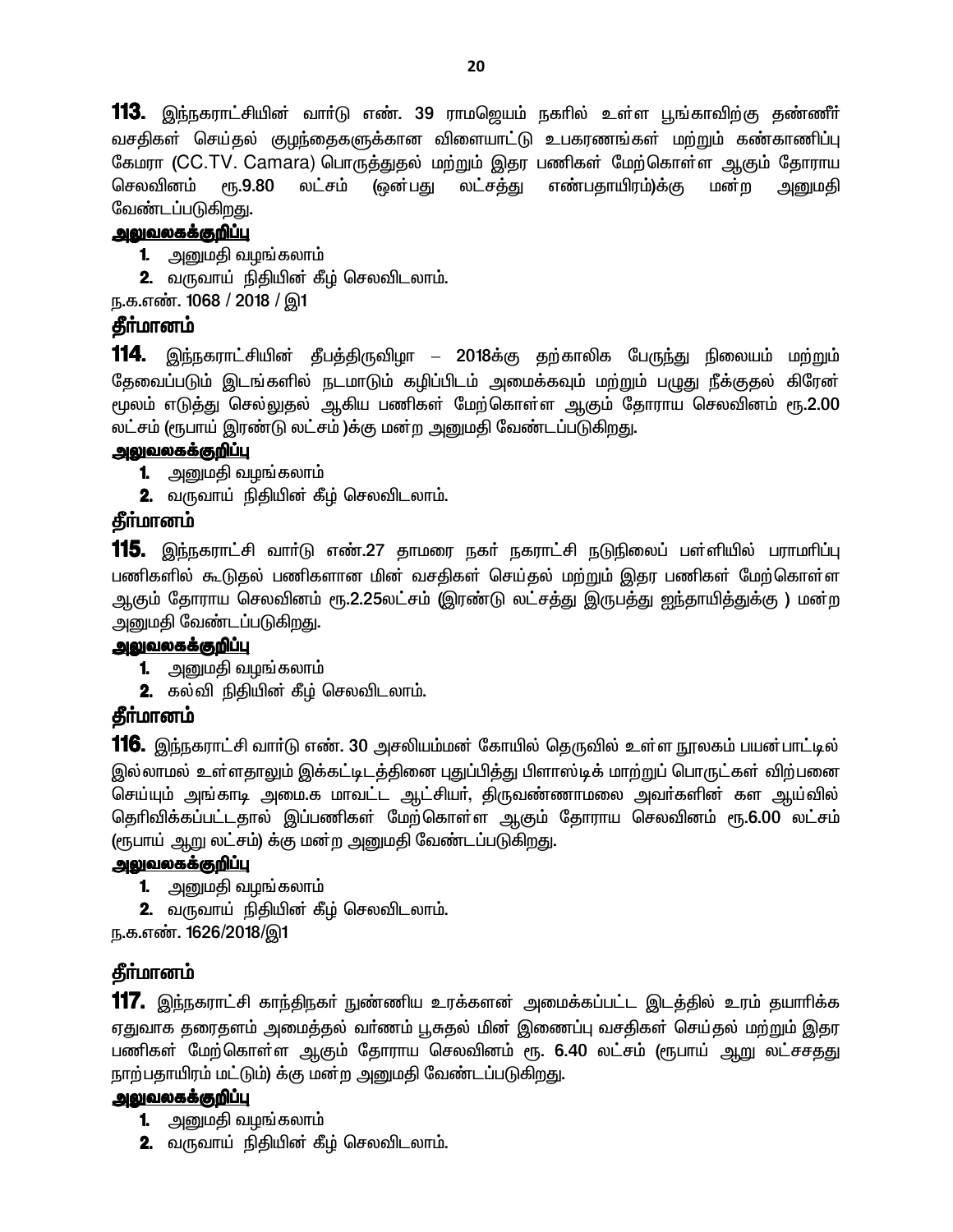#### **கீர்மானம்**

118. இந்நகராட்சிக்கு திருக்கோவிலுர் சாலை நகராட்சி ஆண்கள் மேநிலைப் பள்ளி வளாகத்தில் புதிய நகராட்சி அலுவலகக் கட்டிடம் கட்ட உள்கட்டமைப்பு நிதி பற்றாக்குறையினை ஈடு செய்யும் திட்டம் 2013-14 ன் கீழ் மதிப்பீடு ரூ.150.00 லட்சத்திற்கு அரசு மானியம் ரூ.75.00 லட்சம்) நகராட்சி நிர்வாக ஆணையர், சென்னை-5 அவர்களின் உத்திரவு ந.க.எண்.19229/P2/2013-10 நாள் 26.06.2013ல் நிர்வாக அனுமதி வழங்கப்பட்டது. அதன்படி பணி உத்திரவு வழங்கப்பட்டு அனைத்து பணிகளும் முடிக்கப்பட்டுள்ளது. இத்தொகையில் தரைத்தளம் பணிகள் மட்டுமே மேற்கொள்ள மதிப்பீட்டில் வழிவகை செய்யப்பட்டு, தற்போது அப்பணி முடிவடைந்துள்ளது.

மேலும், உள் கட்டமைப்பு நிதி பற்றாக்குறையினை ஈடு செய்யும் திட்டம் மற்றும் உள் கட்டமைப்பு இயக்குதலும் பராமரித்தலும் திட்டம் 2016-17 ன் கீழ் ரூ.150.00 லட்சம் (அரசு மானியம் ரூ. 80.00 லட்சம், நகராட்சி பங்குத் தொகை ரூ.70.00 லட்சம்) நிதி ஒதுக்கீடு செய்யப்பட்டு நகராட்சி அலுவலகத்தின் முதல் தளம் அமைக்க நிர்வாக அனுமதி பெறப்பட்டு, பணி உத்திரவு வழங்கி தற்போது பணி விரைவாக நடைபெற்று முடியும் தருவாயில் உள்ளது.

தற்போது நகராட்சி நிர்வாக ஆணையர் சென்னை - 5 அவர்களின் ஆய்வு கூட்ட அறிவுரையில் புதிய நகராட்சி அலுவலக கட்டிடப் பணிகள் முடிக்கப்பட்டு புதிய நகராட்சி அலுவலக கட்டிடத்தினை பயன்பாட்டிற்கு கொண்டு வருமாறு அறிவுறுத்தப்பட்டது. இதன்படி மேற்படி நிதியில் கட்டிடப் பணிகள் மட்டுமே மேற்கொள்ள வழிவகை செய்யப்பட்டுள்ளது. இதர பணிகளான புதிய நகராட்சி அலுவலக கட்டிடத்திற்கு நகரமன்ற கூட்டரங்கிற்கு மைக், ஒளிப்பெருக்கி அமைத்தல் மின்சாதன பொருட்கள் அமைத்தல், மின்வசதி அமைத்தல் மற்றும் இதர பணிகள் தோராய மதிப்பீடு தொகை ரூ.19.50 லட்சத்திற்கு புத்தொன்பது லட்சத்து ஐம்பதாயிரம் மட்டும்) மன்ற அனுமதி வேண்டப்படுகிறது.

#### <u>அலுவலகக்குறிப்பு</u>

- **1.** அனுமதி வழங்கலாம்
- 2. வருவாய் நிதியின் கீழ் செலவிடலாம்.

#### **தீர்மானம்**

**119.** இந்நகராட்சி வாா்டு எண். 6 பேகோபுரம் 9வது தெருவில் போதுமான தண்ணீா் வசதிகள் இல்லாததால் பொது மக்கள் சிரமப்படுவதால் புதியதாக ஆழ்துளை கிணறு அமைத்து மினிப்பவா் பம்ப் பொருத்தவும் மற்றும் இதர பணிகள் மேற்கொள்ள ஆகும் தோராய செலவினம் ரூ.1.60 லட்சம் (ஒரு லட்சத்து அறுபதாயிரம்) க்கு மன்ற அனுமதி வேண்டப்படுகிறது.

#### <u>அலுவலகக்குறிப்பு</u>

- **1.** அனுமதி வழங்கலாம்
- **2.** குடிநீா் நிதியின் கீழ் செலவிடலாம்.

#### தீா்மானம்

**120.** இந்நகராட்சி வாா்டு எண். 19ல் ராமலிங்கனாா் தெரு 2 மற்றும் 9வது தெருவில் மழைநீா் <u>வெளியேற முடியாமல் தேங்கி உள்ளதால் தொற்று நோய் ஏற்பட வாய்ப்புள்ளதால் புதியதாக</u> மழைநீா் வடிகால் வாய் அமைக்க ஆகும் தோராய செலவினம் ரூ.4.65 லட்சம் (நான்கு லட்சத்து அறுபத்து ஐந்தாயிரம்) க்கு மன ற அனுமதி வேண்டப்படுகிறது.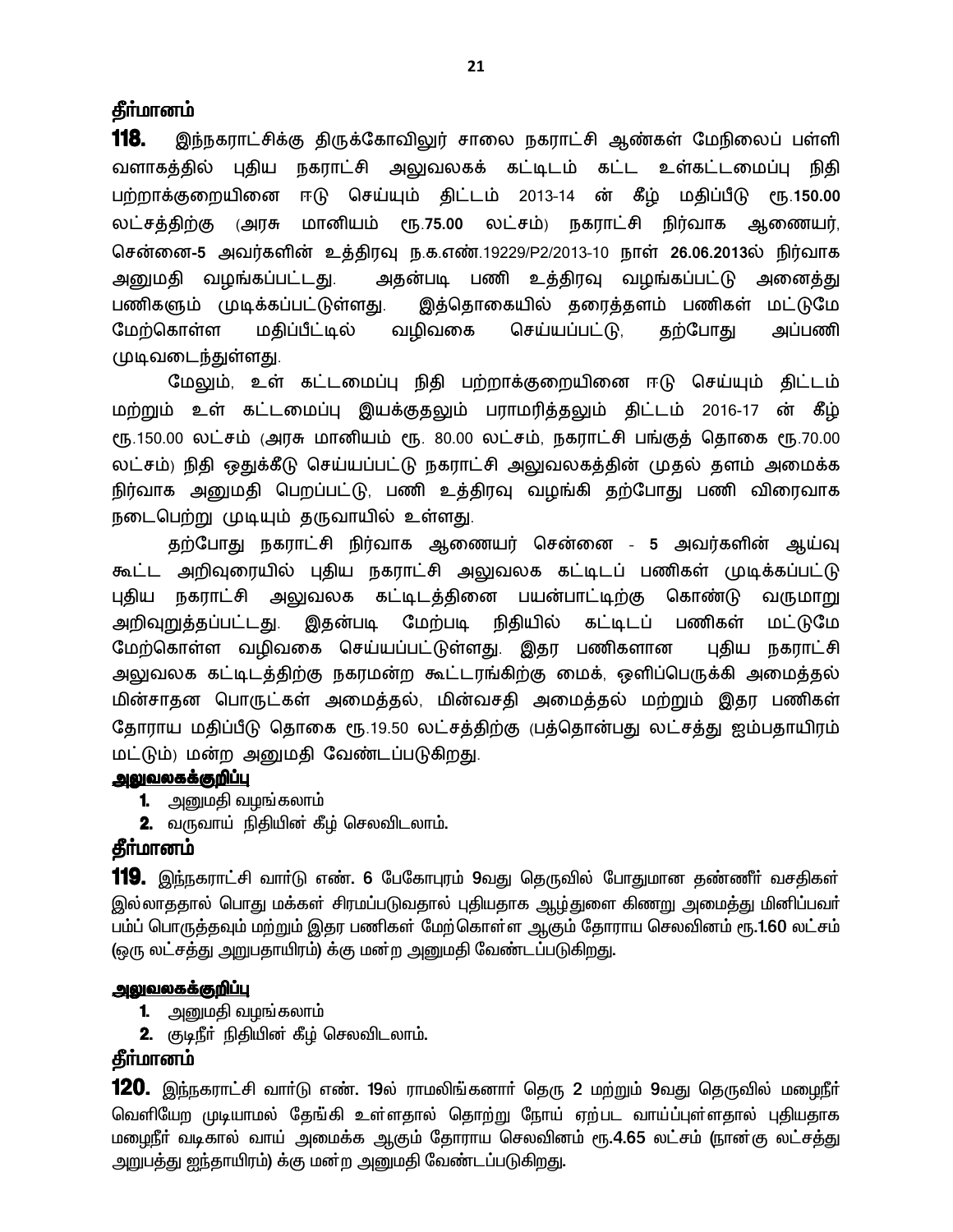#### <u>அலுவலகக்குறிப்பு</u>

- **1.** அனுமதி வழங்கலாம்
- **2.** வருவாய் நிதியின் கீழ் செலவிடலாம்.

# **தீர்மானம்**

**121.** இந்நகராட்சி வார்டு எண். 01 முதல் 39 வரை உள்ள பகுதிகளில் நாடாளுமன்ற தேர்தல் — 2019ஐ முன்னிட்டு மத்திய, மாநில அரசு கட்டிடங்கள் நெடுஞ்சாலை பொதுப்பணித்துறை வருவாய் துறை பள்ளிகள் மற்றும் நகராட்சிக்கு சொந்தமான கட்ட்டங்களில் அரசியல் அடங்கிய <u>விளம்பரங்களை அழிக்குமாறு மாவட்ட ஆட்</u>சியர் அவர்களின் ஆய்வு கூட்டங்களில் தெரிவிக்கப்பட்டது. இதன்படி அரசு கட்டிடங்களில் எழுதப்பட்ட அரசியல் விளம்பரங்களை அழித்தல் வண்ணப்பூச்சு பணிகள் மற்றும் இதர பணிகள் மேற்கொள்ள <u>ஆகு</u>ம் தோராய செலவினம் ரூ. 4.00 லட்சம் (ரூபாய் நான்கு லட்சம்) க்கு மன்ற அனுமதி வேண்டப்படுகிறது.

### <u>அலுவலகக்குறிப்பு</u>

- **1.** அனுமதி வழங்கலாம்
- **2.** வருவாய் நிதியின் கீழ் செலவிடலாம்.

### தீா்மானம்

122. மாவட்ட ஆட்சியர், திருவண்ணாமலை அவர்களின் ந.க.எண். ஈ2 / 39015 / 2018 நாள் 02.01.2019ம் தேதிய கடிதத்தின்படி 26.01.2019 அன்று மாவட்ட ஆட்சியர் அலுவலக வளாகத்தில் நடைபெறும் குடியரசு தினவிழாவிற்கு வருகை தரும் பொது மக்களுக்கு நடமாடும் கழிப்பிடம், அமைத்தல், குடிநீா் வசதிகள் செய்தல் மற்றும் இதர பணிகள் மேற்கொள்ள ஆகும் தோராய செலவினம் ரூ. 60,000/- க்கு மன்ற அனுமதி வேண்டப்படுகிறது.

#### <u>அலுவலகக்குறிப்பு</u>

- 1. அனுமதி வழங்கலாம்
- 2. வருவாய் நிதியின் கீழ் செலவிடலாம்.

# **தீர்மானம்**

1**23.** இந்நகராட்சி வார்டு எண். 33 கல்நகர் பகுதியில் உள்ள நகராட்சி பொது கழிப்பிடத்திதிறகு குடிநீா் வசதிகள் செய்ய ஏதுவாக பைப் லைன் வசதிகள் செய்தல் மற்றும் இதர பணிகள<mark>்</mark> மேற்கொள்ள ஆகும் தோராய செலவினம் ரூ. 60,000/—க்கு மன்ற அனுமதி வேண்டப்படுகிறது.

#### <u>அலுவலகக்குறிப்பு</u>

- 1. அனுமதி வழங்கலாம்
- **2.** குடிநீா் நிதியின் கீழ் செலவிடலாம்.

### தீா்மானம்

**124.** இந்நககாட்சியில் இராமஜெயம் நகா் பகுதியில் AMRUT – 2017-20 ன் கீழ் பூங்கா அமைக்கும் பணிகள் மேற்கொள்ளப்பட்டதில் மதிப்பீட்டில் உள்ள பணிகள் அனைக<u>்த</u>ும் முடிக்கப்பட்டது. பூங்காவின் பரப்பளவு அதிகரிப்பதால் கூடுதல் பணிகள் மேற்கொள்ளவும் Paver Block அமைக்கும் பணிகள் மேற்கொள்ளுதல் மின்சாதன வசதிகள் செய்தல் மற்றும் இதர பணிகள் மேற்கொள்ள ஆகும் தோராய செலவினம் ரூ. 9.00 லட்சம் (ஒன்பது லட்சம்) க்கு

#### <u>அலுவலகக்குறிப்பு</u>

- **1.** அனுமதி வழங்கலாம்
- **2.** வருவாய் நிதியின் கீழ் செலவிடலாம்.

# **கீர்மானம்**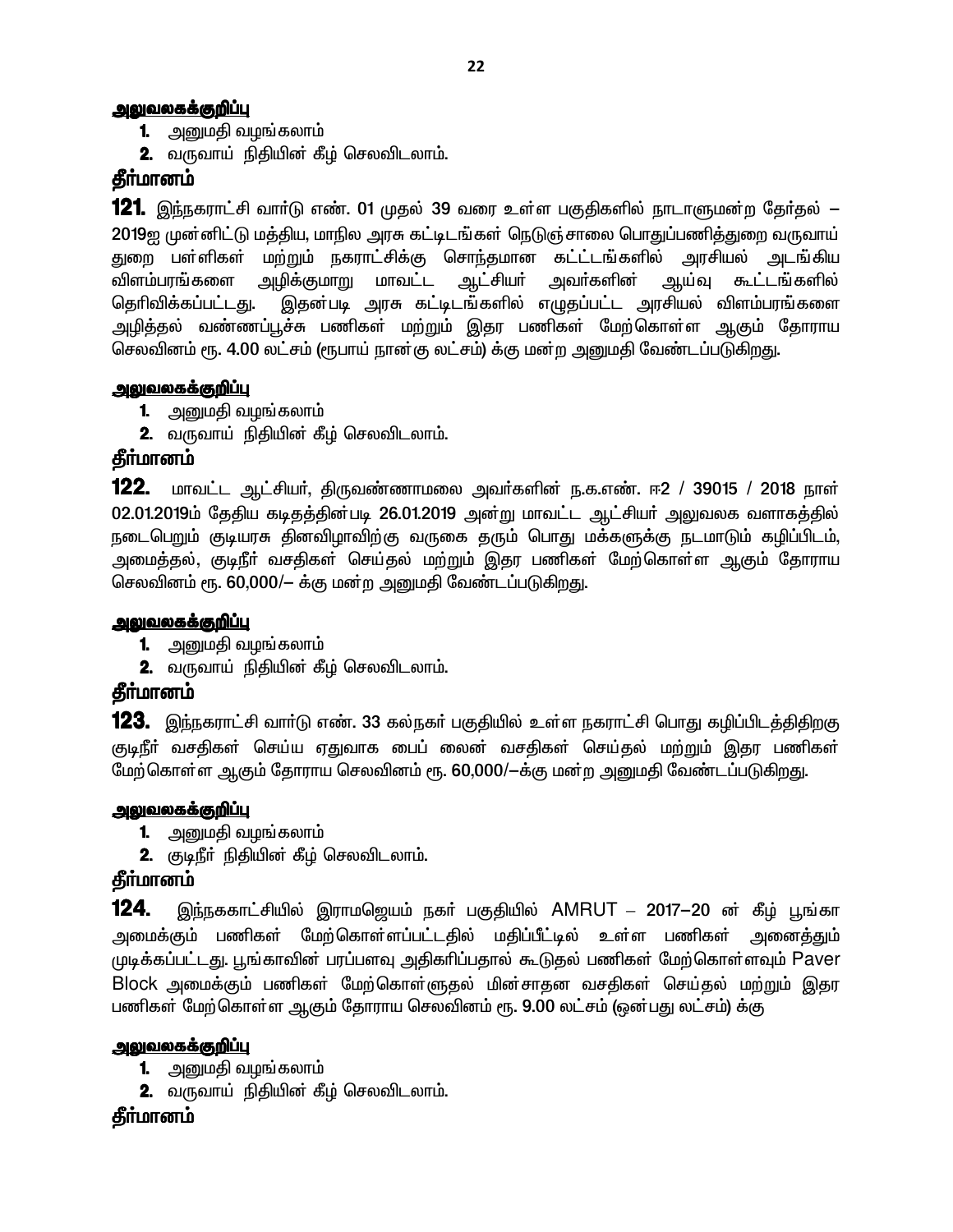**125.** இந்நகராட்சிக்கு திருக்கோவிலுர் சாலை நகராட்சி ஆண்கள் மேநிலைப் பள்ளி வளாகத்தில் புதிய நகராட்சி அலுவலகக் கட்டிடம் கட்ட உள்கட்டமைப்பு நிதி பற்றாக்குறையினை ஈடு செய்யும் திட்டம் 2013-14 ன் கீழ் மதிப்பீடு ரூ.1**50.00** லட்சத்திற்கு குரசு மானியம் ரூ.75.00 லட்சம்<sub>)</sub> நகராட்சி நிர்வாக ஆணையர், சென்னை-5 அவர்களின் உத்திரவு ந.க.எண்.19229/P2/2013-10 நாள் 26.06.2013ல் நிர்வாக அனுமதி வழங்கப்பட்டது. அதன்படி பணி உத்திரவு வழங்கப்பட்டு அனைத்து பணிகளும் முடிக்கப்பட்டுள்ளது. இத்தொகையில் தரைத்தளம் பணிகள் மட்டுமே மேற்கொள்ள மதிப்பீட்டில் வழிவகை செய்யப்பட்டு, தற்போது அப்பணி முடிவடைந்துள்ளது.

மேலும், உள் கட்டமைப்பு நிதி பற்றாக்குறையினை ஈடு செய்யும் திட்டம் மற்றும் உள் கட்டமைப்பு இயக்குதலும் பராமரித்தலும் திட்டம் 2016-17 ன் கீழ் ரூ.150.00 லட்சம் (அரசு மானியம் ரூ. 80.00 லட்சம், நகராட்சி பங்குத் தொகை ரூ.70.00 லட்சம்) நிதி ஒதுக்கீடு செய்யப்பட்டு நகராட்சி அலுவலகத்தின் முதல் தளம் அமைக்க நிர்வாக அனுமதி பெறப்பட்டு, பணி உத்திரவு வழங்கி தற்போது பணி விரைவாக நடைபெற்று முடியும் தருவாயில் உள்ளது.

தற்போது நகராட்சி நிர்வாக ஆணையர் சென்னை - 5 அவர்களின் ஆய்வு கூட்ட அறிவுரையில் புதிய நகராட்சி அலுவலக கட்டிடப் பணிகள் முடிக்கப்பட்டு புதிய நகராட்சி அலுவலக கட்டிடத்தினை பயன்பாட்டிற்கு கொண்டு வருமாறு அறிவுறுத்தப்பட்டது. இதன்படி மேற்படி நிதியில் கட்டிடப் பணிகள் மட்டுமே மேற்கொள்ள வழிவகை செய்யப்பட்டுள்ளது. இதர பணிகளான புதிய நகராட்சி அலுவலக கட்டிடத்திற்கு நகரமன்ற கூட்டரங்கிற்கு டேபிள் சேர் பர்னீச்சர் மற்றும் இதர பணிகள் தோராய மதிப்பீடு தொகை ரூ.18.00 லட்சத்திற்கு (பதினெட்டு லட்சம்) மன்ற அனுமதி வேண்டப்படுகிறது.

#### <u>அலுவலகக்குறிப்பு</u>

- **1.** அனுமதி வழங்கலாம்
- 2. வருவாய் நிதியின் கீழ் செலவிடலாம்.

#### தீா்மானம்

**126.** திருவண்ணாமலை நகராட்சியின் வாா்டு எண்.36 பாரதிதாசன் நகாில் பிரதான குடிநீா் சூழாய் பைப் லைன் பதிக்கும் பணிக்கு 19.06.2018 அன்று விலைப்புள்ளி கோரப்பட்டதில், பெறப்பட்டுள்ள விலைப்புள்ளியினை மன்றத்தின் அறுமதி வேண்டி பொருள் வைக்கப்படுகிறது.

| வ.எண் | நிறுவனத்தின் பெயர்                                                               | மதிப்பீடு<br>(ரூ. லட்சத்தில்) | கொடுத்துள்ள<br>விலைப்புள்ளி<br>விகிதம் |
|-------|----------------------------------------------------------------------------------|-------------------------------|----------------------------------------|
|       | <b>Shivam Service Centre</b><br>பைபாஸ் ரோடு,<br>திருவண்ணாமலை.                    |                               | $0.03\%$ குறைவு                        |
| 2.    | Neutron Enterprises,<br>காட்பாடி, வேலூர்.                                        | 0.48                          | $1.36\%$ அதிகம்                        |
| 3.    | ஜோதி எலக்ட்ரிக்கல் மற்றும்<br>என்ஜினியரிங் ஒர்க்கஸ்,<br>47/4,கோபால் தெரு, தி.மலை |                               | $2.05\%$ அதிகம்                        |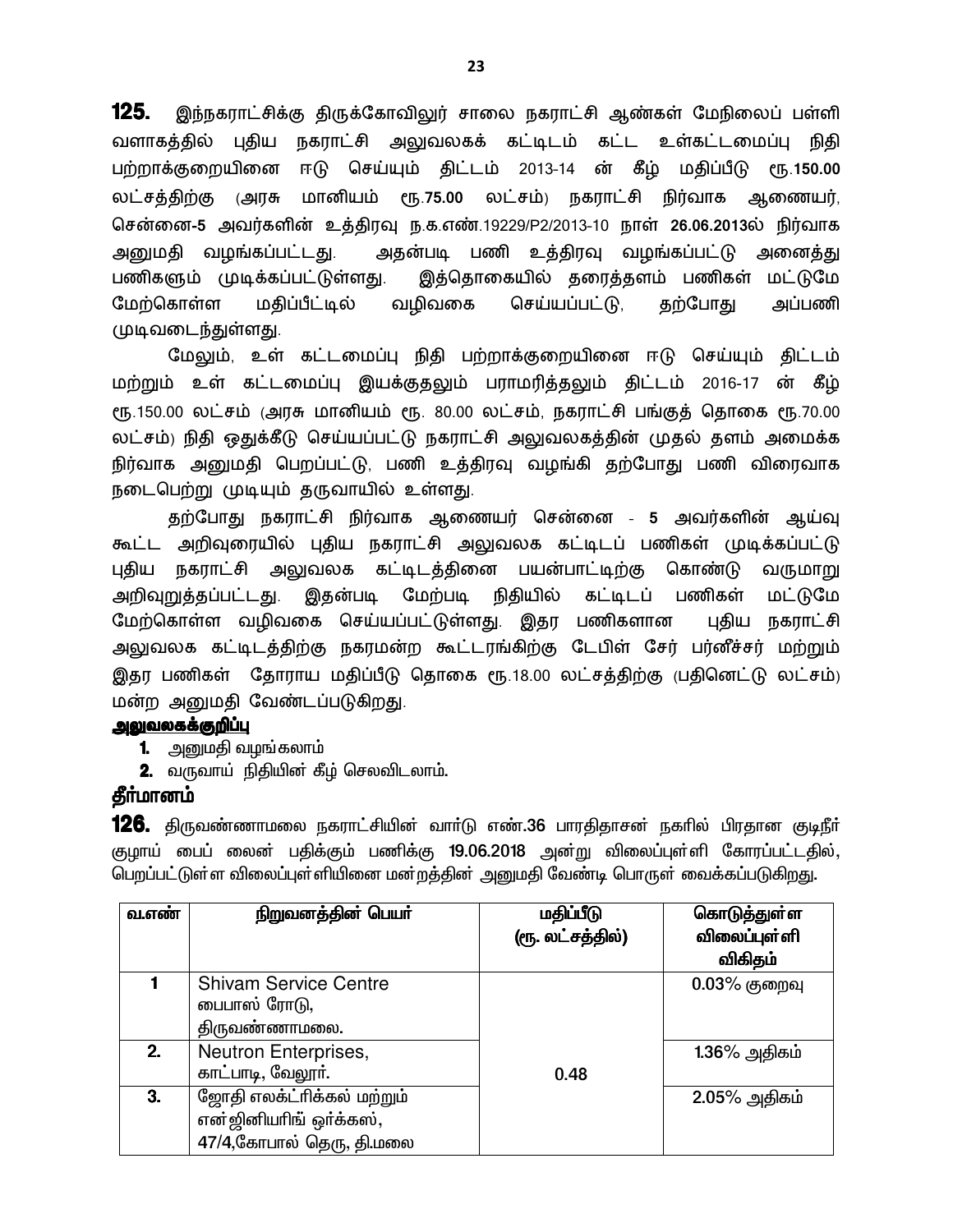#### <u>அலுவலகக்குறிப்பு</u>

- 1. மேற்படி பெறப்பட்ட விலைப்புள்ளிகளில் வரிசை எண்.1 ல் கொடுத்துள்ள M/s Shivam Service Centre பைபாஸ் ரோடு, என்பவரின் விலைப்புள்ளி குறைவாக உள்ளதை அனுமகிக்கலாம்.
- 2. அவசர அவசியம் கருதி தனி அலுவலா் அவா்களின் முன் அனுமதி பெற்று வேலை உத்திரவு வழங்கியதையும் அனுமதிக்கலாம்.

### **கீர்மானம்**

**127.** இந்நகராட்சியின் வாா்டு எண்.39 ராமஜெயம் நகாில் உள்ள பூங்காவில் நடைபாதை அமைத்தல் (Paver Block) மற்றும் மின் பணிகள் மேற்கொள்ளும் பணிக்கு 04.12.2018 அன்று ஒப்பந்தப்புள்ளி கோரப்பட்டதில், பெறப்பட்டுள்ள ஒப்பந்தப்புள்ளியினை மன்றத்தின் அனுமதி வேண்டி பொருள் வைக்கப்படுகிறது.

| வ.எண்.         | நிறுவனத்தின் பெயர்                                        | மதிப்பீடு<br>(ரூ.லட்சத்தில்) | கொடுத்துள்ள<br>ஒப்பந்தப்புள்ளி |
|----------------|-----------------------------------------------------------|------------------------------|--------------------------------|
|                | G.V.Construction<br>$32G/18$ பைபாஸ் சாலை<br>திருவண்ணாமலை. |                              | $0.12\%$ குறைவு                |
| $\mathfrak{p}$ | திரு.கே.சிவாஜி<br>$10$ எ/1, போளூர் ரோடு<br>திருவண்ணாமலை.  | 9.00                         | $0.94\%$ அதிகம்                |

அலுவலகக்குறிப்பு

- ஒப்பந்தப்புள்ளியினை கொடுத்துள்ள எண்.1ல் 1. குறைந்த வரிசை கண்டுள்ள G.V.Construction, திருவண்ணாமலை அவா்களின் ஒப்பந்தப்புள்ளியினை மன்றம் <u>ஏற்கலாம்.</u>
- 2. அவசர அவசியம் கருதி தனி அலுவலர் அவர்களின் முன் பெற்று பணி உத்திரவு வழங்கியதை மன்றம் ஏற்கலாம்.

# **கீர்மானம்**

**128.** இந்நகராட்சியின் வார்டு எண்.33 கல் நகரில் உள்ள பொதுக்கழிப்பிடத்திற்கு தண்ணீர் வசதி செய்யும் பணிக்கு 19.12.2018 அன்று விலைப்புள்ளி கோரப்பட்டது. பெறப்பட்ட விலைப்புள்ளிகளை மன்ற அங்கீகாரத்துக்கு வைக்கப்படுகிறது.

| வ.எண்.         | நிறுவனத்தின் பெயர்           | மதிப்பீடு<br>(ரூ.லட்சம்) | கொடுத்துள்ள<br><b>விலைப்புள்</b> ளி<br>விகிதம் |
|----------------|------------------------------|--------------------------|------------------------------------------------|
|                | திரு.பி.பூங்காவனம்,          |                          |                                                |
|                | சேந்துகிணறு தெரு, தேனிமலை,   |                          | $0.11\%$ குறைவு                                |
|                | திருவண்ணாமலை.                |                          |                                                |
| 2 <sup>1</sup> | திரு.வி.என்.பிரகாஷ்          |                          | 1.34 % அதிகம்                                  |
|                | காிகாலன் தெரு, திருவண்ணாமலை. | 0.60                     |                                                |
| 3              | திரு.ஆா்.மாாிமுத்து          |                          |                                                |
|                | கல்லரைப்பாடி கிராமம்         |                          | $2.53\%$ அதிகம்                                |
|                | செங்கம் தாலுக்கா,            |                          |                                                |
|                | திருவண்ணாமலை மாவட்டம்.       |                          |                                                |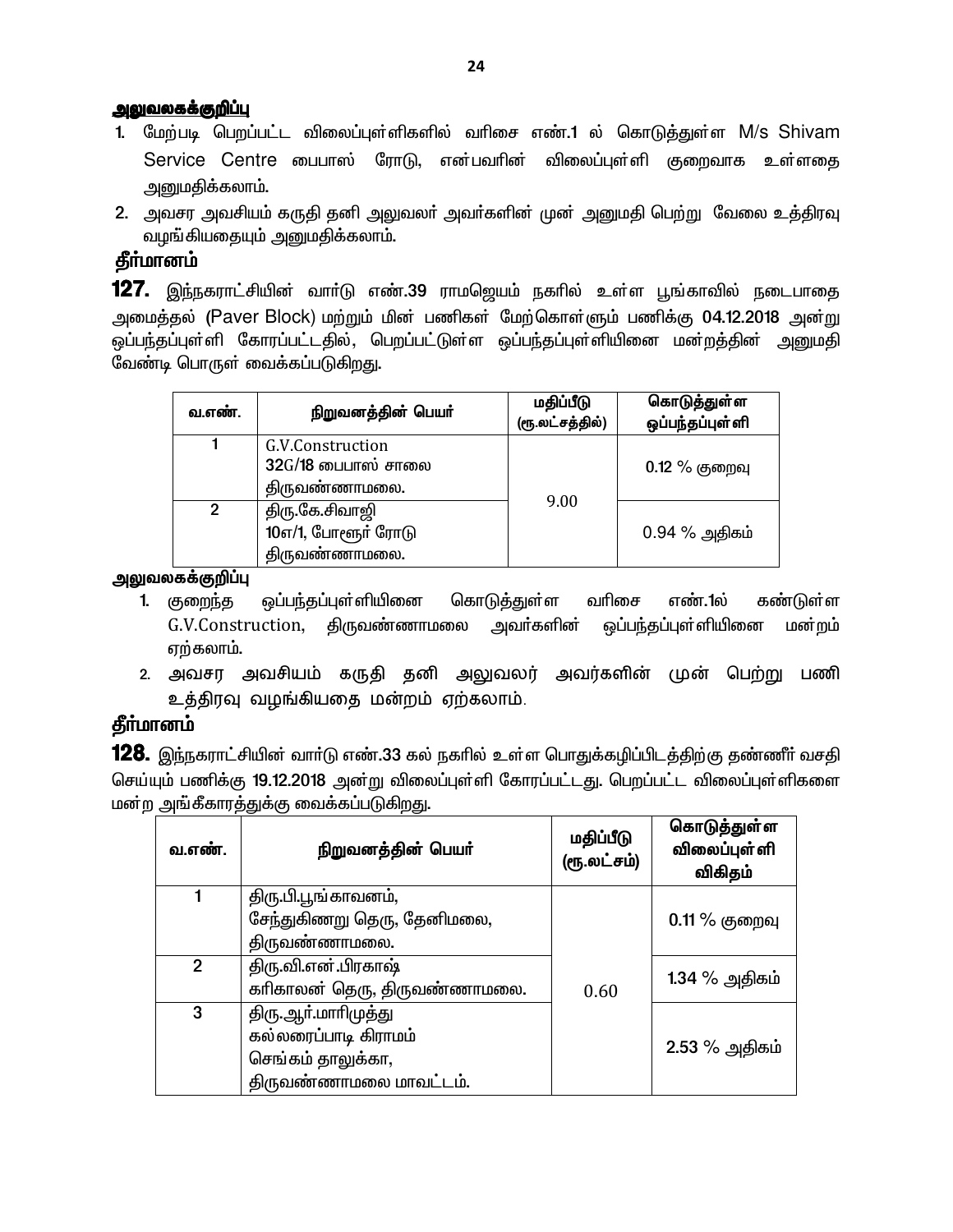- 1. குறைந்த விலைப்புள்ளி கொடுத்துள்ள வரிசை எண்.1ல் கண்டுள்ள திரு.பி.பூங்காவனம். திருவண்ணாமலை அவர்களின் விலைப்புள்ளியை மன்றம் ஏற்கலாம்.
- 2. அவசர அவசியம் கருதி தனி அலுவலா் அவா்களின் முன் அனுமதி பெற்று பணி உத்திரவு வமங்கியகை மன்றம் ஏற்கலாம்.

# தீா்மானம்

129. மாவட்ட ஆட்சியா் அலுவலக வளாகத்தில் நடைபெற்ற குடியரசு தினவிழா-2019விற்கு வருகை தரும் பொது மக்களுக்கு நடமாடும் கழிப்பிடம் அமைத்தல் மற்றும் தண்ணீர் வசதி அன்று விலைப்புள்ளி கோரப்பட்டதில், பெறப்பட்டுள்ள 22.01.2019 செய்யும் பணிக்கு விலைப்புள்ளியினை மன்றத்தின் அனுமதி வேண்டி பொருள் வைக்கப்படுகிறது.

| வ.எண்.         | நிறுவனத்தின் பெயர்           | மதிப்பீடு<br>(ரூ.லட்சம்) | கொடுத்துள்ள<br>விலைப்புள் ளி<br>விகிதம் |
|----------------|------------------------------|--------------------------|-----------------------------------------|
|                | திரு.பி.பூங்காவனம்,          |                          |                                         |
|                | சேந்துகிணறு தெரு, தேனிமலை,   |                          | $0.24\%$ குறைவு                         |
|                | திருவண்ணாமலை.                |                          |                                         |
| $\overline{2}$ | திரு.வி.என்.பிரகாஷ்          |                          | 1.21 % அதிகம்                           |
|                | காிகாலன் தெரு, திருவண்ணாமலை. | 0.60                     |                                         |
| 3              | திரு.ஆா்.மாாிமுத்து          |                          |                                         |
|                | கல்லரைப்பாடி கிராமம்,        |                          | 1.89 % அதிகம்                           |
|                | செங்கம் தாலுக்கா,            |                          |                                         |
|                | திருவண்ணாமலை மாவட்டம்.       |                          |                                         |

அலுவலகக்குறிப்பு

- திரு.பி.பூங்காவனம், திருவண்ணாமலை விலைப்புள்ளி கொடுத்துள்ள 1. குறைந்த அவா்களின் விலைப்புள்ளியை மன்றம் ஏற்கலாம்.
- 2. அவசர அவசியம் கருதி தனி அலுவலா் அவா்களின் முன் அனுமதி பெற்று பணி உத்திரவு வழங்கியதை மன்றம் ஏற்கலாம்.

# தீர்மானம்

**130.** திருவண்ணாமலை நகராட்சியின் வார்டு எண்.28 அண்ணா நகரில் (தாமரைக்குளம் அருகில்) பிரதான குடிநீர் குழாய் பைப்லைன் பதிக்கும் பணிக்கு 19.06.2018 அன்று விலைப்புள்ளி கோரப்பட்டதில், பெறப்பட்டுள்ள விலைப்புள்ளியினை மன்றத்தின் அறுமதி வேண்டி பொருள் வைக்கப்படுகிறது.

| வ.எண். | நிறுவனத்தின் பெயர்                                                               | மதிப்பீடு<br>(ரூ.லட்சத்தில்) | கொடுத்துள்ள<br>ஒப்பந்தப்புள்ளி |
|--------|----------------------------------------------------------------------------------|------------------------------|--------------------------------|
|        | <b>Shivam Service Centre</b><br>பைபாஸ் ரோடு, திருவண்ணாமலை.                       |                              | $0.10\%$ குறைவு                |
| 2      | Neutron Enterprises,<br>காட்பாடி, வேலூர்.                                        | 0.63                         | 0.17 % அதிகம்                  |
|        | ஜோதி எலக்ட்ரிக்கல் மற்றும்<br>என்ஜினியரிங் ஒர்க்கஸ்,<br>47/4,கோபால் தெரு, தி.மலை |                              | $2.02\%$ அதிகம்                |

#### அலுவலகக்குறிப்பு

- 1. குறைந்த ஒப்பந்தப்புள்ளியினை கொடுத்துள்ள வரிசை எண்.1ல் கண்டுள்ள திரு. Shivam Service Centre, பைபாஸ் ரோடு, திருவண்ணாமலை அவர்களின் ஒப்பந்தப்புள்ளியினை மன்றம் ஏற்கலாம்.
- 2. அவசர அவசியம் கருதி தனி அலுவலர் அவர்களின் முன் அனுமதி பெற்று பணி உத்திரவு வழங்கியதை மன்றம் ஏற்கலாம்.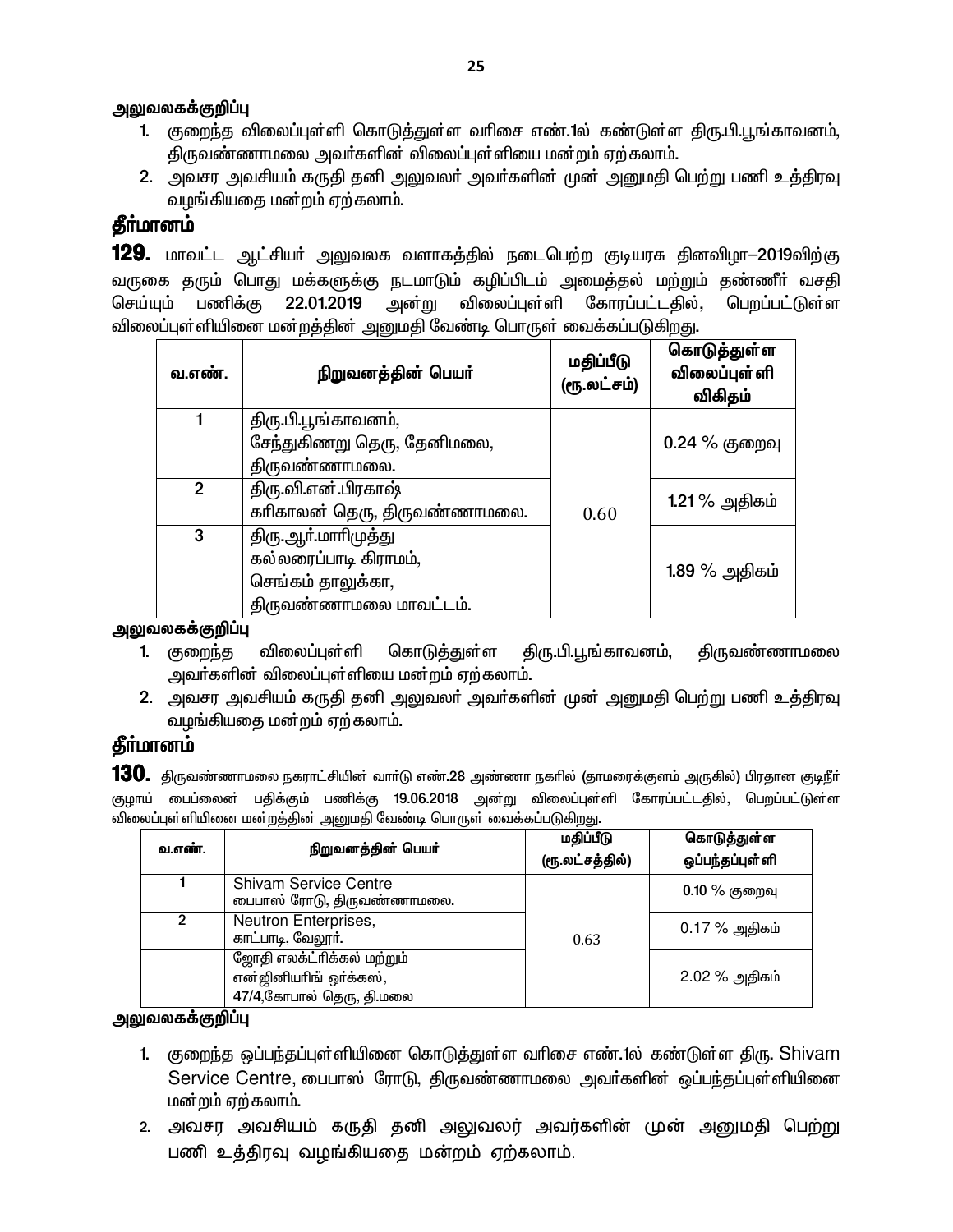# கீர்மானம்

**131.** தீபத்திருவிழா – 2017 முன்னிட்டு வரும் பக்தா்களுக்கு அடிப்படை வசதிகள் செய்ய ஏதுவாக, 13 எண்ணிக்கை தற்காலிக பேருந்து நிலையங்களில் மின் வசதி செய்யும் பணிக்கு 20.11.2017 அன்று விலைப்புள்ளி கோரப்பட்டதில், பெறப்பட்டுள்ள விலைப்புள்ளியினை மன்றத்தின் அனுமதி வேண்டி பொருள் வைக்கப்படுகிறது.

| வ.எண். | நிறுவனத்தின் பெயர்                                                                | மதிப்பீடு<br>(ரூ.லட்சத்தில்) | கொடுத்துள்ள<br>ஒப்பந்தப்புள்ளி |
|--------|-----------------------------------------------------------------------------------|------------------------------|--------------------------------|
|        | <b>Shivam Service Centre</b><br>பைபாஸ் ரோடு, திருவண்ணாமலை.                        |                              | $0.23\ \%$ குறைவு              |
| 2      | Neutron Enterprises, காட்பாடி, வேலூர்.                                            | 1.40                         | 1.77 % அதிகம்                  |
| 3      | ஜோதி எலக்ட்ரிக்கல் மற்றும்<br>என்ஜினியரிங் ஒர்க்கஸ், 47/4, கோபால் தெரு,<br>கி.மலை |                              | 2.47 % அதிகம்                  |

அலுவலகக்குறிப்பு

- 1. குறைந்த ஒப்பந்தப்புள்ளியினை கொடுத்துள்ள வரிசை எண்.1ல் கண்டுள்ள Shivam Service Centre, திருவண்ணாமலை அவர்களின் ஒப்பந்தப்புள்ளியினை மன்றம் ஏற்கலாம்.
- 2. அவசர அவசியம் கருதி தனி அலுவலர் அவர்களின் முன் அனுமதி பெற்று பணி உத்திரவு வழங்கியதை மன்றம் ஏற்கலாம்.

### **கீர்மானம்**

**132.** திருவண்ணாமலை நகராட்சியின் காந்தி நகர் அருகில் பழைய நீதிமன்ற வளாகத்தில் நுண் உர மையத்திற்கு தரை தளம் அமைத்தல், உட்புற வர்ணம் பூசுதல், Resource Recovery Centre கட்டுதல் மற்றும் இதரப்பணிகள் மேற்கொள்ளும் பணிக்கு 09.02.2019 அன்று ஒப்பந்தப்புள்ளி கோரப்பட்டதில், பெறப்பட்டுள்ள ஒப்பந்தப்புள்ளியினை மன்றத்தின் அனுமதி வேண்டி பொருள் வைக்கப்படுகிறது.

| வ.எண்.         | நிறுவனத்தின் பெயர்                                                      | மதிப்பீடு<br>(ரூ.லட்சத்தில்) | கொடுத்துள்ள<br>ஒப்பந்தப்புள்ளி |
|----------------|-------------------------------------------------------------------------|------------------------------|--------------------------------|
|                | திரு.எம்.கமலணக்கண்ணன்<br>35/பி, அருணகிரிபுரம் 1வது தெரு<br>திருவண்ணாமலை |                              | $0.23\%$ குறைவு                |
| $\overline{2}$ | திரு.நா.பிச்சாண்டி<br>291/247, தேனிமலை,<br>திருவண்ணாமலை.                | 6.40                         | $0.92\%$ அதிகம்                |

### அலுவலகக்குறிப்பு

- 1. குறைந்த ஒப்பந்தப்புள்ளியினை கொடுத்துள்ள வரிசை எண்.1ல் கண்டுள்ள திரு.எம்.கமலணக்கண்ணன், திருவண்ணாமலை அவர்களின் ஒப்பந்தப்புள்ளியினை மன்றம் ஏற்கலாம்.
- 2. அவசர அவசியம் கருதி தனி அலுவலர் அவர்களின் முன் அனுமதி பெற்று பணி உத்திரவு வழங்கியதை மன்றம் ஏற்கலாம்.

# **தீர்மானம்**

**133.** இந்நகராட்சியின் அசலியம்மன் கோவில் தெருவில் நெகிழி மாற்றுப்பொருட்களுக்கான அங்காடியினை பழுது மற்றும் மராமத்து பணி மேற்கொள்ளும் பணிக்கு 21.02.2019 அன்று ஒப்பந்தப்புள்ளி கோரப்பட்டதில், பெறப்பட்டுள்ள ஒப்பந்தப்புள்ளியினை மன்றத்தின் அனுமதி வேண்டி பொருள் வைக்கப்படுகிறது.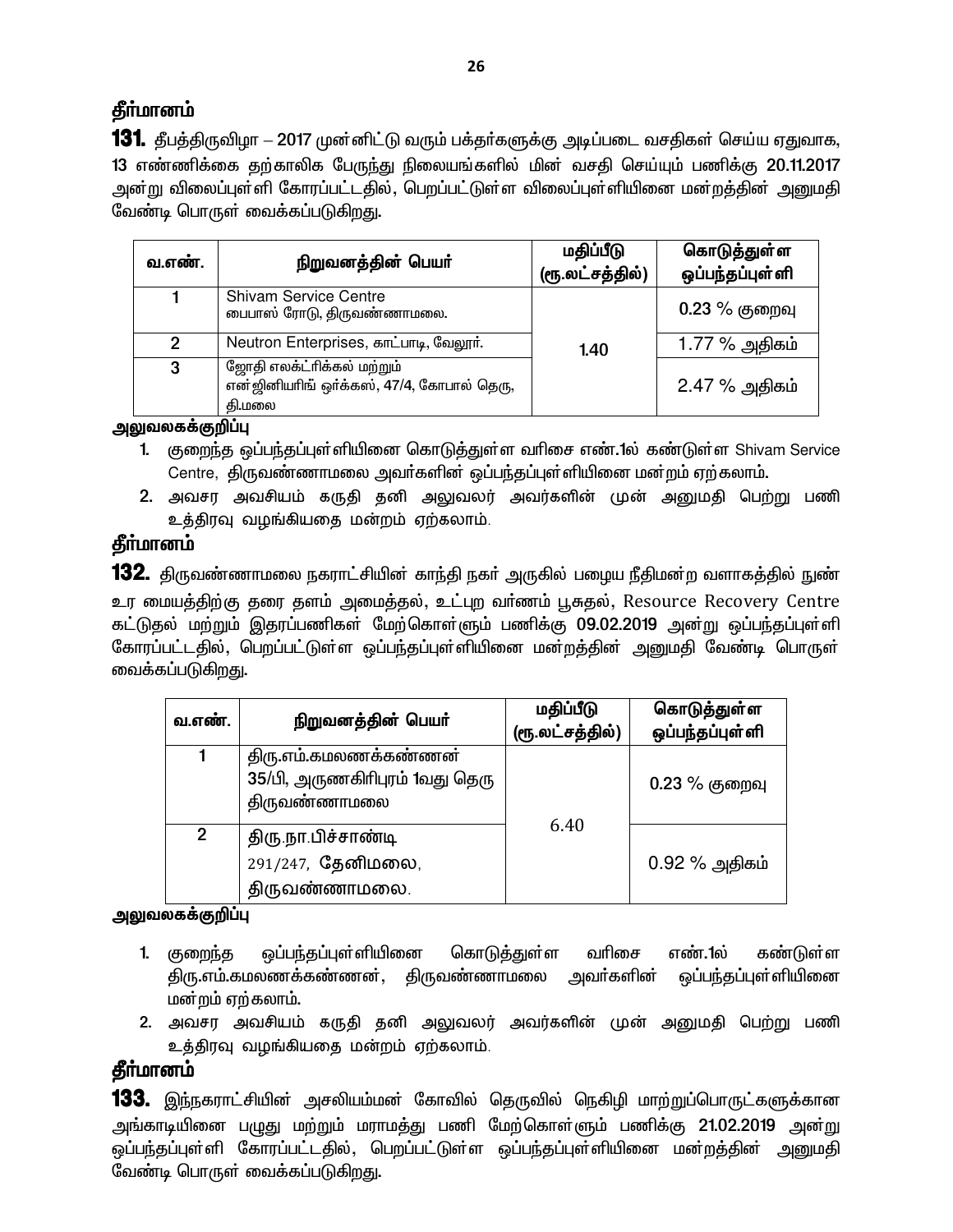| வ.எண்.         | நிறுவனத்தின் பெயர்   | மதிப்பீடு<br>(ரூ.லட்சத்தில்) | கொடுத்துள்ள<br>ஒப்பந்தப்புள்ளி |
|----------------|----------------------|------------------------------|--------------------------------|
| 1              | திரு.நா.பிச்சாண்டி   |                              |                                |
|                | 291/247, தேனிமலை,    |                              | $0.13\%$ குறைவு                |
|                | திருவண்ணாமலை.        |                              |                                |
| $\overline{2}$ | திரு அசத்தியராஜ்     | 6.00                         |                                |
|                | சிறுவள்ளுவர் கிராமம் |                              | $0.94\%$ அதிகம்                |
|                | திருவண்ணாமலை.        |                              |                                |

- 1. குறைந்த ஒப்பந்தப்புள்ளியினை கொடுத்துள்ள வரிசை எண்.1ல் கண்டுள்ள திரு.நா.பிச்சாண்டி, திருவண்ணாமலை அவர்களின் ஒப்பந்தப்புள்ளியினை மன்றம் எற்கலாம்.
- 2. அவசர அவசியம் கருதி தனி அலுவலர் அவர்களின் முன் அனுமதி பெற்று பணி உத்திரவு வழங்கியதை மன்றம் ஏற்கலாம்.

# தீா்மானம்

134. இந்நகராட்சியின் வார்டு எண்.27 தாமரை நகரில் உள்ள நகராட்சி நடுநிலைப்பள்ளியினை பழுது மற்றும் பராமரிப்பு பணி மேற்கொள்ளும் பணிக்கு 21.02.2019 அன்று ஒப்பந்தப்புள்ளி கோரப்பட்டதில், பெறப்பட்டுள்ள ஒப்பந்தப்புள்ளியினை மன்றத்தின் அனுமதி வேண்டி பொருள் வைக்கப்படுகிறது.

| வ.எண்.         | நிறுவனத்தின் பெயர்                                                | மதிப்பீடு<br>(ரூ.லட்சத்தில்) | கொடுத்துள்ள<br>ஒப்பந்தப்புள்ளி |
|----------------|-------------------------------------------------------------------|------------------------------|--------------------------------|
|                | திரு என் பிச்சாண்டி<br>தேனிமலை<br>திருவண்ணாமலை.                   | 2.25                         | $0.20\%$ குறைவு                |
| $\overline{2}$ | அஸ்வினி பில்டா்ஸ்<br>11சி, புதுவாணியங்குளத் தெரு<br>திருவண்ணாமலை. |                              | 1.48 % அதிகம்                  |

### <u>அலுவலகக்குறிப்பு</u>

- 1. குறைந்த ஒப்பந்தப்புள்ளியினை கொடுத்துள்ள வரிசை எண்.1ல் கண்டுள்ள திரு.என்.பிச்சாண்டி, திருவண்ணாமலை அவா்களின் ஒப்பந்தப்புள்ளியினை மன்றம் ஏற்கலாம்.
- 2. அவசர அவசியம் கருதி தனி அலுவலர் அவர்களின் முன் அனுமதி பெற்று பணி உத்திரவு வழங்கியதை மன்றம் ஏற்கலாம்.

# தீர்மானம்

**135.** இந்நகராட்சியின் வார்டு எண்.8ல் உள்ள அம்மா உணவகத்திற்கு சுற்றுசுவர் அமைக்கும் பணிக்கு 23.10.2018 அன்று ஒப்பந்தப்புள்ளி கோரப்பட்டதில், பெறப்பட்டுள்ள ஒப்பந்தப்புள்ளியினை மன்றத்தின் அனுமதி வேண்டி பொருள் வைக்கப்படுகிறது.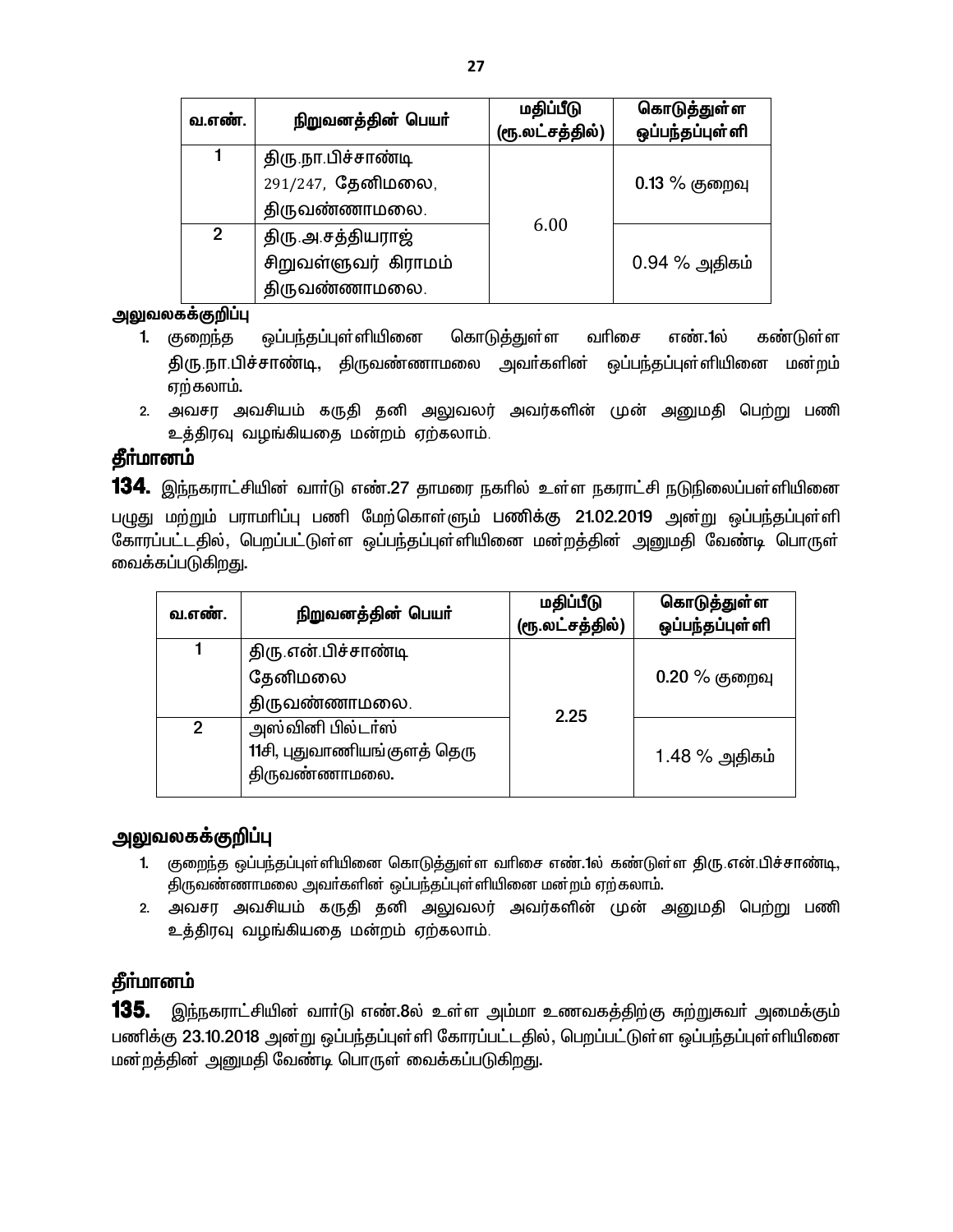| வ.எண்.         | நிறுவனத்தின் பெயர்   | மதிப்பீடு       | கொடுத்துள்ள     |
|----------------|----------------------|-----------------|-----------------|
|                |                      | (ரூ.லட்சத்தில்) | ஒப்பந்தப்புள்ளி |
|                | திருமதி.எஸ்.லட்சுமி  |                 |                 |
|                | 5, வேட்டவலம் சாலை    |                 | $0.13\%$ குறைவு |
|                | திருவண்ணாமலை.        |                 |                 |
| $\overline{2}$ | திரு.கே.சந்திரசேகரன் | 2.50            |                 |
|                | 84/12, தாமரை நகர்,   |                 | $0.84\%$ அதிகம் |
|                | தண்டராம்பட்டு ரோடு,  |                 |                 |
|                | திருவண்ணாமலை.        |                 |                 |

### <u>அலுவலகக்குறிப்பு</u>

- 1. குறைந்த ஒப்பந்தப்புள்ளியினை கொடுத்துள்ள வரிசை எண்.1ல் கண்டுள்ள திருமதி.எஸ்.லட்சுமி, திருவண்ணாமலை அவர்களின் ஒப்பந்தப்புள்ளியினை மன்றம்  $\sigma$ ற்கலாம்.
- 2. அவசர அவசியம் கருதி தனி அலுவலர் அவர்களின் முன் அனுமதி பெற்று பணி உத்திரவு வழங்கியதை மன்றம் ஏற்கலாம்.

# தீர்மானம்

**136.** இந்நகராட்சியின் வாா்டு எண்.2 முத்துவிநாயகா் கோவில் தெருவிலுள்ள ஆரம்ப சுகாதார நிலையத்தினை மராமத்து பணிகள் மேற்கொள்ளும் பணிக்கு 21.02.2019 அன்று ஒப்பந்தப்புள்ளி .<br>கோரப்பட்டதில், பெறப்பட்டுள்ள ஒப்பந்தப்புள்ளியினை மன்றத்தின் அனுமதி வேண்டி பொருள் வைக்கப்படுகி<u>றத</u>ு.

| வ.எண்.         | நிறுவனத்தின் பெயர்                                               | மதிப்பீடு<br>(ரூ.லட்சத்தில்) | கொடுத்துள்ள<br>ஒப்பந்தப்புள்ளி |
|----------------|------------------------------------------------------------------|------------------------------|--------------------------------|
|                | திரு.எம்.கமலக்கண்ணன்<br>அருணகிரிபுரம் 1வது தெரு<br>திருவண்ணாமலை. |                              | $0.34\%$ குறைவு                |
| $\mathfrak{p}$ | திரு.என்.ஆறுமுகம்<br>11, கீழ்நாத்தூர் காலனி<br>திருவண்ணாமலை.     | 4.20                         | 1.04 % அதிகம்                  |

### <u>அலு</u>வலகக்குறிப்பு

- 1. குறைந்த ஒப்பந்தப்புள்ளியினை கொடுத்துள்ள வரிசை எண்.1ல் கண்டுள்ள திரு.எம்.கமலக்கண்ணன், திருவண்ணாமலை அவர்களின் ஒப்பந்தப்புள்ளியினை மன்றம் ஏற்கலாம்.
- 2. அவசர அவசியம் கருதி தனி அலுவலர் அவர்களின் முன் அனுமதி பெற்று பணி உத்திரவு வழங்கியதை மன்றம் ஏற்கலாம்.

# தீா்மானம்

137. இந்நகராட்சியின் தீபத்திருவிழா 2018ஐ முன்னிட்டு வரும் பக்தா்களுக்கு அடிப்படை வசதிகள் செய்ய ஏதுவாக, தற்காலிக பேருந்து நிலையத்தில் நடமாடும் கழிப்பிடத்தை அமைத்து அதற்கான தண்ணீர் வசதி செய்தல். (கிரேன் மூலம் நடமாடும் கழிப்பிடம் எடுத்து செல்லுதல், செப்டிங் டேங்க் கட்டுதல், கழிப்பிடத்திற்கு படிக்கட்டுகள் அமைத்தல் மற்றும் இதரப்பணிகள் மேற்கொள்ளுதல்) மேற்கண்ட பணிக்கு 15.11.2018 அன்று விலைப்புள்ளி கோரப்பட்டது. பெறப்பட்ட <u>விலைப்புள்ளிகளை மன்ற அங்கீகாரத்துக்கு</u> வைக்கப்படுகிறது.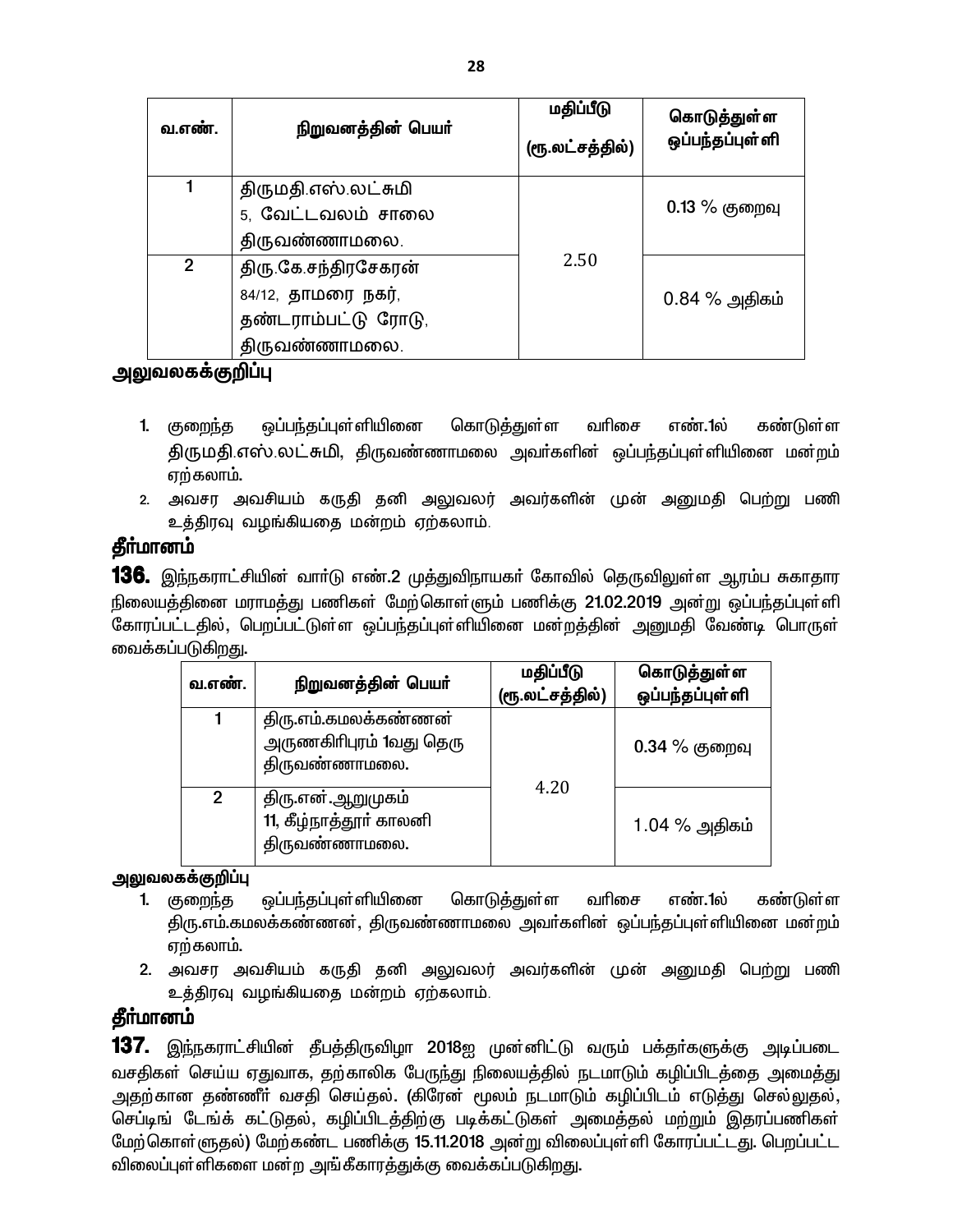| வ.எண்.         | நிறுவனத்தின் பெயர்                    | மதிப்பீடு<br>(ரூ.லட்சம்) | கொடுத்துள்ள<br>விலைப்புள் ளி<br>விகிதம் |
|----------------|---------------------------------------|--------------------------|-----------------------------------------|
| 1              | அஸ்வினி கன்ஸ்ட்ரக்ஷன்                 |                          |                                         |
|                | எண்.37, பேகோபுரம் 10வது தெரு,         |                          | $0.18\%$ குறைவு                         |
|                | திருவண்ணாமலை.                         |                          |                                         |
| $\overline{2}$ | திரு.வி.என்.பிரகாஷ்                   |                          |                                         |
|                | காிகாலன் தெரு                         | 2.00                     | 0.69 % அதிகம்                           |
|                | திருவண்ணாமலை.                         |                          |                                         |
| 3              | திரு.டி.குப்பன்                       |                          |                                         |
|                | 100/10, மாரியம்மன் கோவில் 10வது தெரு, |                          | $1.60\%$ அதிகம்                         |
|                | திருவண்ணாமலை                          |                          |                                         |

- 1. குறைந்த விலைப்புள்ளி கொடுத்துள்ள வரிசை எண்.1ல் கண்டுள்ள <u>அஸ்வினி</u> கன்ஸ்ட்ரக்ஷன், திருவண்ணாமலை அவர்களின் விலைப்புள்ளியை மன்றம் ஏற்கலாம்.
- 2. அவசர அவசியம் கருதி தனி அலுவலா் அவா்களின் முன் அனுமதி பெற்று பணி உத்திரவு வழங்கியதை மன்றம் ஏற்கலாம்.

### தீர்மானம்

138. இந்நகராட்சி வார்டு எண். 32 திருநகர் பூங்காவின் மேற்கு பகுதியில் உள்ள குளம் மழைநீர் நிரம்பி பூங்காவின் வழியே வெளியேறுவதால் பூங்கா சீா்கேடு ஏற்படுவதால் மழைநீா் செல்ல ஏதுவாக மழைநீா் வடிகால்வாய் அமைக்க ஆகும் தோராய செலவினம் ரூ.8.00 லட்சம் (எட்டு லட்சம்) க்கு மன்ற அனுமதி வேண்டப்படுகிறது.

அலுவலகக் குறிப்பு

- 1. அனுமதி வழங்கலாம்
- 2. வருவாய் நிதியின் கீழ் செலவிடலாம்.

# தீா்மானம்

**139.** இந்நகராட்சி வார்டு எண். 32 திருநகர் பூங்காவிற்கு மழைநீர் கால்வாய் மற்றும் சிறுபாலம் கட்டும் பணிக்கு 17.10.2018 அன்று ஒப்பந்தப்புள்ளி கோரப்பட்டதில் கீழ்க்கண்டவாறு பெறப்பட்டது.

| வ.எண் | நிறுவனத்தின் பெயர்            | மதிப்பீடு ரூ.<br>லட்சத்தில் | கொடுத்துள்ள<br>ஒப்பந்தப்புள்ளி |
|-------|-------------------------------|-----------------------------|--------------------------------|
|       | பி. ஐயப்பன், பண்டிதப்பட்டு,   |                             | $0.08\%$ குறைவு                |
|       | திருவண்ணாமலை                  | 8.00                        |                                |
| 2.    | பி. சேகா், நெ.499 விநாயகபுரம் |                             | $0.86\%$ அதிகம்                |
|       | திருவண்ணாமலை                  |                             |                                |

#### அலுவலகக்குறிப்பு

- 1. மேற்படி பெறப்பட்ட விலைப்புள்ளியில் வரிசை எண்.1ல் கொடுத்துள்ள M/s பி. ஐயப்பன், பண்டிதப்பட்டு, திருவண்ணாமலை என்பவரின் ஒப்பந்தப்புள்ளி குறைவாக உள்ளதை அனுமகிக்கலாம்.
- 2. அவசர அவசியம் கருதி தனி அலுவலா் அவா்களின் முன் அனுமதி பெற்று பணி உத்திரவு வழங்கியதை மன்றம் ஏற்கலாம்.

# கீர்மானம்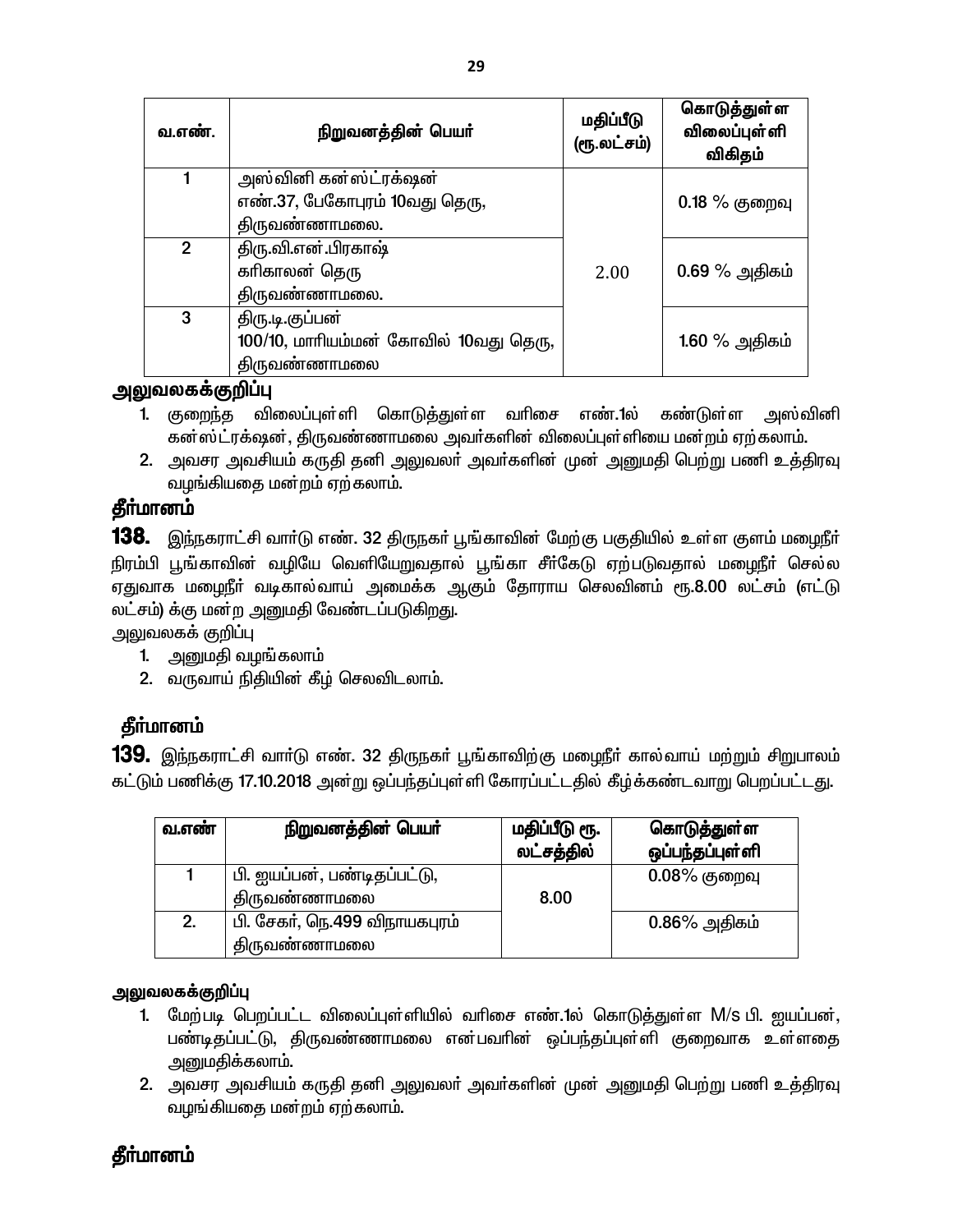140. இந்நகராட்சியில் செங்கம் ரோடு மாட்டுச் சந்தை அருகில் கிழக்கு பகதியில் அலகு – 2ல் <u>ந</u>ுண்ணிய உரக்களன் அமைத்து அப்பகுதியில் சேகாரம் ஆகும் குப்பைகளை சேகரித்து உரம் தயாரிக்க ஏதுவாக இரண்டாம் கட்ட பணிகள் மேற்கூரை அமைத்தல் கழிப்பிட வசதிகள் செய்தல் உரம் தயாரிக்க ஏதுவாக இதர பணிகள் மேற்கொள்ள ஆகும் தோராய செலவினம் ரூ.18.00 லட்சம் (பதினெட்டு லட்சம்) க்கு மன்ற அனுமதி வேண்டப்படுகிறது

#### <u>அலுவலகக் குறிப்பு</u>

- 1. மன்றம் அனுமதிக்கலாம்
- 2. வருவாய் நிதியின் கீழ் செலவிடலாம்.

### **தீர்மானம்**

 $141$ . இந்நகராட்சியின் செங்கம் சாலையில் மாட்டு சந்தை அருகில் கிழக்கு பகுதியில் (அலகு $-2$ ) நுண் உர மையத்திற்கு மேற்கூரை அமைத்தல் மற்றும் கழிப்பிட வசதி செய்தல், நுண் உர தொட்டி ் மற்றும் இதர பணிகள் மேற்கொள்ள 07.02.2019 அன்று ஒப்பந்தப்புள்ளிகள் கோரப்பட்டதில் கீழ்க்கண்டவாறு பெறப்பட்டது.

| வ.எண் | நிறுவனத்தின் பெயா   | மதிப்பீடு ரூ. | கொடுத்துள்ள     |
|-------|---------------------|---------------|-----------------|
|       |                     | லட்சத்தில்    | ஒப்பந்தப்புள்ளி |
|       | பி. ஐயப்பன்,        |               | $0.11\%$ குறைவு |
|       | பண்டிதப்பட்டு,      | 18.00         |                 |
|       | திருவண்ணாமலை        |               |                 |
|       | பி. சேகர்,          |               | $0.94\%$ அதிகம் |
|       | நெ.499 விநாயகபுரம், |               |                 |
|       | திருவண்ணாமலை        |               |                 |

#### அலுவலகக்குறிப்பு

- 1. மேற்படி பெறப்பட்ட விலைப்புள்ளியில் வரிசை எண்.1ல் கொடுத்துள்ள M/s பி. ஐயப்பன், பண்டிதப்பட்டு, திருவண்ணாமலை என்பவரின் ஒப்பந்தப்புள்ளி குறைவாக உள்ளதை அறுமதிக்கலாம்**.**
- 2. அவசர அவசியம் கருதி தனி அலுவலா் அவா்களின் முன் அனுமதி பெற்று பணி உத்திரவு வழங்கியகை மன்றம் ஏற்கலாம்.

### **கீர்மானம்**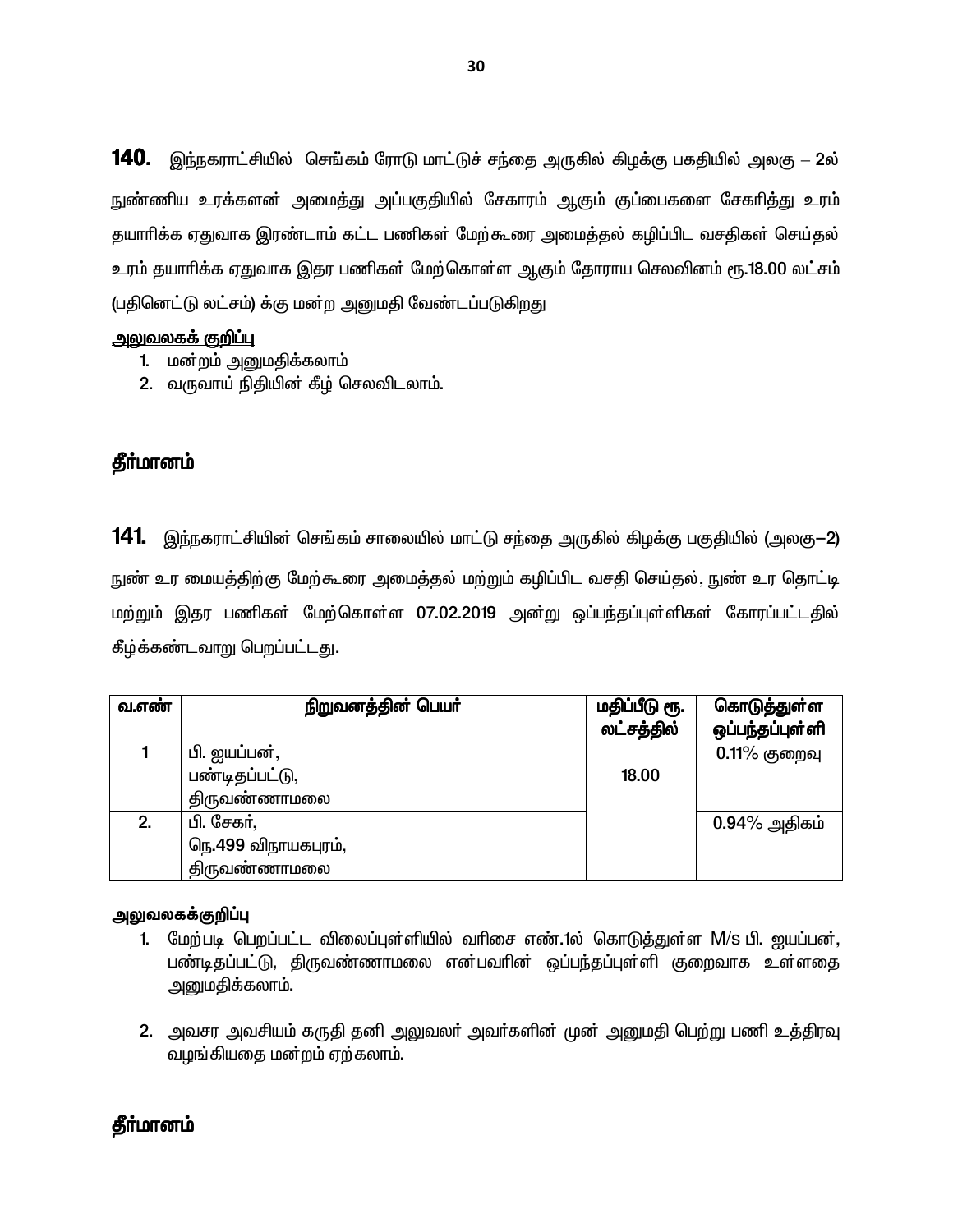142. இந்நகராட்சியின் திருக்கோவிலூா் சாலையில் புதிய நகராட்சி அலுவலகக் கட்டிடத்தில் UG Cable மின் அறையிலிருந்து புதிய கட்டிடத்திற்கு மின் இணைப்பு சப்ளை செய்து கேபிள் பதித்தல் மற்றும் பிரதான கதவு, கூட்ட அரங்கு கதவு சப்ளை செய்து பொருத்தும் (அனைத்து மர வேலைப்பாடு உட்பட) பணிக்கு 19.11.2018 அன்று விலைப்புள்ளி கோரப்பட்டதில், பெறப்பட்டுள்ள <u>விலைப்புள்ளியினை மன்றத்தின் அனுமதி வேண்டி பொருள் வைக்கப்படுகிறது.</u>

| வ.எண்.         | நிறுவனத்தின் பெயர்                                                   | மதிப்பீடு<br>(ரூ.லட்சம்) | கொடுத்துள்ள<br>விலைப்புள் ளி |
|----------------|----------------------------------------------------------------------|--------------------------|------------------------------|
|                | G.V.Construction<br>பைபாஸ் சாலை<br>திருவண்ணாமலை.                     | 9.80                     | $0.35%$ குறைவு               |
| 2 <sup>1</sup> | அருணை கன்ஸ்ட்ரக்ஷன்<br>136/52, மத்தலாங்குளத்தெரு<br>திருவண்ணாமலை.    |                          | 1.97 % அதிகம்                |
| 3              | திரு.கே.சிவாஜி<br>10எ/1, மாந்தோப்பு<br>போளூர் ரோடு,<br>திருவண்ணாமலை. |                          | 4.21 % அதிகம்                |

### <u>அலுவலகக்குறிப்பு</u>

- 1. குறைந்த விலைப்புள்ளி கொடுத்துள்ள M/s.G.V.Construction, திருவண்ணாமலை அவர்களின் விலைப்புள்ளியை மன்றம் எற்கலாம்.
- 2. அவசர அவசியம் கருதி தனி அலுவலா் அவா்களின் முன் அனுமதி பெற்று பணி உத்திரவு வழங்கியகை மன்றம் ஏற்கலாம்.

# **கீர்மானம்**

143. இந்நகராட்சியின் திருக்கோவிலூா் சாலையில் புதிய நகராட்சி அலுவலகக் கட்டிட நுழைவு வாயில் முகப்பிற்கு ஸ்தபதி பணிகள் மேற்கொள்ளும் பணிக்கு 19.11.2018 அன்று விலைப்புள்ளி கோரப்பட்டதில், பெறப்பட்டுள்ள விலைப்புள்ளியினை மன்றத்தின் அனுமதி வேண்டி பொருள் வைக்கப்படுகிறது.

| வ.எண்.         | நிறுவனத்தின் பெயர்                                                 | மதிப்பீடு<br>(ரூ.லட்சம்) | கொடுத்துள்ள<br><b>விலைப்புள்</b> ளி |
|----------------|--------------------------------------------------------------------|--------------------------|-------------------------------------|
|                | G.V.Construction<br>பைபாஸ் சாலை<br>திருவண்ணாமலை.                   |                          | $\rm (F, 3, 49, 000/-$              |
| $\overline{2}$ | அருணை கன்ஸ்ட்ரக்ஷன்<br>136/52, மத்தலாங்குளத்தெரு<br>திருவண்ணாமலை.  | 3.50                     | $\rm (CF, 4,00,000/-)$              |
| 3              | திரு.கே.சிவாஜி<br>10எ/1, மாந்தோப்பு, போளூர் ரோடு,<br>திருவண்ணாமலை. |                          | $\rm (Fb.4, 50, 000/-$              |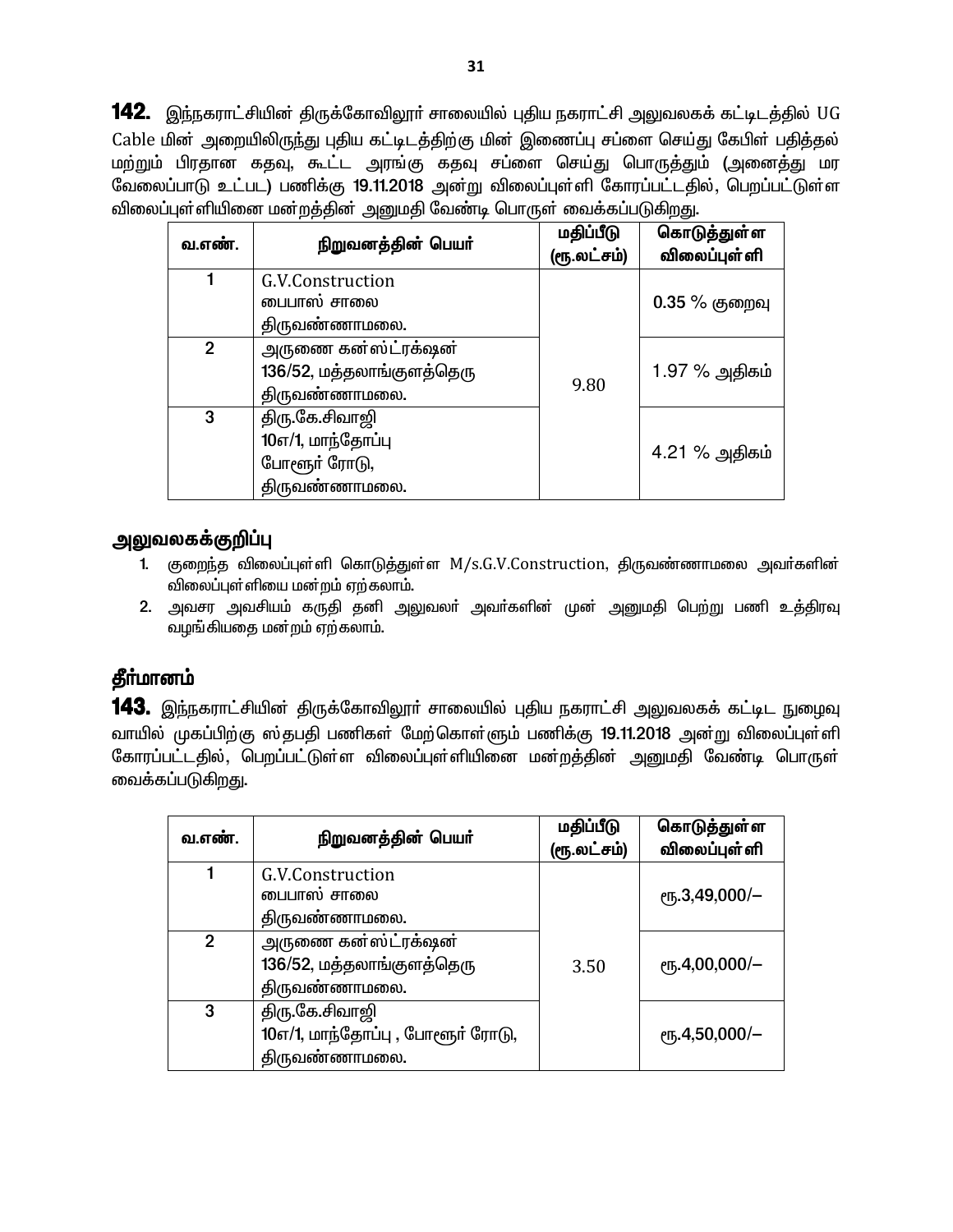#### <u>அலுவலகக்குறிப்பு</u>

- 1. குறைந்த விலைப்புள்ளி கொடுத்துள்ள M/s.G.V.Construction, திருவண்ணாமலை அவர்களின் விலைப்புள்ளியை மன்றம் ஏற்கலாம்.
- 2. அவசர அவசியம் கருதி தனி அலுவலா் அவா்களின் முன் அனுமதி பெற்று பணி உத்திரவு வழங்கியதை மன்றம் ஏற்கலாம்.

# தீர்மானம்

144. திருவண்ணாமலை நகராட்சியின் வார்டு எண்.28 அண்ணா நகரில் தார்சாலை மற்றும் அன்று ஒப்பந்தப்புள்*ளி* சிறுபாலம் அமைக்கும் பணிக்கு 21.02.2019 கோாப்பட்டகில். பெறப்பட்டுள்ள ஒப்பந்தப்புள்ளியினை மன்றத்தின் அனுமதி வேண்டி பொருள் வைக்கப்படுகிறது.

| வ.எண்.         | நிறுவனத்தின் பெயர்                                          | மதிப்பீடு<br>(ரூ.லட்சத்தில்) | கொடுத்துள்ள<br>ஒப்பந்தப்புள்ளி |
|----------------|-------------------------------------------------------------|------------------------------|--------------------------------|
|                | திரு.கே.சிவாஜி<br>10எ/1, போளூர் ரோடு<br>திருவண்ணாமலை        | 5.30                         | $0.11\%$ குறைவு                |
| $\overline{2}$ | திரு.ஆா்.மாாிமுத்து<br>கல்லரைப்பாடி கிராமம்<br>திருவண்ணாமலை |                              | $0.84\%$ அதிகம்                |

# அலுவலகக்குறிப்பு

- 1. குறைந்த ஒப்பந்தப்புள்ளியினை கொடுத்துள்ள வரிசை எண். ல கண்டுள்ள திரு.கே.சிவாஜி, திருவண்ணாமலை அவா்களின் ஒப்பந்தப்புள்ளியினை மன்றம் ஏற்கலாம்.
- 2. அவசர அவசியம் கருதி தனி அலுவலர் அவர்களின் முன் அனுமதி பெற்று பணி உத்திரவு வழங்கியதை மன்றம் ஏற்கலாம்.

# தீர்மானம்

**145.** திருவண்ணாமலை நகராட்சியின் பாதாள சாக்கடை திட்டத்தில் ஆள் இறங்கு தொட்டியில் பழுதடைந்த மூடியினை சரி செய்ய ஏதுவாக, புதியதாக ஆள் இறங்கு தொட்டி மூடி சப்ளை செய்யும் (Manhole cover with frame) பணிக்கு 03.01.2019 அன்று ஒப்பந்தப்புள்ளி கோரப்பட்டதில், பெறப்பட்டுள்ள ஒப்பந்தப்புள்ளியினை மன்றத்தின் அனுமதி வேண்டி பொருள் வைக்கப்படுகி<u>றத</u>ு.

| வ.எண்.         | நிறுவனத்தின் பெயர்                                                    | மதிப்பீடு<br>(ரூ.லட்சத்தில்) | கொடுத்துள்ள<br>ஒப்பந்தப்புள்ளி |
|----------------|-----------------------------------------------------------------------|------------------------------|--------------------------------|
| 1              | Hi-Tech Tronics<br>31, கோவிந்தா ரோடு<br>தியாகராய நகர்,<br>சென்னை – 42 | 5.00                         | $0.08\%$ குறைவு                |
| $\overline{2}$ | ஸ்ரீ பாலாஜி எலக்ட்ரிகல்ஸ்<br>48/27, தியாகராய நகர்,<br>சென்னை $-17$    |                              | $0.92\%$ அதிகம்                |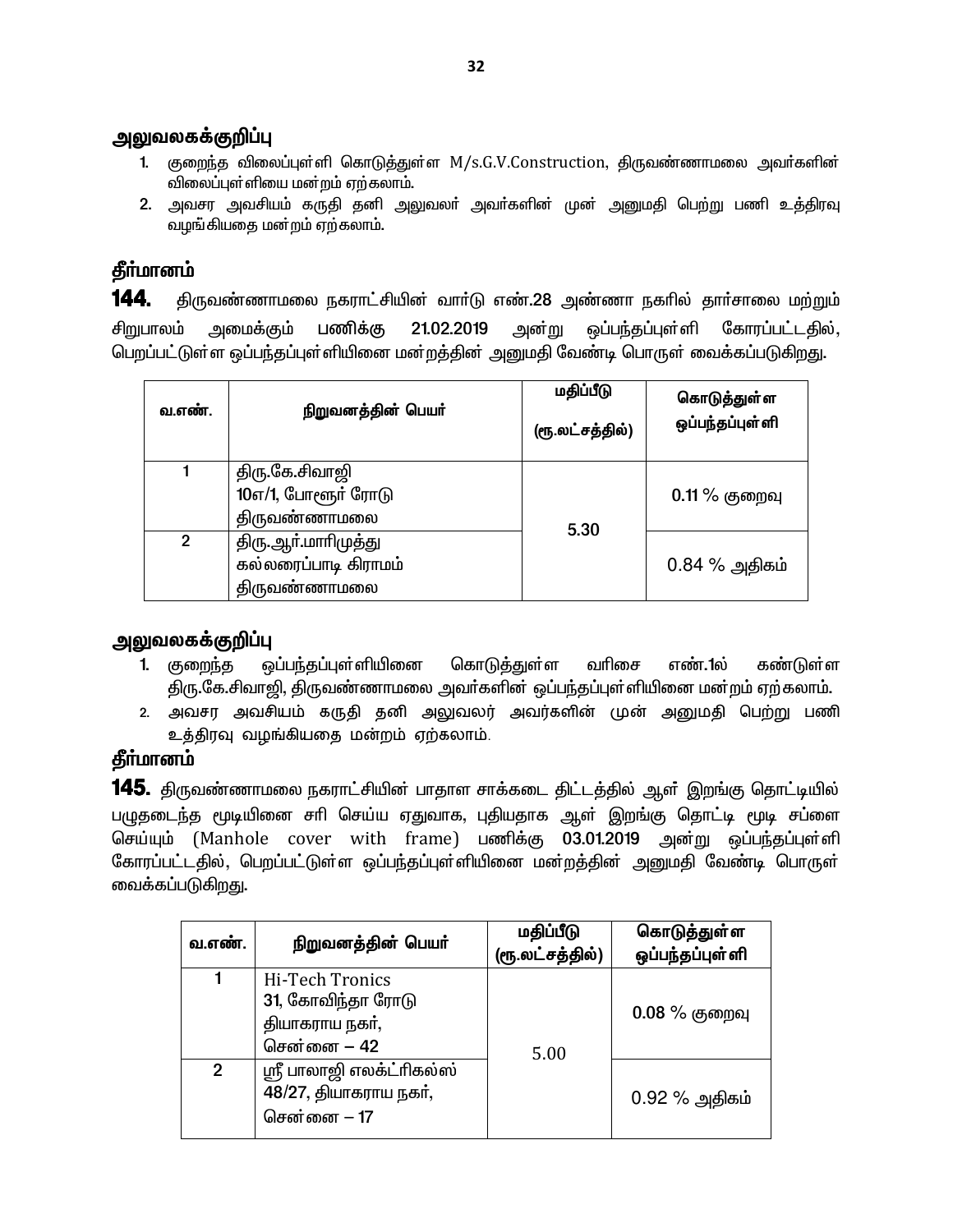#### <u>அலு</u>வலகக்குறிப்பு

- 1. குறைந்த ஒப்பந்தப்புள்ளியினை கொடுத்துள்ள வரிசை எண்.1ல் கண்டுள்ள M/s.Hi-Tech Tronics, Chennai அவர்களின் ஒப்பந்தப்புள்ளியினை மன்றம் ஏற்கலாம்.
- 2. அவசர அவசியம் கருதி தனி அலுவலர் அவர்களின் முன் அனுமதி பெற்று பணி உத்திரவு வழங்கியதை மன்றம் ஏற்கலாம்.

# **கீர்மானம்**

**146.** திருவண்ணாமலை நகராட்சியின் வேட்டவலம் சாலை, அல்லா நகர், பாரதிதாசன் நகர் மற்றும் வேலு நகா் ஆகிய பகுதிகளில் உள்ள ஆள் இறங்கு தொட்டியினை சாலை மட்டத்துக்கு ் உயர்த்தும் பணிக்கு 15.02.2019 அன்று ஒப்பந்தப்புள்ளி கோரப்பட்டதில், பெறப்பட்டுள்ள ஒப்பந்தப்புள்ளியினை மன்றத்தின் அனுமதி வேண்டி பொருள் வைக்கப்படுகி<u>றது</u>.

| வ.எண்.         | நிறுவனத்தின் பெயர்                                            | மதிப்பீடு<br>(ரூ.லட்சத்தில்) | கொடுத்துள்ள<br>ஒப்பந்தப்புள்ளி |
|----------------|---------------------------------------------------------------|------------------------------|--------------------------------|
|                | திரு.ஆா்.மாாிமுத்து<br>கல்லரைப்பாடி கிராமம்<br>திருவண்ணாமலை.  |                              | $0.11\%$ குறைவு                |
| $\overline{2}$ | திரு.என்.ஆறுமுகம்<br>11, கீழ்நாத்தூர் காலனி,<br>திருவண்ணாமலை. | 2.00                         | 1.30 % அதிகம்                  |

அலுவலகக்குறிப்பு

- 1. குறைந்த ஒப்பந்தப்புள்ளியினை கொடுத்துள்ள வரிசை எண்.1ல் கண்டுள்ள திரு.ஆர்.மாரிமுத்து, திருவண்ணாமலை அவர்களின் ஒப்பந்தப்புள்ளியினை மன்றம் ஏற்கலாம்.
- 2. அவசர அவசியம் கருதி தனி அலுவலர் அவர்களின் முன் அனுமதி பெற்று பணி உத்திரவு வழங்கியதை மன்றம் ஏற்கலாம்.

# தீா்மானம்

**147.** இந்நகராட்சியின் கீழ்நாத்தூா் நகராட்சி உயா்நிலைப்பள்ளியினை பழுது மற்றும் மராமத்து பணிகள் மேற்கொள்ளும் பணிக்கு 31.10.2018 அன்று ஒப்பந்தப்புள்ளி கோரப்பட்டதில், பெறப்பட்டுள்ள ஒப்பந்தப்புள்ளியினை மன்றத்தின் அனுமதி வேண்டி பொருள் வைக்கப்படுகிறது.

| வ.எண்.         | நிறுவனத்தின் பெயர்                                                | மதிப்பீடு<br>(ரூ.லட்சத்தில்) | கொடுத்துள்ள<br>ஒப்பந்தப்புள்ளி |
|----------------|-------------------------------------------------------------------|------------------------------|--------------------------------|
|                | திரு.எ.ராஜேந்திரன்<br>836/47, வேட்டவலம் ரோடு,<br>திருவண்ணாமலை.    | 9.50                         | $0.09\%$ குறைவு                |
| $\mathfrak{p}$ | திரு.எம்.கமலக்கண்ணன்<br>அருணகிரிபுரம் 1வது தெரு,<br>திருவண்ணாமலை. |                              | $0.61\%$ அதிகம்                |

### அலுவலகக்குறிப்பு

- 1. குறைந்த ஒப்பந்தப்புள்ளியினை கொடுத்துள்ள வரிசை எண்.1ல் கண்டுள்ள திரு.எ.ராஜேந்திரன், திருவண்ணாமலை அவர்களின் ஒப்பந்தப்புள்ளியினை மன்றம் ஏற்கலாம்.
- 2. அவசர அவசியம் கருதி தனி அலுவலர் அவர்களின் முன் அனுமதி பெற்று பணி உத்திரவு வழங்கியதை மன்றம் ஏற்கலாம்.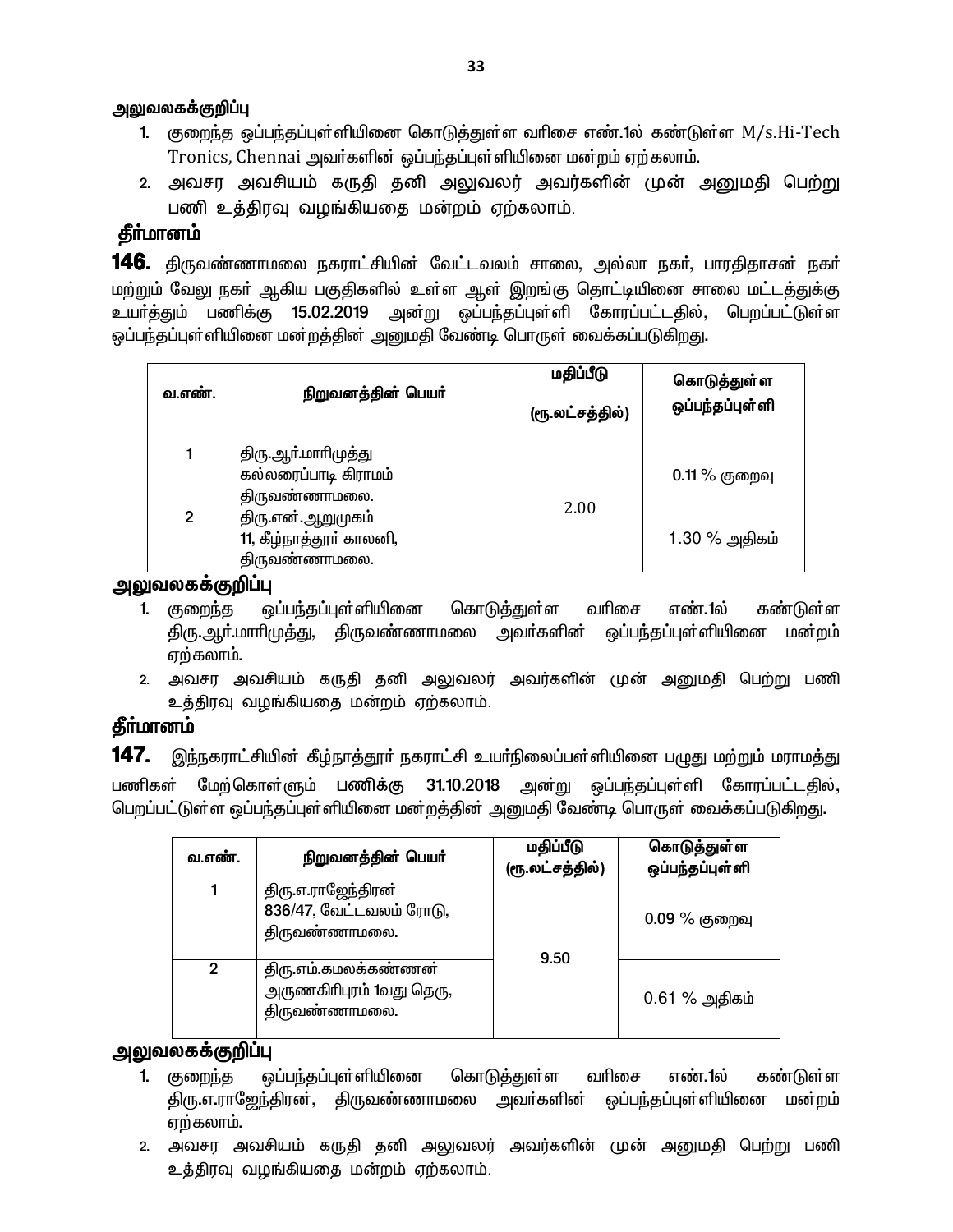# தீர்மானம்

**148.** திருவண்ணாமலை நகராட்சியின் வாா்டு எண்.8 ராஜராஜன் தெருவிலுள்ள அமராவதி முருகையன் பெண்கள் உயா்நிலைப் பள்ளியினை பழுது மற்றும் பராமாிப்பு பணி மேற்கொள்ளும் (8வது முதல் 10 வது வகுப்பு வரை—3 வகுப்புகள்) பணிக்கு 25.01.2019 அன்று ஒப்பந்தப்புள்ளி கோரப்பட்டதில், பெறப்பட்டுள்ள ஒப்பந்தப்புள்ளியினை மன்றத்தின் அனுமதி வேண்டி பொருள் வைக்கப்படுகிறது.

| வ.எண்.       | நிறுவனத்தின் பெயர்                                        | மதிப்பீடு<br>(ரூ.லட்சத்தில்) | கொடுத்துள்ள<br>ஒப்பந்தப்புள்ளி |
|--------------|-----------------------------------------------------------|------------------------------|--------------------------------|
|              | திரு நா பிச்சாண்டி<br>291/247, தேனிமலை,<br>திருவண்ணாமலை.  |                              | $0.09\%$ குறைவு                |
| $\mathbf{2}$ | திரு அசத்தியராஜ்<br>சிறுவள்ளுவர் கிராமம்<br>திருவண்ணாமலை. | 6.00                         | $0.93\%$ அதிகம்                |

#### அலுவலகக்குறிப்பு

- ஒப்பந்தப்புள்ளியினை கொடுத்துள்ள வரிசை 1. குறைந்த எண்.1ல் கண்டுள்ள திரு நா பிச்சாண்டி, திருவண்ணாமலை அவா்களின் ஒப்பந்தப்புள்ளியினை மன்றம் ஏற்கலாம்.
- 2. அவசர அவசியம் கருதி தனி அலுவலர் அவர்களின் முன் அனுமதி பெற்று பணி உத்திரவு வழங்கியதை மன்றம் ஏற்கலாம்.

# தீர்மானம்

149. இந்நகராட்சியின் கார்த்திகை தீபத்திருவிழா—2018ஐ முன்னிட்டு வரும் பக்தர்களுக்கு அடிப்படை வசதிகள் செய்ய ஏதுவாக, பெருமாள் நகா் மற்றும் கீழ்நாத்தூா் சாலைகளில் உள்ள குண்டும் குழிகளை சரி (Batch work) செய்யும் பணிக்கு, 06.11.2018 அன்று விலைப்புள்ளி கோரப்பட்டதில், பெறப்பட்டுள்ள விலைப்புள்ளியினை மன்றத்தின் அனுமதி வேண்டி பொருள் வைக்கப்படுகிறது.

| வ.எண். | பணியின் பெயர்                                                                                                                                                                                                                           | நிறுவனத்தின்<br>பெயர்               | கொடுத்துள்ள விலைப்புள்ளி<br>(Each $m^3$ or $m^2$ )                                                                                                                                                                                                                                                                                 |
|--------|-----------------------------------------------------------------------------------------------------------------------------------------------------------------------------------------------------------------------------------------|-------------------------------------|------------------------------------------------------------------------------------------------------------------------------------------------------------------------------------------------------------------------------------------------------------------------------------------------------------------------------------|
|        | இந்நகராட்சியின்<br>கார்த்திகை<br>தீபத்திருவிழா-2018ஐ முன்னிட்டு<br>வரும்<br>பக்தா்களுக்கு அடிப்படை வசதிகள் செய்ய<br>பெருமாள்<br>நகர்<br>மற்றும்<br>ஏதுவாக,<br>கீழ்நாத்தூா் சாலைகளில் உள்ள குண்டும்<br>குழிகளை சரி செய்தல். (Batch work) | திரு.கே.சிவாஜி,<br>திருவண்ணாமலை     | WMM – Rs.1592/- $(m^3)$<br>Prime coat rate of $0.70$ kg - <b>Rs.52.00/-</b> $(m^2)$<br>Tack Coat of 2.5 kgs/10 sqm - Rs.9.50/- (m <sup>2</sup> )<br>Tack Coat (RS-1) – 0.20 kg - Rs.14.80/- $(m^2)$<br>50mm thick DBM - $\text{Rs.}6465/-$ (m <sup>3</sup> )<br>30mm thick BC - Rs.6552/- $(m^3)$                                  |
|        |                                                                                                                                                                                                                                         | திரு.வி.என்.பிரகாஷ்<br>திருவண்ணாமலை | WMM - Rs.1594/- $(m^3)$<br>Prime coat rate of $0.70$ kg - Rs.53.00/- $(m^2)$<br>Tack Coat of 2.5 kgs/10 sqm - $\text{Rs}.11.00/ \text{m}^2$ )<br>Tack Coat (RS-1) – 0.20 kg - $\text{Rs.16.00}/\text{-} \text{ (m}^2)$<br>50mm thick DBM - $\text{Rs.6470}/\cdot \text{ (m}^3)$<br>30mm thick BC - Rs.6555/- $(m^3)$               |
|        |                                                                                                                                                                                                                                         | திரு.ஆா்.அரசப்பன்<br>திருவண்ணாமலை   | WMM – Rs.1595/- $(m^3)$<br>Prime coat rate of $0.70$ kg - <b>Rs.54.00/-</b> (m <sup>2</sup> )<br>Tack Coat of 2.5 kgs/10 sqm - Rs.12.00/- (m <sup>2</sup> )<br>Tack Coat (RS-1) – 0.20 kg - Rs.16.50/- $(m^2)$<br>50mm thick DBM - $\text{Rs.6473}/\cdot \text{ (m}^3)$<br>30mm thick BC - $\text{Rs.6557}/\text{-} \text{ (m}^3)$ |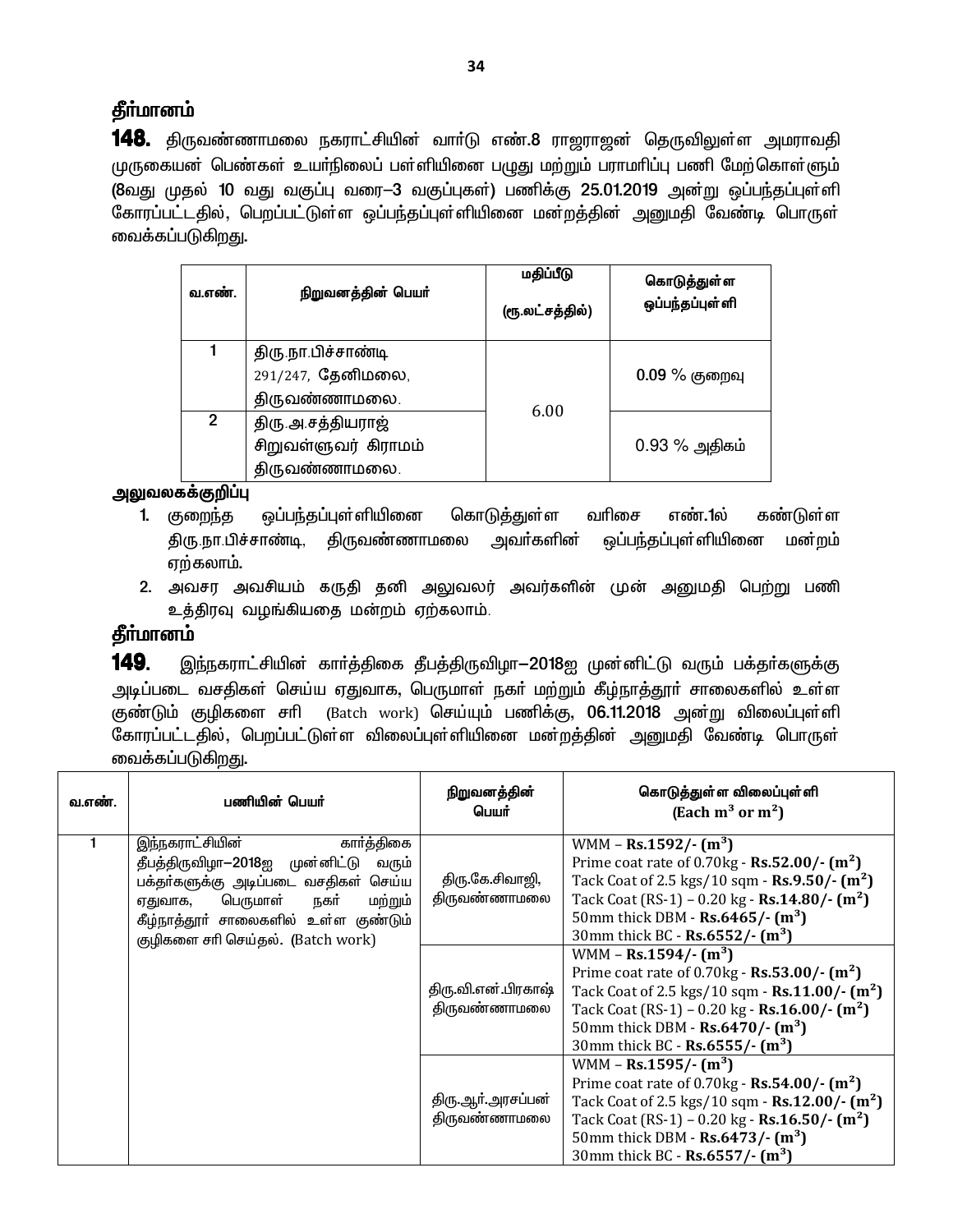- 1. மேற்கண்ட பணியில் ஒப்பந்தப்புள்ளி கொடுத்துள்ள திரு.கே.சிவாஜி, குறைந்த திருவண்ணாமலை அவர்களின் விலைப்புள்ளியை மன்றம் ஏற்கலாம்.
- 2. அவசா அவசியம் கருதி தனி அலுவலர் அவர்களின் முன் அறுமதி பெற்று பணி உத்திரவு வழங்கியதை மன்றம் ஏற்கலாம்.

# தீர்மானம்

150. இந்நகராட்சியின் வார்டு எண்.18 கீழ்நாத்தூர் காலனியில் ஆழ்துளை கிணறுடன் கூடிய மின் விசைப்பம்பு மற்றும் பைப்லைன் அமைக்கும் பணிக்கு 30.01.2019 அன்று ஒப்பந்தப்புள்ளி கோரப்பட்டதில், பெறப்பட்டுள்ள ஒப்பந்தப்புள்ளியினை மன்றத்தின் அனுமதி வேண்டி பொருள் வைக்கப்படுகிறது.

| வ.எண்.         | நிறுவனத்தின் பெயர்                                                | மதிப்பீடு<br>(ரூ.லட்சத்தில்) | கொடுத்துள்ள<br>ஒப்பந்தப்புள்ளி |
|----------------|-------------------------------------------------------------------|------------------------------|--------------------------------|
|                | திரு.எ.ராஜேந்திரன்<br>836/47, வேட்டவலம் ரோடு,<br>திருவண்ணாமலை.    | 1.85                         | $0.14\%$ குறைவு                |
| $\overline{2}$ | திரு.எம்.கமலக்கண்ணன்<br>அருணகிரிபுரம் 1வது தெரு,<br>திருவண்ணாமலை. |                              | $0.83\%$ அதிகம்                |

## அலுவலகக்குறிப்பு

- 1. குறைந்த ஒப்பந்தப்புள்ளியினை கொடுத்துள்ள வரிசை எண்.1ல் கண்டுள்ள திரு.டி.ராஜேந்திரன், திருவண்ணாமலை அவர்களின் ஒப்பந்தப்புள்ளியினை மன்றம் ஏற்கலாம்.
- 2. அவசர அவசியம் கருதி தனி அலுவலர் அவர்களின் முன் அனுமதி பெற்று பணி உத்திரவு வழங்கியதை மன்றம் ஏற்கலாம்.

# தீர்மானம்

**151.** இந்நகராட்சியின் வாா்டு எண்.8 ராஜராஜன் தெருவிலுள்ள அமராவதி முருகையன் பெண்கள் உயர்நிலைப் பள்ளியினை பமுது மற்றும் பராமரிப்பு பணி மேற்கொள்ளும் பணிக்கு 21.02.2019 அன்று ஒப்பந்தப்புள்ளி கோரப்பட்டதில், பெறப்பட்டுள்ள ஒப்பந்தப்புள்ளியினை மன்றத்தின் அனுமதி வேண்டி பொருள் வைக்கப்படுகிறது.

| வ.எண்.         | நிறுவனத்தின் பெயர்                                        | மதிப்பீடு<br>(ரூ.லட்சத்தில்) | கொடுத்துள்ள<br>ஒப்பந்தப்புள்ளி |
|----------------|-----------------------------------------------------------|------------------------------|--------------------------------|
|                | திரு நா பிச்சாண்டி<br>291/247, தேனிமலை,<br>திருவண்ணாமலை.  |                              | $0.14\%$ குறைவு                |
| $\mathfrak{p}$ | திரு அசத்தியராஜ்<br>சிறுவள்ளுவர் கிராமம்<br>திருவண்ணாமலை. | 8.25                         | $0.80\%$ அதிகம்                |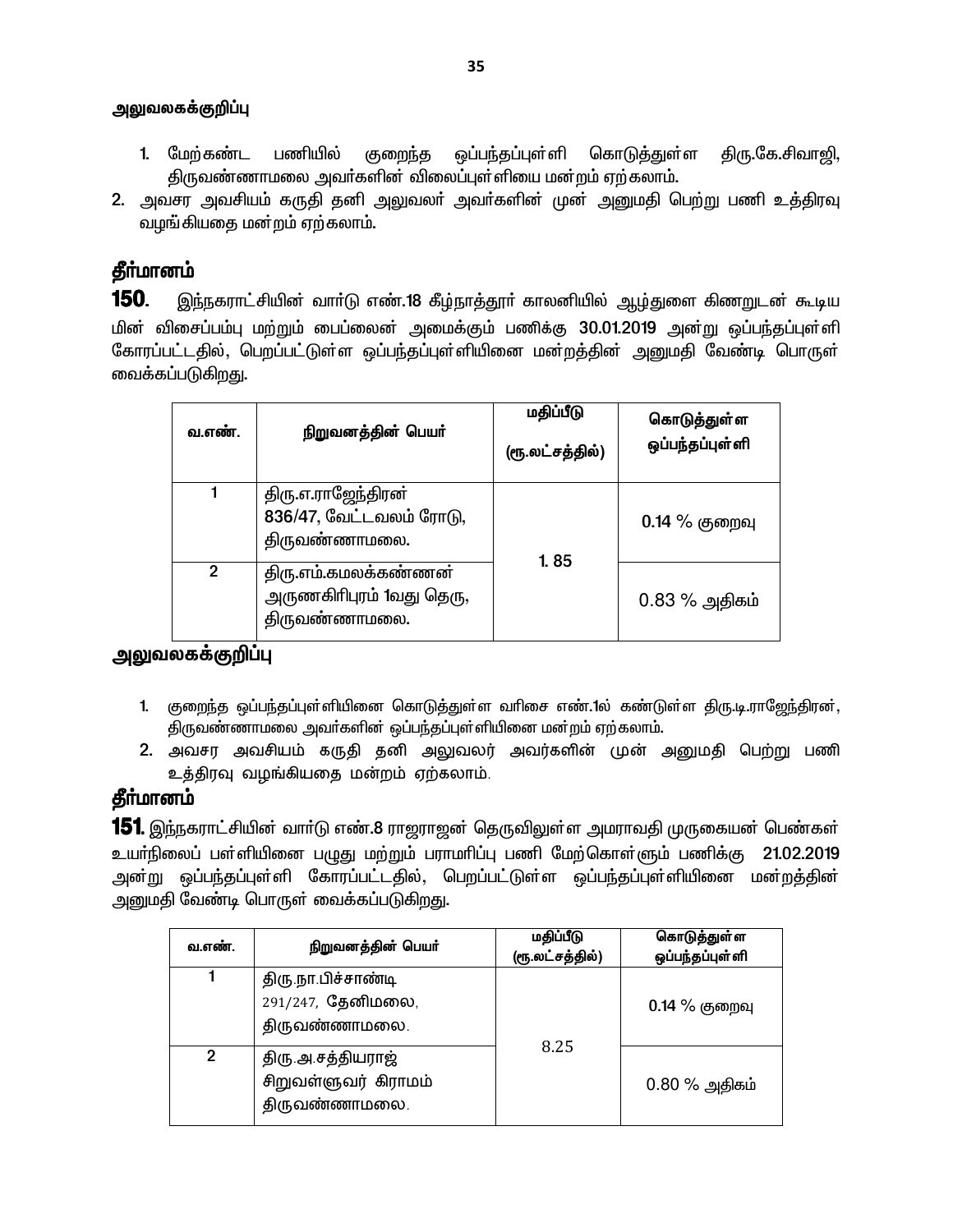- 1. குறைந்த ஒப்பந்தப்புள்ளியினை கொடுத்துள்ள வரிசை எண்.1ல் கண்டுள்ள திரு.நா.பிச்சாண்டி, திருவண்ணாமலை அவர்களின் ஒப்பந்தப்புள்ளியினை மன்றம் ஏற்கலாம்.
- 2. அவசர அவசியம் கருதி தனி அலுவலர் அவர்களின் முன் அனுமதி பெற்று பணி உத்திரவு வழங்கியதை மன்றம் ஏற்கலாம்.

# கீர்மானம்

**152**. இந்நகராட்சியின் திருக்கோவிலூா் சாலையில் புதிய நகராட்சி அலுவலகக் கட்டிடத்திற்கு பின் இணைப்பு வசதிக்காக Automatic Change over switch for EB & DG, Distribution Panel Board, LT CT service box with necessary works etc., and Supply and fixing of 4 core 120 sq.mm. PVC Armoured UG Cable ஆகிய பணிகள் மேற்கொள்ளும் பணிக்கு 19.11.2018 அன்று விலைப்புள்ளி கோரப்பட்டதில், பெறப்பட்டுள்ள விலைப்புள்ளியினை மன்றத்தின் அனுமதி வேண்டி பொருள் வைக்கப்படுகிறது.

| வ.எண்.         | நிறுவனத்தின் பெயர்                                                   | மதிப்பீடு<br>(ரூ.லட்சம்) | கொடுத்துள்ள<br>ஒப்பந்தப்புள்ளி |
|----------------|----------------------------------------------------------------------|--------------------------|--------------------------------|
|                | G.V.Construction<br>பைபாஸ் சாலை<br>திருவண்ணாமலை.                     |                          | 0.25 % குறைவு                  |
| 2 <sup>1</sup> | அருணை கன்ஸ்ட்ரக்ஷன்<br>136/52, மத்தலாங்குளத்தெரு<br>திருவண்ணாமலை.    | 12.00                    | 1.53 % அதிகம்                  |
| 3              | திரு.கே.சிவாஜி<br>10எ/1, மாந்தோப்பு<br>போளூர் ரோடு,<br>திருவண்ணாமலை. |                          | 2.59 % அதிகம்                  |

#### அலுவலகக்குறிப்பு

- 1. குறைந்த விலைப்புள்ளி கொடுத்துள்ள M/s.G.V.Construction, திருவண்ணாமலை அவர்களின் விலைப்புள்ளியை மன்றம் ஏற்கலாம்.
- 2. அவசர அவசியம் கருதி தனி அலுவலா் அவா்களின் முன் அனுமதி பெற்று பணி உத்திரவு வழங்கியதை மன்றம் ஏற்கலாம்.

# கீர்மானம்

**153.** இந்நகராட்சியில் பொது சுகாதாரப் பிரிவில் வாகனம் எண். TN25BA1411 என் ற பாப்பாட் வகை வாகனத்தில் சிறிய பழுதுகள் ஏற்பட்டாலும் அதற்கான SKID LOADER என்ற பாகங்கள் உள்ளூர் சந்தைகளில் கிடைப்பது இல்லை. எனவே இது தொடர்பாக DOOSAN நிறுவன பிரதிநிதியாக உள்ள Marwell Enncon Tech Pvt Ltd என்ற நிறுவனத்துடன் ஆண்டு பராமரிப்பு ஒப்பந்தம் செய்துகொள்ளவும், வாகனத்தை ஆண்டு முழுவதும் பராமரித்து பழுது ஏற்படாவண்ணம் ஒரு ஆண்டிற்கு ரூ.35,400/— என செலவின மேற்கொள்ளவும் பணிகள் மேற்கொள்ளவும் மன்றத்தின் அனுமதி வேண்டப்படுகிறது.

**அலுவலகக்குறிப்பு** — மன்றம் அனுமதிக்கலாம்.

# **கீர்மானம்**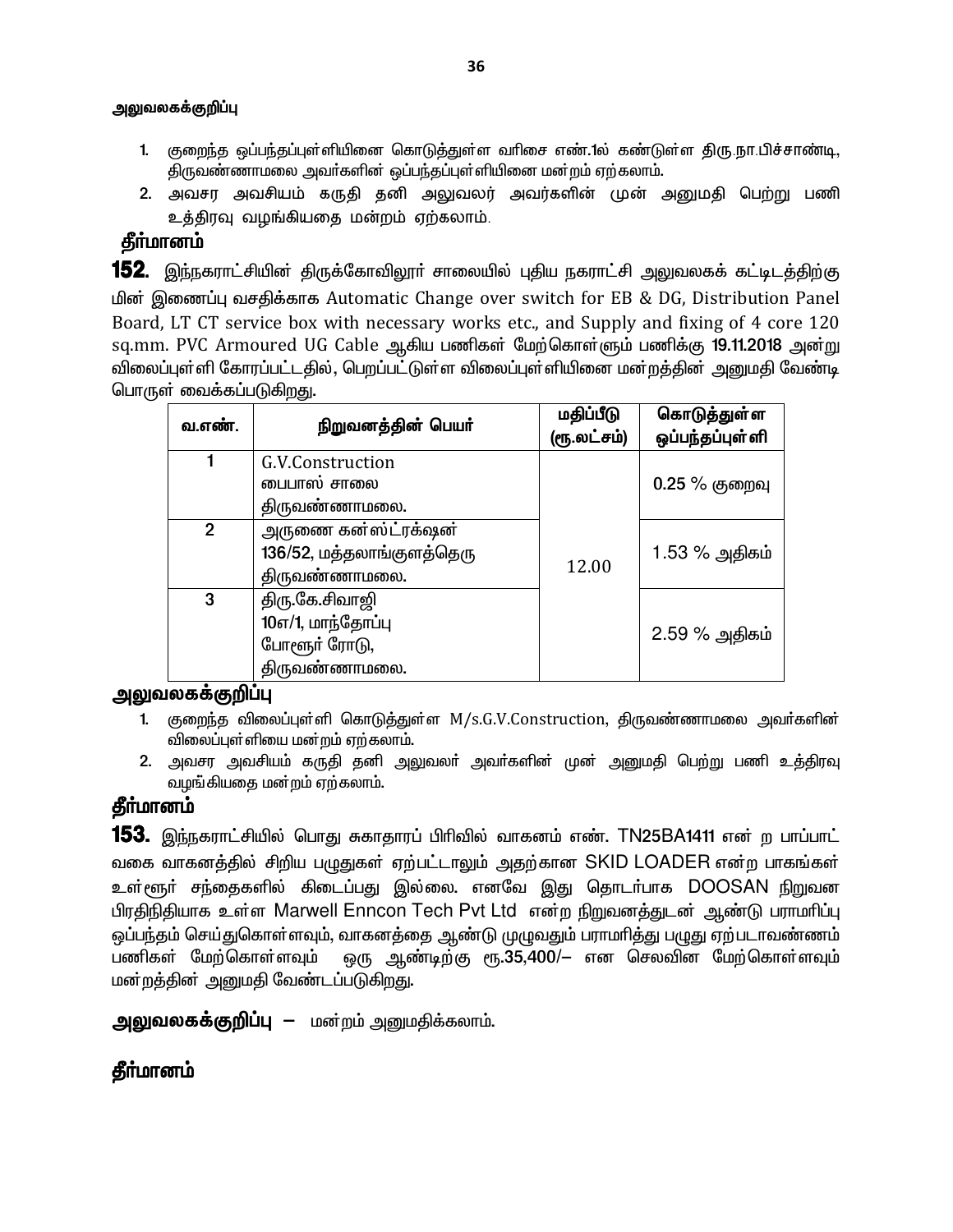154. இந்நகராட்சி பொது சுகாதார பிரிவில் உள்ள வாகனங்கள் நீண்ட நாட்களாக உபயோகப்படுத்தாத, பழுதாகி நிறுத்தி வைக்கப்பட்டிருந்ததை கழிவு செய்யும் பொருட்டு குறுகிய கால பொது ஏலம் விடப்பட்டது. மேற்படி ஏலத்தில் கலந்து கொண்டவா்களின் விவரங்கள் பின்வருமாறு.

| வ.எண் | வாகன எண்    | ஜவஹா் ஆட்டோ<br>ஒர்க்கஸ் தொகை | ஸ்ரீ குமரன்<br>எலட்ரிக்கல்ஸ் |
|-------|-------------|------------------------------|------------------------------|
|       |             | ιҧ                           | தொகை ரூ                      |
| 1.    | TN25E 1135  | 21000                        | 20500                        |
| 2.    | TN25 5379   | 35900                        | 35400                        |
| 3.    | TN25B 0015  | 31100                        | 30750                        |
| 4     | TN25A 7248  | 39600                        | 38000                        |
| 5     | TN25 B 2681 | 46000                        | 44000                        |
| 6     | TN25 B 0016 | 44000                        | 42500                        |

மேற்படி ஏலத்தில் வாகனத்திற்கு அதிக தொகை கோரி தொகை செலுத்திய ஜவஹர் ஆட்டோ ஒர்க்கஸ் அவர்களின் ஒப்பந்தப்புள்ளியை அங்கீகரிக்கவும், வாகனக்தை ஒப்படைக்கவும் மன்றத்தின் அனுமதி வேண்டப்படுகிறது.

### அலுவலகக் குறிப்பு

- 1. மன்றம் அனுமதிக்கலாம்
- 2. பொது சுகாதார அவசர அவசியம் கருதி ஜவஹா் ஆட்டோ ஒா்க்கஸ், திருவண்ணாமலை அவா்களின் விலைப்புள்ளியை அங்கீகாிக்கத்தமைக்கும். வாகனங்களுக்கான தொகை செலுத்தியமைக்கும், ஒப்படைத்தமைக்கும், மன்றம் அனுமதி.கலாம்.

### ந.க.எண். 2343/2019/எச்1 தீா்மானம்

**155**. இந்நகராட்சியின்பயன்பாட்டில் உள்ள TN25A7249 என்ற வாகனத்தில் ஏற்பட்டுள்ள பழுதுகளை சரி செய்து வழங்கிட வரபெற்ற ஒப்புந்தப்புள்ளி கோரப்பட்டதில் கீழ்கண்டவாறு மூன்று ஒப்பந்தப்புள்ளிகள் வரப்பெற்றன. அவை மன்ற அங்கீகாரத்திற்கு வைக்கப்படுகிறது.

| வ.எண் | நிறுவனத்தின் பெயர்                                                                      | வாகனத்திற்கான<br>மொ.தொகை ரூ. |
|-------|-----------------------------------------------------------------------------------------|------------------------------|
|       | ஜவஹா் ஆட்டோ ஒா்க்ஸ்,<br>நெ.77 மத்தலாங்குளத் தெரு,<br>திருவண்ணாமலை                       | $\rm e$ гђ. 16,000/-.        |
| 2.    | கண்ணம்மாள் ஆட்டோ ஒர்க்ஸ்<br>நெ.18 முத்து விநாயகர் கோயில் தெரு,<br>திருவண்ணாமலை.         | $\epsilon$ гђ.16,250/-       |
| 3.    | திருமலை வெங்கடேஸ்வரா ஒர்க் ஷாப்<br>கீழ்நாச்சிப்பட்டு, திண்டிவனம் ரோடு,<br>திருவண்ணாமலை. | $\rm{e}$ гђ. 16,500/-        |

மேற்கண்டவாறு விலைப்புள்ளிகள் வரப்பெற்றதில் வரிசை.எண். 1 –ல் உள்ள ஜவஹர் ஆட்டோ ஒர்க்ஸ், திருவண்ணாமலை அவர்களின் குறைந்த விலைப்புள்ளியினை மன்ற அங்கீகாரம் வேண்டப்படுகிறது.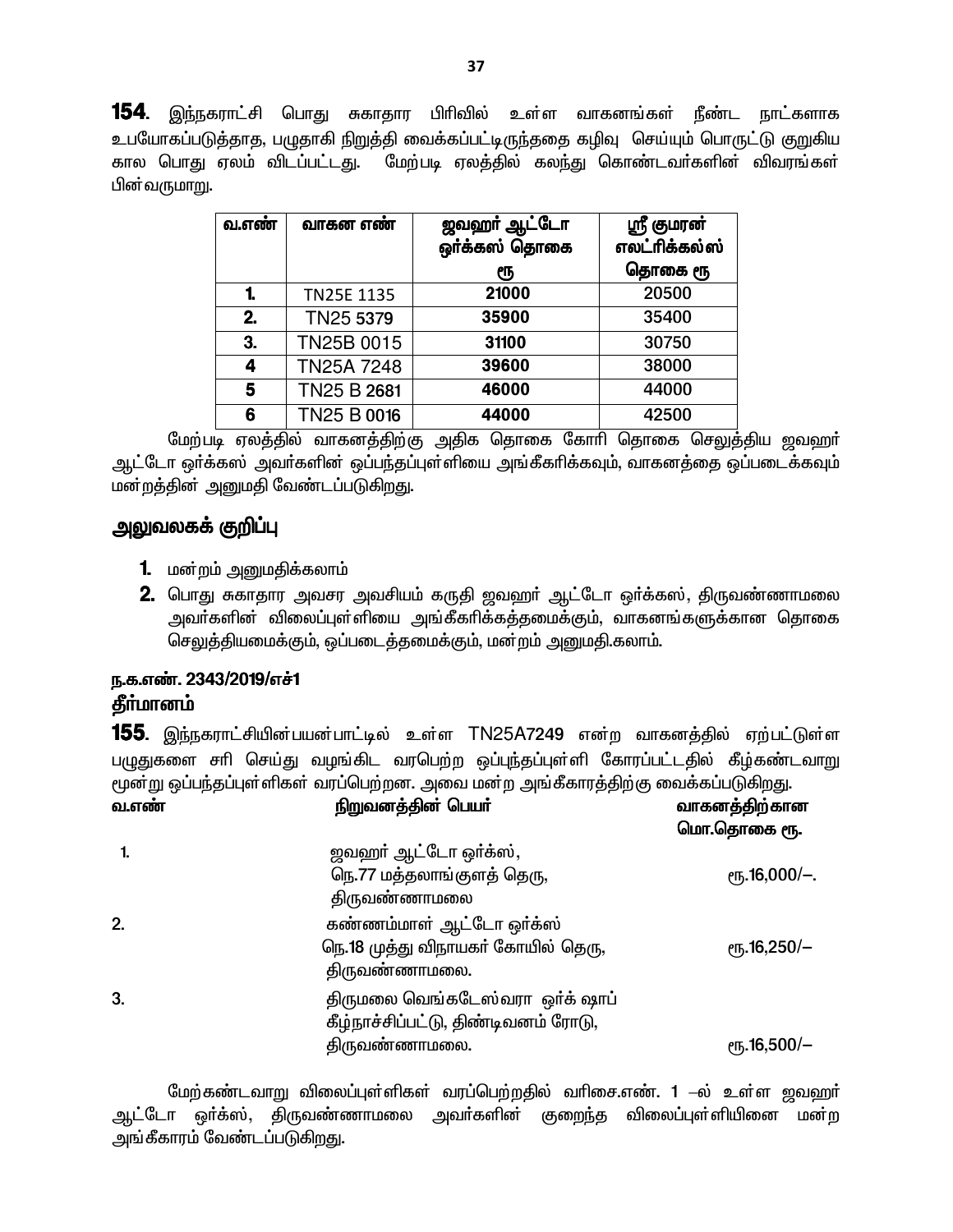1. மன்றம் அனுமதிக்கலாம்.

2. இப்பணியின் அவசர அவசியம் கருதி தனி அலுவலா் அவா்க.ன் முன் அனுமதி பெற்று பணிகள் மேற்கொள்ள நடவடிக்கை எடுத்தையும் அனுமதிக்கலாம்.

# தீர்மானம்

**156.** இந்நகராட்சி அலுவலகத்தில் பொது சுகாதாரப்பணிகள் பயன்பாட்டில் உள்ள TN25A7249 என்ற வாகனத்தில் ஏற்பட்டுள்ள பமுதுகளை சரி செய்து வழங்கிட ஆகும் தோராய செலவினத் தொகை ரூ.16,000/— (ரூபாய் பதினாறாயிரம் மட்டும்) மன்ற அனுமதி வேண்டப்படுகிறது.

### அலுவலகக்குறிப்பு

1. மன்றம் அனுமதிக்கலாம்.

2. பொது சுகாதார அவசர அவசியம் கருதி தனி அலுவலாின் முன் அனுமதி பெற்று இப்பணியினை மேற்கொள்ளவும், செலவினக் தொகையினையும் இகற்கான மன்றம் அனுமதிக்கலாம்.

### தீா்மானம்

**157.** இந்நகராட்சியின்பயன்பாட்டில் உள்ள TN25AQ8428 என்ற வாகத்தில் ஏற்பட்டுள்ள பழுதுகளை சாி செய்து வழங்கிட வரபெற்ற ஒப்புந்தப்புள்ளி கோரப்பட்டதில் கீழ்கண்டவாறு மூன்று ஒப்பந்தப்புள்ளிகள் வரப்பெற்றன. அவை மன்ற அங்கீகாரத்திற்கு வைக்கப்படுகிறது.  $\overline{f}$  $\vec{r}$  find  $\vec{r}$  and  $\vec{r}$  or  $\vec{r}$ 

| <b>04.01 0001</b> | <b>IPITIIOTIONI @@IONI_AILIMIII</b> | in) connection in the main of filiding the main the |
|-------------------|-------------------------------------|-----------------------------------------------------|
| 1.                | ஜவஹர் ஆட்டோ ஒர்க்ஸ்,                |                                                     |
|                   | நெ.77 மத்தலாங்குளத் தெரு,           | $e$ <sup>0</sup> 5.17,500/                          |
|                   | திருவண்ணாமலை                        |                                                     |
| 2.                | கண்ணம்மாள் ஆட்டோ ஒர்க்ஸ             |                                                     |
|                   | நெ.18 முத்து விநாயகர் கோயில் தெரு,  | ரூ.18,700/–                                         |
|                   | திருவண்ணாமலை.                       |                                                     |
| 3.                | திருமலை வெங்கடேஸ்வரா ஒர்க் ஷாப்     |                                                     |
|                   | கீழ்நாச்சிப்பட்டு, திண்டிவனம் ரோடு, | $\epsilon$ гђ.18,900/-                              |
|                   | திருவண்ணாமலை.                       |                                                     |
|                   |                                     |                                                     |

மேற்கண்டவாறு விலைப்புள்ளிகள் வரப்பெற்றதில் வரிசை.எண். 1 –ல் உள்ள ஜவஹர் ஆட்டோ ஒர்க்ஸ், கிருவண்ணாமலை அவர்களின் குறைந்த விலைப்புள்ளியினை மன்ற அங்கீகாரம் வேண்டப்படுகிறது.

#### <u>அலுவலகக்குறிப்பு</u>

1. மன்றம் அனுமதிக்கலாம்.

2. இப்பணியின் அவசர அவசியம் கருதி தனி அலுவலா் அவா்க.ன் முன் அனுமதி பெற்று பணிகள் மேற்கொள்ள நடவடிக்கை எடுத்தையும் அனுமதிக்கலாம்.

# தீர்மானம்

**158.** இந்நகராட்சி அலுவலகத்தில் பொது சுகாதாரப்பணிகள் பயன்பாட்டில் உள்ள TN25AQ8428 என்ற வாகனத்தில் ஏற்பட்டுள்ள பமுதுகளை சரி செய்து வழங்கிட ஆகும் தோராய செலவினத் தொகை ரூ.17,500/— (ரூபாய் பதினேழாயிரத்து ஐநுாறு மட்டும்) மன்ற அனுமதி வேண்டப்படுகிறது.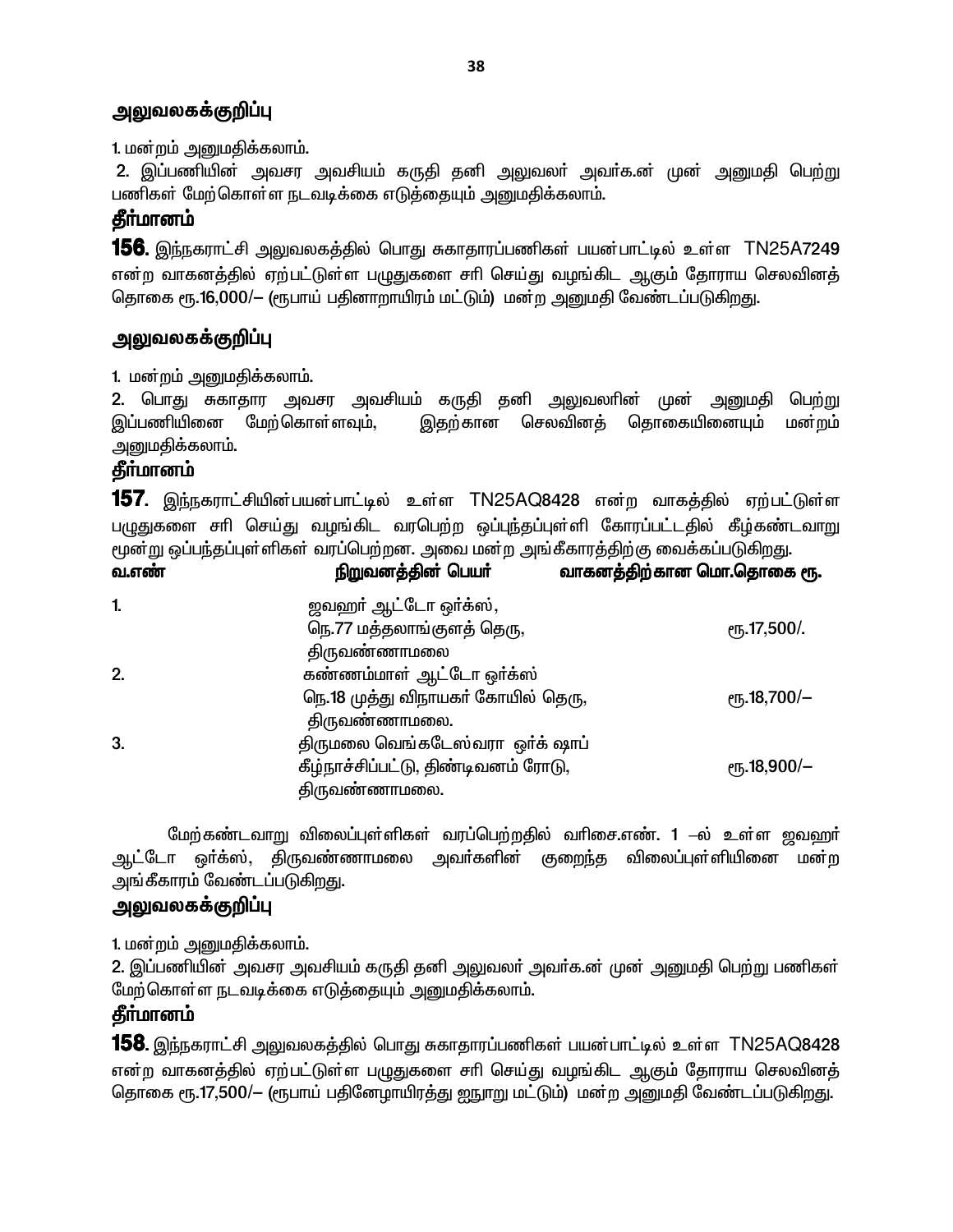1. மன்றம் அனுமதிக்கலாம்.

2. பொது சுகாதார அவசர அவசியம் கருதி தனி அலுவலரின் அனுமதி முன் பெற்று இப்பணியினை மேற்கொள்ளவும், இதற்கான செலவினத் தொகையினையும் மன்றம் அனுமதிக்கலாம்.

### கீர்மானம்

159. அலுவலகத்தில் சுகாதாரப்பணிகள் இந்நகராட்சி பொது பயன்பாட்டில் உள்ள TN25AQ8436 என்ற வாகனத்தில் ஏற்பட்டுள்ள பழுதுகளை சரி செய்து வழங்கிட ஆகும் தோராய செலவினத் தொகை ரூ.52,000/— (ரூபாய் ஐம்பத்திரண்டாயிரம் மட்டும்) மன்ற அனுமதி வேண்டப்படுகிறது.

### <u>அலுவலகக்குறிப்பு</u>

1. மன்றம் அனுமதிக்கலாம்.

2. பொது சுகாதார அவசர அவசியம் கருதி தனி அலுவலாின் முன் அனுமதி பெற்று இப்பணியினை தொகையினையும் மேற்கொள்ளவும். இதற்கான செலவினக் மன்றம் <u>அன</u>ுமதிக்கலாம்.

#### **கீர்மானம்**

160. இந்நகராட்சியின்பயன்பாட்டில் உள்ள TN25AQ8436 என்ற வாகனத்தில் ஏற்பட்டுள்ள பழுதுகளை சாி செய்து வழங்கிட வரபெற்ற ஒப்புந்தப்புள்ளி கோரப்பட்டதில் கீழ்கண்டவாறு மூன்று ஒப்பந்தப்புள்ளிகள் வரப்பெற்றன. அவை மன்ற அங்கீகாரத்திற்கு வைக்கப்படுகிறது. வாகனக்கிற்கான மொ.கொகை ஸ. வ.எண் நிறுவனக்கின் பெயர்

|    | - - - -                                    |                      |
|----|--------------------------------------------|----------------------|
|    | திருமலை வெங்கடேஸ்வரா ஒர்க் ஷாப்            | $\rm (F, 52,000/-$ . |
|    | நெ.26/3 கீழ்நாச்சிப்பட்டு, திண்டிவனம் ரோடு |                      |
|    | திருவண்ணாமலை                               |                      |
| 2. | பிரதீப் ஆட்டோ ஒர்க்ஸ்                      |                      |
|    | நெ.44,45 புதிய பைபாஸ் ரோடு,                | ரூ.57,500/–          |
|    | வேலூா்                                     |                      |
| 3. | ஸ்ரீ சண்முகன் ஆட்டோ ஒர்க் ஷாப்             |                      |
|    | நெ.61/2 அண்ணாசாலை, திண்டிவனம் ரோடு,        | $\rm e$ гђ.59,250/-  |
|    | திருவண்ணாமலை.                              |                      |
|    |                                            |                      |

மேற்கண்டவாறு விலைப்புள்ளிகள் வரப்பெற்றதில் வரிசை.எண். 1 –ல் உள்ள ஜவஹர் ஆட்டோ ஒர்க்ஸ், திருவண்ணாமலை அவர்களின் குறைந்த விலைப்புள்ளியினை மன்ற அங்கீகாரம் வேண்டப்படுகி<u>றத</u>ு.

#### அலுவலகக்குறிப்பு

1. மன்றம் அனுமதிக்கலாம்.

2. இப்பணியின் அவசர அவசியம் கருதி தனி அலுவலா் அவா்க.ன் முன் அனுமதி பெற்று பணிகள் மேற்கொள்ள நடவடிக்கை எடுத்தையும் அனுமதிக்கலாம்.

# தீா்மானம்

**161** இந்நகராட்சி அலுவலகத்தில் பொது சுகாதாரப்பணிகள் பயன்பாட்டில் உள்ள TN25AD9876 என்ற வாகனத்தில் ஏற்பட்டுள்ள பழுதுகளை சரி செய்து வழங்கிட ஆகும் தோராய செலவினத் தொகை ரூ.21,000/- (ரூபாய் இருபத்தியோராயிரம் மட்டும்) மன்ற அனுமதி வேண்டப்படுகிறது.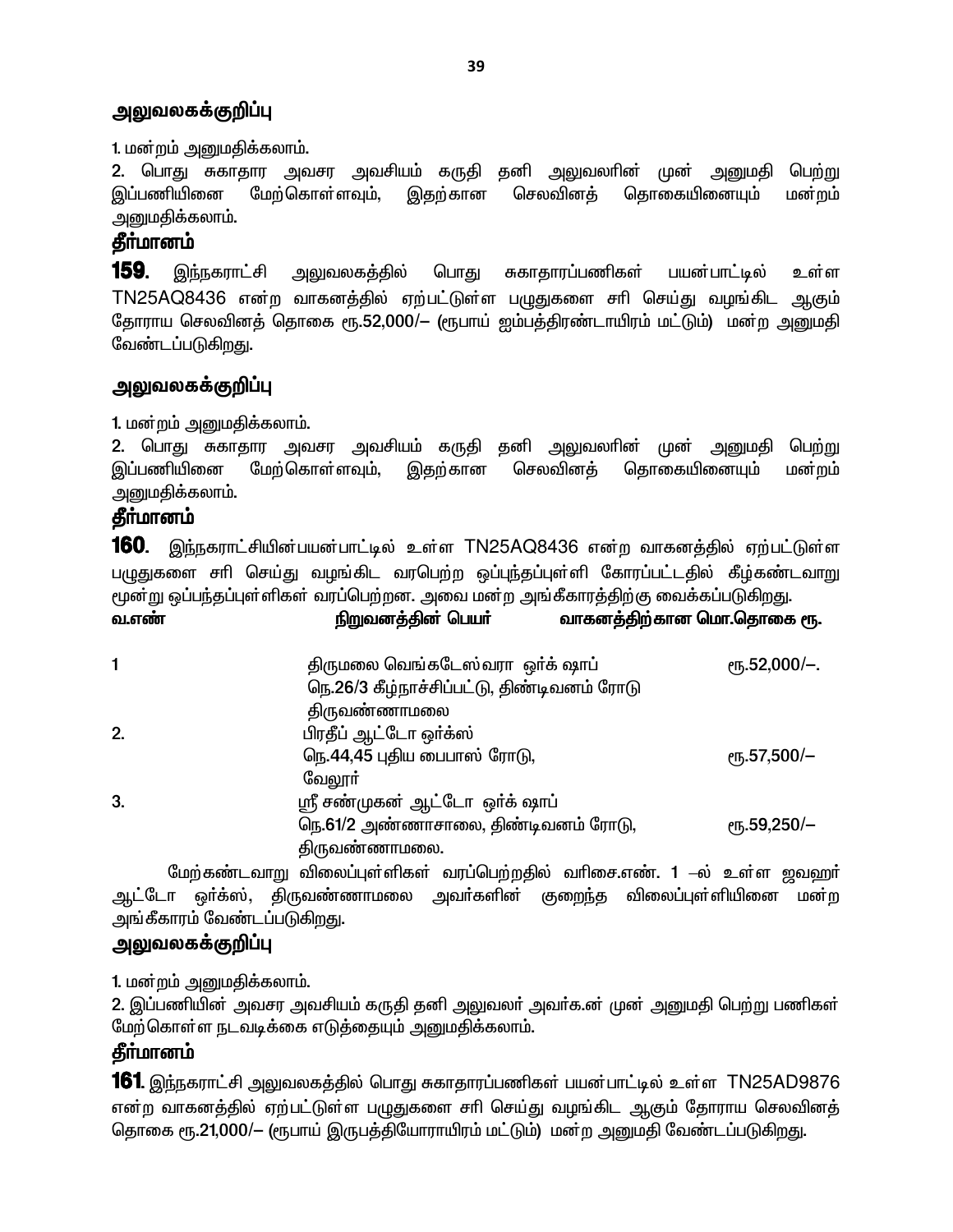1. மன்றம் அனுமதிக்கலாம்.

2. பொது சுகாதார அவசர அவசியம் கருதி தனி அலுவலாின் அனுமகி முன் பெற்று இப்பணியினை மேற்கொள்ளவும், இதற்கான செலவினத் தொகையினையும் மன்றம் அனுமதிக்கலாம்.

### **கீர்மானம்**

**162.** இந்நகராட்சியின்பயன்பாட்டில் உள்ள TN25AD9876 என்ற வாகனத்தில் ஏற்பட்டுள்ள பழுதுகளை சாி செய்து வழங்கிட வரபெற்ற ஒப்புந்தப்புள்ளி கோரப்பட்டதில் கீழ்கண்டவாறு மூன்று ஒப்பந்தப்புள்ளிகள் வரப்பெற்றன. அவை மன்ற அங்கீகாரத்திற்கு வைக்கப்படுகிறது.  $\mathbf{f}$ 

| 621.61 600 I | ірішелері Әдері місіпін             | 62111 க் 601 த்திய கான மயா. மதாகை ரூ |
|--------------|-------------------------------------|--------------------------------------|
| 1.           | ஜவஹர் ஆட்டோ ஒர்க்ஸ்,                |                                      |
|              | நெ.77 மத்தலாங்குளத் தெரு,           | $\epsilon$ гђ.21,000/.               |
|              | திருவண்ணாமலை                        |                                      |
| 2.           | கண்ணம்மாள் ஆட்டோ ஒர்க்ஸ             |                                      |
|              | நெ.18 முத்து விநாயகா் கோயில் தெரு,  | $e$ <sup>-6</sup> .21,480/-          |
|              | திருவண்ணாமலை.                       |                                      |
| 3.           | திருமலை வெங்கடேஸ்வரா ஒர்க் ஷாப்     |                                      |
|              | கீழ்நாச்சிப்பட்டு, திண்டிவனம் ரோடு, | ரூ.21,500/–                          |
|              | திருவண்ணாமலை.                       |                                      |

மேற்கண்டவாறு விலைப்புள்ளிகள் வரப்பெற்றதில் வரிசை.எண். 1 –ல் உள்ள ஜவஹர் ஆட்டோ ஒர்க்ஸ், திருவண்ணாமலை அவர்களின் குறைந்த விலைப்புள்ளியினை மன்ற அங்கீகாரம் வேண்டப்படுகிறது.

#### அலுவலகக்குறிப்பு

1. மன்றம் அனுமதிக்கலாம்.

2. இப்பணியின் அவசர அவசியம் கருதி தனி அலுவலா் அவா்க.ன் முன் அனுமதி பெற்று பணிகள் மேற்கொள்ள நடவடிக்கை எடுத்தையும் அனுமதிக்கலாம்.

### கீர்மானம்

163. இந்நகராட்சியின்பயன்பாட்டில் உள்ள TN25K1240 என்ற வாகனத்தில் ஏற்பட்டுள்ள பழுதுகளை சரி செய்து வழங்கிட வரபெற்ற ஒப்புந்தப்புள்ளி கோரப்பட்டதில் கீழ்கண்டவாறு மூன்று ஒப்பந்தப்புள்ளிகள் வரப்பெற்றன. அவை மன்ற அங்கீகாரத்திற்கு வைக்கப்படுகிறது.

| வ.எண் | நிறுவனத்தின் பெயர்                  | வாகனத்திற்கான மொ.தொகை ரூ. |
|-------|-------------------------------------|---------------------------|
| -1.   | ஜவஹர் ஆட்டோ ஒர்க்ஸ்,                |                           |
|       | நெ.77 மத்தலாங்குளத் தெரு,           | $\epsilon$ гђ. 18,000/.   |
|       | திருவண்ணாமலை                        |                           |
| 2.    | கண்ணம்மாள் ஆட்டோ ஒர்க்ஸ             |                           |
|       | நெ.18 முத்து விநாயகர் கோயில் தெரு,  | $e$ гђ.18,450/-           |
|       | திருவண்ணாமலை.                       |                           |
| 3.    | திருமலை வெங்கடேஸ்வரா ஒர்க் ஷாப்     |                           |
|       | கீழ்நாச்சிப்பட்டு, திண்டிவனம் ரோடு, | $\rm e$ гђ.19,000/-       |
|       | திருவண்ணாமலை.                       |                           |

மேற்கண்டவாறு விலைப்புள்ளிகள் வரப்பெற்றதில் வாிசை.எண். 1 —ல் உள்ள ஜவஹா் ஆட்டோ ஒர்க்ஸ், திருவண்ணாமலை அவர்களின் குறைந்த விலைப்புள்ளியினை மன்ற அங்கீகாரம் வேண்டப்படுகிறது.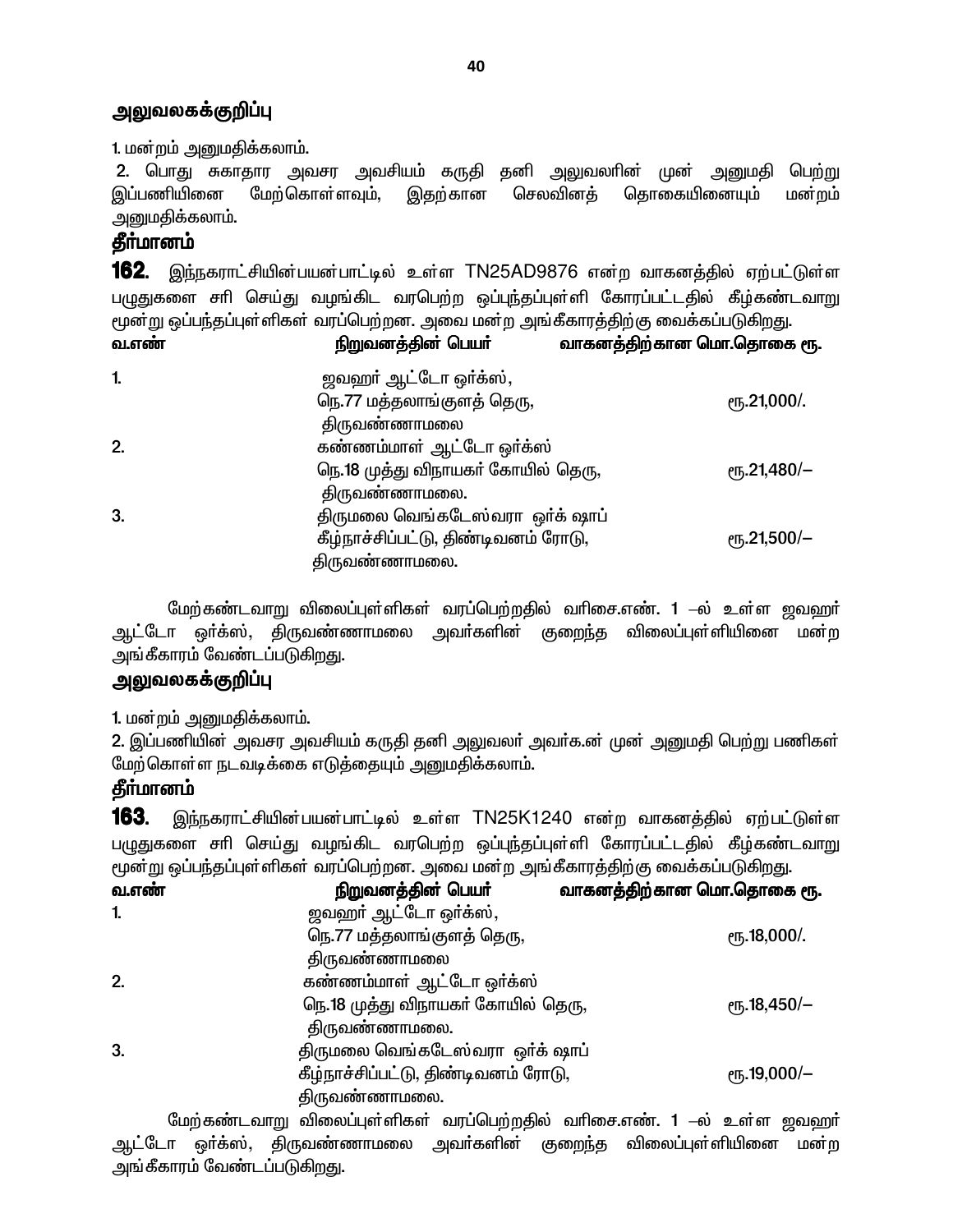1. மன்றம் அனுமதிக்கலாம்.

2. இப்பணியின் அவசர அவசியம் கருதி தனி அலுவலா் அவா்க.ன் முன் அனுமதி பெற்று பணிகள் மேற்கொள்ள நடவடிக்கை எடுத்தையும் அனுமதிக்கலாம்.

# தீர்மானம்

**164**. இந்நகராட்சி அலுவலகத்தில் பொது சுகாதாரப்பணிகள் பயன்பாட்டில் உள்ள TN25K1240 என்ற வாகனத்தில் ஏற்பட்டுள்ள பமுதுகளை சரி செய்து வழங்கிட ஆகும் தோராய செலவினத் தொகை ரூ.18,000/— (ரூபாய் பதினெட்டாரயிரம் மட்டும்) மன்ற அனுமதி வேண்டப்படுகிறது.

### அலுவலகக்குறிப்பு

1. மன்றம் அனுமதிக்கலாம்.

2. பொது சுகாதார அவசர அவசியம் கருதி தனி அலுவலாின் முன் பெற்று அனுமதி இப்பணியினை மேற்கொள்ளவும், இதற்கான செலவினத் தொகையினையும் மன்றம் அனுமதிக்கலாம்.

# தீர்மானம்

**165.** இந்நகராட்சியின்பயன்பாட்டில் உள்ள TN25AQ2738 என்ற வாகத்தில் ஏற்பட்டுள்ள பழுதுகளை சாி செய்து வழங்கிட வரபெற்ற ஒப்புந்தப்புள்ளி கோரப்பட்டதில் கீழ்கண்டவாறு மூன்று ஒப்பந்தப்புள்ளிகள் வரப்பெற்றன. அவை மன்ற அங்கீகாரத்திற்கு வைக்கப்படுகிறது.  $\mathbf{f}$  $\overline{O}$ <mark>றக ரூ.</mark>

| 61.6T600T | நறுவனத்துன் பெயா                    | வாகனத்துற்கான பெயர்.பெதான |
|-----------|-------------------------------------|---------------------------|
| 1.        | ஜவஹா் ஆட்டோ ஒா்க்ஸ்,                |                           |
|           | நெ.77 மத்தலாங்குளத் தெரு,           | <sub>e</sub> ҧ.11,500/.   |
|           | திருவண்ணாமலை                        |                           |
| 2.        | கண்ணம்மாள் ஆட்டோ ஒர்க்ஸ             |                           |
|           | நெ.18 முத்து விநாயகா் கோயில் தெரு,  | $e$ гђ.11,750/-           |
|           | திருவண்ணாமலை.                       |                           |
| 3.        | திருமலை வெங்கடேஸ்வரா ஒர்க் ஷாப்     |                           |
|           | கீழ்நாச்சிப்பட்டு, திண்டிவனம் ரோடு, | $\epsilon$ гђ.11,800/-    |
|           | கிருவண்ணாமலை.                       |                           |

மேற்கண்டவாறு விலைப்புள்ளிகள் வரப்பெற்றதில் வரிசை.எண். 1 –ல் உள்ள ஜவஹர் ஆட்டோ ஒர்க்ஸ், திருவண்ணாமலை அவர்களின் குறைந்த விலைப்புள்ளியினை மன்ற அங்கீகாரம் வேண்டப்படுகி<u>றது.</u>

# அலுவலகக்குறிப்பு

1. மன்றம் அனுமதிக்கலாம்.

2. இப்பணியின் அவசர அவசியம் கருதி தனி அலுவலர் அவர்க.ன் முன் அனுமதி பெற்று பணிகள் மேற்கொள்ள நடவடிக்கை எடுத்தையும் அனுமதிக்கலாம்.

# **தீர்மானம்**

166. அலுவலகத்தில் இந்நகராட்சி பொது சுகாதாரப்பணிகள் பயன்பாட்டில் உள்ள TN25AQ2738 என்ற வாகனத்தில் ஏற்பட்டுள்ள பழுதுகளை சரி செய்து வழங்கிட ஆகும் தோராய செலவினத் தொகை ரூ.11,500/— (ரூபாய் பதினோராயிரத்து ஐநுாறு மட்டும்) மன்ற அனுமதி வேண்டப்படுகிறது.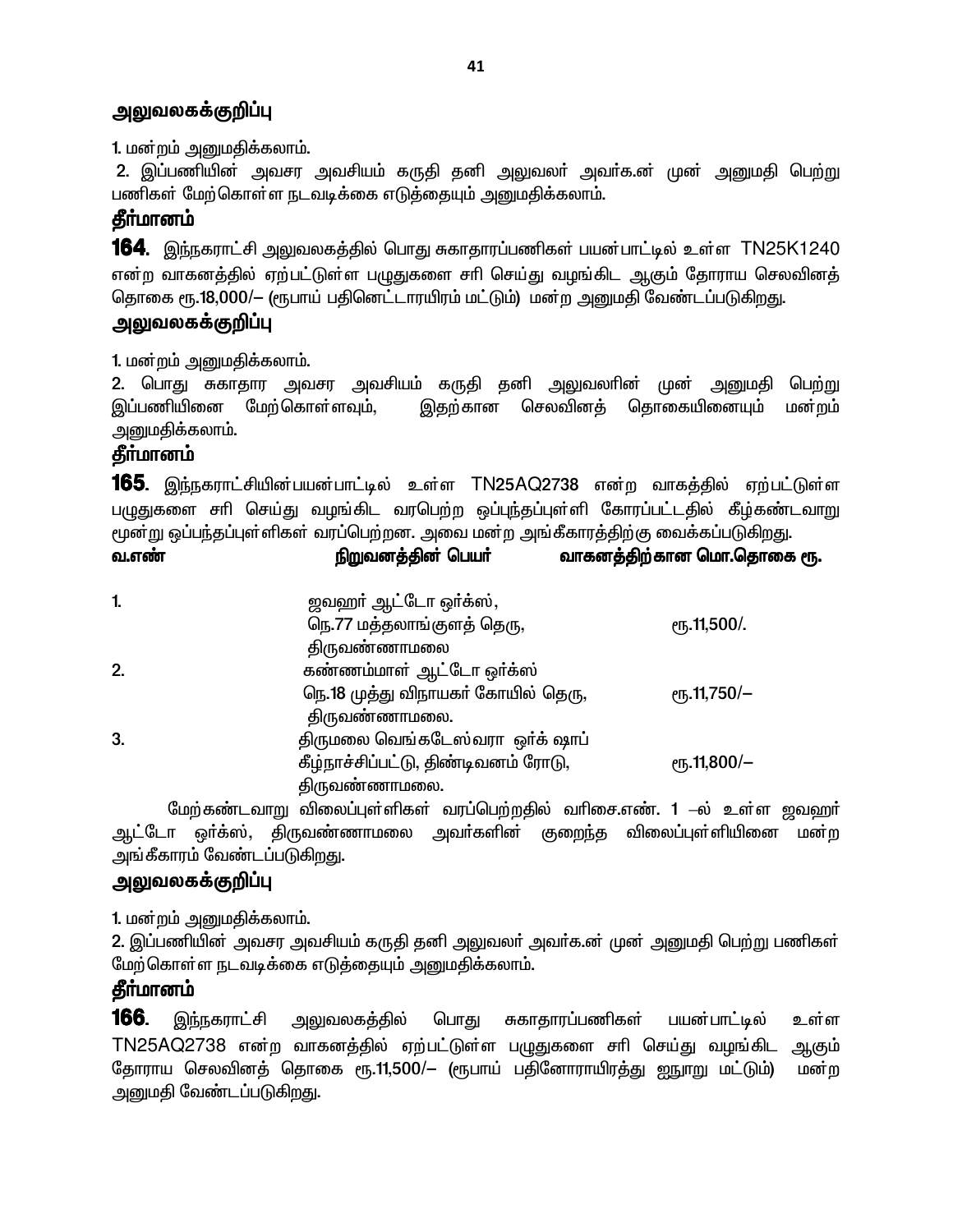1. மன்றம் அனுமதிக்கலாம்.

2. பொது சுகாதார அவசர அவசியம் கருதி தனி அலுவலாின் முன் அனுமதி பெற்று இப்பணியினை மேற்கொள்ளவும், இதற்கான செலவினத் தொகையினையும் மன்றம் அனுமதிக்கலாம்.

### கீர்மானம்

167. சுகாதாரப்பணிகள் இந்நகராட்சி <u>அலுவலகத்தில்</u> பொது பயன்பாட்டில் உள்ள TN25AE4619 என்ற வாகனத்தில் ஏற்பட்டுள்ள பழுதுகளை சரி செய்து வழங்கிட ஆகும் தோராய செலவினத் தொகை ரூ.90,000/— (ரூபாய் தொன்னூராயிரம் மட்டும்) மன்ற அனுமதி வேண்டப்படுகிறது.

# அலுவலகக்குறிப்பு

1. மன்றம் அனுமதிக்கலாம்.

2. பொது சுகாதார அவசர அவசியம் கருதி தனி அலுவலாின் முன் அனுமதி பெற்று இப்பணியினை மேற்கொள்ளவும், இதற்கான செலவினத் தொகையினையும் மன்றம் அனுமகிக்கலாம்.

### **கீர்மானம்**

**168.** இந்நகராட்சியின்பயன்பாட்டில் உள்ள TN25AE4619 என்ற வாகனத்தில் ஏற்பட்டுள்ள பழுதுகளை சாி செய்து வழங்கிட வரபெற்ற ஒப்புந்தப்புள்ளி கோரப்பட்டதில் கீழ்கண்டவாறு மூன்று ஒப்பந்தப்புள்ளிகள் வரப்பெற்றன. அவை மன்ற அங்கீகாரத்திற்கு வைக்கப்படுகிறது.

| <u>வ.எண்</u> | நிறுவனத்தின் பெயர்                  | வாகனத்திற்கான மொ.தொகை ரூ. |
|--------------|-------------------------------------|---------------------------|
| $\mathbf{1}$ | ஜவஹர் ஆட்டோ ஒர்க்ஸ்,                |                           |
|              | நெ.77 மத்தலாங்குளத் தெரு,           | $\rm (75.89, 900/-).$     |
|              | திருவண்ணாமலை                        |                           |
| 2.           | கண்ணம்மாள் ஆட்டோ ஒர்க்ஸ்            |                           |
|              | நெ.18 முத்து விநாயகர் கோயில் தெரு,  | $\rm e$ гђ.97,200/-       |
|              | திருவண்ணாமலை.                       |                           |
| 3.           | திருமலை வெங்கடேஸ்வரா ஒர்க் ஷாப்     |                           |
|              | கீழ்நாச்சிப்பட்டு, திண்டிவனம் ரோடு, | $\rm e$ гђ.98,060/-       |
|              | திருவண்ணாமலை.                       |                           |

மேற்கண்டவாறு விலைப்புள்ளிகள் வரப்பெற்றதில் வரிசை.எண். 1 –ல் உள்ள ஜவஹர் ஆட்டோ ஒர்க்ஸ், திருவண்ணாமலை அவர்களின் குறைந்த விலைப்புள்ளியினை மன்ற அங்கீகாரம் வேண்டப்படுகி<u>றத</u>ு.

#### அலுவலகக்குறிப்பு

1. மன்றம் அனுமதிக்கலாம்.

2. இப்பணியின் அவசர அவசியம் கருதி தனி அலுவலர் அவர்க.ன் முன் அனுமதி பெற்று பணிகள் மேற்கொள்ள நடவடிக்கை எடுத்தையும் அனுமதிக்கலாம்.

### **கீர்மானம்**

**169.** இந்நகராட்சி பொது சுகாதார பிரிவில் நீண்ட நாள் உபயோகப்படுத்த இயாத நிலையில் வைக்கப்பட்டுள்ள வாகனங்களை கழிவு (Condemnation )செய்யும் பொருட்டு, நிறுக்கி தானியங்கி பணிமனை, வேலூா் பிரேணை, வேலூா் அவா்களால் ஆய்வு மேற்கொள்ளப்பட்டு  $\rm{e}$ Гђ.4500/-(ரூபாய் நான்காயிர<u>த்த</u>ு <u>ன்நாறு</u> மட்டும்) ஆய்வுக் கட்டணமாக செலுக்க தெரிவிக்கப்பட்டது. எனவே மேற்படி தொகை ரூ.4500/—ஐ ஆய்வுக் கட்டணமாக வழங்க மன்றத்தின் அனுமதி வேண்டப்படுகி<u>றது</u>.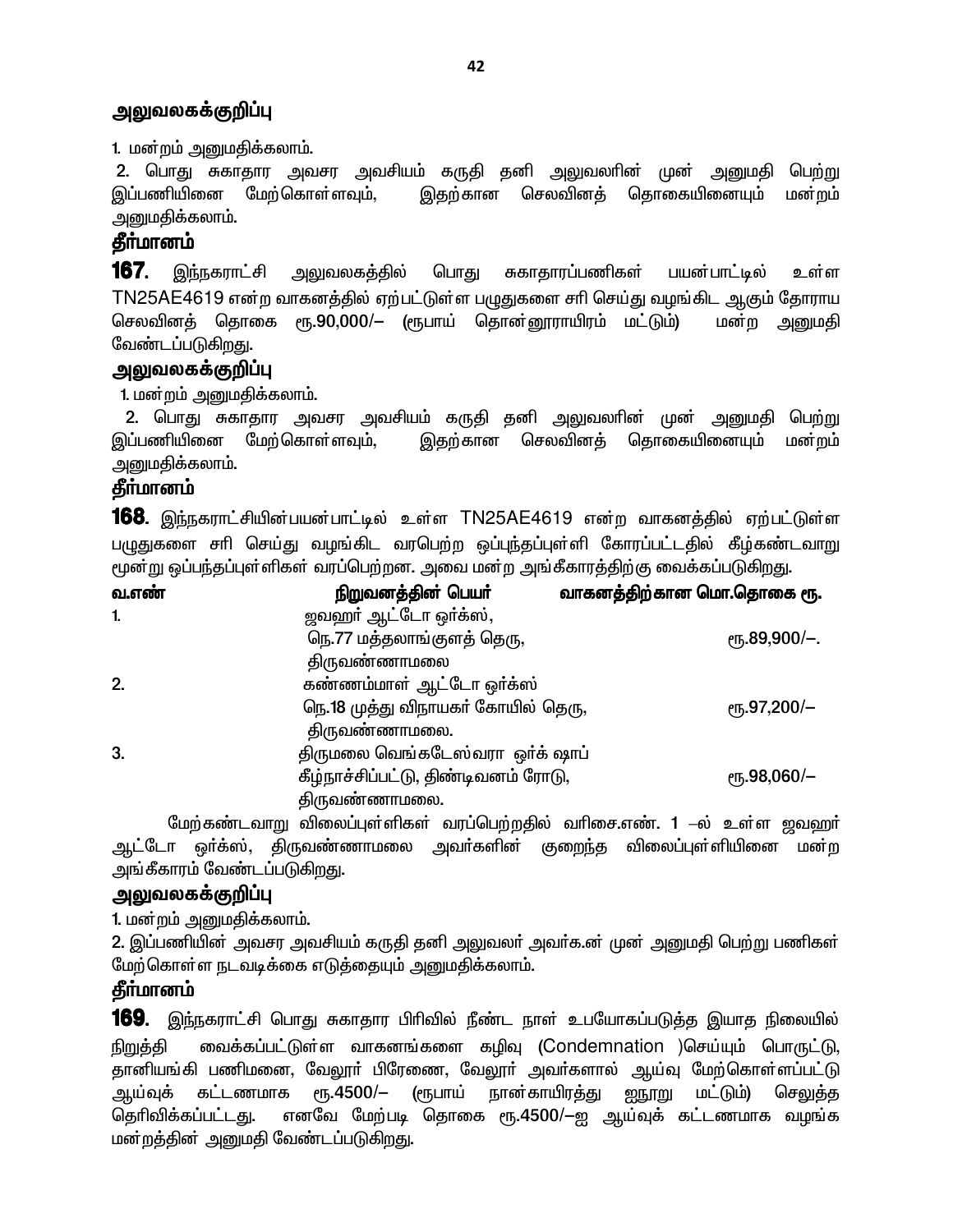1. பொது சுகாதார அவசர அவசியம் கருதி பிரிவு – 15ன் கீழ் தொகை வழங்கியமைக்கு மன்றம் அனுமதிக்கலாம்.

# **கீர்மானம்**

170. இந்நகராட்சியில் திருக்கார்த்திகை தீபத்திருவிழா−2018 க்கு பணிகள் மேற்கொள்ள பொது சுகாதார பிரிவு வாகனமான TN 251240 வாயிலாக திருச்சி மாநகராட்சி மற்றும் பல்லாவரம் பெரு நகராட்சியிலிருந்து சிறிய ரக பாப்காட் (Font Streeing Loader) வாகனத்தை எடுத்து வரப்பட்ட சமயம், மேற்படி வாகனத்தை இந்நகராட்சியிலிருந்து, இந்நகராட்சி வாகனத்தில் ஏற்றி வைத்திடவும், இங்கு வந்து இறக்கி வைத்திடவும் கிரேன் பயன்படுத்தப்பட்டது. இதற்கான செலவினம் ரூ. 20,000/– ஆகும். மேற்படி தொகைக்கு மன்றத்தின் அனுமதி வேண்டப்படுகிறது.

### <u>அலுவலகக்குறிப்பு</u>

1. மன்றம் அனுமதிக்கலாம்.

2. திருக்கார்த்திகை தீபம் - 2018 க்கு அவசர அவசியம் கருதி கிரேன வாகனத்தை பயன்படுத்தி கொண்டமைக்கும், அதற்கான செலவினக்கிற்கும் மன்றம் அனுமகிக்கலாம்.

# **கீர்மானம்**

**171**. இந்நகராட்சியில் வருவாய் உதவியாளராக பணிபுரியும் திரு. எம். சண்முகம் அவர்கள் இரு சக்கர வாகனம் வாங்க முன் பணம் ரூ.50000/— கோரியுள்ளாா் அன்னாா் அவா்களுக்கு முன்பணம் வழங்க மன்ற அனுமதிக்கு வைக்கப்படுகிறது மன்ற அனுமதி வழங்கலாம்.

### <u>அலுவலகக்குறிப்பு</u>

1. மன்றம் அனுமதிக்கலாம்.

# தீா்மானம்

**172.** இந்நகராட்சி பயன்பாட்டில் உள்ள TN25J 3867 வாகனத்தின் பழுதுகள் நீக்கம் செய்ய 15.02.2019 ல் பெறப்பட்ட விலைப்புள்ளிகளில் முடிவு செய்ய மன்ற அனுமதி வேண்டப்படுகிறது.

| வ.எண். | நிறுவனத்தின் பெயர் (ம) முகவரி                                                            | மொத்த செலவினத்<br>தொகை |
|--------|------------------------------------------------------------------------------------------|------------------------|
|        | ஜவஹா் ஆட்டோ ஒா்க்கஸ்<br>நெ. 77B மத்தலாங்குளத் தெரு,<br><b>திருவண்ணா</b> மலை              | <b>е</b> ђ. 27913/-    |
| 2.     | கண்ணம்மாள் ஆட்டோ ஒர்க்கஸ்<br>நெ. 18, முத்து விநாயகர் கோயில் தெரு<br>திருவண்ணாமல <u>ை</u> | ரூ. 28560/–            |
| 3.     | திருமலை வெங்கடேஷ்வரா ஒர்க்கஸ் ஷாப்<br>கீழ்நாச்சிப்பட்டு, திண்டிவம் ரோடு<br>திருவண்ணாமலை  | ரூ. 28960/-            |

### <u>அலுவலகக்குறிப்பு</u>

- 1. மேற்படி பெறப்பட்ட விலைப்புள்ளிகளில் வ.எண்.1ல் கொடுத்துள்ள M/s ஜவஹா் ஆட்டோ ஒர்க்கஸ் திருவண்ணாமலை நிறுவனத்தின் விலைப்புள்ளி குறைவாக உள்ளதை ஏற்கலாம்.
- 2. இப்பணியின் அவசரம் அவசியம் கருதி தனி அலுவலா் அவா்களின் முன் அனுமதி பெற்று வேலை உத்திரவு வழங்கியதை ஏற்கலாம்.

# **கீர்மானம்**

**173.** இந்நகராட்சி பயன்பாட்டில் உள்ள ஈப்பு வாகனம் <code>TN25</code> J 3867 பழுதுகள் ஏற்பட்டுள்ளதை இப்பணியின் அவசரம் அவசியம் கருதி பழுது நீக்கம் செய்ய தோராய செலவினம் ரூ.28000/— க்கு மன்ற அனுமதி வேண்டப்படுகிறது.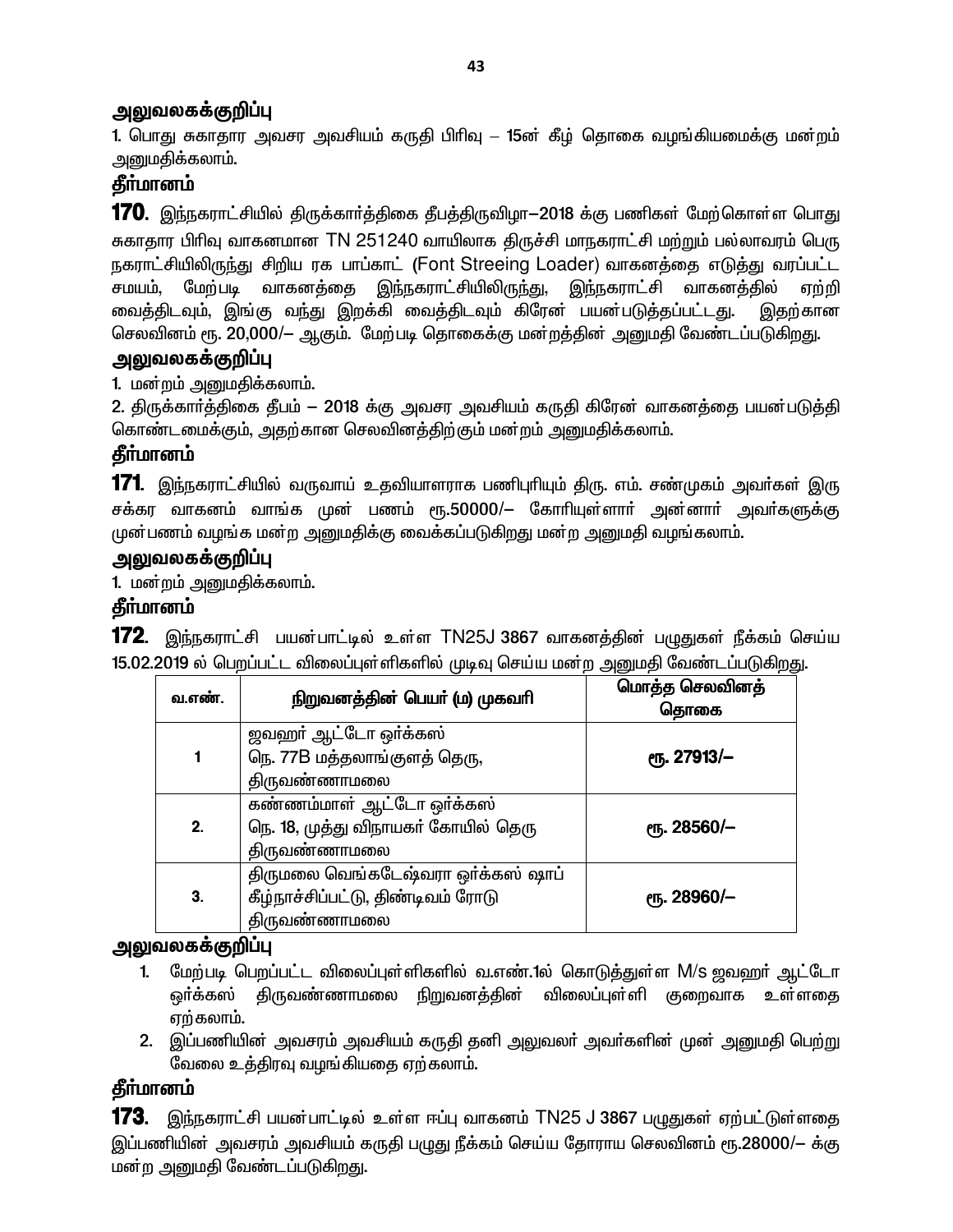- 1. அனுமதி வழங்கலாம்
- 2. இச்செலவினம் வருவாய் நிதியின் கீழ் செலவிடலாம்
- 3. இப்பணியின் அவசரம் அவசியம் கருதி தனி அலுவலா் அவா்களின் முன் அனுமதி பெற்று இத்தொகையை மன்றம் ஏற்கலாம்.

# **கீர்மானம்**

174. திருவண்ணாமலை நகராட்சி புதிய வீட்டு குடிநீர் இணைப்புக் கட்டணம், சாலை சீரமைப்பு கட்டணம் மற்றும் மேற்பார்வை கட்டணம் அதிகபட்சம் பத்து தவணைகளில் வரூலித்துக் கொள்ள அரசாணை (நிலை) எண்.126 நாள் 28.11.2018ல் பிறப்பிக்கப்பட்டுள்ள<u>து</u>. அதன்படி திரவண்ணாமலை நகராட்சியில் கீழ்க்கண்ட விபரப்படி ஏழு தவணைகளில் (Sevan instalement ) வசூலிக்க பாிந்துரை செய்து அனுமதி வேண்டப்படுகிறது.

### <u>வீட்டு குடிநீர் இணைப்புகளுக்கான தவணை விபரம்</u>

| 1. | தாா்சாலை (0—30மீ)                                        | முதல் தவணை தொகை       | еть. 1000/-           |  |
|----|----------------------------------------------------------|-----------------------|-----------------------|--|
|    | 2. பிற தவணைகள் (6x ரூ. 11.00)                            |                       | $\epsilon$ гђ. 6600/- |  |
|    |                                                          |                       | еҧ. 7,600/-           |  |
|    | <u>சிமெண்ட் சாலை (0—30 மீ)</u>                           |                       |                       |  |
|    | 1. முதல் தவணை தொகை                                       |                       | $e$ гђ. 1000/-        |  |
|    | 2. பிற தவணைகள் (5xரூ. 1150) (1x ரூ. 1125)                |                       | ет. 6875/-            |  |
|    |                                                          |                       | <b>е</b> ђ. 7875/-    |  |
|    | <u>வணிக பயன்பாட்டு குடிநீர் (Commercial) தவணை விவரம்</u> |                       |                       |  |
|    | 1. தார்சாலை (0—30 மீ) முதல் தவணைத் தொகை                  | $\epsilon$ гђ. 1800/- |                       |  |
|    | பிற தவணைகள் (1x6) 1800                                   |                       | ет. 10800/-           |  |
|    | 2. சிமெண்ட் சாலை (0-30மீ) முதல் தவணைத் தொகை              | ет. 1800/-            |                       |  |
|    | பிற தவணைகள் (1x5 ) 1850                                  |                       | $e$ гђ. 9250/-        |  |
|    | (1X1) 1825                                               |                       | ரு. 1825/-            |  |
|    | மொத்தம்                                                  |                       | ரு. 12875/-           |  |
|    |                                                          |                       |                       |  |

மேற்கண்ட விபரப்படி தவணையில் கட்டணம் பெற்றுக் கொண்டு குடிநீர் இணைப்பு வழங்க மன்ற அனுமதி வழங்கப்படுகிறது.

#### அலுவலக்குறிப்பு *—*

- 1. மன்றம் பதிவு செய்யலாம்
- 2. மன்றம் அனுமதிக்கலாம்.

# தீர்மானம்

175. இந்நகராட்சிக்கு உட்பட்ட (1) உடற்பயிற்சி கூடம் (2) துப்புரவு பணியாளர் குடியிருப்பு (3)NULM 2016-17 நோயாளிகளின் உதவியாளா் தங்கும் விடுதி ஆகிய கட்டிடத்திற்கு DTCP Approval பெற வரைபடங்கள் தயாரிக்க வேண்டியுள்ளதால் இப்பணிகளுக்கு ஆகும் தோராய செலவினம் ரூ. 36,000/- க்கு மனற் அனுமதி வேண்டப்படுகிறது.

# **அலுவலகக்குறிப்பு**

- 1. அனுமதி வழங்கலாம்
- 2. வருவாய் நிதியின் கீழ் செலவிடலாம்.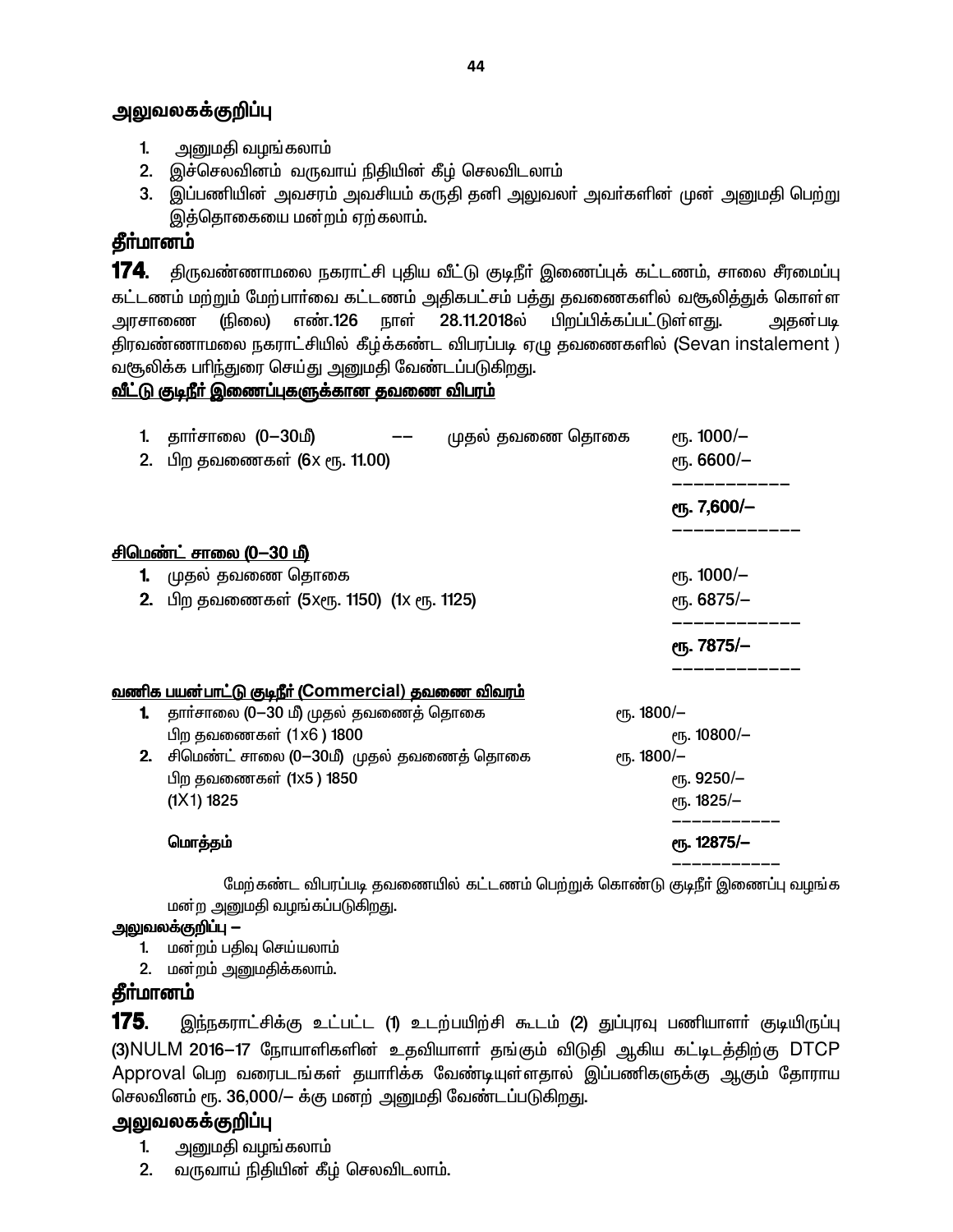## **கீர்மானம்**

176. இந்நகராட்சி தண்டராம்பட்டு ரோடு நீரேற்று நிலையத்தில் உள்ள 75HP மின் மோட்டாரின் பம்புசெட் முழுவதும் பழுதாகி உள்ளதால் தேநீா் விநியோகப் பணிகள் பாதிப்பு ஏற்பட்டுள்ளது. மேற்படி மோட்டாா் 24 மணி நேரமும் இயங்கி வருவதால் குடிநீா் விநியோகப் பணியின் அவசர அவசியம் கருதி உள்ளூர் நிறுவனத்திடம் இப்பழுதுகளை நீக்கம் செய்ய தோராய செலவினம் ரு.1,35,000/- (ரூபாய் ஒரு லட்சத்து முப்பத்து ஐந்தாயிரம்)க்கு மன்ற அனுமதி வேண்டப்படுகிறது.

### அலுவலகக்குறிப்பு

- $1<sub>1</sub>$ அனுமதி வழங்கலாம்
- 2. குடிநீர் நிதியின் கீழ் செலவிடலாம்.

ந.க.எண். 306/2019/இ1

# கீர்மானம்

177. இந்நகராட்சிக்கு தேவையான கீழ்க்கண்ட பதிவேடுகளை விநியோகம் செய்ய ஆகும் தோராய செலவினம் ரூ. 50,000/—க்கும் மேலும், அரசு அங்கீக்காரம் பெற்ற திருவண்ணாமலை மாவட்ட எழுதுபொருள் மற்றும் அச்சக சேவை தொழிற்கூட்டுறவு சங்கம் லிட்., மாவட்ட ஆட்சியரக வளாகம், திருவண்ணாமலை அவா்களிடம் விலைப்புள்ளி பெற்று, பொருட்கள் வாங்க மன்ற அனுமதிக்கு வைக்கப்படுகி<u>றத</u>ு.

1. பணம் வழங்கும் பதிவேடு – 30 எண்ணிக்கை

- 2. பணம் வரவுப் பதிவேடு 30 எண்ணிக்கை
- 3. காசோலைப்பதிவேடு 18 எண்ணிக்கை

# அலுவலகக்குறிப்பு

- அனுமதி வழங்கலாம்  $1 -$
- 2. அவசர அவசியம் கருதி மன்றத்தின் அனுமதியை எதிர்நோக்கி, தனி அலுவலர் அவா்களின் முன் அனுமதி பெற்று, உாிய நடவடிக்கை மேற்கொண்டதை மன்றம் அனுமதிக்கலாம்.

# தீர்மானம்

178. அருள்மிகு திருவண்ணாமலை நகராட்சி எல்லைக்குட்பட்ட செங்கம் சாலை பக்தமார்கண்டேயர் கோயில் இடிக்கப்பட்டது. இது தொடர்பாக சென்னை உயர்நீதிமன்ற வழக்கு ஆணை எண். 23170/2018 வழக்கு தொடர்.துள்ள இவ்வழக்கினை நகராட்சி சார்பாக இவ்வழக்கினை சென்னை உயா்நீதிமன்ற வழக்கறிஞா் அவா்களை நியமிக்கவும், வழக்கின் செலவினத்திற்கு ரூ. 15,000/— வழங்க மன்றத்தின் அனுமதிக்கு வைக்கப்படுகிறது.

# அலுவலகக்குறிப்பு

- அனுமதி வழங்கலாம்  $1<sup>1</sup>$
- 2. வருவாய் நிதியின் கீா் ரூ. 15,000/— ஈடு செய்யலாம்
- 3. மன்றத்தின் அனுமதி எதிர்நோக்கி எடுத்த நடவடிக்கைக்கு அனுமதிக்கலாம்.

ந.க.எண். 0438/2019/எப்1

# **கீர்மானம்**

**179.** இவ்வலுவலக கீழ்க்கண்ட ஊர்திகள் பல ஆண்டுகளாக உபயோகப்படுத்த இயலாத நிலையில் பமுதாகி நிறுத்தி வைக்கப்பட்டிருந்ததை கழிவு செய்யும் பொருட்டு தானியங்கி பொறியாளா், அரசு தானியங்கி பனிமனை, வேலூா் அவா்களக்கு உாிய பிரேரணைகள் அனுப்பி தானியங்கி பொறியாளர், அரசு தானியங்கி பனிமனை, வேலூர், வாகன பமுது நீக்குபவர் கிரேடு—1, வேலூா் மற்றும் மோட்டாா் வாகன ஆய்வாளா் கிரேடு—1, வட்டார போக்குவரத்து அலுவலகம், திருவண்ணாமலை ஆகியோர்களின் நேராய்வு நடைபெற்று அவர்கள் மூலம் இயக்குநர், மோட்டார் வாகன பராமாிப்பு துறை, வேளச்சோி சென்னை —42 அவா்களுக்கு கோப்பு அனுப்பப்பட்டு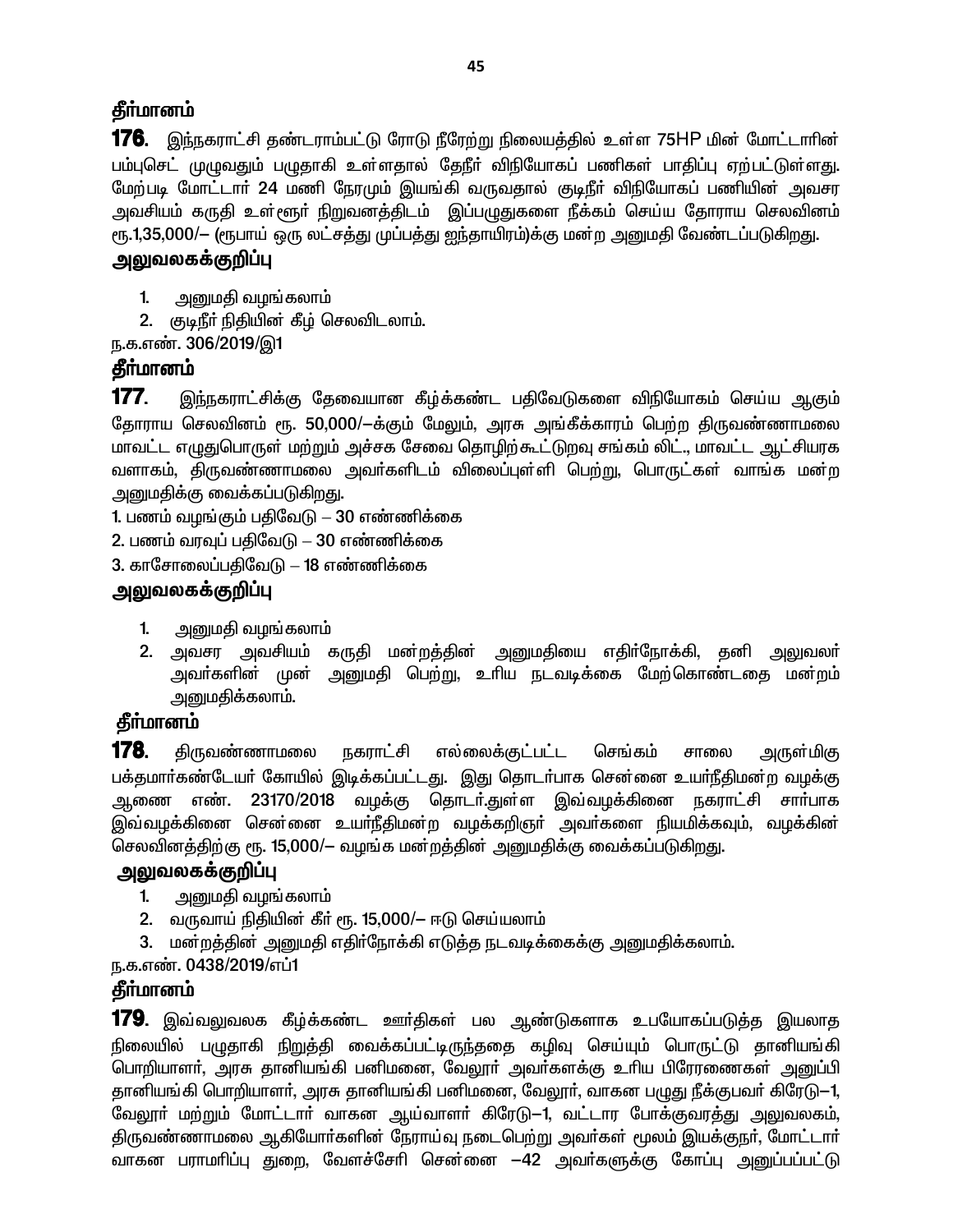அவ்வலுவலகத்தின் மூலம் செய்துக் கொள்ள இயக்குநா், மோட்டாா் வாகன பராமாிப்புத்துறை வேளச்சேரி சென்னை அவர்களின் அலுவலக மூ.மு.செ.ஆ.H1 /1792/2019 நாள் 14.02.2019 வாயிலாக அனுமதி பெறப்பட்டுள்ளது. எனவே தற்போது மேற்படி வாகனங்களை பொது ஏலத்தில் விடவும் நிர்ணயிக்கப்பட்ட தொகையைவிட கூடுதல் ஏலம் கோருபவருக்கு வாகனத்தை விற்பனை செய்ய மன்ற அனுமதி வேண்டப்படுகிறது.

| வ.           | வாகன               | தயாரிப்பு | வகை           | எரி    | ஆன     | ஒடியுள்ள | பழுது     | விற்பனை   |
|--------------|--------------------|-----------|---------------|--------|--------|----------|-----------|-----------|
| எண்          | எண்                |           |               | பொருள் | செலவு  | தூரம்    | நீக்கம்   | செய்யப்   |
|              |                    |           |               |        |        |          | செய்ய     | பட்டால்   |
|              |                    |           |               |        |        |          | எதிர்     | எதிர்     |
|              |                    |           |               |        |        |          | பார்க்கப் | பார்க்கப் |
|              |                    |           |               |        |        |          | படும்     | படும்     |
|              |                    |           |               |        |        |          | தொகை      | தொகை      |
| 1            | TN25E1135          | 2003      | <b>BOLERO</b> | D      | 90813  | 255126   | 116000    | 20100     |
| $\mathbf{2}$ | TN25 5379          | 1992      | dcm Toyota    | D      | 281423 | 320468   | 137000    | 34800     |
| 3            | <b>TN25 B0015</b>  | 1997      | Ashok Layland | D      | 250740 | 661796   | 136000    | 30000     |
| 4            | TN25 A 7248        | 1997      | Ashok Layland | D      | 278011 | 420488   | 138500    | 38700     |
| 5            | TN25 B 3681        | 1998      | Ashok Layland | D      | 100873 | 263325   | 185000    | 45200     |
| 6            | TN25 <b>B 0016</b> | 1997      | Ashok Layland | D      | 420488 | 420488   | 183000    | 43500     |

### அலுவலகக்குறிப்பு

இயக்குநா், மோட்டாா் வாகன பராமாிப்பு துறை, வேளச்சோி, சென்னை — 42 அவா்கள் நிா்ணயித்த தொகைக்கு ஏலம் விட மன்றம் அனுமதிக்கலாம்.

# தீர்மானம்

180. இந்நகராட்சிக்கு உட்பட்ட (1) உடற்பயிற்சி கூடம் (2) துப்புரவு பணியாளர் குடியிருப்பு (3) NULM 2016–17 நோயாளிகளின் உதவியாளர் தங்கும் விடுதி ஆகிய கட்டிடத்திற்கு DTCP Approval பெற வரைபடங்கள் தயாரிக்கும் பணிகள் மேற்கொள்ள 20.11.2018ல் பெறப்பட்ட விலைப்புள்ளிகள் முடிவு செய்ய மன்ற அனுமதி வேண்டப்படுகிறது.

| வ.எண்.         | நிறுவனத்தின் பெயர்                                            | மதிப்பீடு<br>(ரூ.லட்சம்) | கொடுத்துள்ள<br>ஒப்பந்தப்புள்ளி |
|----------------|---------------------------------------------------------------|--------------------------|--------------------------------|
|                | Sai Consultancy<br>11/7 Mathalankula street<br>Tiruvannamalai | 36,000                   | $e$ <sup>16</sup> , 36,000     |
| $\overline{2}$ | 32G Bye pass road<br>Tiruvannamalai                           |                          | ரு. 43,000                     |

#### அலுவலகக்குறிப்பு

- 1. மேற்படி பெறப்பட்ட விலைப்புள்ளியில் வரிசை எண்.1ல் கொடுத்துள்ள M/s, Sai Consulancy திருவண்ணாமலை என்பவரின் விலைப்புள்ளி குறைவாக உள்ளதை அனுமதிக்கலாம்.
- 2. அவசர அவசியம் கருதி தனி அலுவலா் அவா்களின் முன் அனுமதி பெற்று வேலை உத்திரவு வழங்கியதையும் அனுமதிக்கலாம்.

### தீா்மானம்

181. இந்நகராட்சி தண்டராம்பட்டு ரோடு நீரேற்று நிலையத்தில் உள்ள 75 HP மின் மோட்டாரின் பம்ப் செட் முழுவதும் பழுதாகி குடிநீா் விநியோகப் பணிகள் பாதிப்பு ஏற்பட்டுள்ளதால் அவசர அவசியம் கருதி மேற்படி பம்ப் செட் பழுது நீக்குதல் மற்றும் இதர பணிகள் மேற்கொள்ள 11.01.2019 ல் பெறப்பட்ட விலைப்புள்ளிகள் முடிவு செய்ய மன்ற அனுமதி வேண்டப்படுகிறது.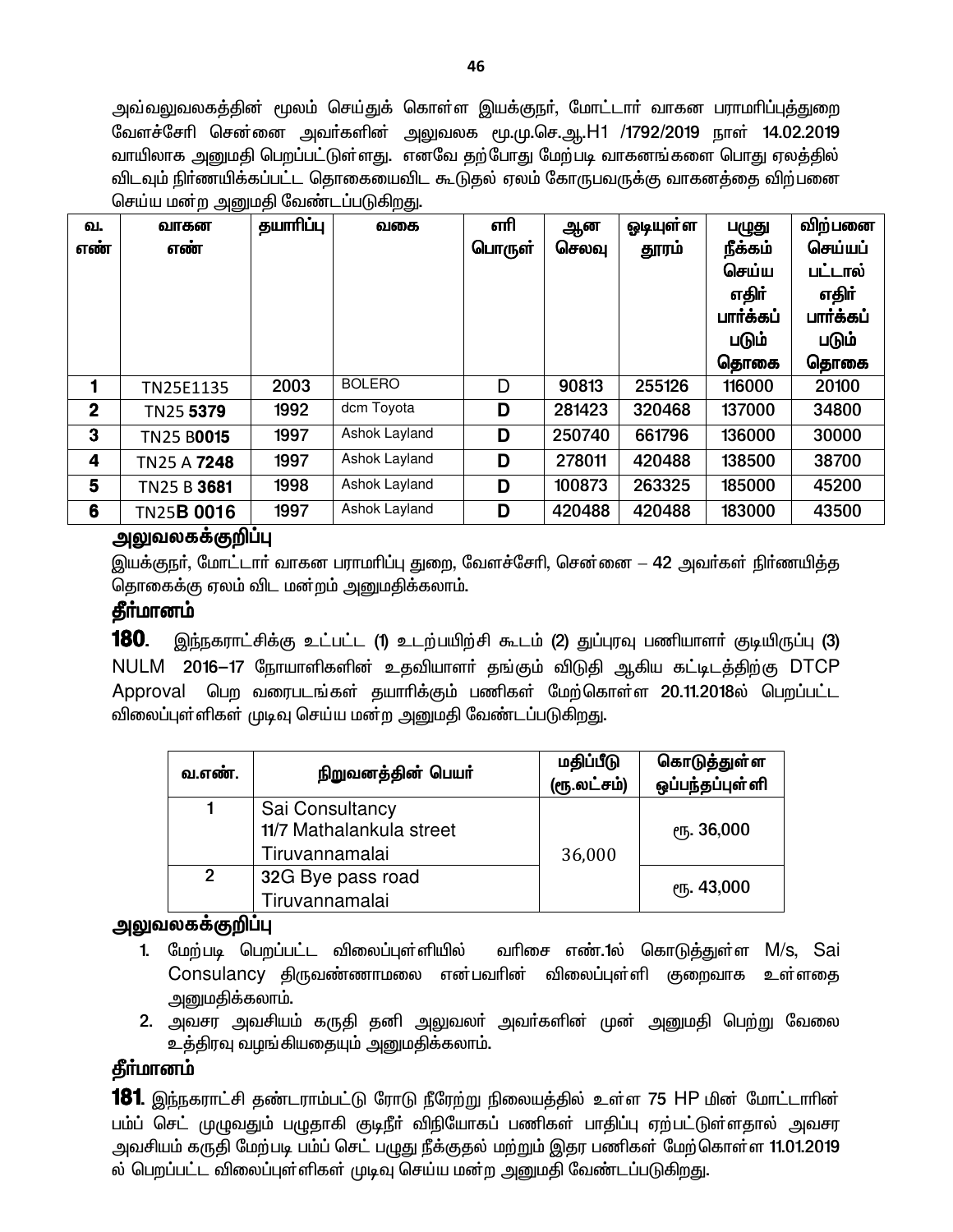| வ.எண்.         | நிறுவனத்தின் பெயர்                | மதிப்பீடு<br>(ரூ.லட்சம்) | கொடுத்துள்ள<br>ஒப்பந்தப்புள்ளி |
|----------------|-----------------------------------|--------------------------|--------------------------------|
|                | ஏழுமலையான் ரீ<br>ஸ்ரீ<br>வைண்டிங் |                          |                                |
|                | &என்ஜியாிங் ஒர்க்கஸ்,             |                          | 1,31,000                       |
|                | 64B கன்னிக்கோயில் தெரு,           |                          |                                |
|                | திருவண்ணாமலை.                     |                          |                                |
| $\overline{2}$ | குப்புசாமி ரீ வைண்டிங் ஒர்க்கஸ்   | 1.35                     |                                |
|                | 90/2 சூர்யா நகர்                  |                          | 1,32,000                       |
|                | திருவண்ணாமலை.                     |                          |                                |
| 3              | ஜெயபால் ரீ வைண்டிங் ஒர்க்கஸ்      |                          |                                |
|                | 59 ராஜராஜன் தெரு,                 |                          | 1,36,390                       |
|                | திருவண்ணாமலை.                     |                          |                                |

- விலைப்புள்ளிகளில்  $M/s$ 1. மேற்படி பெறப்பட்ட வரிசை எண்.1ல் கொடு<u>க்கு</u>ள்ள வி.எம்.ஏழுமலை என்பவரின் விலைப்புள்ளி குறைவாக உள்ளதை அனுமதிக்கலாம்.
- 2. இப்பணியின் அவசர அவசியம் கருதி தனி அலுவலா் அவா்களின் முன் அனுமதி பெற்றுத் தொகை வழங்கியதையும் அனுமதிக்கலாம்.

# தீர்மானம்

**182**. இந்நகராட்சியில் பொது சுகாதாரப்பிரிவில் பாப்காட் வகை வாகனம், தீபத் திருவிழாவிற்கு — 2018 துப்புரவு பணிக்கான பல்லாவரம் நகராட்சியில் இருந்து சிறியதாக பாப்காட் வகை வாகனம் வரவழைக்கப்பட்டு பணிகள் மேற்கொள்ளப்பட்டது. பணி மேற்கொள்ளும் போது Motor Fan Drive உடைந்து இதனால் வாகனத்தின் Element Filter ம் உடைந்து விட்டது. எனவே பாப்காட் வகை வாகனத்தை சரி செய்ய Marwell Enncon Tech Private Ltd., Vanagaram என்ற நிறுவனத்தில் விடப்பட்டது. இதற்காக அளித்த உத்தேச செலவினத் தொகை ரூ.1,00,380/— ஐ (ரூபாய் ஒரு இலட்சத்து முன்னூற்று எண்பது மட்டும்) அங்கீகரித்து பொது சுகாதார அவசர அவசியம் கருதி பழுதுப் பணிகள் மேற்கொள்ளவும் அதற்கான தொகை வழங்கியும் மன்றத்தின் அனுமதிக்கு வைக்கப்படுகி<u>றத</u>ு.

### அலுவலகக்குறிப்பு

- 1. மன்றம் அனுமதிக்கலாம்
- 2. அவசர அவசியம் கருதி தீபத் திருவிழா 2018 ஐ முன்னிட்டு பொது சுகாதார நலன் கருதி தனி அலுவலா் அவா்களின் முன் அனுமதி பெற்று மேற்கொண்ட பழுதுபாா்ப்பு பணிகள் மேற்கொண்டமைக்கும், தொகை வழங்கியமைக்கும் மன்றம் அனுமதி வழங்கலாம்.

# **கீர்மானம்**

**183**. இந்நகராட்சியில் பொது சுகாதாரப் பிரிவில் தீபத் திருவிழா — 2018 க்கு துப்புரவு பணிக்கான திருச்சி மாநகராட்சியிலிருந்து சிறியதாக பாப்காட் வகை வாகனத்தை ஏற்றிக் கொண்டு வந்த <u>இந்ந</u>கராட்சி வாகனம் எண். TN25 K 1240 கிரேன் பின் செட் பமுதடைந்து விட்டது. எனவே விழாக்காலமாக இருப்பதால் உள்ளூர் அரசு அங்கீகாரம் பெற்ற ஜவகர் ஆட்டோ ஒர்க்ஸில் இருந்து பாகங்கள் பொருத்தப்பட்டு சரி செய்யப்பட்டது. எனவே இதற்கான செலவினம் ரூ. 9300/ — ஐ ஜவகா் ஆட்டோ ஒா்க்கஸ் அவா்களுக்கு வழங்க மன்ற அனுமதி வேண்டப்படுகிறது.

### அலுவலகக்குறிப்பு

- 1. மன்றம் அனுமதிக்கலாம்
- 2. அவசர அவசியம் கருதி தீபத் திருவிழா 2018 ஐ முன்னிட்டு பொது சுகாதார நலன் கருதி தனி அலுவலா் அவா்களின் முன் அனுமதி பெற்று மேற்கொண்ட பழுதுபாா்ப்பு பணிகள் மேற்கொண்டமைக்கும், தொகை வழங்கியமைக்கும் மன்றம் அனுமதி வழங்கலாம்.

# தீா்மானம்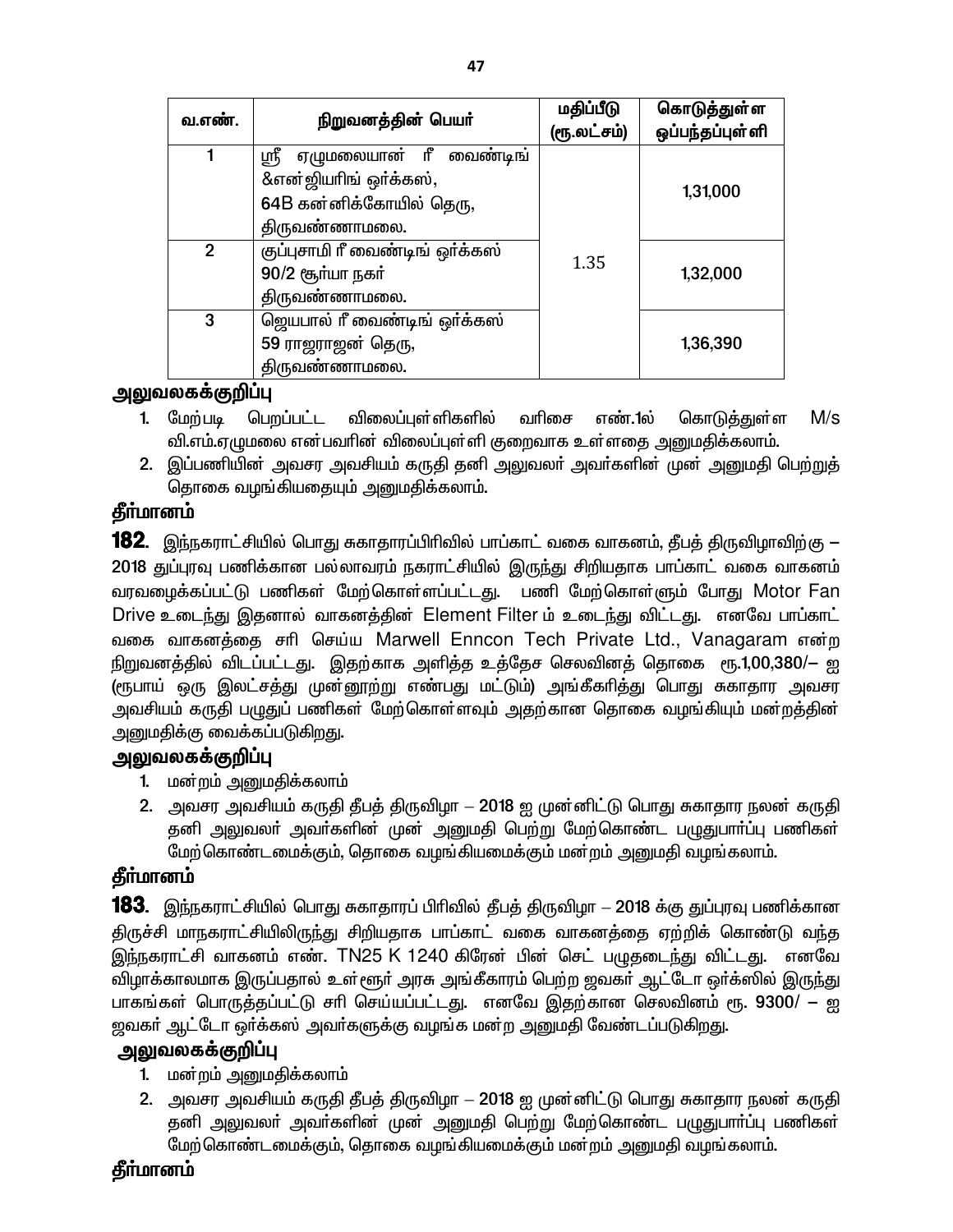184. இந்நகராட்சியில் பொது சுகாதாரப்பிரிவின் மூலம் அலுவலகத்தின் அனைத்து பிரிவிற்கும் (General Section, Revenue Section, Town Planning Section, All Engineerin g Section, All Public Health Section) 6 எண்ணிக்கையிலான Bio - Matric ஐ பொருத்த ஏற்படும் தோராய செலவினம் ரூ. 4,00,000/— க்கு (ரூபாய் நான்கு இலட்சம் மட்டும்) மன்றத்தின் வேண்டப்படுகிறது.

# அலுவலகக்குறிப்பு

- 1. மன்றம் அனுமதிக்கலாம்
- 2. பொது சுகாதார அவசர அவசியம் கருதி மன்றத்தின் முன் அனுமதி பெற்று Bio-Metric ஐ பொருத்துவதற்கான பணியினை மேற்கொண்டமைக்கும், செலவினத்திற்கு மன்றம் அனுமதிக்கலாம்.

# தீா்மானம்

**185**. இந்நகராட்சி அலுவலகத்தில் பொத சுகாதாரப் பிரிவின் மூலம் அனைத்து பிரிவிற்கும் (General Section, Revenue Section, Town Planning Section, All Engineerin g Section, All Public Health Section) 6 எண்ணிக்கையிலான Bio – Matric ஐ பொருக்கு விலைப்புள்ளிகள் கீழ்க்கண்டவாறு வரப்பெற்றுள்ளன.

| வ.எண் | நிறுவனத்தின் பெயர்          | தொகை ரூ        |
|-------|-----------------------------|----------------|
|       | AAG சேப்டி சிஸ்டம்ஸ்        | ет. 3,86,568/- |
|       | நெ. 1202, தென்றல் நகர்      |                |
|       | வேங்கிக்கால், திருவண்ணாமலை  |                |
| 2.    | டெக்இன்போ சிஸ்டம் சாவிஸ்    | ரு. 3,89,636/- |
|       | நெ.12, அன்னை சத்தியா நகர்,  |                |
|       | அரும்பாக்கம், சென்னை $-106$ |                |
| 3.    | AARA டெக்னாலாஜிஸ்,          | ет. 3,92,704/- |
|       | நெ.19, பாரதீஸ்வரா் காலனி,   |                |
|       | கோடம்பாக்கம், சென்னை – 24   |                |

மேற்கண்டவாறு விலைப்புள்ளிகள் வரப்பெற்றதில் வரிசை எண்.1ல் உள்ள AAG சேப்டி சிஸ்டம்ஸ், திருவண்ாணமலை அவா்களின் குறைந்த விலைப்புள்ளியினை மன்ற அங்கீகாரம் வேண்டப்படுகிறது.

# <u>அலுவலகக்குறிப்பு</u>

- 1. மன்றம் அனுமதிக்கலாம்
- 2. பொது சுகாதார நலன் கருதியும் அவசர அவசியம் கருதியும் பணி மேற்கொண்டமைக்கு மன்றம் அனுமதிக்கலாம்.

# **கீர்மானம்**

**186.** இந்நகராட்சி அனுப்புகை பிரிவிற்கு தேவையான கீழ்கண்ட பதிவேடுகள் மற்றும் ஸ்டேஷ்னரி பொருட்களை விநியோகம் செய்ய ஆகும் தோராய செலவினம் ரூ.50,000/— க்கும் மேலும், அரசு அங்கீக்காரம் பெற்ற திருவண்ணாமலை மாவட்ட எமுதுபொருள் மற்றும் அச்சக சேவை தொழிற் கூட்டுறவு சங்கம் லிட்., மாவட்ட ஆட்சியரக வளாகம், திருவண்ணாமலை அவர்களிடம் விலைப்புள்ளி பெற்று, பொருட்கள் வாங்க மன்றத் அனுமதிக்கு வைக்கப்படுகிறது.

- **1.** பகிா்மானப் பகிவேட்டில் பதிவு செய்யப்படும் ந.க.எண். இயந்திரம் மற்றும் இயந்திரத்தின் மெல்ட் உடன் மை கேன்.
- 2. குத்து ஊசி
- 3. குண்டு ஊசி
- 4. டேக்
- 5. ஸ்டேம்பேடு இங்க்
- 6. கம்பாட்டில் பெரியது மற்றும் சிறியது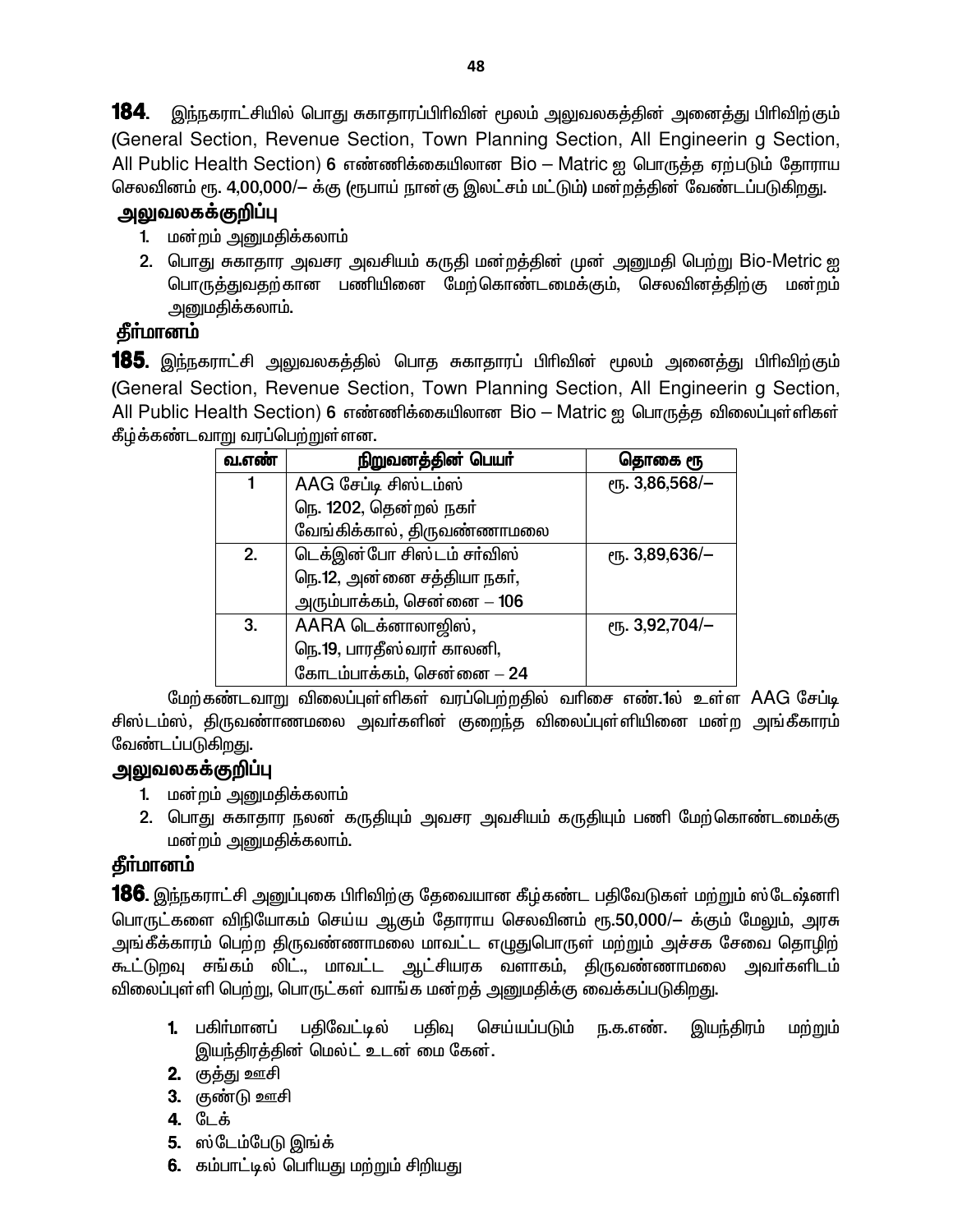- 7. நூல்கண்டு பெரியது
- 8. **ஜம்பர்**
- 9. #«¥ »ë¥
- 10. ஸ்டேப்ளர் அளவு  $HP-45$
- 11. ஸ்டேப்ளா் பின் அளவு  $HP-45$
- 12. தபால் மூடு அட்டை (Follding File)
- $13.$  அஞ்சல் வில்லைகள் பராமரிப்பு பதிவேடு
- 14. தகவல் அறியும் உரிமைச் சட்டம் 2005 ன் கீழ் பெறப்படும் மனுக்கள் பதிவேடு
- 15. தகவல் அறியும் உரிமைச் சட்டம் 2005 ன் கீழ் பெறப்படும் மேல்முறையீட்டு மனுக்கள் பதிவேடு
- 16. தகவல் அறியும் உரிமைச் சட்டம் 2005 ன் கீழ் பெறப்படும் II-ம் மேல்முறையீட்டு மனுக்கள் பதிவேடு
- 17. பதிவு தபால் பதிவேடு
- 18. சிறப்பு தபால் பதிவேடு
- 19. மாண்பமை நீதிமன்றங்கள் பதிவேடு
- 20. தனி அலுவலர் / மாண்புமிக முதலமைச்சரின் தனிப் பிரிவு மனுக்கள் பதிவேடு
- 21. உயர் அலுவலர்களிடமிருந்து பெற்றப்படும் மனுக்கள் பதிவேடு
- **22.** பொது மக்கள் புகாா் பதிவேடு
- 23. தொலைபேசி தகவல் பதிவேடு
- 24. இருப்பு (ம) பாதுகாப்பு பராமரிப்பு பதிவேடு
- **25.** தொடர் முடிவு பதிவேடு
- 26. நீண்ட முடிவு பதிவேடு
- **27.** ப.மு. பதிவேடு
- 28. ஓராண்டு முடிவு பதிவேடு
- 29. மு.மு..திவேடு
- 30. பதிவறைக்கு ஒப்படைந்த கோப்புகள் பதிவேடு
- 31. அரசாணைகள் தொகுப்பு பதிவேடு
- $32.$  துணி கவர்கள் அளவு A4 / A3 / FS
- 33. அலுவலக தபால் கவர்கள் அளவு 6x4 / 9x4 / 10x4 / 11x5

1. மன்றம் அனுமதிக்கலாம்

2.அவசர அவசியம் கருதி மன்றத்தின் அனுமதியை எதிர்நோக்கி, தனி அலுவலர் அவர்களின் முன் அனுமதி பெற்று, உரிய நடவடிக்கை மேற்கொண்டதை மன்றம் அனுமதிக்கலாம்.

# தீா்மானம்

**187.** இந்நகராட்சியின் பயன்பாட்டில் உள்ள TN25AQ 8425 (Compactor) என்ற வாகனத்தில் ஏற்பட்டுள்ள பழுதுகளை சரி செய்து வழங்கிட ஆகும் தோராய செலவினத் தொகை ரூ.46000/— (ரூபாய் நாற்பத்து ஆறாயிரம் மட்டும்) மன்ற அனுமதி வேண்டப்படுகிறது.

# அலுவலகக் குறிப்பு  $-$

1. மன்றம் அனுமதிக்கலாம்

2.பொது சுகாதார அவசர அவசியம் கருதி தனி அலுவலாின் முன் அனுமதி பெற்று இப்பணியினை மேற்கொள்ளவும், இதற்கான செலவினத் தொகையினையும் மன்றம் அனுமதிக்கலாம்.

# **தீர்மானம்**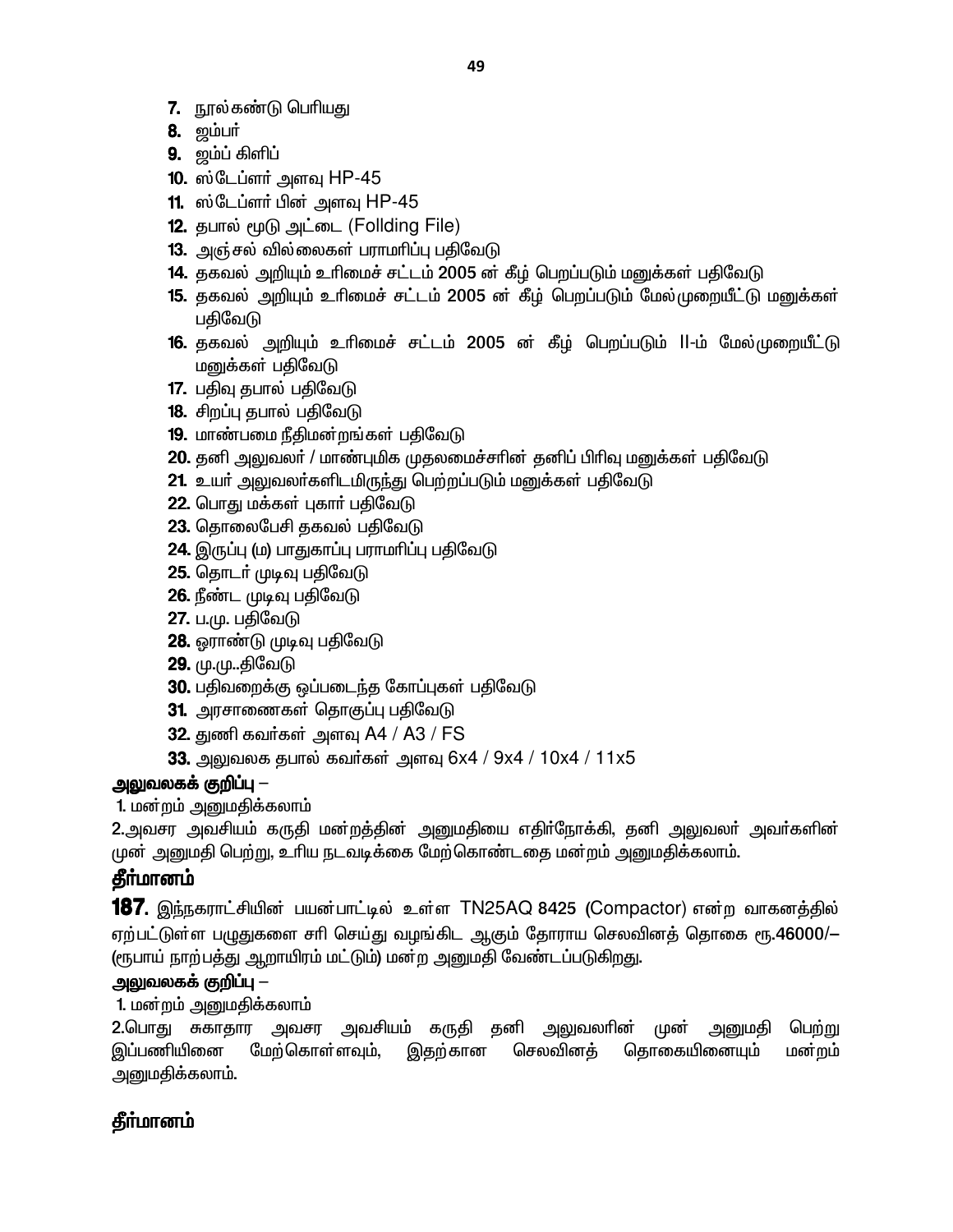**188.** இந்நகராட்சியின் பயன்பாட்டில் உள்ள TN25AQ 8425 (Compactor) என்ற வாகனத்தில் ஏற்பட்டுள்ள பழுதுகளை சரி செய்து வழங்கிட வரப்பெற்ற ஒப்பந்தப்புள்ளி கோரப்பட்டதில் கீழ்க்கண்டவாறு மூன்று ஒப்பந்தப்புள்ளிகள் வரப்பெற்றன. அவை மன்ற அங்கீகாரத்திற்கு வைக்கப்படுகிறது.

| வ.எண்        | நிறுவனத்தின் பெயர்                  | வாகனத்திற்கான    |
|--------------|-------------------------------------|------------------|
|              |                                     | மொத்தத் தொகை ரூ. |
|              | ஜவஹர் ஆட்டோ ஒர்க்கஸ்                |                  |
|              | நெ. 77B மத்தலாங்குளத் தெரு,         | ரூ. 46,000/-     |
|              | திருவண்ணாமலை                        |                  |
| $\mathbf{2}$ | கண்ணம்மாள் ஆட்டோ ஒர்க்கஸ்           |                  |
|              | நெ. 18, முத்து விநாயகர் கோயில் தெரு | ரூ. 46,700/-     |
|              | திருவண்ணாமலை                        |                  |
| 3            | திருமலை வெங்கடேஷ்வரா ஒர்க்கஸ் ஷாப்  |                  |
|              | கீழ்நாச்சிப்பட்டு, திண்டிவம் ரோடு   | сп. 47,000/-     |
|              | திருவண்ணாமலை                        |                  |

மேற்கண்டவாறு விலைப்புள்ளிகள் வரப்பெற்றதில் வரிசை எண்.1ல் உள்ள ஜவஹர் ஆட்டோ ஒர்க்கஸ், திருவண்ணாமலை அவர்களின் குறைந்த விலைப்புள்ளியினை மன்ற அங்கீகாரம் வேண்டப்படுகிறது.

#### <u> அலு</u>வலகக் குறிப்பு —

1. மன்றம் அனுமதிக்கலாம்

2. இப்பணியின் அவசர அவசியம் கருதி தனி அலுவலர் அவர்கள் முன் அனுமதி பெற்று பணிகள் மேற்கொள்ள நடவடிக்கை எடுத்ததையும் அனுமதிக்கலாம்.

#### ந.க.எண். 6627/2018/எச்1

#### தீர்மானம்

**189**. இந்நகராட்சி அலுவலகத்தில் பொது சுகாதாரப் பணிகள் பயன்பாட்டில் உள்ள கொசு மருந்து ஏற்பட்டுள்ள பழுதுகளை சாி செய்து வழங்கிட ஆகும் தோராய அடிக்கும் பவா் டில்லாில் செலவினத் தொகை ரூ.35,000/— (ரூபாய் முப்பந்தைந்தாயிரம் மட்டும்) மன்ற அனுமதி வேண்டப்படுகிறது.

#### அலுவலகக் குறிப்பு —

1. மன்றம் அனுமதிக்கலாம்

2. இப்பணியின் அவசர அவசியம் கருதி தனி அலுவலர் அவர்கள் முன் அனுமதி பெற்று பணிகள் மேற்கொள்ள நடவடிக்கை எடுத்ததையும் அனுமதிக்கலாம்.

# ந.க.எண். 6647/2018/எச்1

# தீர்மானம்

190. இந்நகராட்சியின் பயன்பாட்டில் உள்ள கொசு மருந்து அடிக்கும் பவர் டில்லரில் ஏற்பட்டுள்ள பழுதுகளை சாி செய்து வழங்கிட வரப்பெற்ற ஒப்பந்தப்புள்ளி கோரப்பட்டதில் கீழ்க்கண்டவாறு மூன்று ஒப்பந்தப்.ள்ளிகள் வரப்பெற்றன. அவை மன்ற அங்கீகாரத்திற்கு வைக்கப்படுகிறது.

| வ.எண | நிறுவனத்தின் பெயர்                                                  | வாகனத்திற்கான<br>மொத்தத் தொகை ரூ. |
|------|---------------------------------------------------------------------|-----------------------------------|
|      | ஜவஹா் ஆட்டோ ஒா்க்கஸ்<br>நெ. 77B மத்தலாங்குளத் தெரு,<br>திருவண்ணாமலை | <sub>С</sub> п. 34,595/—          |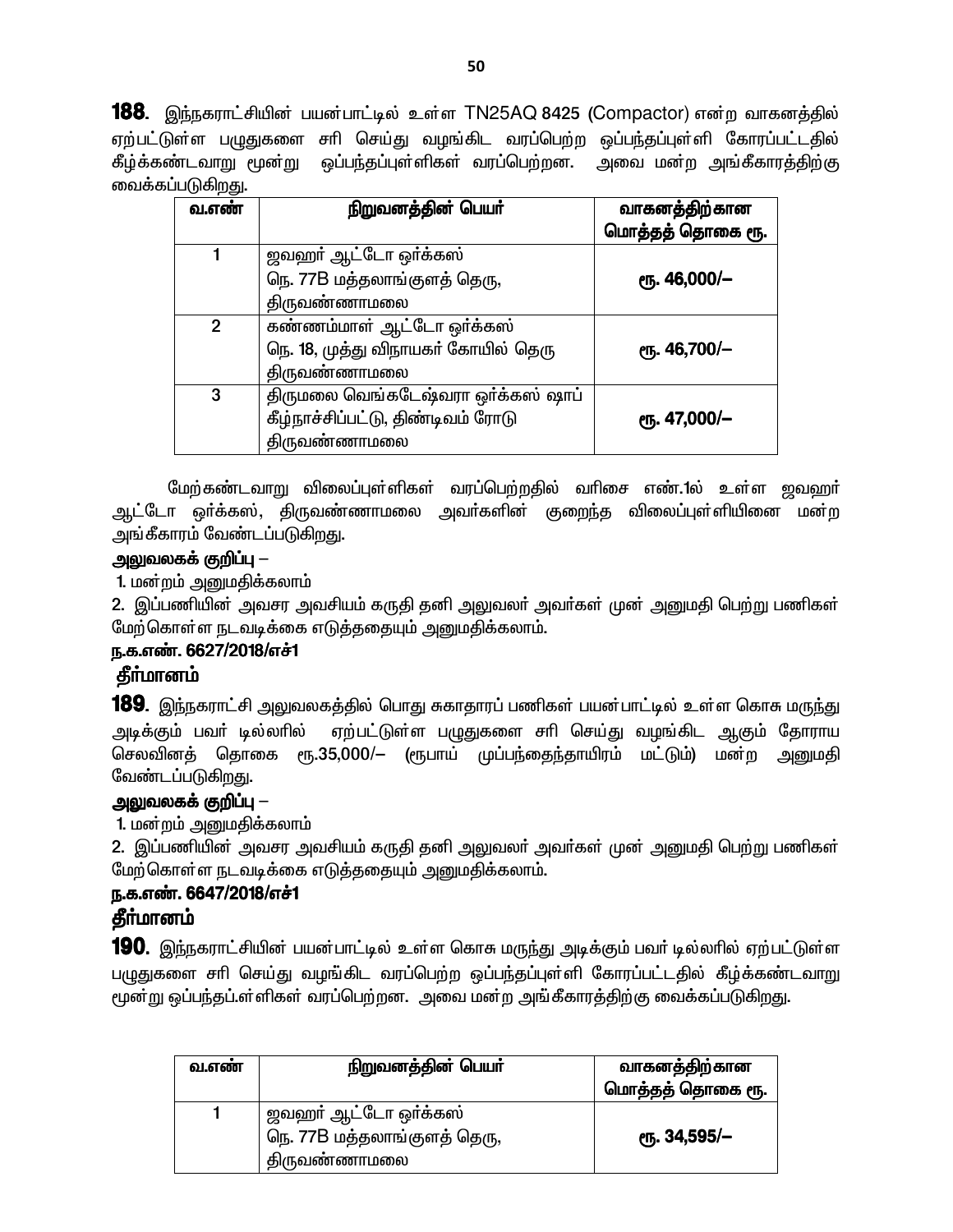| $\mathbf{2}$ | கண்ணம்மாள் ஆட்டோ ஒர்க்கஸ்<br>நெ. 18, முத்து விநாயகா் கோயில் தெரு<br>திருவண்ணாமலை        | ரூ. 35,311/– |
|--------------|-----------------------------------------------------------------------------------------|--------------|
| 3            | திருமலை வெங்கடேஷ்வரா ஒர்க்கஸ் ஷாப்<br>கீழ்நாச்சிப்பட்டு, திண்டிவம் ரோடு<br>திருவண்ணாமலை | ரூ. 35,640/– |

மேற்கண்டவாறு விலைப்புள்ளிகள் வரப்பெற்றதில் வரிசை எண்.1ல் உள்ள ஜவஹர் ஆட்டோ ஒர்க்கஸ், திருவண்ணாமலை அவர்களின் குறைந்த விலைப்புள்ளியினை மன்ற அங்கீகாரம் வேண்டப்படுகிறது.

#### அலுவலகக் குறிப்பு —

1. மன்றம் அனுமதிக்கலாம்

2. இப்பணியின் அவசர அவசியம் கருதி தனி அலுவலா் அவா்கள் முன் அனுமதி பெற்று பணிகள் மேற்கொள்ள நடவடிக்கை எடுத்ததையும் அனுமதிக்கலாம்.

### ந.க.எண். 6647/2018/எச்1

# **கீர்மானம்**

191 இந்நகராட்சி தலைமை நிரேற்று நிலையத்தில் உள்ள RAW Water ல் உள்ள 30HP மின் மோட்டார் பழுது ஏற்பட்டும் 120HP Pump ல் உள்ள 350mm வால்வுகள் பழுதாகி உள்ளதால் குடிநீா் விநியோகம் பணிகள் பாதிப்பு எற்பட்டுள்ளது. எனவே குடிநீா் பணியின் அவசர அவசியம் கருதி மேற்படி மின் மோட்டாா் ரீ வைண்டிங் செய்தல் வால்வுகள் சாி செய்தல் மற்றும் இதர பணிகள் மேற்கொள்ள ஆகும் தோராய செலவினம் ரூ. 1.92 லட்சம் (ஒரு லட்சத்து தொன்னூற்று இரண்டராயிரத்துக்கு மட்டும்) மன்ற அனுமதி வேண்டப்படுகிறது.

### அலுவலகக் குறிப்பு —

1. மன்றம் அனுமதிக்கலாம்

2. குடிநீர் நிதியின் கீழ் செலவிடலாம்.

# ந.க.எண். 6240/2018/இ1

# கீர்மானம்

**192**. இந்நகராட்சி வாா்டு எண். 32 மாாியம்மன் கோவில் 4வது மற்றும் 5வது தெருக்களில் பகிா்மான குடிநீா் குழாய் இல்லாததால் அப்பகுதியில் வசிக்கும் பொது மக்களுக்கு குடிநீா் இணைப்பு இல்லாததால் பொது மக்களின் நலன் கருதி கூடுதலான இடங்களுக்கு பகிா்மான குழாய் பதிக்க ஆகும் தோராய செலவினம் ரூ.1.30 லட்சம் (ரூபாய் ஒரு லட்சத்து முப்பதாயிரம்) க்கு மன்ற அனுமதி வேண்டப்படுகிறது.

### அலுவலகக் குறிப்பு  $-$

1. மன்றம் அனுமதிக்கலாம்

2. குடிநீா் நிதியின் கீழ் செலவிடலாம்.

# **தீர்மானம்**

**193.** இந்நகராட்சி சோமாவரகுளம் நீரேற்று நிலையத்தில் உள்ள மின் இணைப்பு பெட்டியில் ஒயா்கள் பழுதாகி தீ பிடித்து எாிந்து விட்டதால் மோட்டாா் இயங்க முடியாததால் குடிநீா் விநியோகப் பணிகள் பாதிப்பு ஏற்பட்டுள்ளது. எனவே குடிநீா் விநியோகம் பணியின் அவசர அவசியம் கருதி மின் இணைப்பு (Panal Board set) பழுது நீக்கம் செய்ய ஆகும் தோராய செலவினம் ரூ.1.00 லட்சம் (ரூபாய் ஒரு லட்சம்) க்கு மன்ற அனுமதி வேண்டப்படுகிறது.

### <u> அலுவலகக் குறிப்பு —</u>

1. மன்றம் அனுமதிக்கலாம்

2. வருவாய் / குடிநீர் நிதியின் கீழ் செலவிடலாம்.

### ந.க.எண். 1627 / 2018 / இ1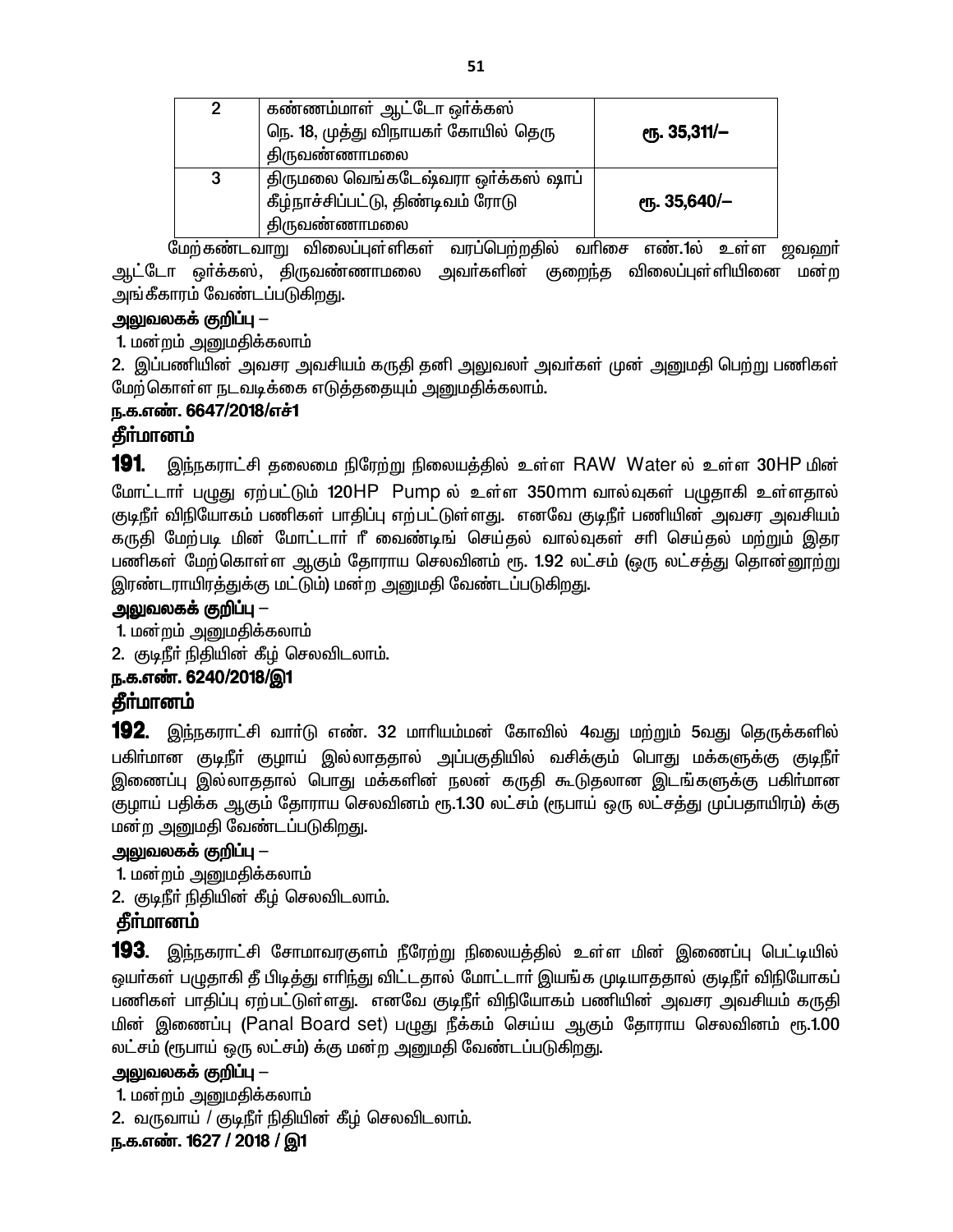# **கீர்மானம்**

**194**. இந்நகராட்சி அண்ணாநகர் நீரேற்று நிலையம் ll மற்றும் lll ல் உள் 350mm வால்வு ராடுகள் பழுது ஏற்பட்டும், மேலும் மின்மாற்றி சுவிட்ச் பழுதாகி பயன்படுத்த முடியாமல் உள்ளதாலும் குடிநீர் விநியோகப் பணிகள் பாதிப்பு ஏற்பட்டுள்ளது. எனவே குடிநீர் பணியில் அவசர அவசியம் கருதி மேற்படி 350mm வால்வு ராடுகள் புதியதாக மாற்றவும் மின் மாற்றி சுவிட்ச் புதியதாக பொறுத்தவும் ஆகும் தோராய செலவினம் ரூ.1.60 லட்சம் (ஒரு லட்சத்து அறுபதாயிரம்) க்கு மன்ற அனுமதி வேண்டப்படுகிறது.

### அலுவலகக் குறிப்பு —

1. மன்றம் அனுமதிக்கலாம்

2. குடிநீர் நிதியின் கீழ் செலவிடலாம்.

# தீா்மானம்

**195**. இந்நகராட்சி உலகலாப்பாடி தலைமை நீரேற்று நிலையத்தில் உள்ள திட்டம் — llல் உள்ள Fitter Bed ஐ சுத்தம் செய்யும் 35 HP மோட்டார் மற்றும் Startor பழுதாகி உள்ளதால் குடிநீர் விநியோகப் பணிகள் பாதிப்பு ஏற்பட்டுள்ளது. மேலும் இம்மோட்டாா் 24 மணி நேரமும் இயங்கி வருவதால் உடன் பழுது நீக்கம் செய்ய ஆகும் தோராய செலவினம் ரூ. 1.35 லட்சம் (ஒரு லட்சத்து முப்பத்து ஐந்தாயிரம்) க்கு மன்ற அனுமதி வேண்டப்படுகிறது.

### அலுவலகக் குறிப்பு —

1. மன்றம் அனுமதிக்கலாம்

2. வருவாய் நிதியில் அல்லது குடிநீர் நிதியின் கீழ் செலவிடலாம்.

# **தீர்மானம்**

**196.** இந்நகராட்சி வாா்டு எண்.1 முதல் 39 வரை உள்ள பகுதியில் குடிநீா் விநியோக குழாய்களில் உடைப்பு ஏற்பட்டு குடிநீர் கசிவுகள் சரி செய்தல் மற்றும் உலகலாப்பாடி நீரேற்று .<br>நிலையத்தில் இருந்து நகராட்சி எல்லை வரை உள்ள மெயின் குழாய்களின் உடைப்புகள் அவ்வப்போது சரி செய்ய ஆகும் தோராய செலவினம் ரூ. 5.00 லட்சம் (ஐந்து லட்சம்) க்கு மன்ற அனுமதி வேண்டப்படுகிறது.

#### அலுவலகக் குறிப்பு —

1. மன்றம் அனுமதிக்கலாம்

2. வருவாய் நிதியில் கீழ் செலவிடலாம்.

# **தீர்மானம்**

**197**. இந்நகராட்சி வார்டு எண். 01 முதல் 39 வரை உள்ள பகுதியில் உள்ள <u>ஆழ்து</u>ளை கிணறு மின் மோட்டார்கள் திறந்தவெளி கிணறு மின் மோட்டார்களின் மூலம் பொது மக்களுக்கு தினசரி தண்ணீர் விநியோகம் செய்யப்படுகிறது. இவ்வாறான மின் மோட்டார்கள் அவ்வப்போது பழுது எற்படும் நிலையில் போர்க்கால அடிப்படையில் பழுது நீக்குதல் மற்றும் இதர பணிகள் மேற்கொள்ள மார்ச் – 2019 முதல் மே – 2019 வரை ஆகும் தோராய செலவினம் ரூ. 6.00 லட்சம் (ஆறு லட்சம்) க்கு மற் அனுமதி வேண்டப்படுகிறது.

### அலுவலகக் குறிப்பு —

1. மன்றம் அனுமதிக்கலாம் 2. குடிநீர் நிதியில் கீழ் செலவிடலாம். ந.க.எண். 972 / 2019 / இ1

# **கீர்மானம்**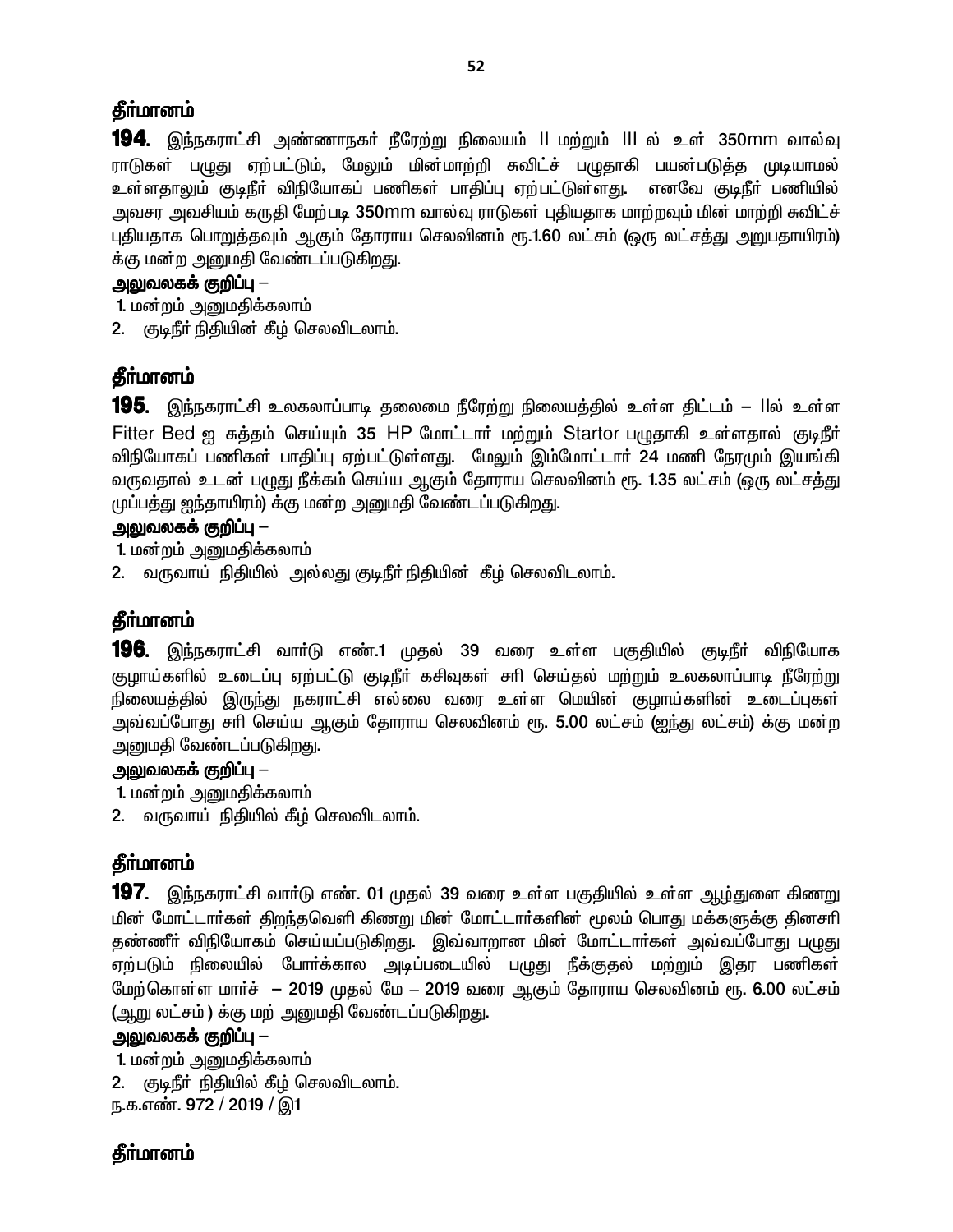198. இந்நகராட்சி வார்டு எண்.18 தவசி குளம் பகுதியில் உள்ள ஆழ்துளை கிணறு பழுதடைந்து பயன்படுத்த முடியாத நிலையில் உள்ளதால் அப்பகுதியில் வசிக்கும் பொது மக்கள் தண்ணீர் வசதிகள் இல்லாததால் சிரமப்படுவதால் புதியதாக ஆழ்துளை கிணறு அமைத்தல் சிறுமின் விசைப்பம்ப் பொறுத்துதல் சின்டெக்ஸ் டேங்க் அமைத்தல் மற்றும் இதர பணிகள் மேற்கொள்ள ஆகும் தோராய செலவினம் ரூ. 1.75 லட்சம் (ஒரு லட்சத்து எழுபத்து ஐந்தாயிரம்)க்கு மன்ற அனுமதி வேண்டப்படுகிறது.

### அலுவலகக் குறிப்பு  $-$

1. மன்றம் அனுமதிக்கலாம் 2. குடிநீர் நிதியில் கீழ் செலவிடலாம். ந.க.எண். 4853 / 2018 / இ1

# தீர்மானம்

**199.** நகராட்சி நிர்வாக மண்டல இயக்குநர் வேலூர் — 12 –அவர்களின் கள ஆய்வின்படி இந்நகராட்சி பேருந்து நிலையம் நீர்த்தேக்கத் தொட்டியின் அருகில் உள்ள நுண் உரக்களன் மையத்திற்கு சுற்றுச்சுவா் அமைத்தல் நடைபாதை அமைத்தல் மற்றும் இதர பணிகள் மேற்கொள்ள ஆகும் தோராய செலவினம் ரூ.10.00 லட்சம் (பத்து லட்சம்) க்கு மன்ற அனுமதி வேண்டப்படுகிறது.

### <u> அலுவலகக் குறிப்பு —</u>

1. மன்றம் அனுமதிக்கலாம் 2. வருவாய் நிதியில் கீழ் செலவிடலாம். ந.க.எண். 1027 / 2019 / இ1

# கீர்மானம்

200. இந்நகராட்சி தா்மலிங்கம் பூங்காவிற்கு காவலா் அறை கட்டுதல் இருப்பு அறை கட்டுதல் மற்றும் இதர பணிகள் மேற்கொள்ள ஆகும் தோராய செலவினம் ரூ. 10.00 லட்சம் (ரூபாய் பத்து லட்சம்)க்கு மன்ற அனுமதி வேண்டப்படுகிறது.

# அலுவலகக் குறிப்பு —

1. மன்றம் அனுமதிக்கலாம் 2. வருவாய் நிதியில் கீழ் செலவிடலாம். ந.க.எண். 1626/ 2018 / இ1

# தீர்மானம்

**201**. இந்நகராட்சியில் பாதாள சாக்கடை திட்டம் நிறைவடைந்த பகுதியில் அமைந்துள்ள சாலைகளில் உள்ள ஆள் நுழைவு தொட்டிகள் சாலை மட்டத்திற்கு உயர்த்தி கட்டுதல் மற்றும் ஆள் நுழைவு தொட்டிகளில் தேங்கியுள்ள கழிவு, கசடுகள் அகற்றுதல் ஆகிய பணிகள் மேற்கொள்ள ஆகும் தோராய செலவினம் ரூ. 2.00 லட்சம் (இரண்டு லட்சம்) க்கு மன்ற அனுமதி வேண்டப்படுகிறது.

#### <u> அலுவலகக் குறிப்பு —</u>

1. மன்றம் அனுமதிக்கலாம்

2. வருவாய் நிதியில் கீழ் செலவிடலாம்.

# **கீர்மானம்**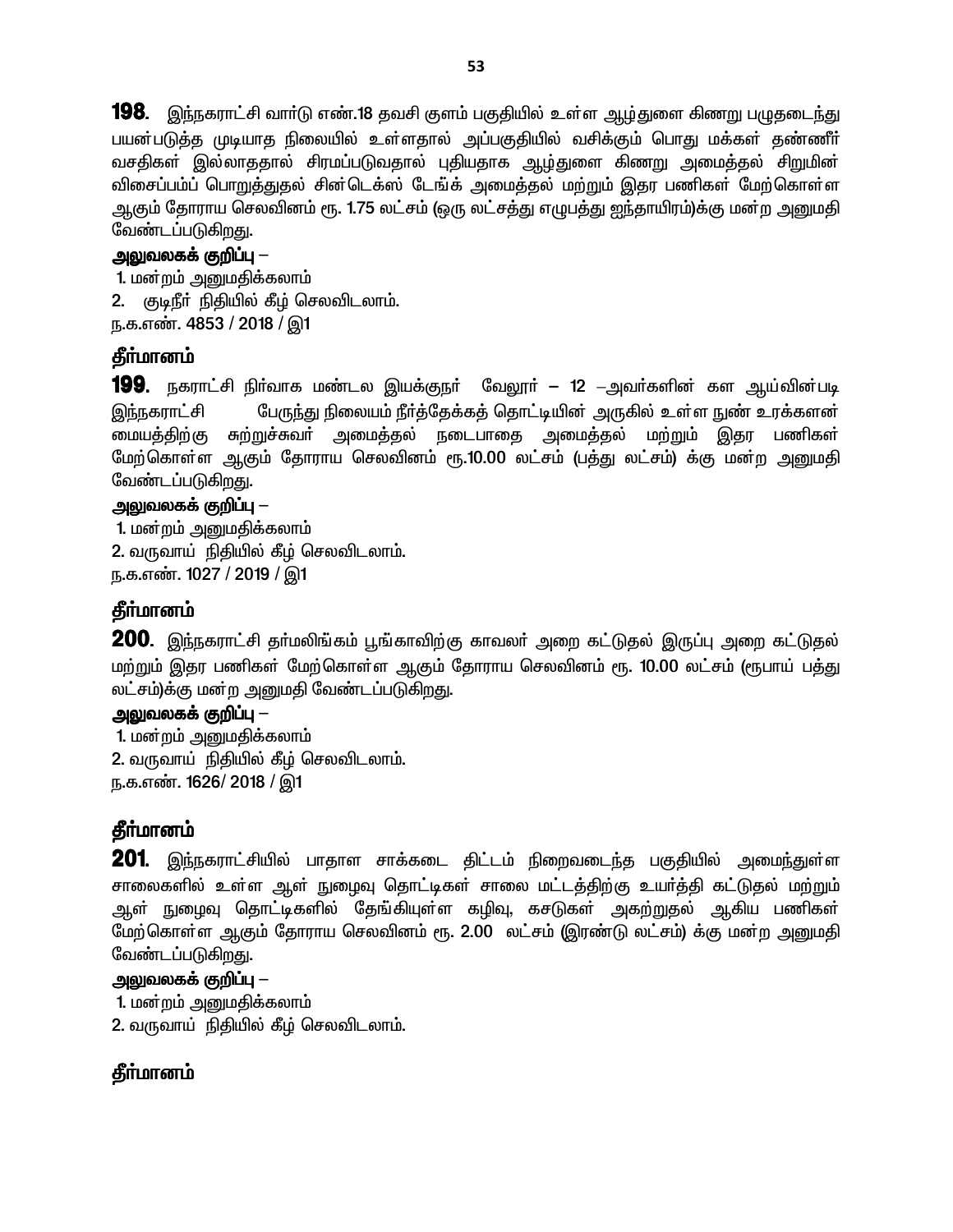**202.** இந்நகராட்சி வார்டு எண். 19 ராமலிங்கனார் 12வது தெருவில் மழைநீர் வடிகால்வாய் இல்லாததால் பொது மக்களுக்கும் போக்குவரத்திற்கும் இடையூறாக உள்ளதால் புதியதாக மழைநீா் வடிகால் வாாியம் அமைக்க ஆகும் தோராய செலவினம் ரூ. 6.20 லட்சம் (ஆறு லட்சத்து இருபதாயிரம்)க்கு மன்ற அனுமதி வேண்டப்படுகிறது.

# அலுவலகக் குறிப்பு —

1. மன்றம் அனுமதிக்கலாம்

2. வருவாய் நிதியில் கீழ் செலவிடலாம்.

### தீர்மானம்

 $\bf 203$ . இந்நகராட்சி பெண்கள் மேல்நிலைப் பள்ளிக் கலைமை ஆசிரியர் அவா்களின் கடிதத்தின்படி பள்ளியில் வளாகத்தில் தண்ணீர் செல்லும் 1HP மின் மோட்டாரை மாற்றி புதியதாக 3HP மின் மோட்டாராக மாற்றுதல் அனைத்து வகுப்பறைகளிலும் உள்ள மின் விளக்குகள் மின்விசிறிகள், சுவிட்ச் ஆகியவைகள் புதியதாக மாற்றுதல் மற்றும் இதர பணிகள் மேற்கொள்ள ஆகும் தோராய செலவினம் ரூ.4.30 லட்சம் (ரூபாய் நான்கு லட்சத்து முப்பதாயிரம்) க்கு மன்ற அனுமதி வேண்டப்படுகிறது.

#### <u> அலுவலகக் குறிப்பு —</u>

1. மன்றம் அனுமதிக்கலாம்

2. வருவாய் நிதியில் கீழ் செலவிடலாம்.

### கீர்மானம்

204. இந்நகராட்சி தீபத் திருவிழா - 2018 க்கு மாடவீதி மற்றும் இதனை சுற்றியுள்ள இடங்களில் போதிய மின் விளக்கு வசதிகள் இல்லாததால் பொது மக்களுக்கும் போக்குவரத்திற்கும் இடையூராக உள்ளதால் கூடுதலாக மின் விளக்குகள் வாடகை அடிப்படையில் அமைக்க ஆகும் தோராய செலவினம் ரூ.1.80லட்சம் (ஒரு லட்சக்து எண்பதாயிரம்)க்கு மன்ற அனுமதி வேண்டப்படுகிறது.

#### அலுவலகக் குறிப்பு  $-$

1. மன்றம் அறுமதிக்கலாம்

2. வருவாய் நிதியில் கீழ் செலவிடலாம்.

#### **கீர்மானம்**

205. இந்நகராட்சி உலகலாப்பாடி தலைமை நீரேற்று நிலையத்தில் உள்ள திட்டம்- llல் உள்ள Filter Bed – ஐ சுத்தம் செய்யும் 35HP மோட்டார் மற்றும் Starter பழுது நீக்குதல் மற்றும் இதர பணிகள் மேற்கொள்ள 28.02.2019 அன்று பெறப்பட்ட விலைப்புள்ளிகள் முடிவு செய்ய மன்ற அனுமதி வேண்டப்படுகிறது.

| வ.எண்.         | நிறுவனத்தின் பெயர்                                         | மதிப்பீடு<br>(ரூ.லட்சம்) | கொடுத்துள்ள<br>விலைப்புள் ளி |
|----------------|------------------------------------------------------------|--------------------------|------------------------------|
|                | ஏழுமலையான் ரீ<br>ஸ்ரீ<br>வைண்டிங்<br>&என்ஜியாிங் ஒர்க்கஸ், |                          |                              |
|                | 64B கன்னிக்கோயில் தெரு,                                    |                          | ரு. 1,34,700                 |
|                | திருவண்ணாமலை.                                              |                          |                              |
| $\overline{2}$ | குப்புசாமி ரீ வைண்டிங் ஒர்க்கஸ்<br>90/2 சூர்யா நகர்        | 1.35                     | <b>е</b> ђ. 1,35,900         |
|                | திருவண்ணாமலை.                                              |                          |                              |
| 3              | ஜெயபால் ரீ வைண்டிங் ஒர்க்கஸ்                               |                          |                              |
|                | 59 ராஜராஜன் தெரு,                                          |                          | ரு. 1,34,940                 |
|                | திருவண்ணாமலை.                                              |                          |                              |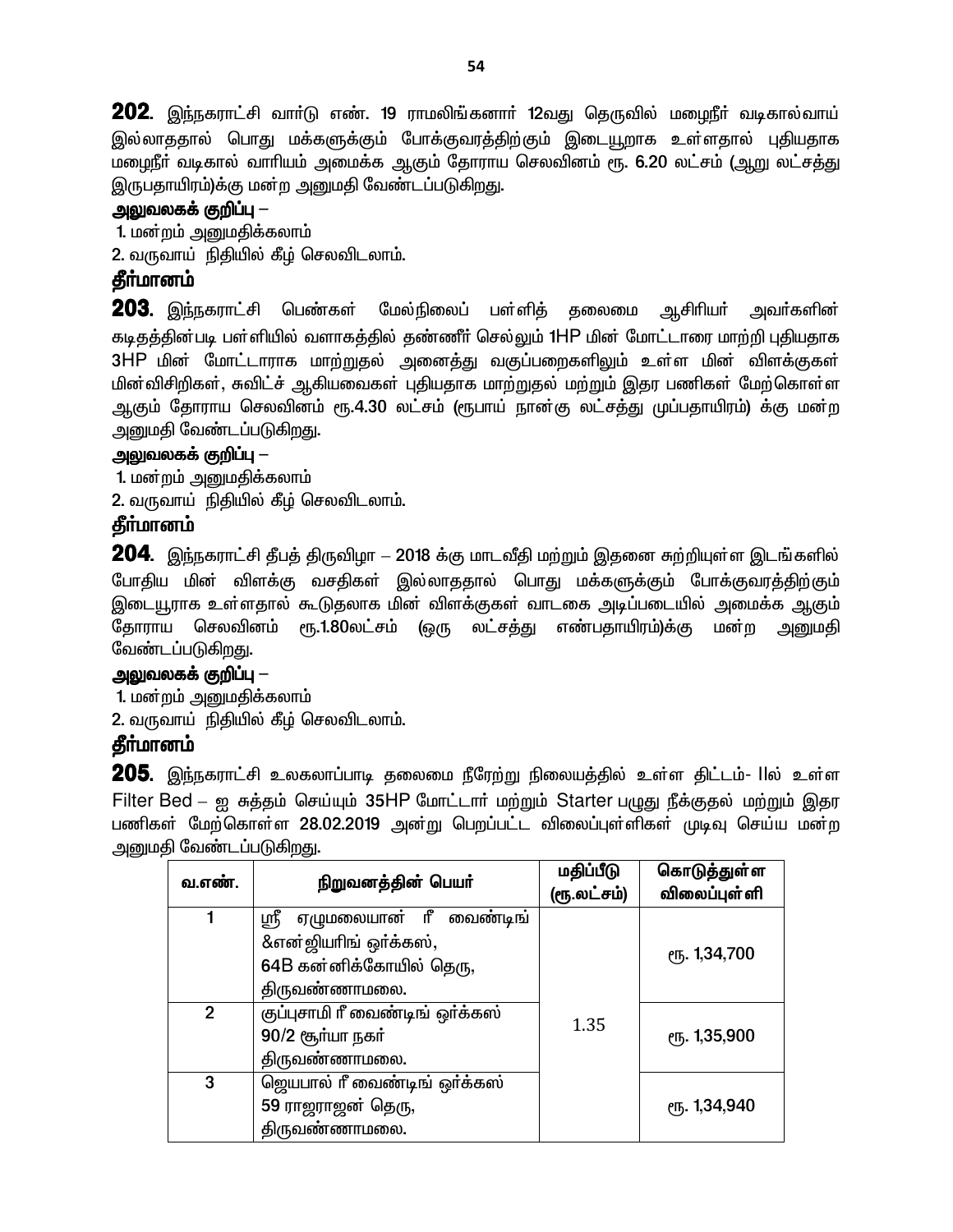- 1. மேற்படி பெறப்பட்ட விலைப்புள் ளிகளில் வரிசை எண்.1ல் கொடுத்துள்ள  $M/s$ வி.எம்.ஏழுமலை ரீ வைண்டிங் ஒர்க்கஸ் திருவண்ணாமலை என்பவரின் விலைப்புள்ளி குறைவாக உள்ளதை அனுமதிக்கலாம்.
- 2. இப்பணியின் அவசர அவசியம் கருதி தனி அலுவலா் அவா்களின் முன் அனுமதி பெற்றுத் தொகை வழங்கியதையும் அனுமதிக்கலாம்.

### கீர்மானம்

**206.** இந்நகராட்சியின் வார்டு எண்.1 முதல் 39 வரை உள்ள பகுதியில் உள்ள பிரதான குடிநீர் குழாய்களில், உடைப்பு ஏற்பட்டு குடிநீா் கசிவு ஏற்படுவதை சாி செய்யும் பணிக்கு 30.10.2018 அன்று ஒப்பந்தப்புள்ளி கோரப்பட்டதில், பெறப்பட்டுள்ள ஒப்பந்தப்புள்ளியினை மன்ற<mark>த்</mark>தின் <u>அனுமதி வேண்டி பொருள் வைக்கப்படுகிறது.</u>

| வ.எண்.         | நிறுவனத்தின் பெயர்                                               | மதிப்பீடு<br>(ரூ.லட்சத்தில்) | கொடுத்துள்ள<br>ஒப்பந்தப்புள்ளி |
|----------------|------------------------------------------------------------------|------------------------------|--------------------------------|
|                | திரு.வி.எம்.ஏழுமலை<br>64பி, கன்னிக்கோவில் தெரு,<br>திருவண்ணாமலை. | 5.00                         | $0.15\%$ குறைவு                |
| $\mathfrak{p}$ | திரு.எம்.ஜெயபால்<br>ராஜராஜன் தெரு,<br>திருவண்ணாமலை.              |                              | $0.80\%$ அதிகம்                |

#### அலுவலகக்குறிப்பு

- 1. குறைந்த ஒப்பந்தப்புள்ளியினை கொடுத்துள்ள வரிசை எண்.1ல் கண்டுள்ள திரு.வி.எம்.ஏழுமலை, திருவண்ணாமலை அவர்களின் ஒப்பந்தப்புள்ளியினை மன்றம் ஏற்கலாம்.
- 2. அவசர அவசியம் கருதி தனி அலுவலர் அவர்களின் முன் அனுமதி பெற்று பணி உக்கிரவு வமங்கியகை மன்றம் ஏற்கலாம்.

# **கீர்மானம்**

207. இந்நகராட்சி செங்கம் ரோடு மாட்டுச் சந்தை அருகில் நுண்ணிய உரக்களன் அமைத்து அப்பகுதியில் சேகரம் ஆகும் குப்பைகளை பயன்படுத்தி உரம் தயாாிக்கும் பணிகள் மேற்கொள்ள ஏதுவாக மூன்றாம் கட்ட பணிகளான தரைதளம் அமைத்தல் மின்வசதிகள் செய்தல் மற்றும் இதர பணிகள் மேற்கொள்ள ஆகும் கோராய செலவினம் ரூ. 23.10 லட்சம் (ரூபாய் இருபக்கு மூன்று இலட்சத்து பத்தாயிரம்)க்கு மன்ற அனுமதி வேண்டப்படுகிறது.

#### அலுவலகக் குறிப்பு

- 1. அனுமதி வழங்கலாம்
- 2. வருவாய் நிதியின் கீழ் செலவிடலாம்

ந.க.எண். 4852 / 2018 / இ1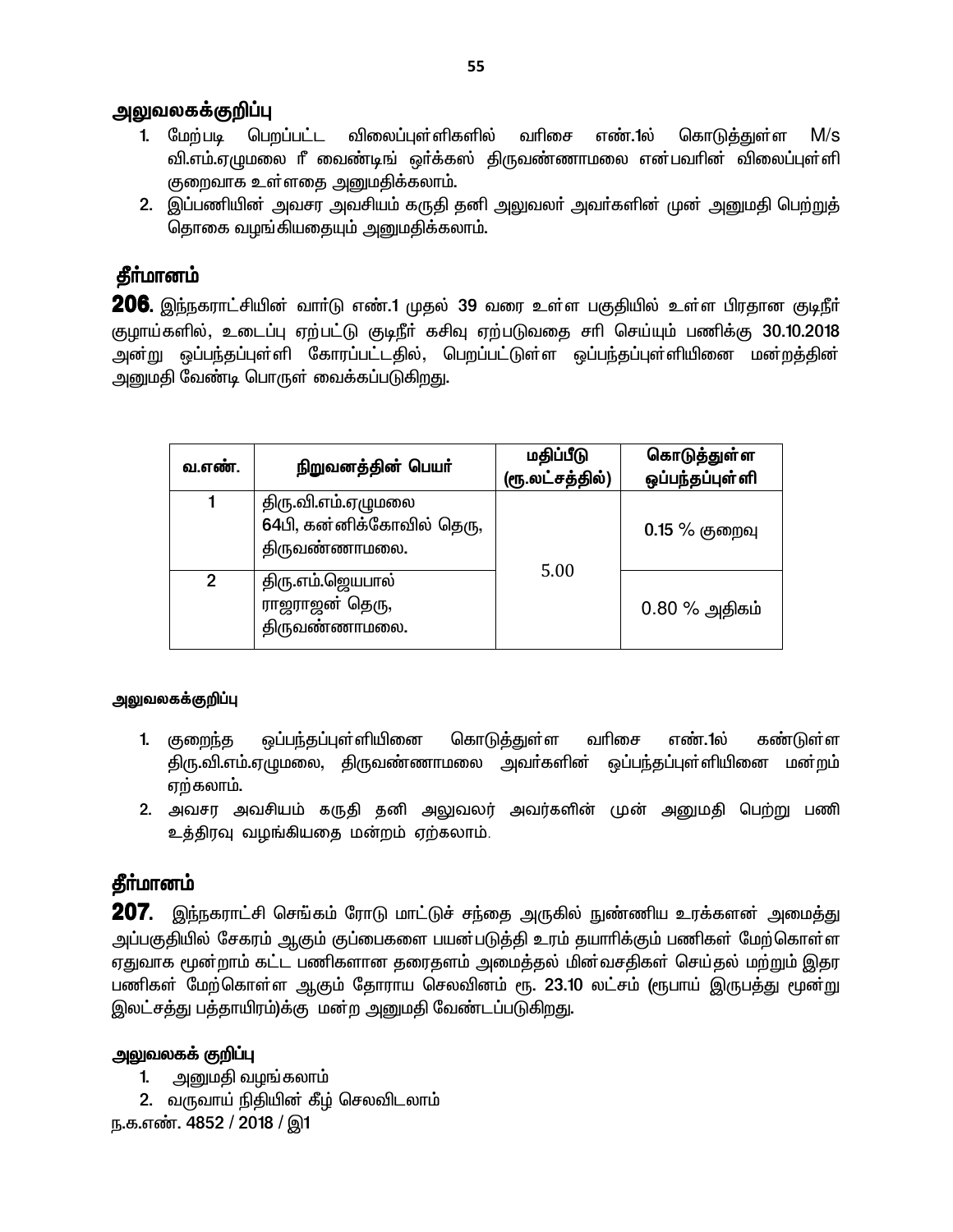# தீர்மானம்

208. இந்நகராட்சியின் கார்த்திகை தீபத்திருவிழா-2018ஐ முன்னிட்டு வரும் பக்தர்களுக்கு அடிப்படை வசதிகள் செய்ய ஏதுவாக, மாடவீதியினை சுற்றி வாடகை அடிப்படையில் மின் விளக்கு பொருத்தும் பணிக்கு 16.11.2018 அன்று விலைப்புள்ளி கோரப்பட்டதில், பெறப்பட்டுள்ள விலைப்புள்ளியினை மன்றத்தின் அனுமதி வேண்டி பொருள் வைக்கப்படுகிறது.

| வ.எண். | பணியின் பெயர்                                                                                                                         |                                                                     | நிறுவனத்தின் பெயர்                                                  | கொடுத்துள்ள<br><b>விலைப்புள்</b> ளி<br>ரூ.                                 |
|--------|---------------------------------------------------------------------------------------------------------------------------------------|---------------------------------------------------------------------|---------------------------------------------------------------------|----------------------------------------------------------------------------|
|        | இந்நகராட்சியின்<br>தீபத்திருவிழா-2018ஐ<br>பக்தா்களுக்கு<br>வரும்<br>செய்ய<br>வசதிகள்<br>மாடவீதியினை<br>சுற்றி<br>அடிப்படையில்<br>மின் | கார்த்திகை<br>முன்னிட்டு<br>அடிப்படை<br>ஏதுவாக,<br>வாடகை<br>விளக்கு | திரு.எ.மணிகண்டன்<br>ஸ்ரீ அருணை மின் ஒலி<br>ஒளி அமைப்பகம்,<br>தி.மலை | போக்கஸ்லைட் –<br>$\rm{e}$ Гђ.370/-<br>போக்கஸ்லைட் –<br>$\epsilon$ гђ.390/- |
|        | பொருத்துதல்.                                                                                                                          |                                                                     | ஸ்ரீ சதிஷ் ஆடியோ<br>சிஸ்டம், தி.மலை                                 | போக்கஸ்லைட் –<br>$\epsilon$ гђ.400/-                                       |

#### அலுவலகக்குறிப்பு

- 1. மேற்கண்ட பணிகளில் திரு.எ.மணிகண்டன், திருவண்ணாமலை என்பவர்களின் குறைந்த விலைப்புள்ளியினை மன்றம் ஏற்கலாம்.
- 2. அவசர அவசியம் கருதி தனி அலுவலா் அவா்களின் முன் அனுமதி பெற்று பணி உத்திரவு வழங்கியதை மன்றம் ஏற்கலாம்.

# தீர்மானம்

**209.** இந்நகராட்சியின் பெண்கள் மேனிலைப்பள்ளியில் மின் வசதி செய்யும் பணிக்கு 09.02.2019 அன்று ஒப்பந்தப்புள்ளி கோரப்பட்டதில், பெறப்பட்டுள்ள ஒப்பந்தப்புள்ளியினை மன்றத்தின் அனுமதி வேண்டி பொருள் வைக்கப்படுகிறது.

| வ.எண்.       | நிறுவனத்தின் பெயர்                                                   | மதிப்பீடு<br>(ரூ.லட்சத்தில்) | கொடுத்துள்ள<br>ஒப்பந்தப்புள்ளி |
|--------------|----------------------------------------------------------------------|------------------------------|--------------------------------|
|              | திரு.என்.ஆறுமுகம்<br>32, கீழ்நாத்தூர்<br>திருவண்ணாமலை                | 4.30                         | $0.21\%$ குறைவு                |
| $\mathbf{2}$ | Hi-Tech Tronics<br>31, கோவிந்தா ரோடு .<br>தியாகராய நகர், சென்னை — 42 |                              | $0.59\%$ அதிகம்                |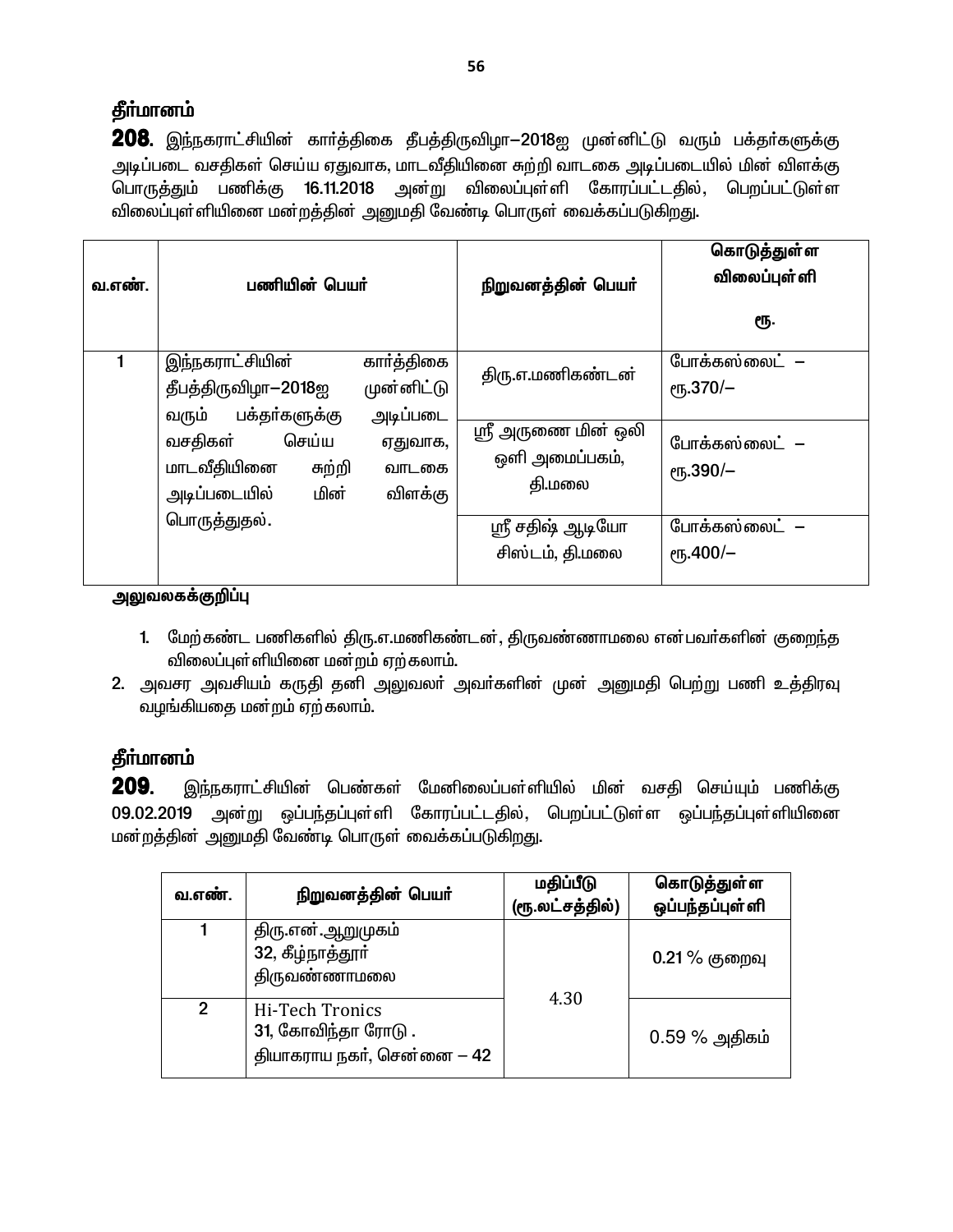- கொடுக்குள்ள வரிசை 1. குறைந்த எண்.1ல் கண்டுள்ள திரு.என்.ஆறுமுகம், திருவண்ணாமலை அவா்களின் ஒப்பந்தப்புள்ளியினை மன்றம் ஏற்கலாம்.
- 2. அவசர அவசியம் கருதி தனி அலுவலர் அவர்களின் முன் அனுமதி பெற்று பணி உத்திரவு வழங்கியதை மன்றம் ஏற்கலாம்.

### தீர்மானம்

 $210.$ திருவண்ணாமலை நகராட்சியின் வாா்டு எண்.32 மணலூா்பேட்டை சாலையில் உள்ள துப்புரவு பணியாளா் குடியிருப்பு கட்டிடத்திற்கு குடிநீா் வசதி செய்யும் பணிக்கு 25.01.2019 அன்று ஒப்பந்தப்புள்ளி கோரப்பட்டதில், பெறப்பட்டுள்ள ஒப்பந்தப்புள்ளியினை மன்றத்தின் அனுமதி வேண்டி பொருள் வைக்கப்படுகிறது.

| வ.எண்.         | நிறுவனத்தின் பெயர்                                                | மதிப்பீடு<br>(ரூ.லட்சத்தில்) | கொடுத்துள்ள<br>ஒப்பந்தப்புள்ளி |
|----------------|-------------------------------------------------------------------|------------------------------|--------------------------------|
|                | அஸ்வினி பில்டா்ஸ்<br>11சி, புதுவாணியங்குளத் தெரு<br>திருவண்ணாமலை. | 2.00                         | $0.11\%$ குறைவு                |
| $\overline{2}$ | திரு.என்.பிச்சாண்டி<br>தேனிமலை<br>திருவண்ணாமலை.                   |                              | $0.78\%$ அதிகம்                |

அலுவலகக்குறிப்பு

- 1. குறைந்த ஒப்பந்தப்புள்ளியினை கொடுத்துள்ள வரிசை எண்.1ல் கண்டுள்ள அஸ்வினி பில்டா்ஸ், திருவண்ணாமலை அவா்களின் ஒப்பந்தப்புள்ளியினை மன்றம் ஏற்கலாம்.
- 2. அவசர அவசியம் கருதி தனி அலுவலர் அவர்களின் முன் அனுமதி பெற்று பணி உத்திரவு வழங்கியதை மன்றம் ஏற்கலாம்.

# **கீர்மானம்**

211. இந்நகராட்சி சோமவாரகுளம் நீரேற்று நிலையத்தில் உள்ள மின் இணைப்பு பெட்டிடயில் தீ பிடித்து எரிந்துவிட்ட வயர்கள் மாற்றுதல் Panel Board Set பமுது நீக்குதல் ஆகிய பணிகள் 16.11.2018 ல் பெறப்பட்ட விலைப்புள்ளிகள் முடிவு செய்ய மன்ற அனுமதி மேற்கொள்ள வேண்டப்படுகிறது.

| வ.எண்.       | நிறுவனத்தின் பெயர்              | மதிப்பீடு<br>(ரூ.லட்சம்) | கொடுத்துள்ள<br><b>விலைப்புள்</b> ளி |
|--------------|---------------------------------|--------------------------|-------------------------------------|
|              | ஏழுமலையான் ரீ வைண்டிங்<br>ஸ்ரீ  |                          |                                     |
|              | &என் ஜியரிங் ஒர்க்கஸ்,          |                          | ரு. 99,700                          |
|              | 64B கன்னிக்கோயில் தெரு,         |                          |                                     |
|              | திருவண்ணாமலை.                   |                          |                                     |
| $\mathbf{2}$ | குப்புசாமி ரீ வைண்டிங் ஒர்க்கஸ் |                          |                                     |
|              | 90/2 ரூர்யா நகர்                | 1.00                     | ரு. 1,00,820                        |
|              | திருவண்ணாமலை.                   |                          |                                     |
| 3            | ஜெயபால் ரீ வைண்டிங் ஒர்க்கஸ்    |                          |                                     |
|              | 59 ராஜராஜன் தெரு,               |                          | ரு. 1,00,300                        |
|              | திருவண்ணாமலை.                   |                          |                                     |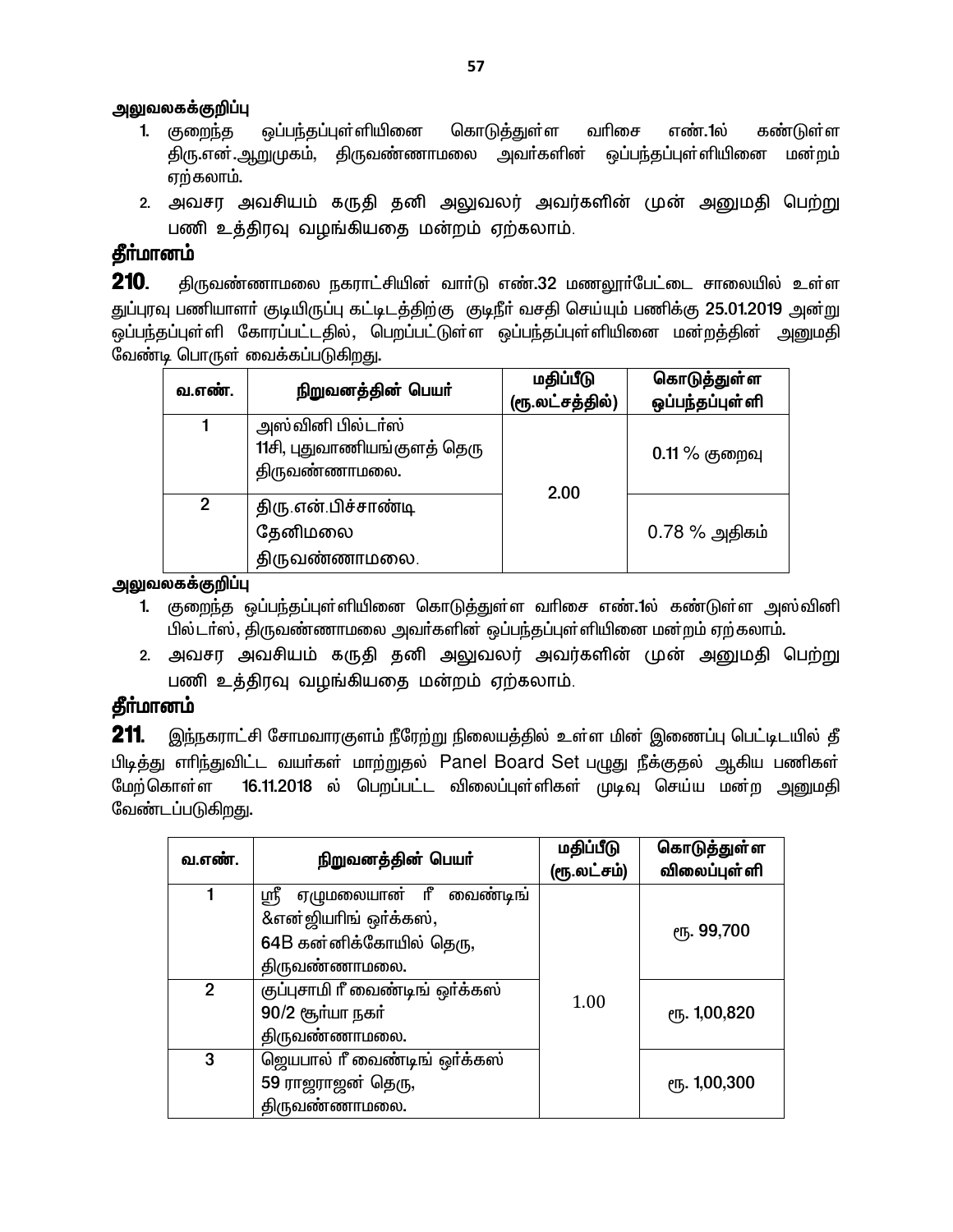- 1. மேற்படி பெறப்பட்ட விலைப்புள்ளியில் வரிசை எண்.1ல் கொடுக்குள்ள M/S மரீ ஏமுமலையான் ரீ வைண்டி ஒர்க்கஸ் கிருவண்ணாமலை என்பவரின் விலைப்புள்ளி குறைவாக உள்ளதை அனுமதிக்கலாம்.
- 2. இப்பணியின் அவசர அவசியம் கருதி தனி அலுவலா் அவா்களின் முன் அனுமதி பெற்று வேலை உத்திரவு வமங்கியதையும் அறுமதிக்கலாம்.

# தீர்மானம்

**212**. திருவண்ணாமலை நகராட்சியின் வாா்டு எண்.2ல் உள்ள முத்துவிநாயகா் கோவில் தெருவிலுள்ள ஆரம்ப சுகாதார நிலையத்திற்கு அலுமினிய தடுப்பு அறைகள், செப்டிக் டேங்க், மின் விசைப்பம்புடன் கூடிய ஆழ்துளை கிணறு மற்றும் இதரப்பணிகள் மேற்கொள்ளும் பணிக்கு 30.08.2018 அன்று ஒப்பந்தப்புள்ளி கோரப்பட்டதில், பெறப்பட்டுள்ள ஒப்பந்தப்புள்ளியினை மன்றத்தின் அனுமதி வேண்டி பொருள் வைக்கப்படுகிறது.

| வ.எண்.         | நிறுவனத்தின் பெயர்                                              | மதிப்பீடு<br>(ரூ.லட்சத்தில்) | கொடுத்துள்ள<br>ஒப்பந்தப்புள்ளி |
|----------------|-----------------------------------------------------------------|------------------------------|--------------------------------|
|                | அருணை கன்ஸ்ட்ரக்ஷன்<br>மத்தலாங்குளத் தெரு,<br>திருவண்ணாமலை      |                              | $0.10\%$ குறைவு                |
| $\mathfrak{p}$ | <b>APU Construction</b><br>1167இ, தென்றல் நகர்,<br>திருவண்ணாமலை | 9.80                         | $0.93\%$ அதிகம்                |

அலுவலகக்குறிப்பு

- 1. குறைந்த ஒப்பந்தப்புள்ளியினை கொடுத்துள்ள வரிசை எண்.1ல் கண்டுள்ள அருணை கன்ஸ்ட்ரக்ஷன், திருவண்ணாமலை அவர்களின் ஒப்பந்தப்புள்ளியினை மன்றம் ஏற்கலாம்.
- 2. அவசர அவசியம் கருதி தனி அலுவலர் அவர்களின் முன் அனுமதி பெற்று பணி உத்திரவு வழங்கியதை மன்றம் ஏற்கலாம்.

# **தீர்மானம்**

**213**. இந்நகராட்சியின் வாா்டு எண்.19ல் ராமலிங்கனாா் 12வது தெருவில் மழைநீா் வடிகால்வாய் அமைக்கும் பணிக்கு 30.01.2019 அன்று ஒப்பந்தப்புள்ளி கோரப்பட்டதில், பெறப்பட்டுள்ள ஒப்பந்தப்புள்ளியினை மன்றத்தின் அனுமதி வேண்டி பொருள் வைக்கப்படுகிறது.

| வ.எண். | நிறுவனத்தின் பெயர்                                  | மதிப்பீடு<br>(ரூ.லட்சத்தில்) | கொடுத்துள்ள<br>ஒப்பந்தப்புள்ளி |
|--------|-----------------------------------------------------|------------------------------|--------------------------------|
|        | திரு.என்.தேவபிரபு<br>121, பைபாஸ் சாலை, திருவண்ணாமலை |                              | $0.16\%$ குறைவு                |
| 2      | திரு.வி.என்.பிரகாஷ்<br>காிகாலன் தெரு, திருவண்ணாமலை  | 6.20                         | $0.81\%$ அதிகம்                |

அலுவலகக்குறிப்பு

- ஒப்பந்தப்புள்ளியினை கொடுத்துள்ள வரிசை எண்.1ல் கண்டுள்ள 1. குறைந்த திரு.என்.தேவபிரபு, திருவண்ணாமலை அவா்களின் ஒப்பந்தப்புள்ளியினை மன்றம் ஏற்கலாம்.
- 2. அவசர அவசியம் கருதி தனி அலுவலர் அவர்களின் முன் அனுமதி பெற்று பணி உத்திரவு வழங்கியதை மன்றம் ஏற்கலாம்.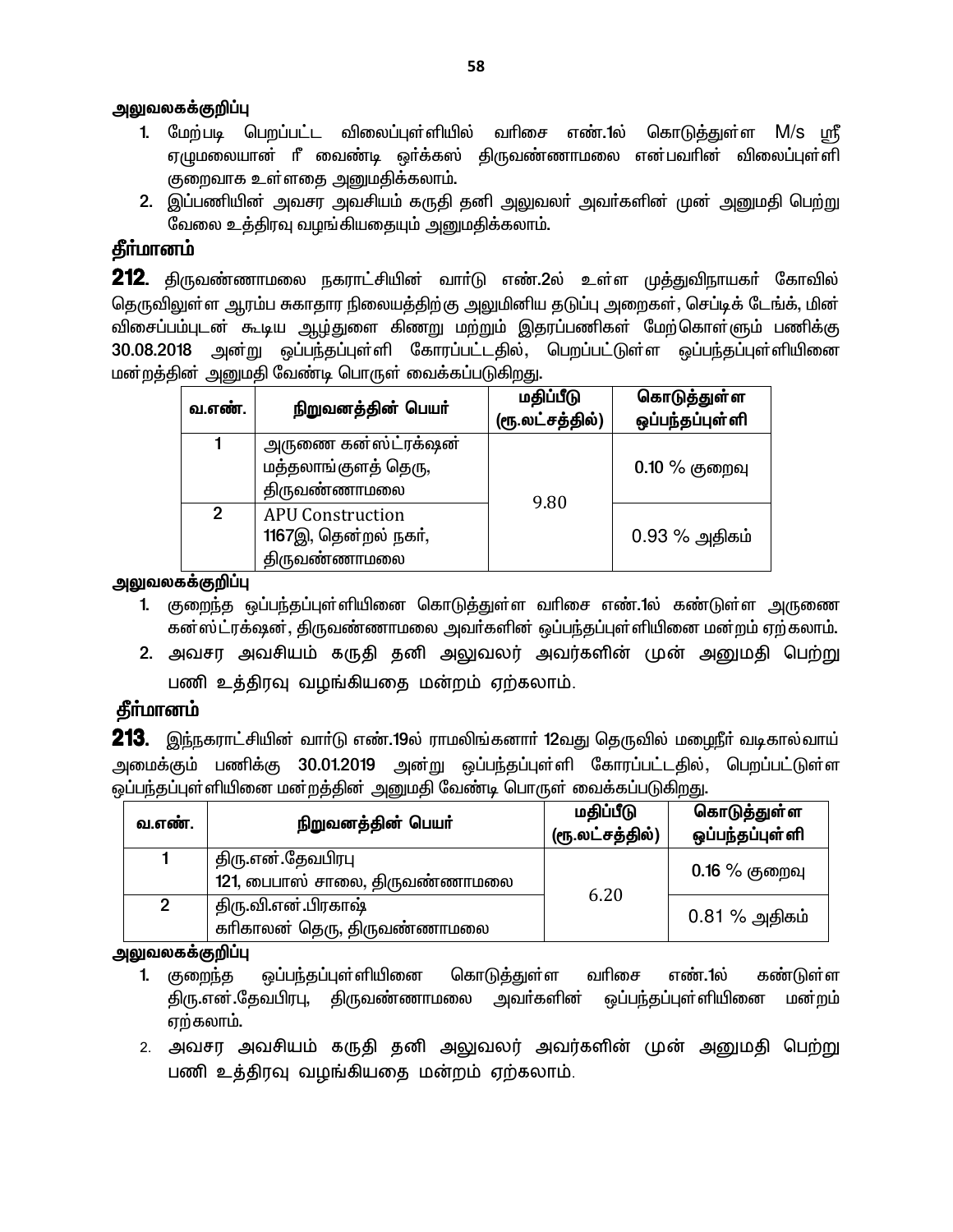# **தீர்மானம்**

**214.** திருவண்ணாமலை நகராட்சியின் செங்கம் சாலையில் (தென்பகுதி) நுண் உர மையத்திற்கு மேற்கூரை அமைத்தல், குப்பை பிரிக்கும் தரைத்தளம் அமைத்தல் (Segregation shed) மின் வசதி செய்தல் மற்றும் இதர.பணிகள் மேற்கொள்ளும் பணிக்கு 07.02.2019 அன்று ஒப்பந்தப்புள்ளி கோரப்பட்டதில், பெறப்பட்டுள்ள ஒப்பந்தப்புள்ளியினை மன்றத்தின் அனுமதி வேண்டி பொருள் வைக்கப்படுகிறது.

| வ.எண்.         | நிறுவனத்தின் பெயர்                                                                          | மதிப்பீடு<br>(ரூ.லட்சத்தில்) | கொடுத்துள்ள<br>ஒப்பந்தப்புள்ளி |
|----------------|---------------------------------------------------------------------------------------------|------------------------------|--------------------------------|
|                | திரு. பி. சேகர்,<br>499 விநாயகபுரம் தெரு<br>பண்டிதப்பட்டு கிராமம்,<br>திருவண்ணாமலை மாவட்டம் | 23.10                        | $0.12\%$ குறைவு                |
| $\mathfrak{p}$ | திரு. பி. ஐயப்பன்<br>பண்டிதப்பட்டு கிராமம்<br>திருவண்ணாமலை மாவட்டம்                         |                              | 1.49 % அதிகம்                  |

அலுவலகக்குறிப்பு

- 1. குறைந்த ஒப்பந்தப்புள்ளியினை கொடுத்துள்ள வரிசை எண்.1ல் கண்டுள்ள திரு. பி. சேகர், திருவண்ணாமலை அவர்களின் ஒப்பந்தப்புள்ளியினை மன்றம் ஏற்கலாம்.
- 2. அவசர அவசியம் கருதி தனி அலுவலர் அவர்களின் முன் அனுமதி பெற்று பணி உத்திரவு வழங்கியதை மன்றம் ஏற்கலாம்.

# தீா்மானம்

**215.** திருவண்ணாமலை நகராட்சியின் தா்மலிங்கம் பூங்காவிற்கு பாதுகாவலா் அறை, பொருட்கள் வைப்பு அறை மற்றும் கழிவறை கட்டும் **பணிக்கு 16.10.2018** அன்று ஒப்பந்தப்புள்ளி கோரப்பட்டதில், பெறப்பட்டுள்ள ஒப்பந்தப்புள்ளியினை மன்றத்தின் அனுமதி வேண்டி பொருள் வைக்கப்படுகிறது.

| வ.எண்.         | நிறுவனத்தின் பெயர்                                          | மதிப்பீடு<br>(ரூ.லட்சத்தில்) | கொடுத்துள்ள<br>ஒப்பந்தப்புள்ளி |
|----------------|-------------------------------------------------------------|------------------------------|--------------------------------|
|                | திரு.என்.ஆறுமுகம்<br>32, கீழ்நாத்தூா், திருவண்ணாமலை         |                              | $0.12\ \%$ குறைவு              |
| $\overline{2}$ | திரு.ஆா்.மாாிமுத்து<br>கல்லரைப்பாடி கிராமம்<br>திருவண்ணாமலை | 10.00                        | $0.86\%$ அதிகம்                |

<u>அலுவலகக்குறிப்பு</u>

- 1. குறைந்த ஒப்பந்தப்புள்ளியினை கொடுத்துள்ள வரிசை எண்.1ல் கண்டுள்ள திரு.என்.ஆறுமுகம், திருவண்ணாமலை அவர்களின் ஒப்பந்தப்புள்ளியினை மன்றம்  $\sigma$ ற்கலாம்.
- 2. அவசர அவசியம் கருதி தனி அலுவலர் அவர்களின் முன் அனுமதி பெற்று பணி உத்திரவு வழங்கியதை மன்றம் ஏற்கலாம்.

# **தீர்மானம்**

**216**. திருவண்ணாமலை நகராட்சியின் மத்திய பேருந்து நிலையம் அருகிலுள்ள மேல்நிலை நீர்த்தேக்க தொட்டி வளாகத்தில் நுண் உர மையத்திற்கு சுற்றுசுவர் கட்டுதல், சிமெண்ட் சாலை ் மற்றும் இதரப்பணிகள் மேற்கொள்ளும் பணிக்கு 09.02.2019 அன்று ஒப்பந்தப்புள்ளி கோரப்பட்டதில், பெறப்பட்டுள்ள ஒப்பந்தப்புள்ளியினை மன்றத்தின் அனுமதி வேண்டி பொருள் வைக்கப்படுகி<u>றது</u>.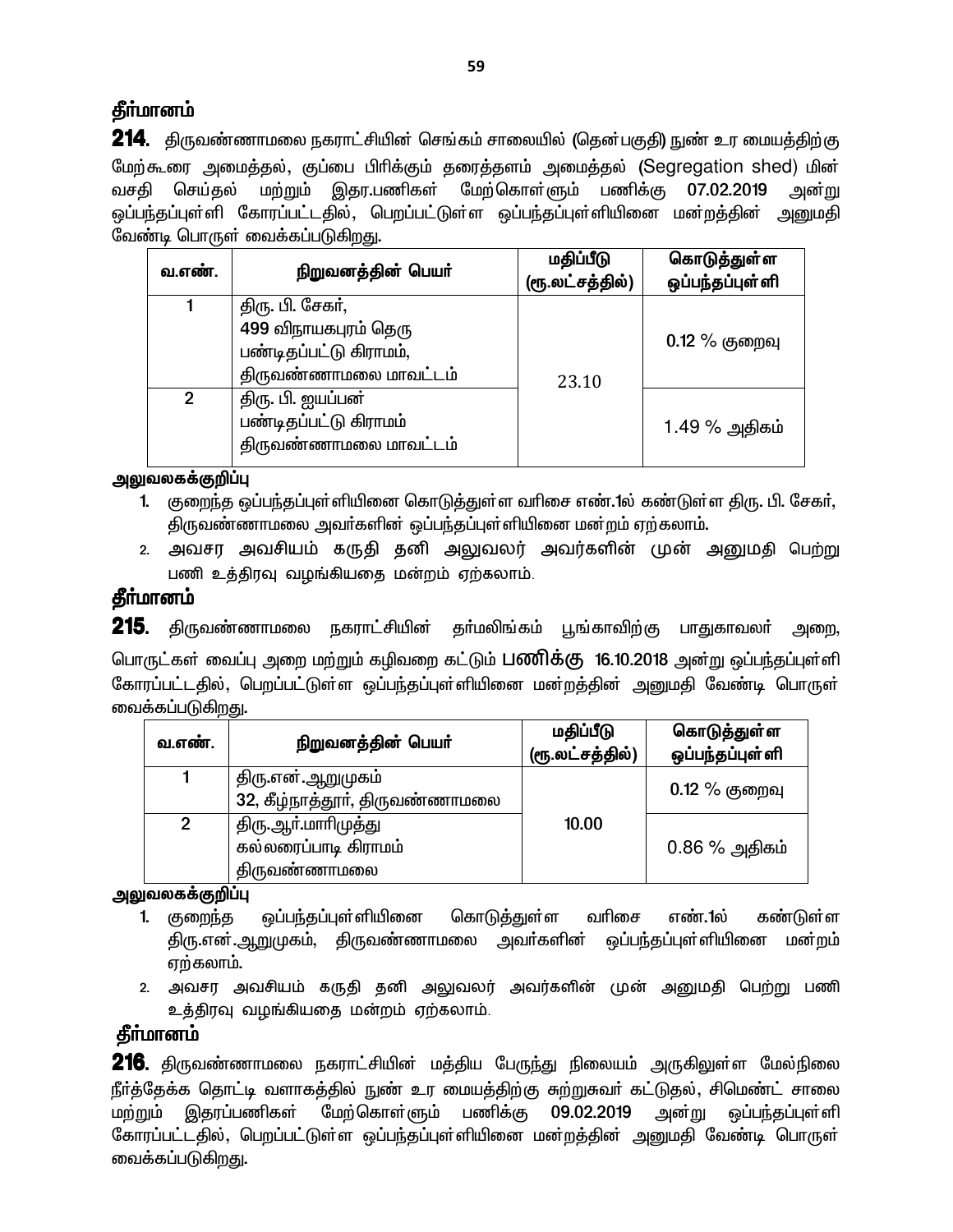| வ.எண்.         | நிறுவனத்தின் பெயர்      | மதிப்பீடு<br>(ரூ.லட்சத்தில்) | கொடுத்துள்ள<br>ஒப்பந்தப்புள்ளி |
|----------------|-------------------------|------------------------------|--------------------------------|
|                | திரு என் பிச்சாண்டி     |                              |                                |
|                | 291, தேனிமலை            |                              | $0.10\%$ குறைவு                |
|                | திருவண்ணாமலை.           |                              |                                |
| $\overline{2}$ | திரு எம் கமலக்கண்ணன்    | 10.00                        |                                |
|                | அருணகிரிபுரம் 1வது தெரு |                              | $0.58\%$ அதிகம்                |
|                | திருவண்ணாமலை.           |                              |                                |

- ஒப்பந்தப்புள்ளியினை கொடுத்துள்ள வரிசை எண்.1ல் கண்டுள்ள 1. குறைந்த அவா்களின் திரு.எம்.கமலக்கண்ணன், <u> கிருவண்ணாமலை</u> ஒப்பந்தப்புள்ளியினை மன்றம் ஏற்கலாம்.
- 2. அவசர அவசியம் கருதி தனி அலுவலர் அவர்களின் முன் அனுமதி பெற்று பணி உத்திரவு வழங்கியதை மன்றம் ஏற்கலாம்.

# தீர்மானம்

217. இந்நகராட்சியின் வார்டு எண்.18 தவசிக்குளம் பகுதியில் ஆழ்துளை கிணறுடன் கூடிய மின் விசைப்பம்பு மற்றும் பைப்லைன் அமைக்கும் **பணிக்கு 30.01.2019** அன்று ஒப்பந்தப்புள்ளி கோரப்பட்டதில், பெறப்பட்டுள்ள ஒப்பந்தப்புள்ளியினை மன்றத்தின் அனுமதி வேண்டி பொருள் வைக்கப்படுகிறது.

| வ.எண்.        | நிறுவனத்தின் பெயர்                                                | மதிப்பீடு<br>(ரூ.லட்சத்தில்) | கொடுத்துள்ள<br>ஒப்பந்தப்புள்ளி |
|---------------|-------------------------------------------------------------------|------------------------------|--------------------------------|
|               | திரு.எ.ராஜேந்திரன்<br>836/47, வேட்டவலம் ரோடு,<br>திருவண்ணாமலை.    | 1.75                         | $0.15\%$ குறைவு                |
| $\mathcal{P}$ | திரு.எம்.கமலக்கண்ணன்<br>அருணகிரிபுரம் 1வது தெரு,<br>திருவண்ணாமலை. |                              | $0.83\%$ அதிகம்                |

#### அலுவலகக்குறிப்பு

- ஒப்பந்தப்புள்ளியினை கொடுத்துள்ள வரிசை எண்.1ல் கண்டுள்ள 1. குறைந்த திரு.டி.ராஜேந்திரன், திருவண்ணாமலை அவா்களின் ஒப்பந்தப்புள்ளியினை மன்றம் ஏற்கலாம்.
- 2. அவசர அவசியம் கருதி தனி அலுவலர் அவர்களின் முன் அனுமதி பெற்று பணி உத்திரவு வழங்கியதை மன்றம் ஏற்கலாம்.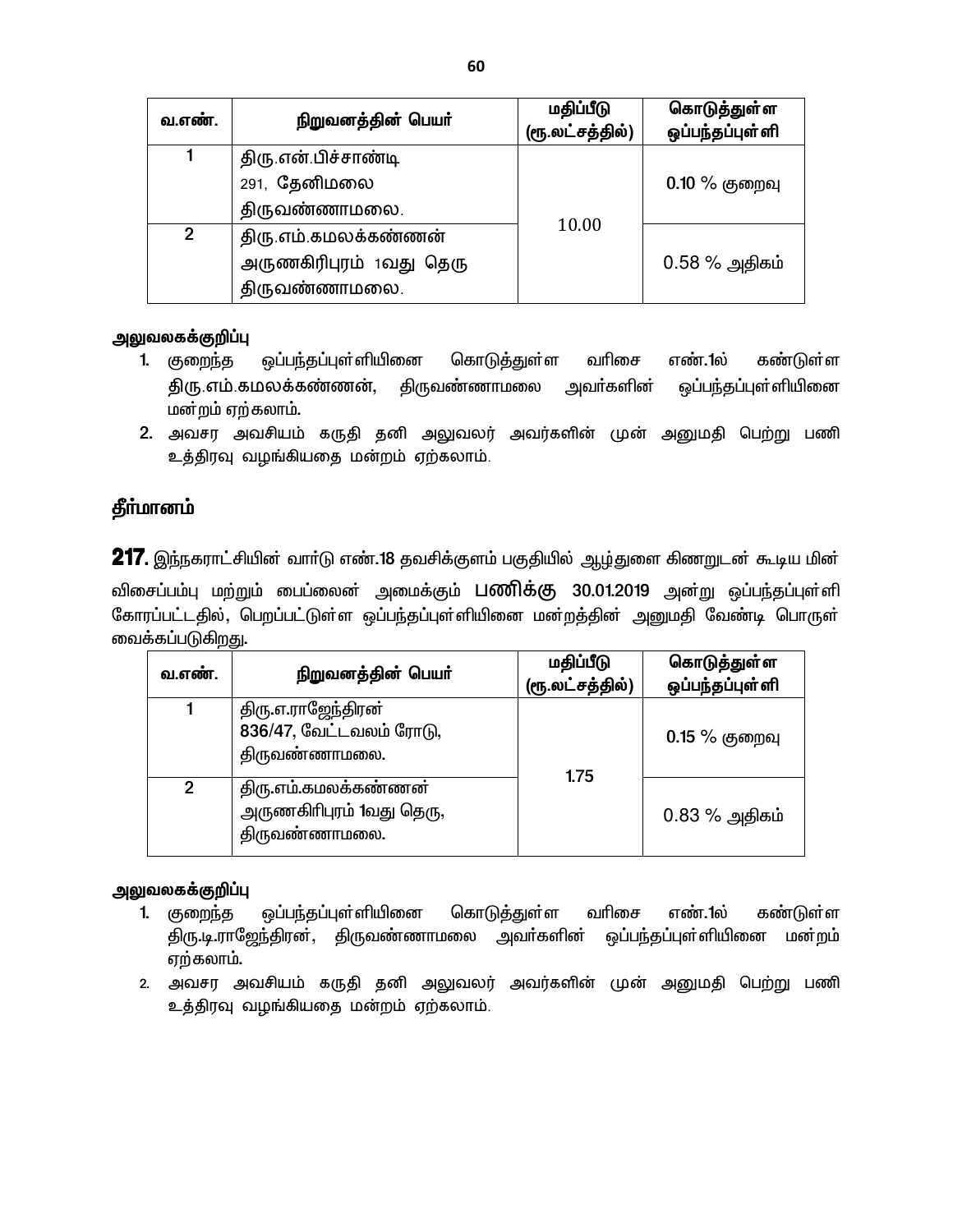### **கீர்மானம்**

**218.** இந்நகராட்சி உலகலாப்பாடி தலைமை நீரேற்று நிலையத்தில் குடிநீர் சுத்திகரிப்பு பணிகளுக்கு தினசரி பயன்படுத்தப்படும் ஆலம் கையிருப்பு குறைவாக உள்ளதால் குடிநீர் சுத்திகரிப்பு பணிகள் மேற்கொள்ள தற்போது கோடைக்காலம் என்பதால் நான்கு மாதத்திற்கு தேவையான ஆலம் 21 மெட்ரிக் டன் வாங்கிக் கொள்ளவும் இதற்கு ஆகும் தோராய செலவினம் ரூ.3.80 லட்சம் (மூன்று லட்சக்கு என்பதாயிரம் மட்டும்) மன்ற அறைமதி வேண்டப்படுகிறது.

# தீர்மானம்

219. இந்நகராட்சி அண்ணாநகர் நீரேற்று நிலையம் ll மற்றும் lll ல உள்ள 350 mm வால்வு ராடுகள் புதியதாக மாற்றுதல், மின் மாற்றி சுவிட்ச் புதியதாக பொறுத்துதல் மற்றும் இதர பணிகள் மேற்கொள்ள 30.11.2018 ல் பெறப்பட்ட விலைப்புள்ளியில் முடிவு செய்ய மன்ற அனுமதி வேண்டப்படுகிறது.

| வ.எண்.         | நிறுவனத்தின் பெயர்                                       | மதிப்பீடு<br>(ரூ.லட்சம்) | கொடுத்துள்ள<br><b>விலைப்புள்</b> ளி |
|----------------|----------------------------------------------------------|--------------------------|-------------------------------------|
|                | ஏழுமலையான் ரீ வைண்டிங்<br>ஸ்ரீ<br>&என் ஜியரிங் ஒர்க்கஸ், |                          |                                     |
|                | 64B கன்னிக்கோயில் தெரு,                                  |                          | ரு. 1,59,600                        |
|                | திருவண்ணாமலை.                                            |                          |                                     |
| $\overline{2}$ | குப்புசாமி ரீ வைண்டிங் ஒர்க்கஸ்                          | 1.60                     |                                     |
|                | 90/2 சூர்யா நகர்<br>திருவண்ணாமலை.                        |                          | ரு. 1,60,800                        |
| 3              | ஜெயபால் ரீ வைண்டிங் ஒர்க்கஸ்                             |                          |                                     |
|                | 59 ராஜராஜன் தெரு,                                        |                          | <b>е</b> ђ. 1,61,500                |
|                | திருவண்ணாமலை.                                            |                          |                                     |

#### அலுவலகக்குறிப்பு

- 1. மேற்படி பெறப்பட்ட விலைப்புள்ளியில் வரிசை எண்.1ல் கொடுத்துள்ள M/s ஸ்ரீ ஏழுமலையான் ரீ வைண்டி ஒர்க்கஸ் திருவண்ணாமலை என்பவரின் விலைப்புள்ளி குறைவாக உள்ளதை அனுமதிக்கலாம்.
- 2. இப்பணியின் அவசர அவசியம் கருதி தனி அலுவலா் அவா்களின் முன் அனுமதி பெற்று வேலை உத்திரவு வழங்கியதையும் அனுமதிக்கலாம்.

# தீா்மானம்

220. இந்நகராட்சியின் வார்டு எண். 32 மாரியம்மன் கோவில் தெருவில் 4வது மற்றும் 5வது தெருவில் குடிநீர் வசதி செய்யும் பணிக்கு 22.02.2019 அன்று விலைப்புள்ளி கோரப்பட்டது. பெறப்பட்ட விலைப்புள்ளிகளை மன்ற அங்கீகாரத்துக்கு வைக்கப்படுகிறது.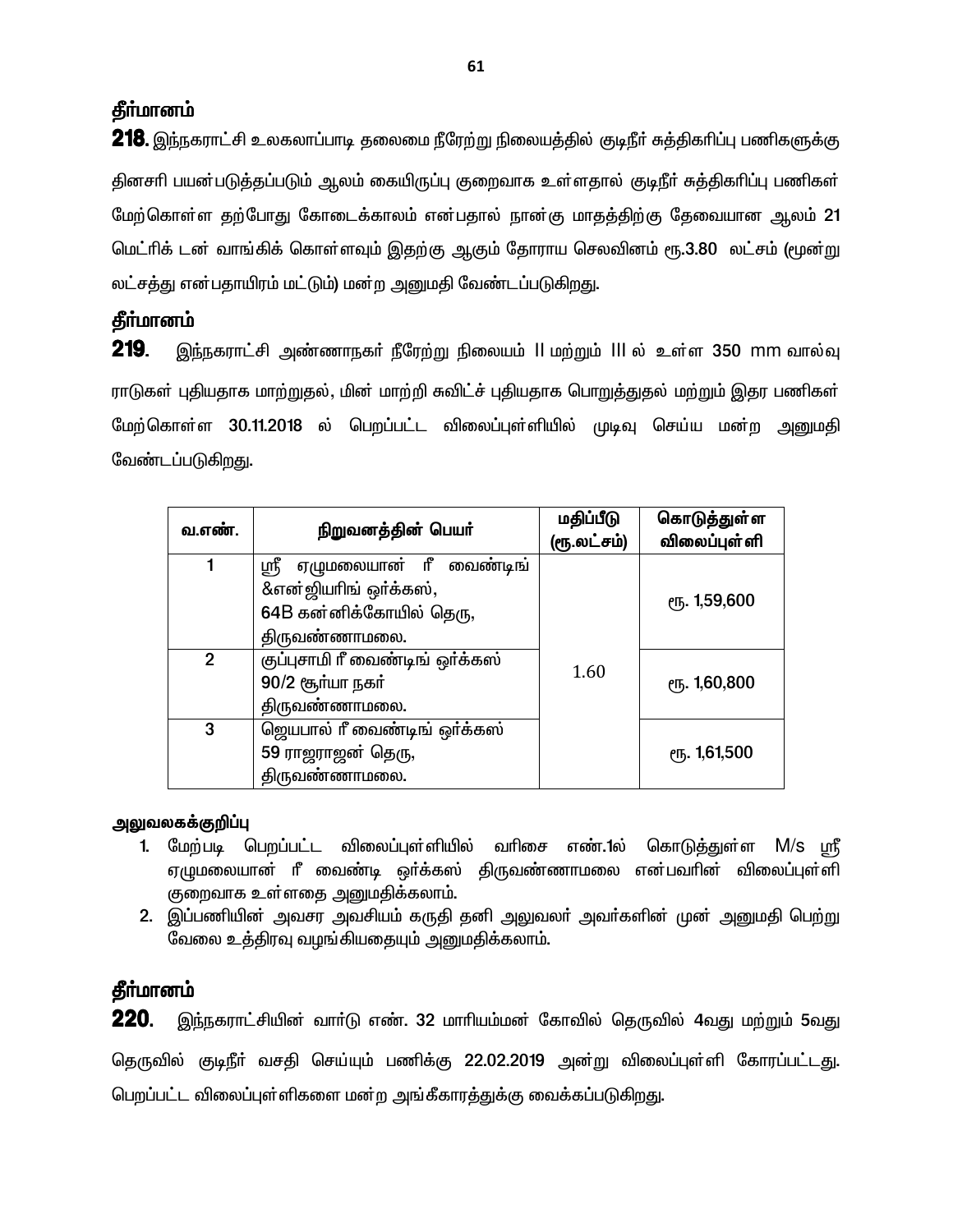| வ.எண்.        | நிறுவனத்தின் பெயர்                                 | மதிப்பீடு<br>(ரூ.லட்சம்) | கொடுத்துள்ள<br>விலைப்புள்ளி |
|---------------|----------------------------------------------------|--------------------------|-----------------------------|
|               | திரு. வி.எம். ஏழுமலை<br>நெ.64பி கன்னிக்கோவில் தெரு |                          | $0.18\%$ குறைவு             |
|               | திருவண்ணாமலை.                                      |                          |                             |
| $\mathcal{P}$ | அஸ்வினி கன்ஸ்ட்ரக்ஷன்                              |                          |                             |
|               | நெ. 37, பேகோபுரத்தெரு,                             | 1.30                     | $0.69\%$ அதிகம்             |
|               | திருவண்ணாமலை                                       |                          |                             |
| 3             | திரு.வி.என். பிரகாஷ்                               |                          |                             |
|               | கரிகாலன் தெரு                                      |                          | $0.60\%$ அதிகம்             |
|               | திருவண்ணாமலை.                                      |                          |                             |

- 3. மேற்படி பெறப்பட்ட விலைப்புள்ளியில் வரிசை எண்.1ல் கொடுத்துள்ள M/S மரீ ஏழுமலையான் ரீ வைண்டி ஒர்க்கஸ் திருவண்ணாமலை என்பவரின் விலைப்புள்ளி குறைவாக உள்ளதை அனுமதிக்கலாம்.
- 4. அவசர அவசியம் கருதி தனி அலுவலர் அவர்களின் முன் அனுமதி பெற்று பணி உத்திரவு வழங்கியதை மன்றம் ஏற்கலாம்.

### **கீர்மானம்**

221. இந்நகராட்சி தலைமை நீரேற்று நிலையத்தில் உள்ள Raw Water ல் உள்ள 30HP மின் மோட்டார் ரீவைண்டிங் செய்தல் 120HP Pumpல் உள்ள 350mm வால்வுகள் பழுது நீக்குதல் மற்றும் இதர பணிகள் மேற்கொள்ள 20.02.2019ல் பெறப்பட்ட விலைப்புள்ளிகள் முடிவு செய்ய மன்ற அனுமதி வேண்டப்படுகிறது.

| வ.எண்.         | நிறுவனத்தின் பெயர்         | மதிப்பீடு<br>(ரூ.லட்சம்) | கொடுத்துள்ள<br><b>விலைப்புள்</b> ளி               |
|----------------|----------------------------|--------------------------|---------------------------------------------------|
|                | திரு. வி.எம். ஏழுமலை       |                          |                                                   |
|                | நெ.64பி கன்னிக்கோவில் தெரு |                          | <sub>C</sub> <sup>n</sup> <sub>5</sub> . 1,91,750 |
|                | திருவண்ணாமலை.              |                          |                                                   |
| $\overline{2}$ | அஸ்வினி கன்ஸ்ட்ரக்ஷன்      |                          |                                                   |
|                | நெ. 37, பேகோபுரத்தெரு,     | 1.92                     | ரு. 1,93,410                                      |
|                | திருவண்ணாமல <u>ை</u>       |                          |                                                   |
| 3              | திரு.வி.என். பிரகாஷ்       |                          |                                                   |
|                | கரிகாலன் தெரு              |                          | ரு. 1,94,500                                      |
|                | திருவண்ணாமலை.              |                          |                                                   |

#### அலுவலகக்குறிப்பு

- 1. மேற்படி பெறப்பட்ட விலைப்புள்ளியில் வரிசை எண்.1ல் கொடுத்துள்ள M/S ஸ்ரீ ஏழுமலையான் ரீ வைண்டி ஒர்க்கஸ் திருவண்ணாமலை என்பவரின் விலைப்புள்ளி குறைவாக உள்ளதை அனுமதிக்கலாம்.
- 2. அவசர அவசியம் கருதி தனி அலுவலா் அவா்களின் முன் அனுமதி பெற்று பணி உத்திரவு வழங்கியதை மன்றம் ஏற்கலாம்.

# **கீர்மானம்**

222. இந்நகராட்சி அலுவலகத்திற்கு புதியதாக பிரிண்டர்கள் வாங்க அரசு சார்நிறுவனமாக தமிழ்நாடு எலக்ட்ரானிக்ஸ் காா்ப்பரேஷன் லிட் (ELCOT) சென்னை — 32, என்ற அரசு துறை நிறுவனத்தில் பெறப்பட்ட விலைப் பட்டியல் விபரம் கீழ்க்கண்டவாறு.